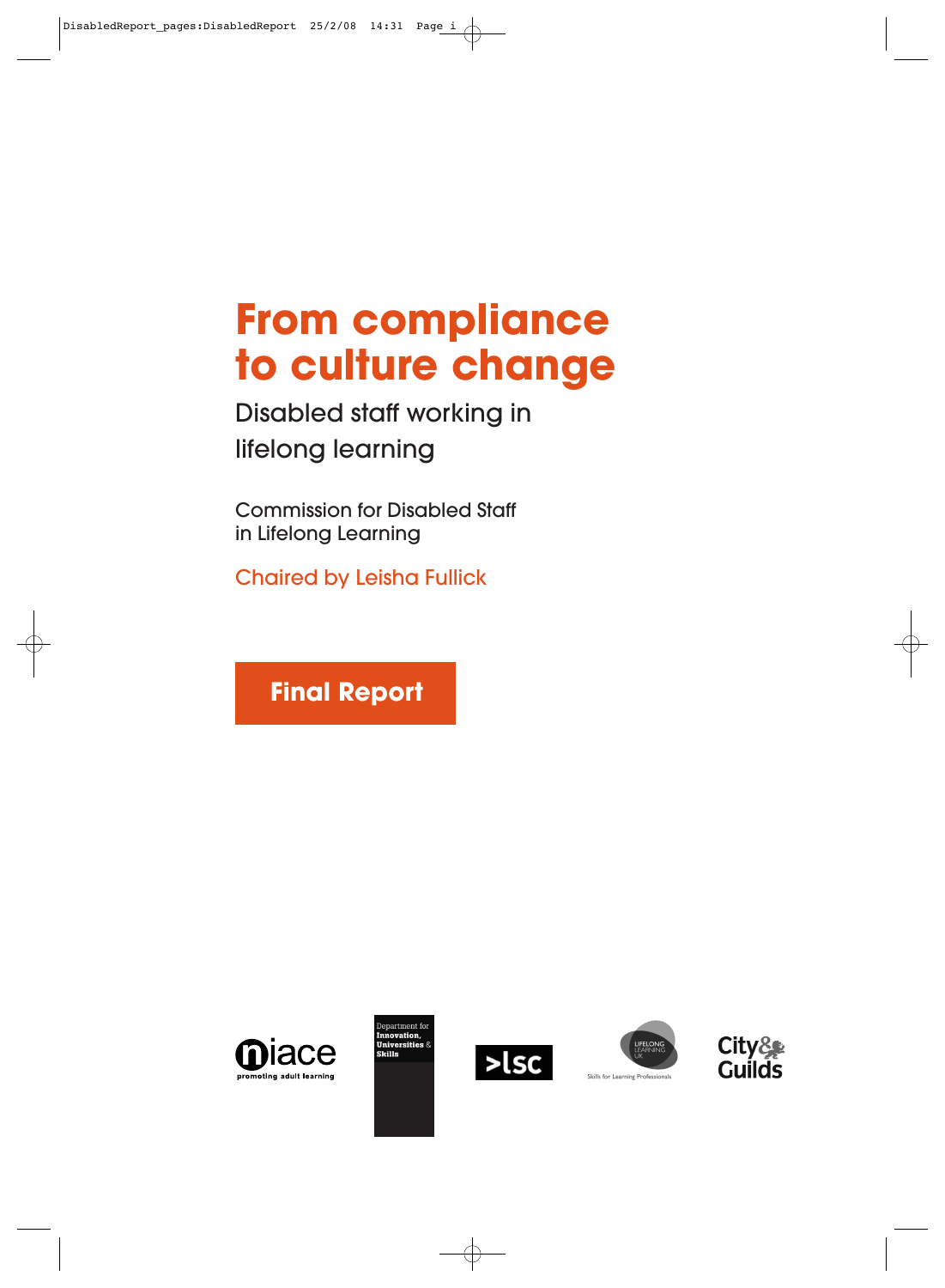

Published by the National Institute of Adult Continuing Education 21 De Montfort Street Leicester LE1 7GE

First published 2008 © NIACE 2008

All rights reserved. No reproduction, copy or transmission of this publication may be made without the written permission of the publishers, save in accordance with the Copyright, Designs and Patents Act 1988, or under the terms of any licence permitting limited copying issued by the Copyright Licensing Agency.

#### **ISBN 978-1-86201-359-9**

Designed and typeset by Boldface Printed by Aspect Binders and Printers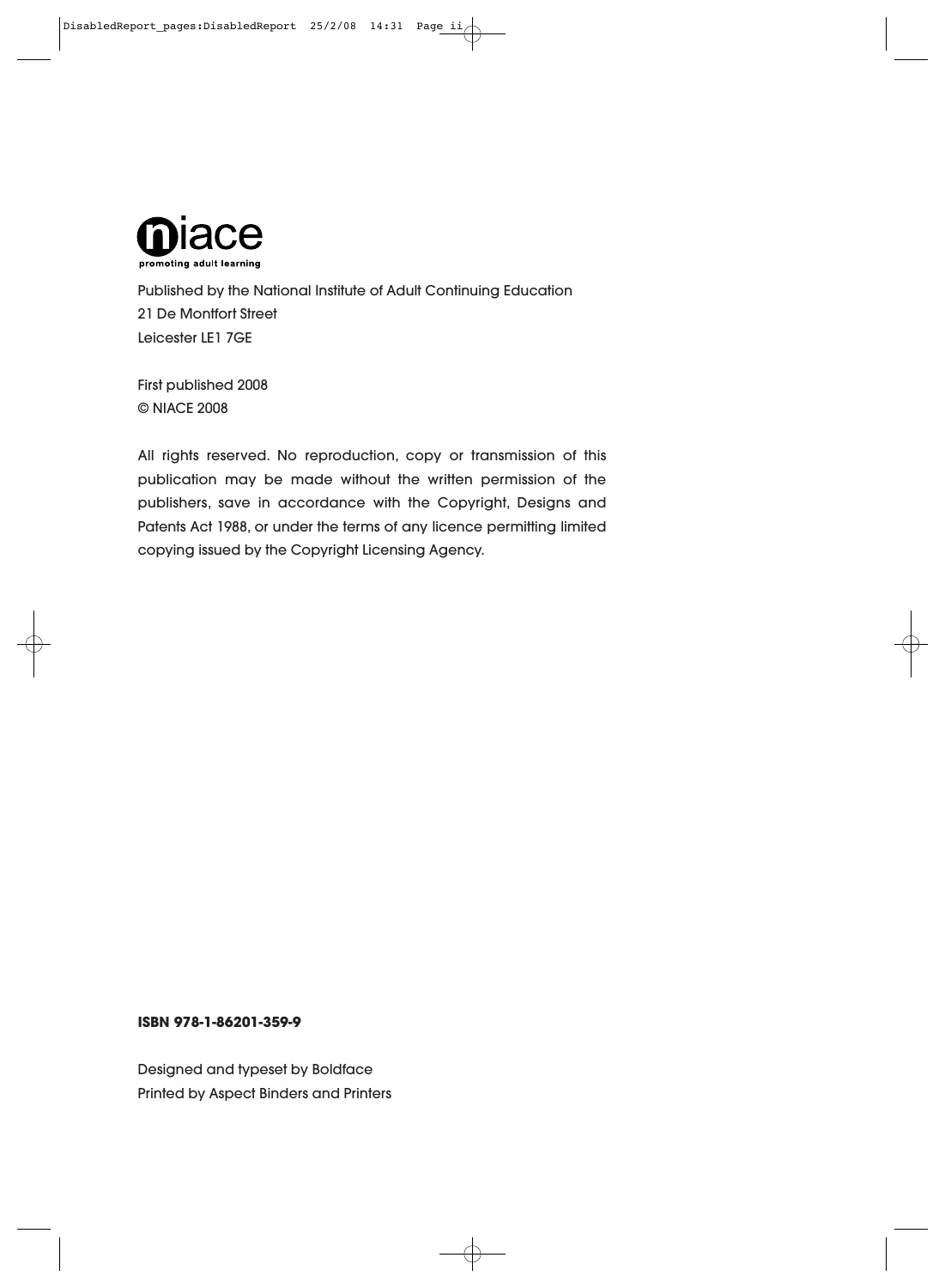# **Contents**

| Preface                                                                   | vi              |  |
|---------------------------------------------------------------------------|-----------------|--|
| Acknowledgements                                                          |                 |  |
| Terminology used in the report                                            | <b>X</b>        |  |
| List of abbreviations                                                     |                 |  |
| <b>Part 1 Summary and context</b>                                         | L               |  |
| Section 1: Executive summary                                              | 3               |  |
| <b>Issue 1: Disclosure</b>                                                | 5               |  |
| <b>Issue 2: Mental health</b>                                             | 6               |  |
| Issue 3: Recruitment and employment of disabled staff                     | 6               |  |
| Issue 4: Support for disabled staff at work                               | $\overline{7}$  |  |
| Issue 5: Learning and training opportunities                              | 8               |  |
| <b>Issue 6: Access to Work</b>                                            | 8               |  |
| Issue 7: Workplace and workforce                                          | 9               |  |
| Issue 8: Attitudes and disabled staff                                     | 9               |  |
| Issue 9: Employment equity and working practices                          | 10              |  |
| Issue 10: Disability leave and associated issues                          | 10 <sup>°</sup> |  |
| Issue 11: The 'agency' of disabled staff in promoting disability equality | 11              |  |
| Issue 12: Disabled staff as role models                                   | 11              |  |
| Conclusions                                                               | 11              |  |
| Summary of key messages                                                   | 13              |  |
| Section 2: The context of the Commission's work                           | 14              |  |
| Why a Commission for Disabled Staff in Lifelong Learning?                 | 14              |  |
| <b>Models of disability</b>                                               | 15              |  |
| Employment of disabled people in the education sector                     | 17              |  |
| Other specific research and information                                   | 22              |  |
| <b>Disability legislation</b>                                             | 22              |  |
| Disability and general changes in equality and diversity                  | 24              |  |
| Part 2 What we found out: the good, the bad and the inconsistent          | 27              |  |
| Section 3: An introduction to the issues                                  | 29              |  |
| From interim to final report                                              | 29              |  |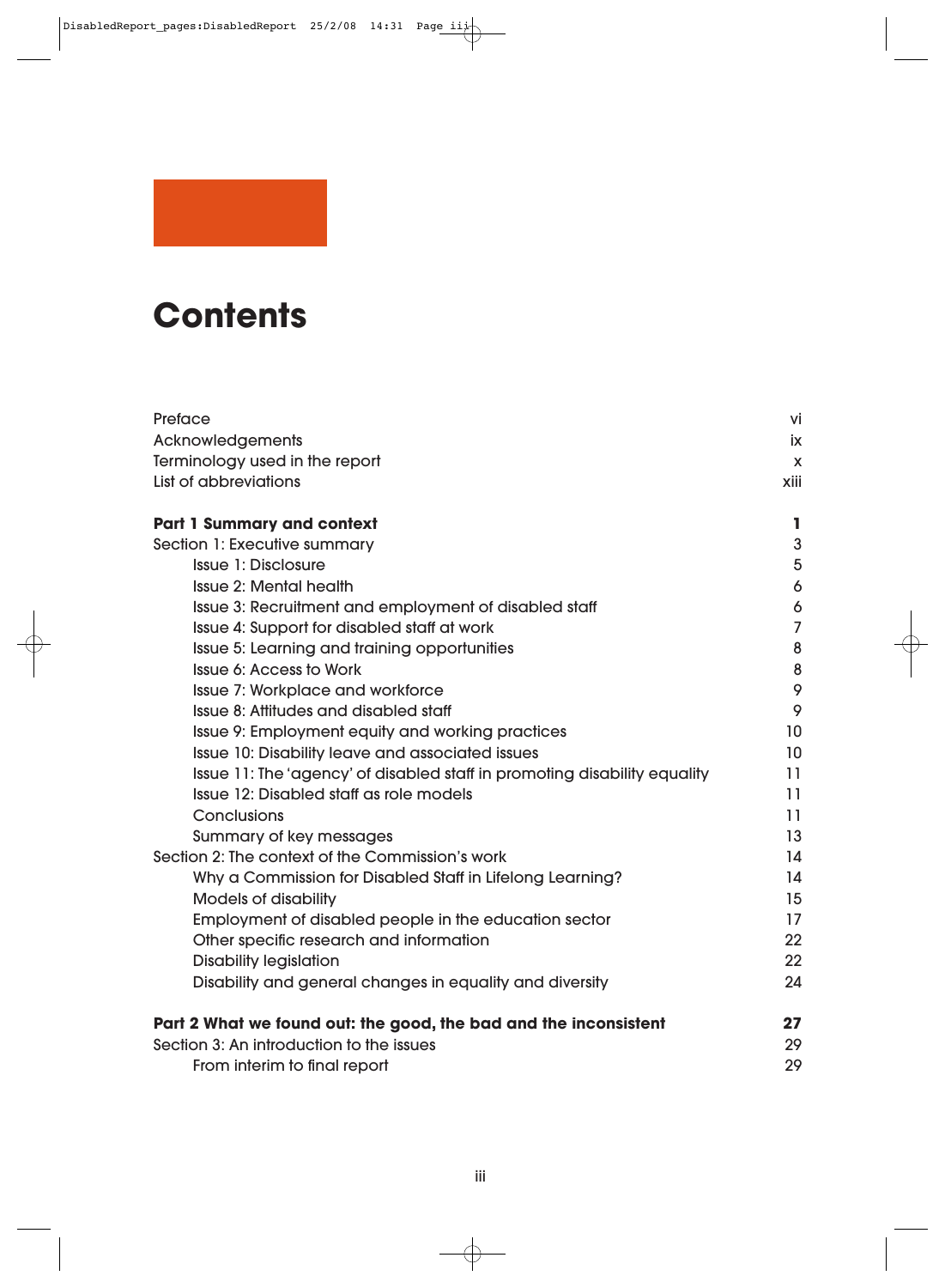| Section 4: Disclosure                                                 | 31 |  |  |
|-----------------------------------------------------------------------|----|--|--|
| <b>Reasons to disclose</b>                                            |    |  |  |
| 'I don't disclose'                                                    |    |  |  |
| The language of disclosure                                            | 37 |  |  |
| Section 5: Mental health                                              |    |  |  |
| Disclosure and mental health                                          | 39 |  |  |
| Employment, support, reasonable adjustments and discrimination        | 41 |  |  |
| Attitudes and fear of stigma                                          | 44 |  |  |
| The impact of mental health difficulties                              | 45 |  |  |
| Pressure in the lifelong learning sector                              | 46 |  |  |
| Section 6: Recruitment and employment of disabled staff               | 48 |  |  |
| Recruitment                                                           | 48 |  |  |
| Induction and probation                                               | 52 |  |  |
| Employment                                                            | 54 |  |  |
| Promotion                                                             | 60 |  |  |
| The career and employment aspirations of disabled staff               | 64 |  |  |
| Governance and the recruitment and employment of disabled staff       | 66 |  |  |
| Section 7: Support for disabled staff at work and their capacity to   |    |  |  |
| work effectively                                                      | 69 |  |  |
| The capacity of disabled staff to work effectively and as role models | 69 |  |  |
| Less positive experiences of capacity to work effectively             | 70 |  |  |
| Support for effective working                                         | 70 |  |  |
| Organisational policies and schemes                                   | 72 |  |  |
| Financial constraints preventing 'reasonable adjustments'             | 74 |  |  |
| Section 8: Learning and training opportunities                        | 76 |  |  |
| Disclosure of learning difference, impairment or health condition in  |    |  |  |
| taking up learning and training opportunities                         | 76 |  |  |
| Positive experiences of learning and training                         | 78 |  |  |
| Negative experiences of learning and training                         | 80 |  |  |
| The view of senior managers and HR about learning and training        |    |  |  |
| opportunities for disabled staff                                      | 81 |  |  |
| Section 9: Access to Work                                             | 83 |  |  |
| <b>Snapshot data: Access to Work</b>                                  | 83 |  |  |
| The benefits of Access to Work                                        | 83 |  |  |
| <b>Mixed views about Access to Work</b>                               | 84 |  |  |
| Negative views about Access to Work                                   | 85 |  |  |
| Access to Work: the view of senior staff and HR managers              | 86 |  |  |
| Section 10: Workplace and workforce                                   | 88 |  |  |
| <b>Higher education</b>                                               | 88 |  |  |
| The further education system                                          | 90 |  |  |
| Other sectors                                                         | 91 |  |  |
| Size of organisation                                                  | 91 |  |  |
| Part-time and hourly paid staff                                       | 92 |  |  |
| <b>Agency staff</b>                                                   | 93 |  |  |
| Disabled people within the workforce                                  | 94 |  |  |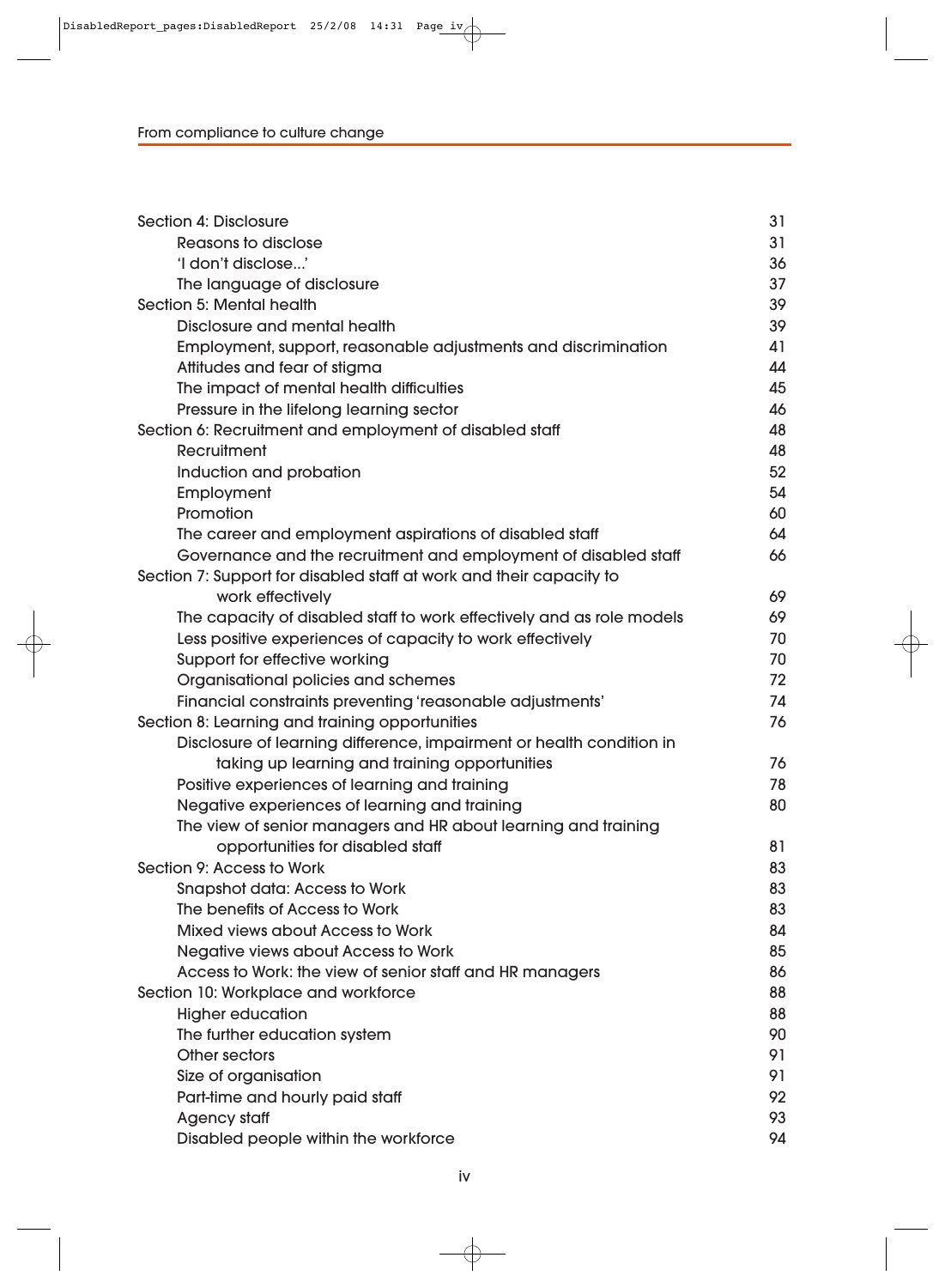#### **Contents**

|                                                                               | 96  |  |
|-------------------------------------------------------------------------------|-----|--|
| Section 11: Attitudes and disabled staff                                      |     |  |
| Positive attitudes                                                            | 96  |  |
| <b>Negative attitudes</b>                                                     | 97  |  |
| Lack of consistency                                                           | 97  |  |
| <b>Bullying and harassment</b>                                                | 98  |  |
| Assumptions about impairments                                                 | 99  |  |
| Attitudes of learners and students                                            | 99  |  |
| Policies and procedures                                                       | 100 |  |
| <b>Compliant attitudes</b>                                                    | 101 |  |
| <b>Beyond compliance</b>                                                      | 102 |  |
| Fear of saying and doing the wrong thing                                      | 102 |  |
| Section 12: Employment equity and working practices                           | 105 |  |
| Section 13: Disability leave and associated issues                            | 107 |  |
| <b>Current policies and arrangements</b>                                      | 107 |  |
| Time off sick                                                                 | 109 |  |
| Support in the workplace and the role of Occupational Health                  | 110 |  |
| Impairment and capability                                                     | 111 |  |
| <b>Stress and disability leave</b>                                            | 111 |  |
| Promotion, finance, career development and discrimination                     | 112 |  |
| The role of the workplace in causing absence                                  | 113 |  |
| Section 14: The 'agency' of disabled staff in promoting disability equality   | 114 |  |
| Section 15: Disabled staff as role models                                     | 117 |  |
| <b>Part 3 Conclusions, outcomes and recommendations</b>                       | 119 |  |
| Section 16: Conclusions                                                       | 121 |  |
| General                                                                       | 121 |  |
| Key messages                                                                  | 123 |  |
| Beacons of inclusion and disability equality                                  | 124 |  |
| Organisations, groups and individuals 'falling short'                         | 124 |  |
| Specific conclusions                                                          | 125 |  |
| Section 17: Outcomes and recommendations                                      | 129 |  |
| What outcomes do we require?                                                  | 129 |  |
| <b>Recommendations</b>                                                        | 130 |  |
| References and bibliography                                                   | 137 |  |
| Appendix 1: Remit of Commission                                               | 139 |  |
| Appendix 2: Gathering the evidence - methodology                              | 140 |  |
| Initial call for evidence                                                     | 140 |  |
| Interim report: consultation                                                  | 142 |  |
| Website                                                                       | 142 |  |
| Analysis                                                                      | 142 |  |
| Appendix 3: Members of the Commission for Disabled Staff in Lifelong Learning | 144 |  |
| Project co-ordination                                                         | 146 |  |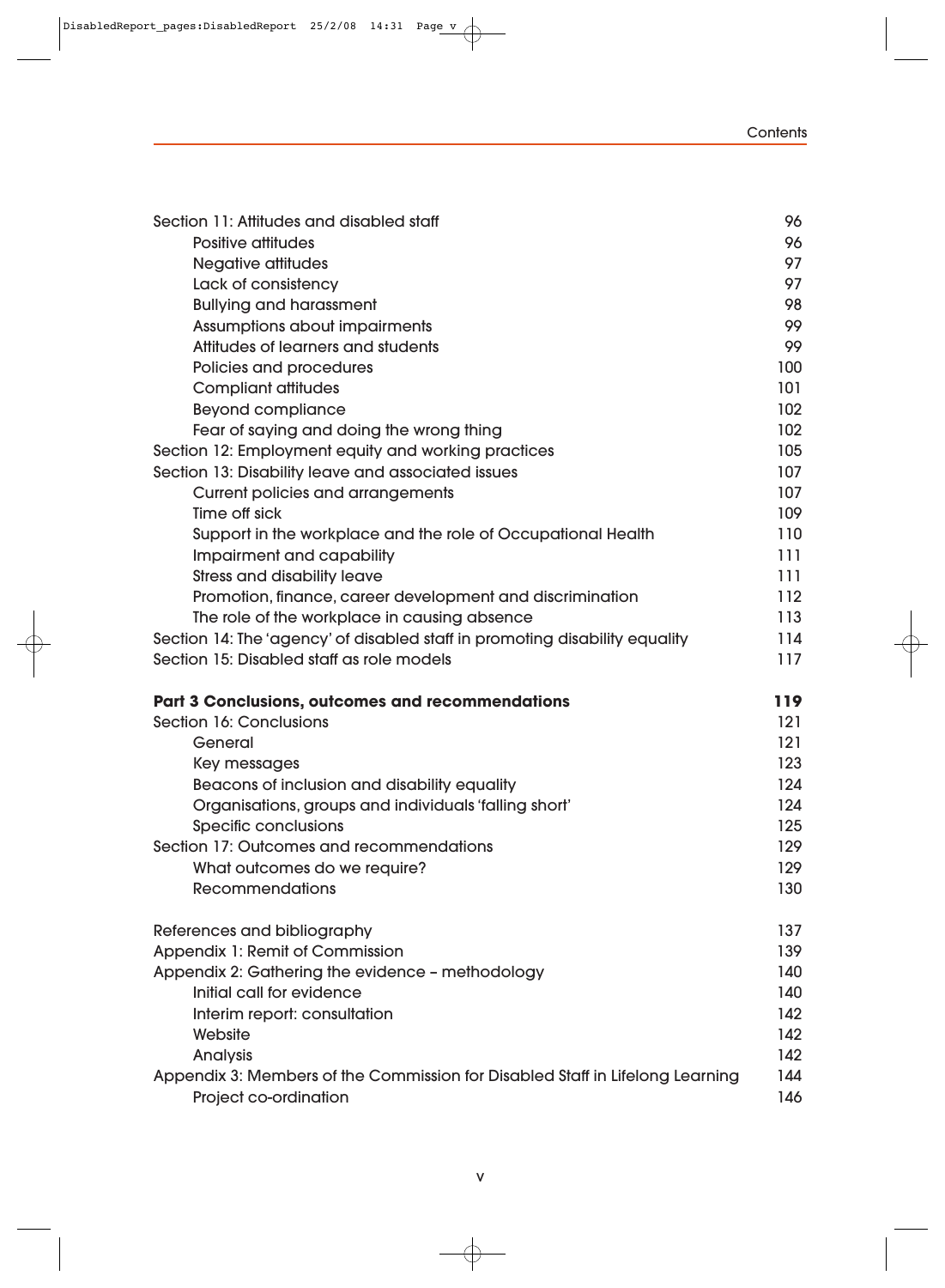# **Preface**

- P.1 This report sets out the major challenges we all face if the ambition for real inclusion for disabled staff is to be achieved. The situation we report on gives no grounds for complacency. There is a clear problem about the underrepresentation of disabled staff in lifelong learning, and we saw little evidence of organisations adopting a strategic approach to current and future disabled staff. At the very least this represents a huge loss of potential and is not a sound business approach. It is also an indication that, 10 years on, the legislation designed to reduce discrimination against disabled people in the workplace is not having a sufficient impact on employment practice in lifelong learning. This is in marked contrast to the very evident and positive changes that have taken place for learners and students in the sector over the same period.
- P.2 All this points to a systemic failure to address the issue seriously, which has led to widespread institutional discrimination against disabled staff. Our report seeks to explore in depth why this should be so and what the main issues are that need to be addressed to change this situation.
- P.3 There is nothing inevitable about what is going on at the moment. It is partly due to a real timidity at every level in tackling what are perceived as complex problems. If a more proactive and systematic approach was adopted confidence would grow and good practice would spread, creating more confidence and innovation in the system. A lot of the issues we have identified do not in fact require 'rocket science' – they require an anticipatory approach, energy and commitment, starting at the top. Leadership is a huge issue and is essential to the achievement of much needed cultural change – one of our key themes. We now call upon all leaders in the sector to take this issue seriously and to use our report to start to make real changes.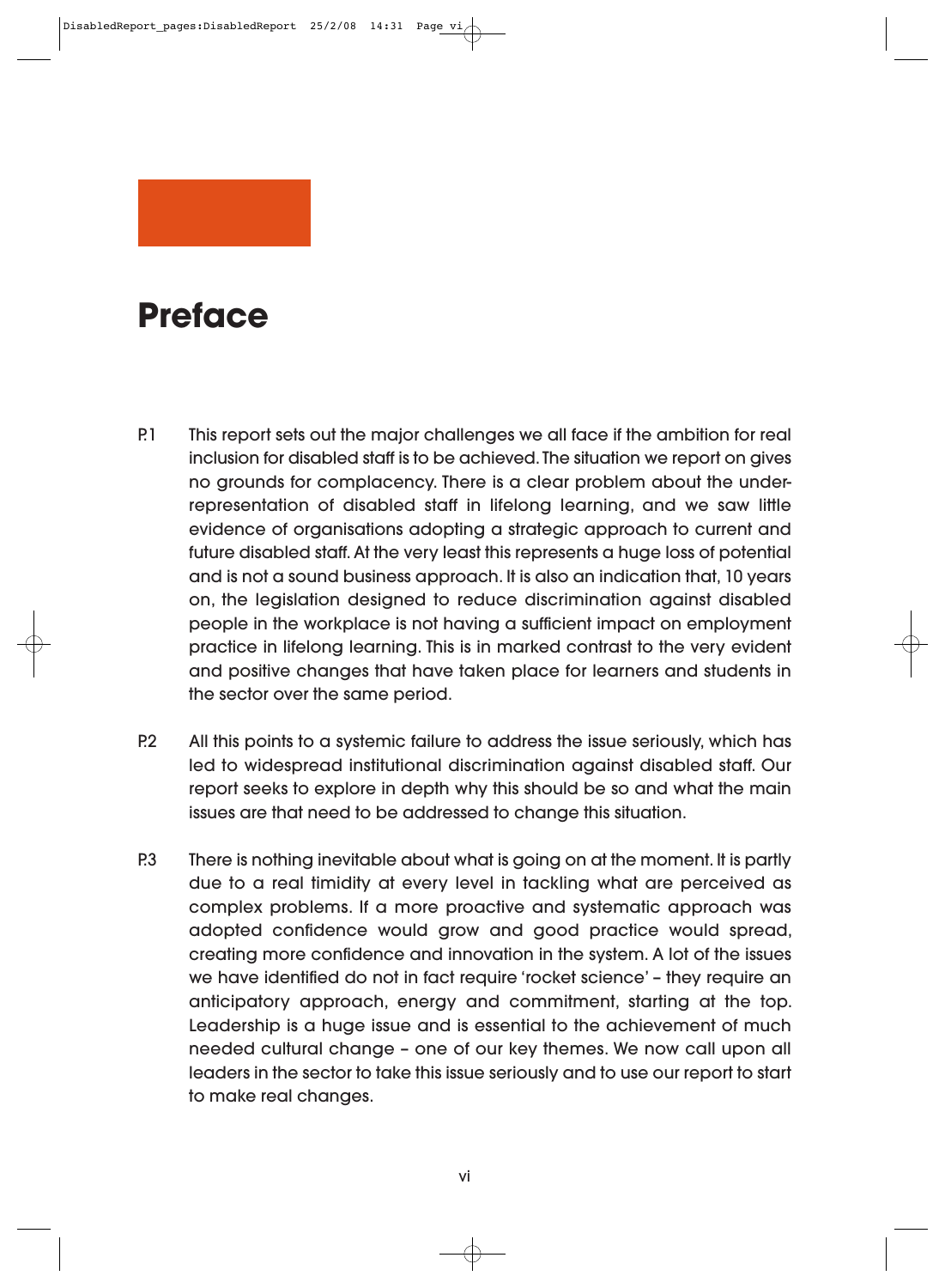- P.4 Our recommendations call for a series of coordinated actions at every level which, if they happen, could eliminate institutional discrimination against disabled people in the sector. Many recommendations are addressed to education providers, who are, or should be, the main employers of disabled staff. But we also believe that government and the national agencies, particularly regulatory and inspection bodies, have a lot more to do in setting the framework that will ensure the right things happen at institutional level. This happened for disabled students and we recommend that there should now be equality of treatment between disabled students and staff. We also make recommendations that will enable and support disabled staff themselves in their drive to achieve equity on their own behalf.
- P.5 The stakes are high not only for disabled staff but for the sector as a whole. The report makes clear that an inclusive approach to disabled staff is a likely indicator of an organisation's wider health. Organisations paying careful attention to the reality of staff experience in this area are likely to be doing it in other areas also. For this reason we hope that the report will empower the sector in its drive to achieve excellence for the future.
- P.6 We commend this report to government, lifelong learning sector organisations and their staff, and organisations responsible for the infrastructure of the sector.
- P.7 The Commission for Disabled Staff in Lifelong Learning was established in March 2007, on the initiative of the National Institute of Adult Continuing Education, to investigate and report on current practices in the employment of disabled people in the lifelong learning sector and to make recommendations for improvement. It had the backing of government through the Departments of Innovation, Universities and Skills; Children, Families and Schools; and Work and Pensions - Office for Disability Issues. The Commission has also been supported by the Learning and Skills Council; Lifelong Learning UK; the Higher Education Funding Council for England; the Disability Rights Commission, the Association of Colleges, City and Guilds, the Equality Challenge Unit and the major professional and representative employer and union organisations in the sector. It is based on a considerable amount of evidence, written and oral, submitted to the Commission, on an extensive review of research and literature and on the deliberations of a team of committed and expert Commission members, to whom I am very grateful.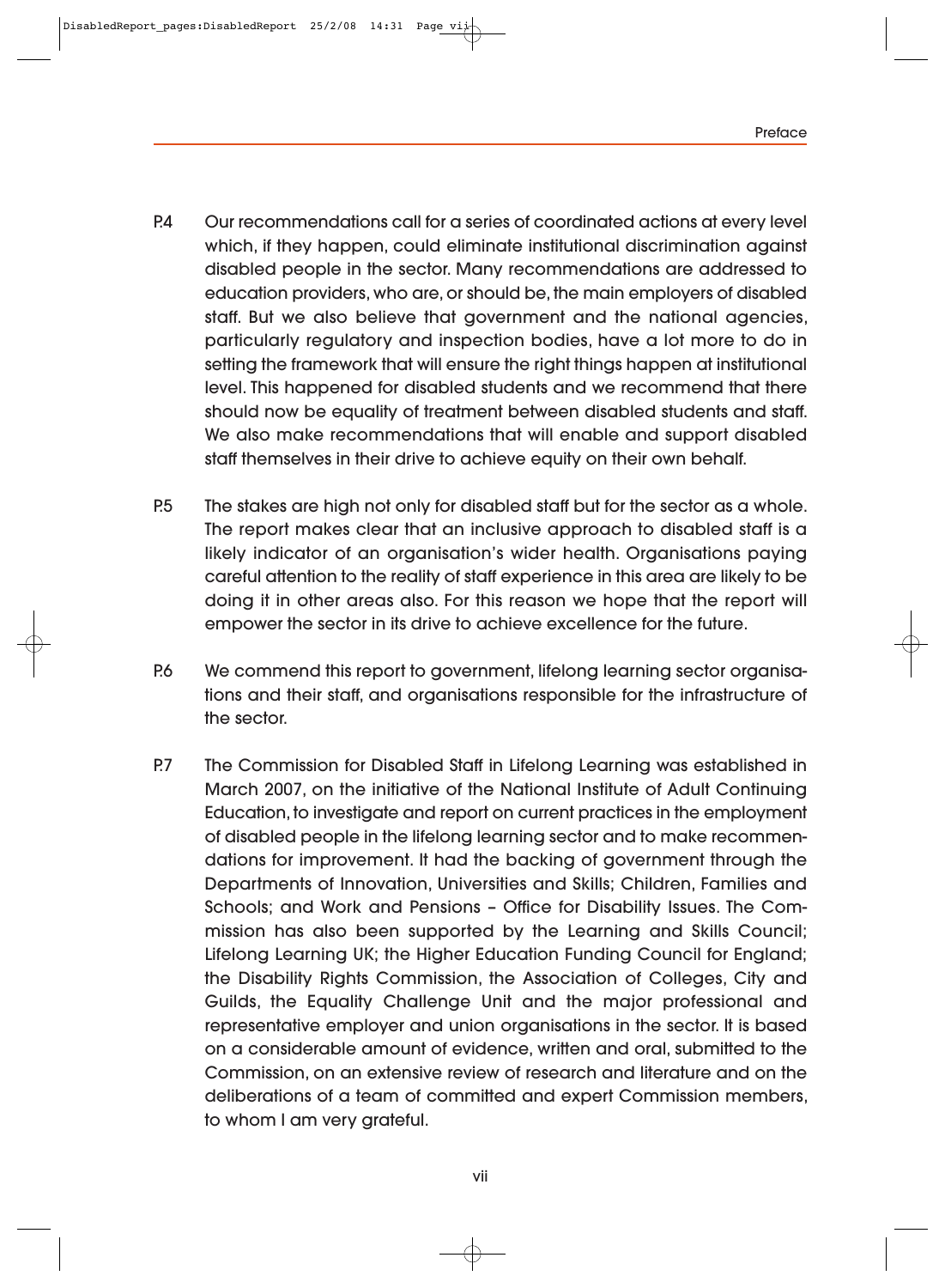P.8 The Commission intends that its work will positively influence culture and practice in the sector and will enable more disabled people to make a contribution. Informing all our work has been our passionate belief that enhancing the role of disabled staff in lifelong learning is not only important for equity and social justice, it is also an essential part of the human resources strategies the sector will have to adopt if it is going to achieve real excellence in teaching and learning in the 21st century.

#### **Leisha Fullick**

Chair, Commission for Disabled Staff in Lifelong Learning March 2008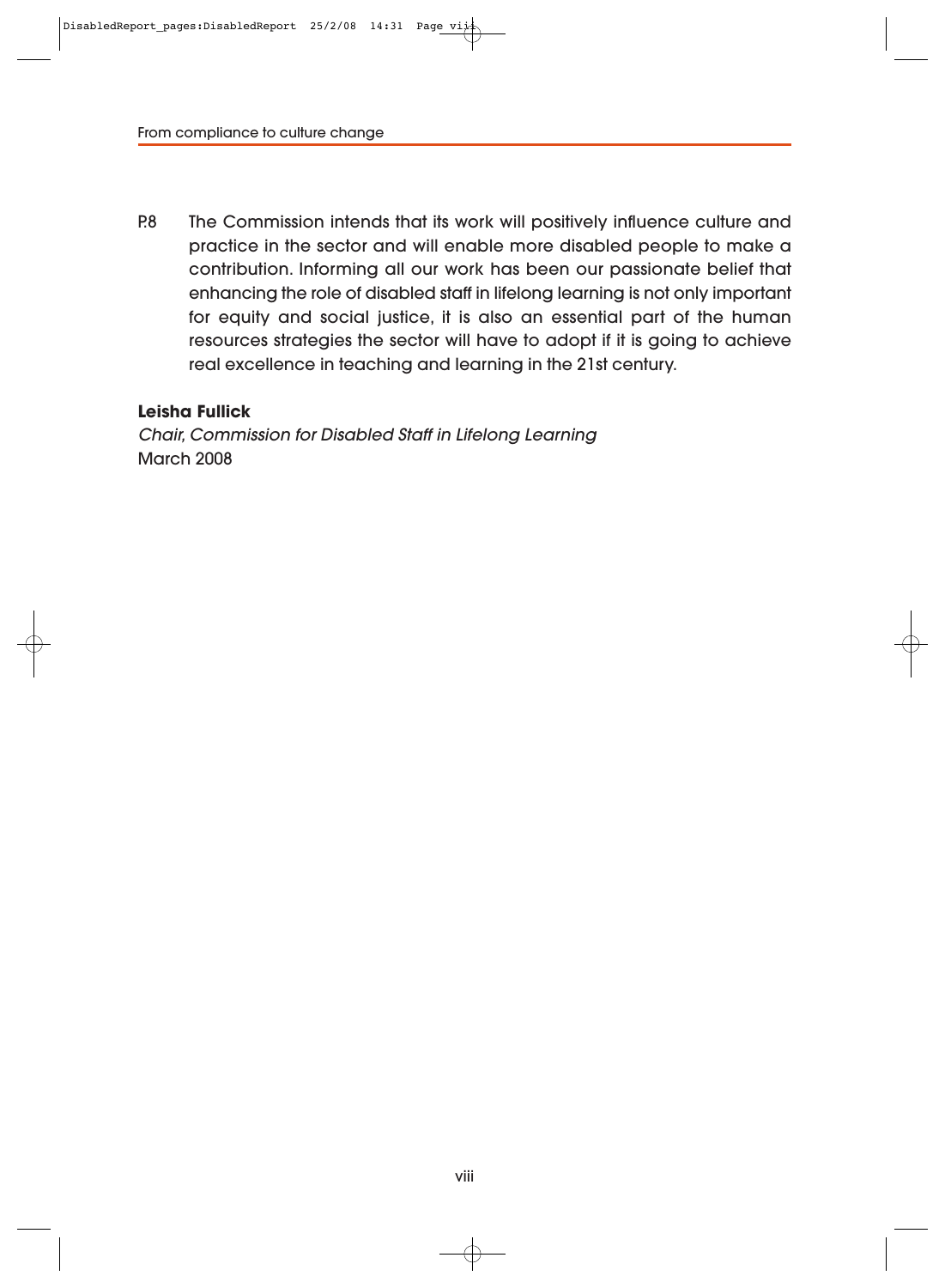

# **Acknowledgements**

We would like to express our thanks to all the individuals and members of the lifelong learning sector and other organisations who took time to complete question naires, take part in telephone interviews, provide formal written evidence, organise and attend seminars, meetings and focus groups, and provide feedback for both our interim and final reports. We were inundated with rich and varied responses.

The views and the evidence provided have been invaluable in helping us better understand the situation facing disabled staff working in the sector. Without this input we would not have been able to produce this report or the recommendations, which we hope will make a real difference to disabled staff and everyone in the sector.

We would particularly like to thank those organisations that hosted focus groups, witness sessions and meetings to provide evidence for the Commission:

- **Hackney College**
- CHANGE
- **Equality Challenge Unit**
- Equality Forward
- University and College Union (UCU)
- **UNISON**
- CEL/UCU/UNISON Disability Equality Duty Project
- UCU and the British Deaf Association

We wish to thank those organisations that provided funding and support for the Commission's work: the Learning and Skills Council, the Department for Innovation, Universities and Skills, Lifelong Learning UK and City and Guilds. Our funding focused us on England and Wales, but we received valuable and welcome contributions from the other countries of the UK. We thank the Welsh Assembly Government, the Scottish Government and the Northern Ireland Executive for their interest and support.

We thank the NIACE research, administrative, publications and IT teams that supported us in our investigations and in constructing our report.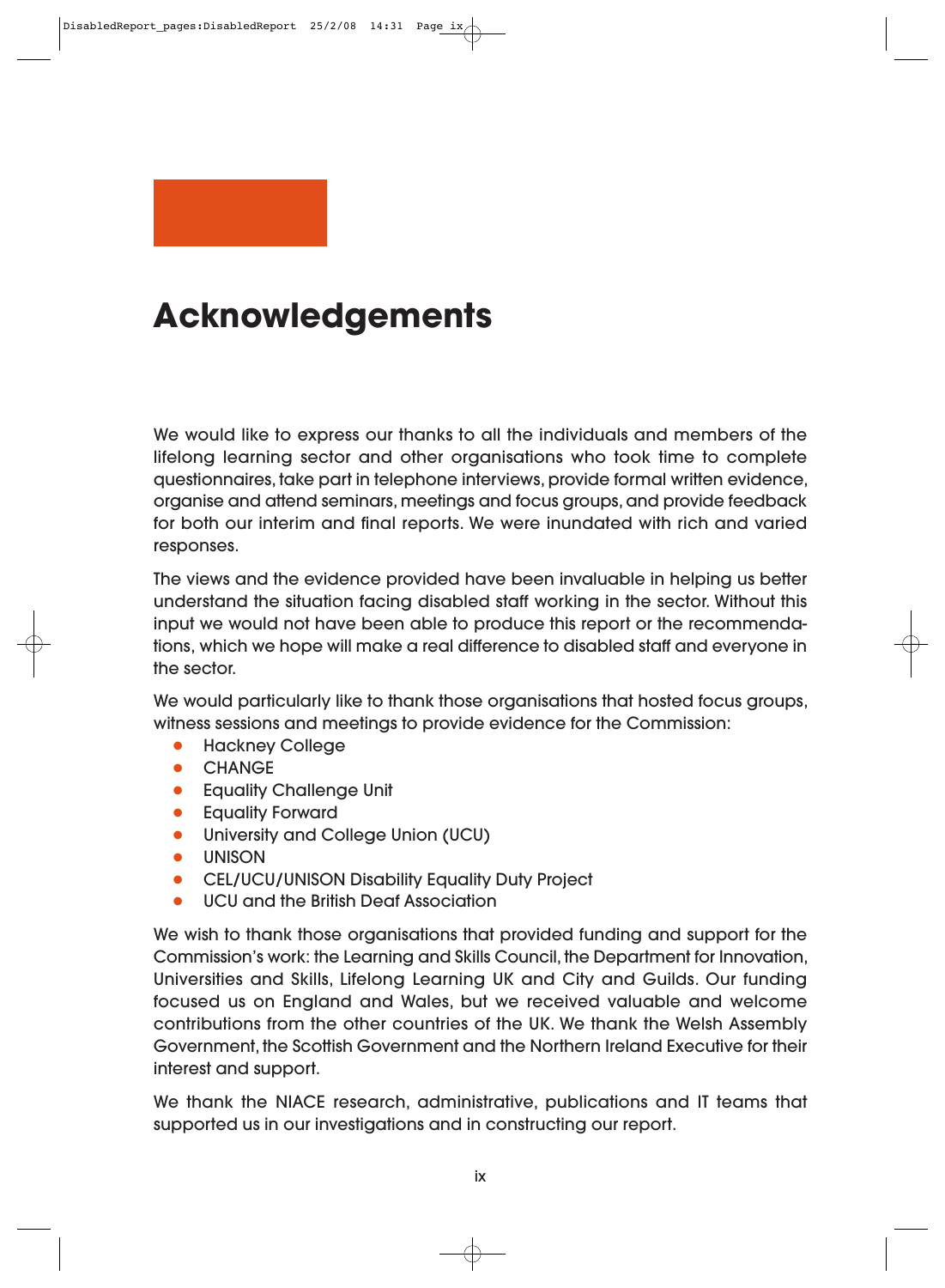# **Terminology used in the report**

- T.1 In this document we use the language of 'impairment' and 'disability' within the social model of disability. We use the terms 'disabled staff' and 'disabled people' to describe these very diverse people rather than 'people with disabilities'. We refer to 'non-disabled people' rather than 'able-bodied people' as the latter term can have pejorative implications for disabled people. We take the view that a positive approach to disability rights focuses not on an individual's impairment but rather on the ways in which society creates barriers and fails to make allowances and adjustments, excluding disabled people from work and social life – in essence an approach underpinned by the social model of disability.
- T.2 The Commission uses the term 'impairment' to refer to what the Disability Discrimination Act describes as 'disability', reflecting our social model approach. We use a broad definition of 'impairment' to include physical, sensory and cognitive impairments, mental health difficulties, long-term health conditions, learning disabilities and neurodiversity, and learning differences or difficulties such as dyslexia or dyspraxia. However, we do recognise that some people may describe their circumstances differently, such as with the terms 'learning difference' or 'health condition'. People with epilepsy, HIV, cancer and so on may not consider these 'impairments'. Where we quote our respondents directly or report the research of others, we retain the original wording. Our aim in using the term 'impairment' is to be both as inclusive and as succinct as possible. We refer to 'apparent' and 'non-apparent' impairments, the latter describing those impairments that may in the past have been described as 'hidden' or 'unseen'.
- T.3 Whilst people may have impairments, disability is the outcome of the interaction between people with impairments and the environmental and attitudinal barriers they face. We have, therefore, used the phrase 'disability' to refer to the broader concept of disability that is the outcome of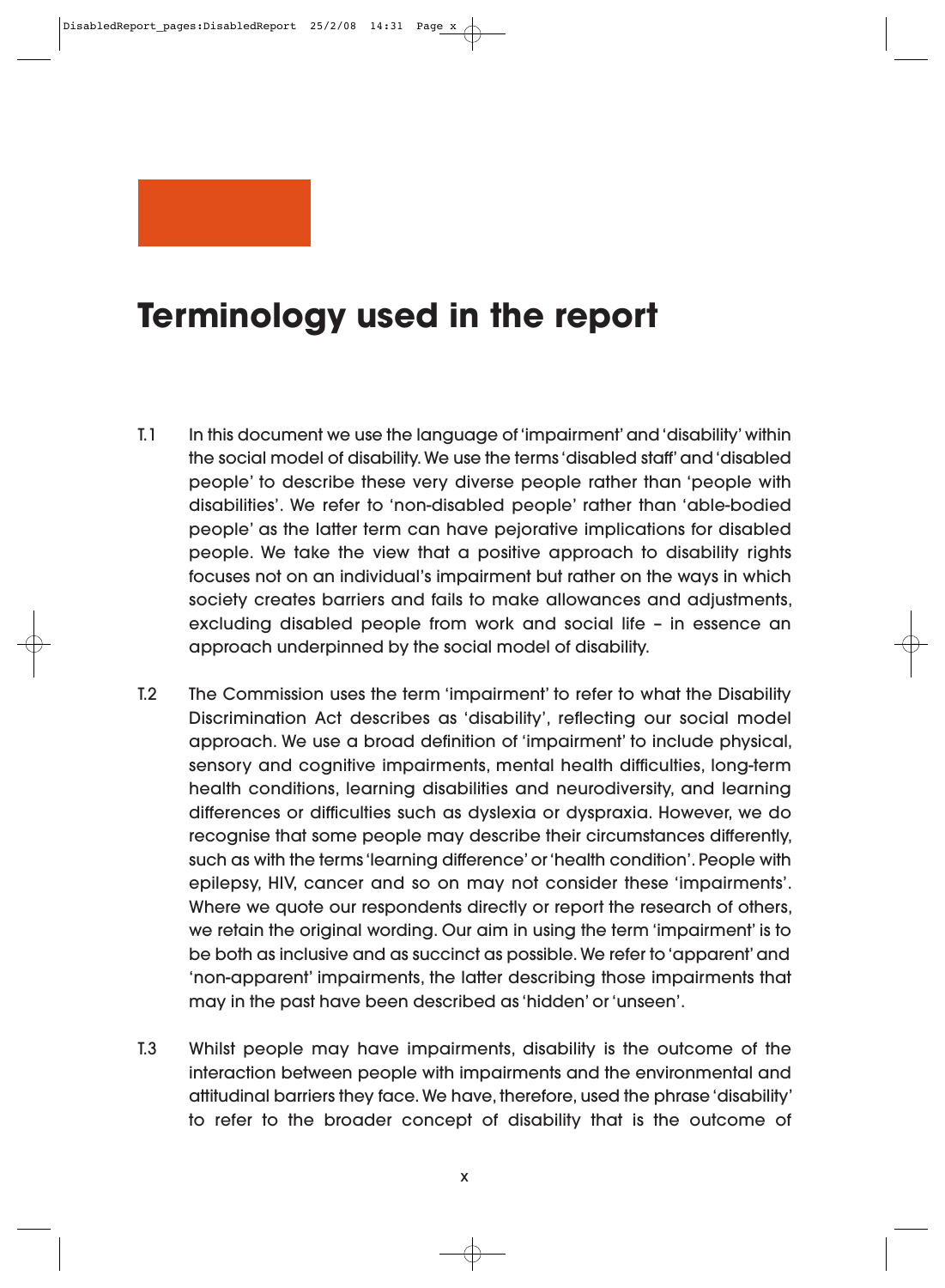DisabledReport pages:DisabledReport 25/2/08 14:31 Page

interaction between impairments and barriers. We have also used it in the sense of a broad concept when referring to, for example, disability models, disability legislation, disability discrimination and disability equality.

- T.4 We follow conventional practice in distinguishing between deaf people, whose deafness may not be profound and whose first language is English, and Deaf people, for whom British Sign Language is their first language and who tend to refer to themselves as a linguistic and cultural minority. Many Deaf people do not regard themselves as disabled, and we recognise the anomaly of speaking for them. However, a good number of Deaf people have contributed to the report and found it a useful vehicle through which to express their views and the challenges facing them.
- T.5 We use the term 'mental health difficulties' as this is commonly used in the education sector and does not have medical connotations. However, we recognise that some individuals may prefer terms such as 'mental health conditions', 'mental health issues' or other phrases. Again, our aim was to be succinct and consistent.
- T.6 We use the term 'reasonable adjustments' in the sense that it is used in disability discrimination legislation.
- T.7 The 'lifelong learning sector' we interpret as consisting of the 'further education system' and higher education, with some museums, libraries and archives (MLA) clearly within the sector and some more independent. The further education system includes all sixth-form and further education colleges, local authorities and voluntary and community sector organisations delivering personal and community development (and other) learning, and work-based learning providers. Higher education consists of universities and university sector colleges, often collectively termed 'Higher Education Institutions' (HEIs). We acknowledge that boundaries within the lifelong learning sector can be blurred with further education colleges delivering higher education programmes and some HEIs offering further education courses and so on. Arrangements for governing organisations vary greatly across the sector. We use the phrase 'those responsible for governance' to take account of this.
- T.8 We are, of course, aware that the different 'sub-sectors' use different terminology, so we have adopted a generic approach in our report. We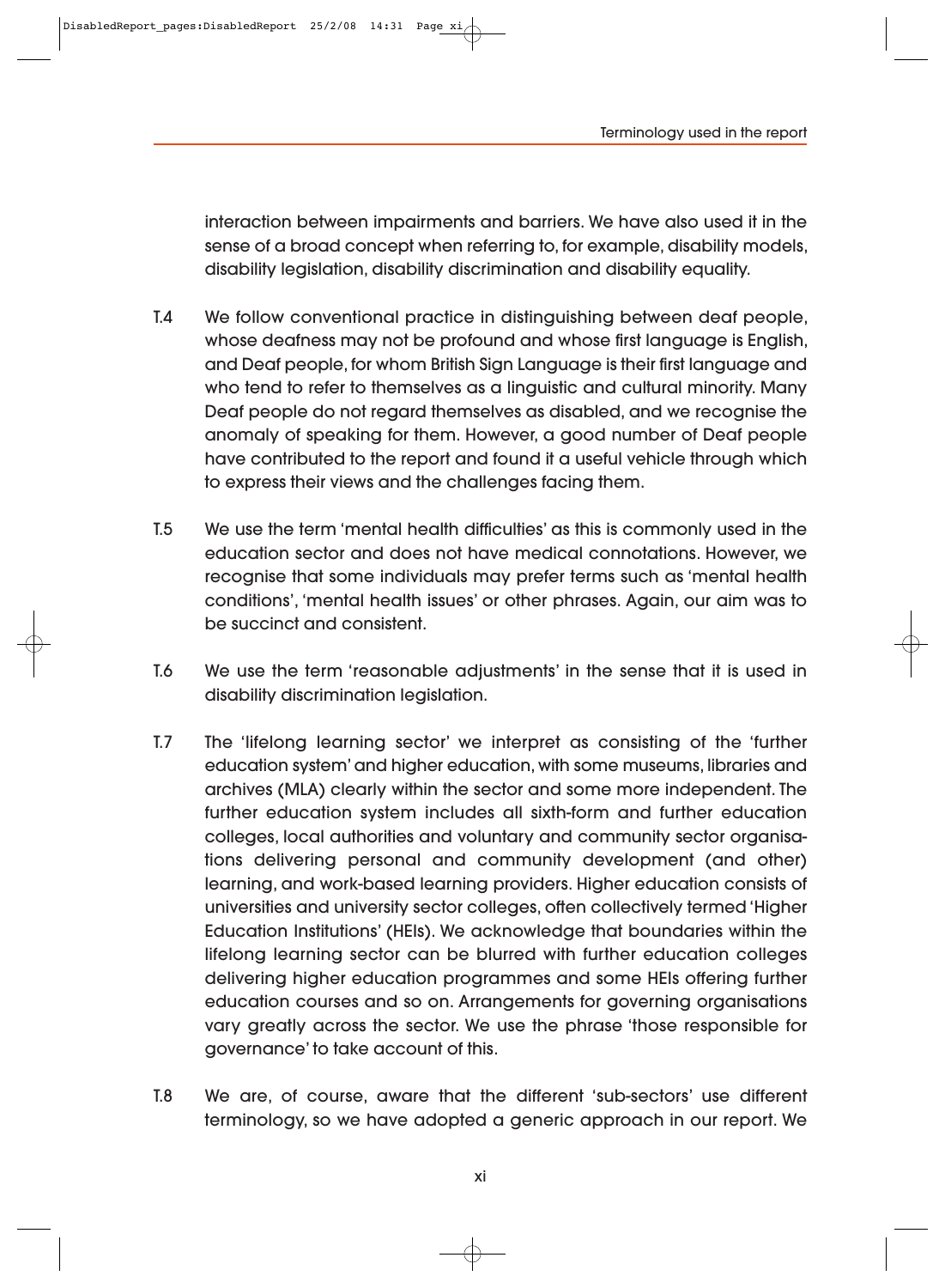refer to 'organisations' as this can cover universities on the one hand and small work-based learning providers on the other. We use the phrase 'learners and students' to recognise that these terms are used in the further education system and higher education respectively. We use the term 'infrastructure organisations' to describe organisations supporting the lifelong learning sector with funding, quality improvement and other work. Such organisations include the Higher Education Funding Council for England (HEFCE), the Higher Education Statistics Agency (HESA), the Equality Challenge Unit (ECU) and the Learning and Skills Council (LSC).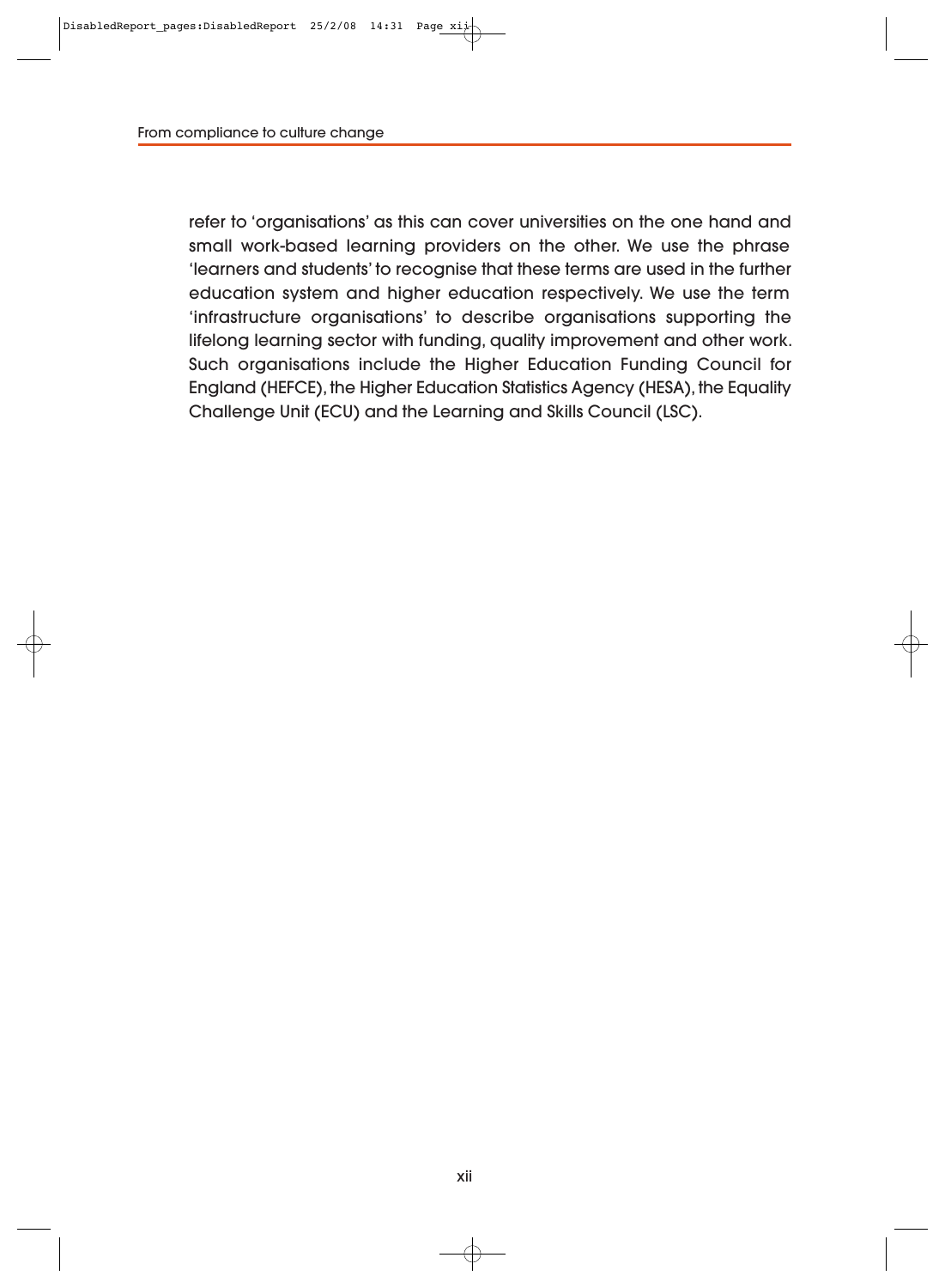# **List of abbreviations**

| <b>ACL</b>   | adult and community learning                        |
|--------------|-----------------------------------------------------|
| <b>AoC</b>   | <b>Association of Colleges</b>                      |
| <b>BSL</b>   | <b>British Sign Language</b>                        |
| <b>CEL</b>   | Centre for Excellence in Leadership                 |
| <b>CPD</b>   | continuing professional development                 |
| <b>CSIP</b>  | Care Services Improvement Partnership               |
| <b>DCSF</b>  | Department for Children, Schools and Families       |
| <b>DDA</b>   | <b>Disability Discrimination Act</b>                |
| <b>DED</b>   | <b>Disability Equality Duty</b>                     |
| <b>DES</b>   | <b>Disability Equality Scheme</b>                   |
| <b>DfES</b>  | Department for Education and Skills                 |
| <b>DIUS</b>  | Department for Innovation, Universities and Skills  |
| <b>DRC</b>   | <b>Disability Rights Commission</b>                 |
| <b>DWP</b>   | Department for Work and Pensions                    |
| <b>ECU</b>   | <b>Equality Challenge Unit</b>                      |
| <b>EHRC</b>  | <b>Equality and Human Rights Commission</b>         |
| <b>EOC</b>   | <b>Equal Opportunities Commission</b>               |
| FE           | further education                                   |
| HE           | higher education                                    |
| <b>HEA</b>   | <b>Higher Education Academy</b>                     |
| <b>HEFCE</b> | <b>Higher Education Funding Council for England</b> |
| HEI          | higher education institution                        |
| <b>HESA</b>  | <b>Higher Education Statistics Agency</b>           |
| <b>HR</b>    | human resources                                     |
| <b>HSE</b>   | <b>Health and Safety Executive</b>                  |
| <b>IfL</b>   | Institute for Learning                              |
| <b>ITT</b>   | <b>Initial Teacher Training</b>                     |
| <b>JCP</b>   | <b>Jobcentre Plus</b>                               |
| <b>LLUK</b>  | <b>Lifelong Learning UK</b>                         |
| <b>LSC</b>   | <b>Learning and Skills Council</b>                  |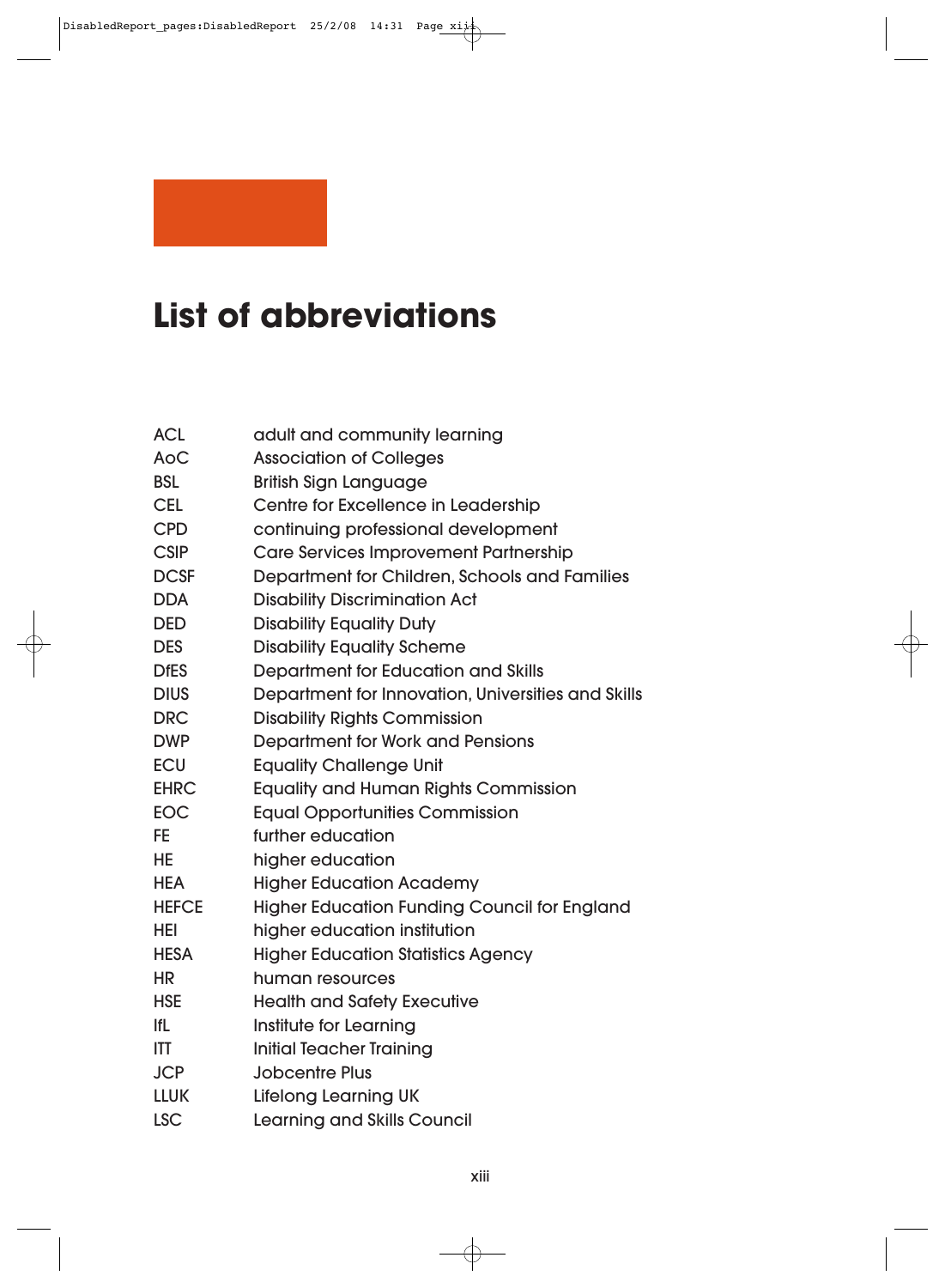| <b>MLA</b>   | museums, libraries and archives                          |
|--------------|----------------------------------------------------------|
| <b>NIACE</b> | National Institute of Adult Continuing Education         |
| <b>NIMHE</b> | National Institute for Mental Health in England          |
| <b>NUT</b>   | National Union of Teachers                               |
| <b>OPM</b>   | <b>Office for Public Management</b>                      |
| <b>PGCE</b>  | <b>Post-Graduate Certificate in Education</b>            |
| QIA          | Quality Improvement Agency                               |
| <b>SENDA</b> | <b>Special Educational Needs and Disability Act 2001</b> |
| <b>SKILL</b> | National Bureau for Students with Disabilities           |
| UCU          | <b>University and College Union</b>                      |
| <b>WBL</b>   | work-based learning                                      |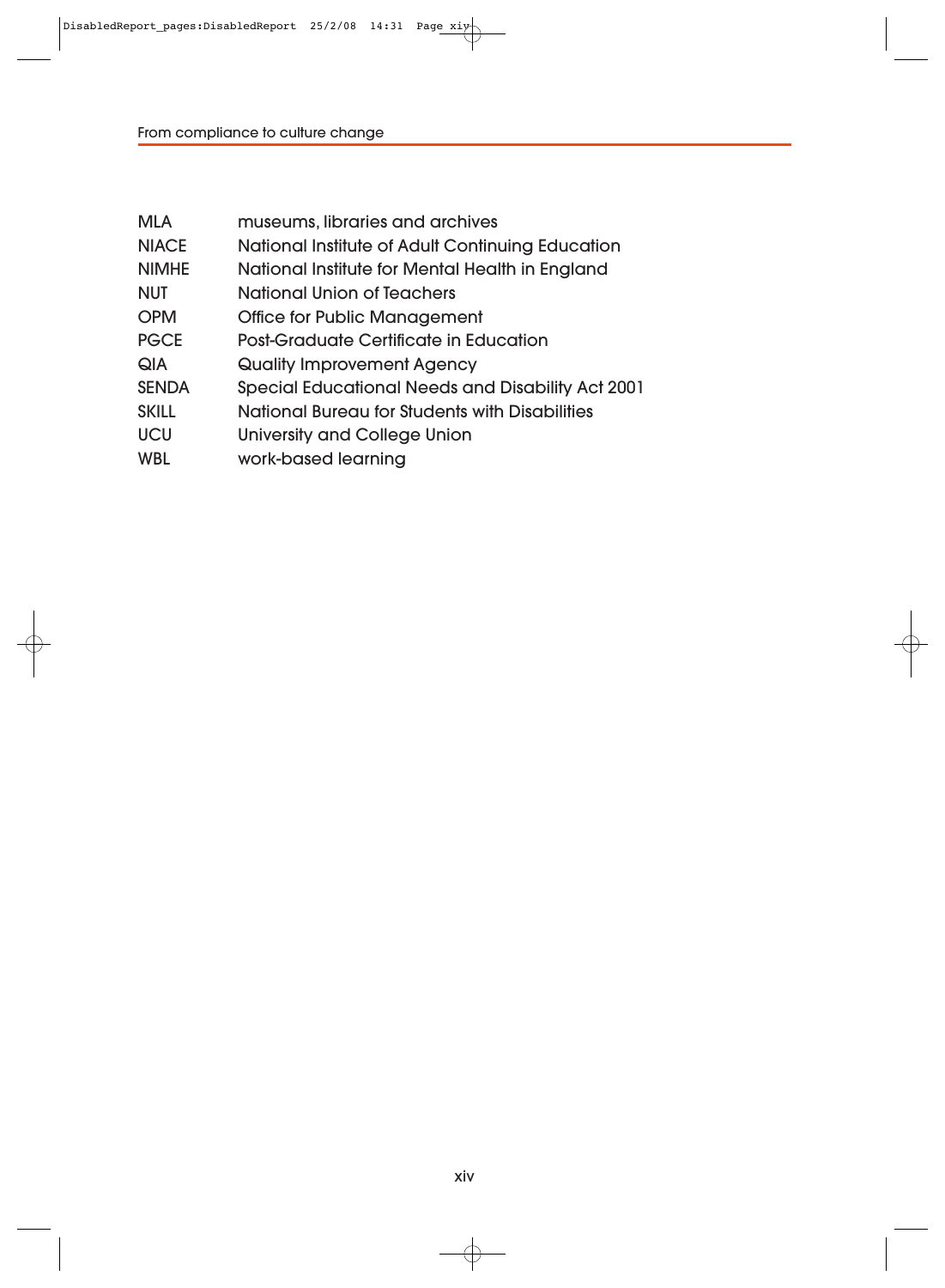

# **Summary and context**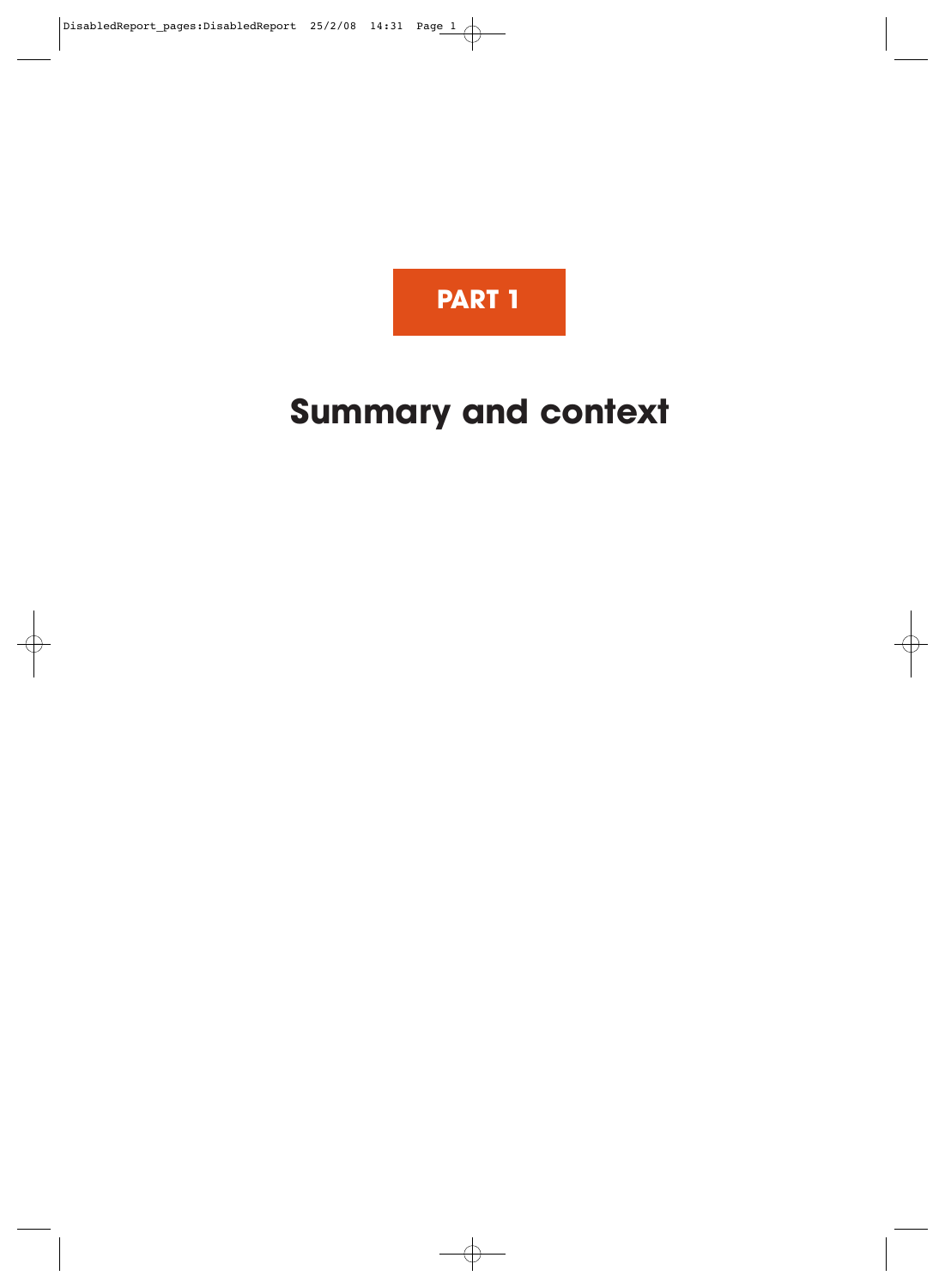

# **Executive summary**

- 1.1 This report tells the story of the systematic failure of public policy to address the needs of disabled staff in lifelong learning. We are all culpable. Despite the introduction of various pieces of disability legislation, in policy terms the sector's disabled staff remain invisible. This serious failure, mirrored in the declining prospects of disabled people in the wider working population, has contributed to widespread institutional discrimination. Many disabled staff members are reluctant to disclose impairments because they fear discrimination and few organisations employ disabled people in senior or strategic positions. In general, the Commission uncovered a troubling picture of low aspiration among disabled staff, exacerbated by a systematic failure to address their requirements and a lack of consistency in employment practice amounting to discrimination. Although we found evidence of 'reasonable adjustments' for disabled people, there was virtually no reference to the next transformational step – anticipatory measures to ensure disability equality.
- 1.2 Our recommendations are designed to address this situation and to show what needs to be done if we are to move from a culture of compliance with the law towards a culture of disability equality in which inclusion is automatic for all disabled staff, learners and students. The Disability Equality Duty, introduced to positively promote disability equality in public sector bodies, and subsequent Disability Equality Schemes are fundamentally important for achieving this, but effective, proactive and visible leadership and management will also be needed. The principal beneficiaries of a culture change for disability equality beyond legal compliance will be disabled staff, but we believe everyone in the sector will benefit whether or not they are disabled. A culture that promotes disability equality will bring improvements and dignity at work to all.
- 1.3 The report's remit covers the whole lifelong learning sector in England and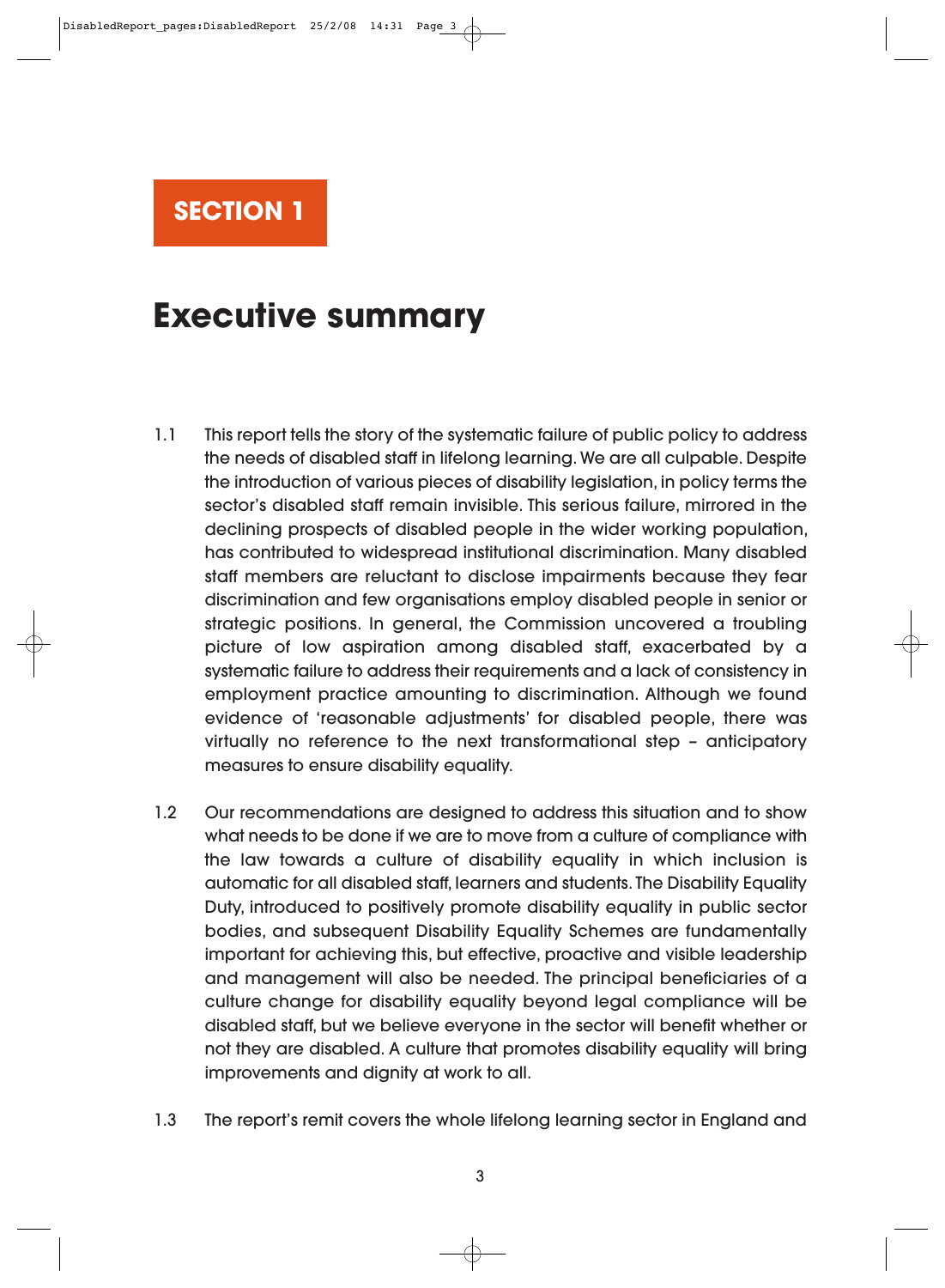Wales – the further education system (including further education colleges, adult and community learning, work-based learning and sixth-form colleges) and higher education, with some museums, libraries and archives (MLA) clearly within the sector and some more independent. It is based on evidence, written and oral, submitted by non-disabled and disabled people working in all roles and at all levels. However, the majority of the evidence collected was from further education (specifically further education colleges and adult and community learning, in most cases) and higher education, and was from England. Evidence from disabled staff was primarily from those working directly with learners and students. We have tried to capture the richness of our respondents' comments by quoting them directly wherever possible. The situation they describe gives serious cause for concern and demands the urgent attention of sector leaders and policymakers.

#### 1.4 The specific outcomes we require are:

- 1. A formal disability equality implementation group to be convened and serviced by Lifelong Learning UK (LLUK);
- 2. A formal and sustained commitment by lifelong learning organisations and infrastructure organisations (including regulatory bodies such as Ofsted) to disability equality with accompanying Disability Equality Schemes, 'road maps' or action plans as appropriate;
- 3. More disabled staff recruited to and working in the lifelong learning sector, and more successful disclosure procedures so that the data are more accurate (targets to be decided by the Department for Innovation, Universities and Skills (DIUS) in consultation with the lifelong learning sector and infrastructure organisations but with a timeline to achieve a proportion of disabled staff in the sector equal to the proportion of disabled people in the adult working population);
- 4. Targets to secure substantially more disabled staff in senior and strategic positions;
- 5. Funds to support disabled staff proportionately equal to those supporting disabled learners and students, addressing the obvious injustice that two groups supported by the same organisation are treated so differently;
- 6. Identification and encouragement of disabled staff to attend and complete leadership and management programmes;
- 7. Formal events and other means of celebrating disability equality achievement in the sector; and
- 8. A full disability equality training programme for staff at every level throughout the sector, and in particular for senior managers.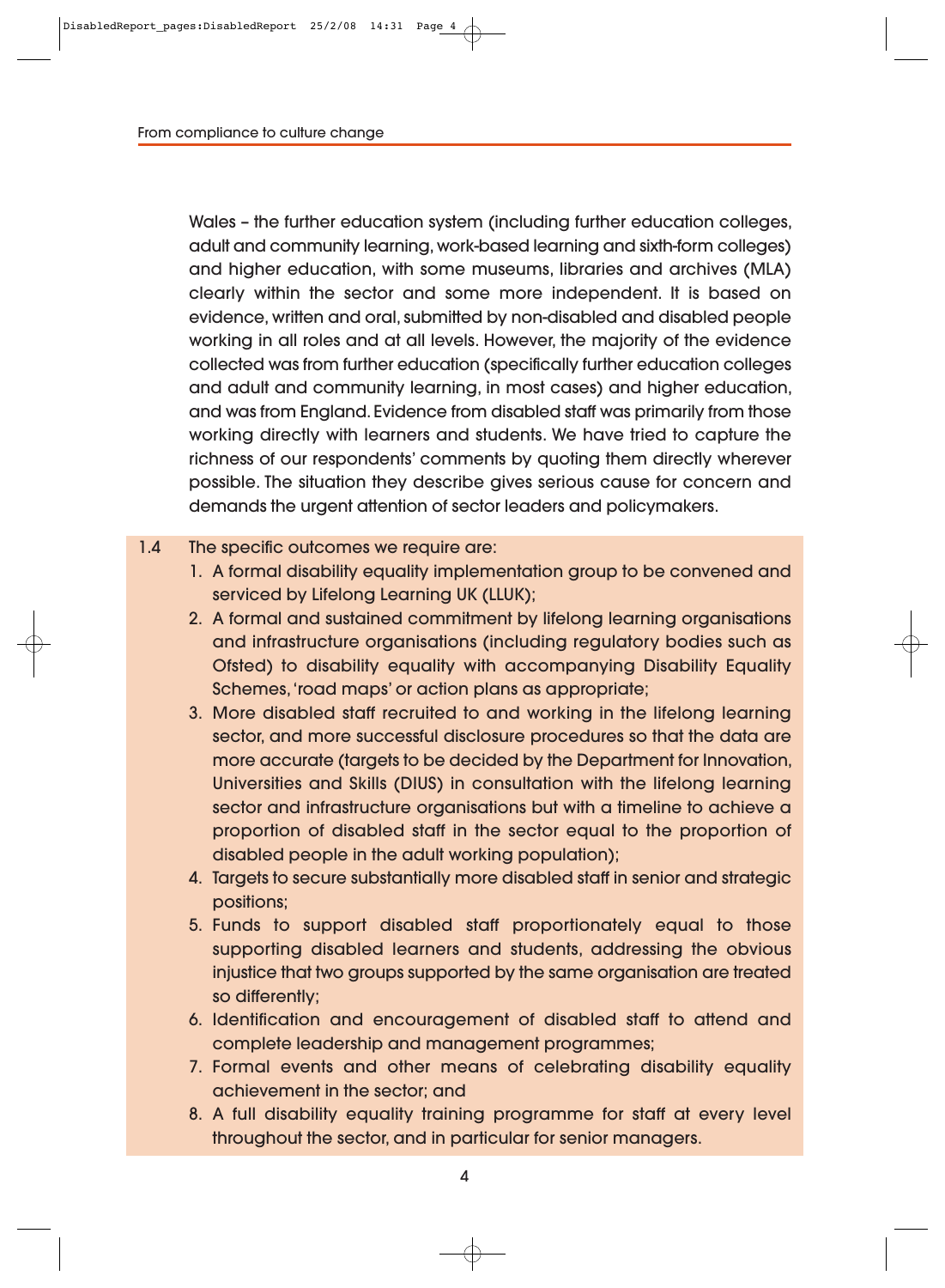DisabledReport pages:DisabledReport 25/2/08 14:31 Page 5

- 1.5 The recommendations that we believe will achieve these outcomes are set out in section 17. Action to carry them through will fully address the institutional discrimination we have identified, and help the sector as a whole move from mere legal compliance to a change in culture. We ask that lifelong learning sector organisations commit themselves formally to an 11-point set of recommendations for disability equality. Our recommendations for infrastructure organisations are about supporting and encouraging lifelong learning sector organisations in the process towards disability equality. We offer some prescriptive recommendations to infrastructure organisations but recognise that they will themselves develop detailed action plans and targets and consult with each other and the sector on the best means to achieve them.
- 1.6 The Commission's interim report, published in September 2007 (Commission for Disabled Staff in Lifelong Learning, 2007), stressed the inequitable treatment of disabled staff compared to learners and students, and identified seven main areas of concern overall: disclosure; mental health; recruitment and employment of disabled staff; support for disabled staff at work; learning and training opportunities; Access to Work; and workplace and workforce. Responses to the interim report, while affirming the original focus, added five further issues: attitudes and disabled staff; employment equity and working practices; disability leave and associated issues; the 'agency' of disabled staff in promoting disability equality; and disabled staff as role models. Taken together, the concerns raised under these issues demonstrate that we have far to go if we are to make a difference to how disabled staff working in the lifelong learning sector in England and Wales are treated.

### **Issue 1: Disclosure**

1.7 Disclosure is crucial if improvements for disabled staff, and indeed all staff, are to be secured on an anticipatory basis. However, while the Commission found a number of examples of staff disclosing for positive reasons – such as to challenge stigma – there is still widespread unease and anxiety about disclosing other-than-obvious impairments. Some respondents reported that fear of discrimination prevented them from disclosing. Others felt their impairments were simply irrelevant. While we found evidence of some comprehensive good disclosure practice in a number of organisations, it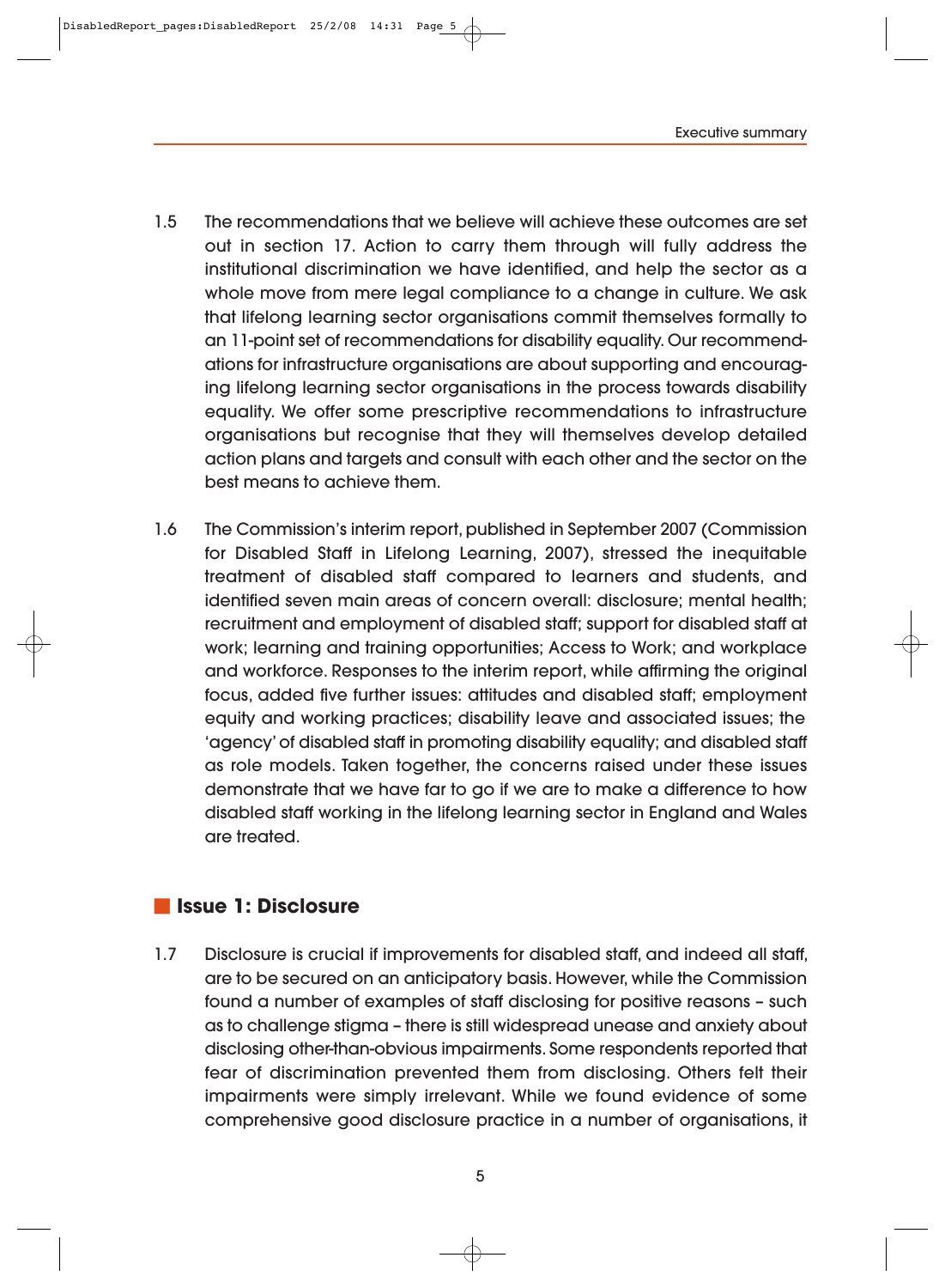is not widespread. We advise that lifelong learning organisations, supported by infrastructure organisations, should review their policies, procedures and processes for disclosure, including the language used, in order to get higher rates of disclosure and therefore be able to work towards providing both 'reasonable adjustments' and anticipatory measures.

## **Issue 2: Mental health**

- 1.8 There was evidence that some types of impairment were considered easier to disclose than others. Responses from staff working in the sector suggest there is prejudice regarding mental health difficulties and that fear of negative or discriminatory attitudes and practices can deter people from disclosing. Prejudice and poor practice in employment are underpinned by a lack of knowledge about mental health. Employers are often unsure how they can support employees with mental health difficulties and what reasonable adjustments can be put into place. This lack of knowledge also means employers and colleagues may make assumptions about mental health difficulties based on stereotypes. Fear of saying or doing the wrong thing, as well as a lack of awareness, may stop some employers even broaching the subject of mental health let alone discussing what can be done to support members of staff with mental health difficulties. Because of this, responsibility for gaining support often lies with the individual, not with the organisation.
- 1.9 Lifelong learning organisations can take practical measures to tackle issues to do with mental health: applying the advice of the Health and Safety Executive on managing stress; adopting a risk-assessment approach to mental health; and promoting well-being. Infrastructure organisations can also offer support. We believe that such measures will not only help disabled staff but also have beneficial effects for all staff, learners and students in the sector. That is one of the key messages of this report.

#### **I** Issue 3: Recruitment and employment of disabled staff

1.10 The Commission was struck by the 'fatalism' of many disabled staff about promotion and career progression. Many believe that it is their impairments that shape their careers rather than societal barriers. Consequently, the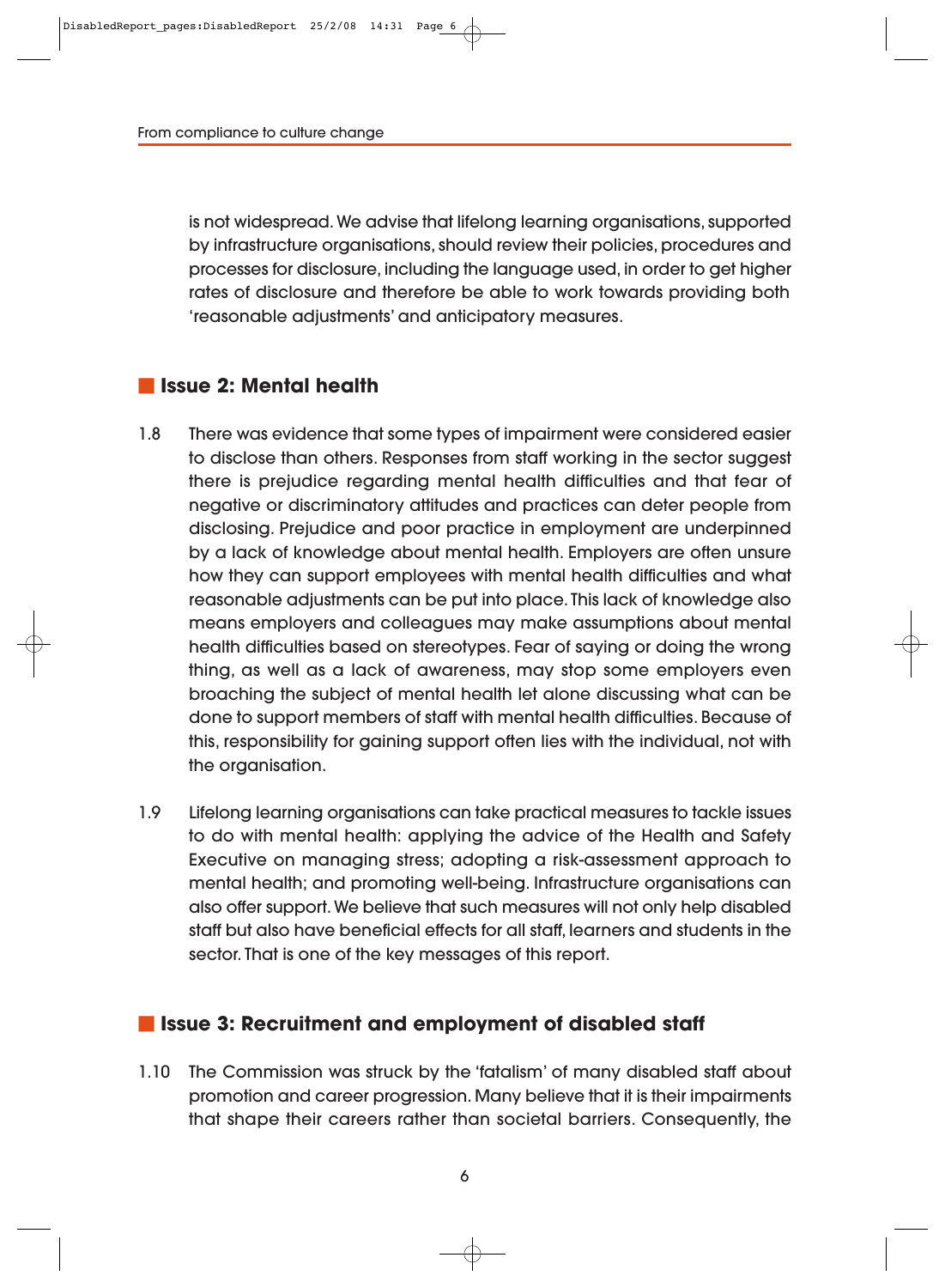aspirations of some disabled staff are very low, and there is an acceptance of less favourable opportunities and positions. Encouragingly, we encountered evidence of good practice and of 'reasonable adjustments' in recruitment, induction, employment and promotion practices. But there was also evidence of poor practice and some disabled applicants and staff reported unsatisfactory experiences. Above all, we found a lack of consistency in the lifelong learning sector – in terms of recruitment, induction, employment and promotion of disabled staff – that amounts to institutional discrimination. Achieving change is a leadership issue. Although we found some evidence of 'reasonable adjustments', there was virtually no evidence of anticipatory measures to ensure disability equality.

1.11 We believe that, in general, disabled staff are disadvantaged in the areas of promotion and career aspirations. There are few disabled staff in management roles in organisations and, consequently, few disabled role models in senior and strategic positions. Lifelong learning organisations should conduct a full review of their employment practices, from recruitment to promotion. Infrastructure organisations should consider commissioning, or conducting, research into employment practice that includes disabled staff.

### **Issue 4: Support for disabled staff at work**

1.12 While in general responses in this section were positive, there was little evidence of an anticipatory approach and some evidence of budgetary constraints in securing 'reasonable adjustments'. With or without direct support from employers, many disabled staff are able to work effectively and have devised effective working and coping strategies, often acting as role models for learners, students and colleagues. Disabled staff outlined a range of measures that could support them. We received positive evidence of excellent organisational practices to support disabled staff, generally outweighing more doubtful practices. Practical support for disabled staff would include funding 'reasonable adjustments' from a central budget and trained disability equality officers or staff with a responsibility for disability equality.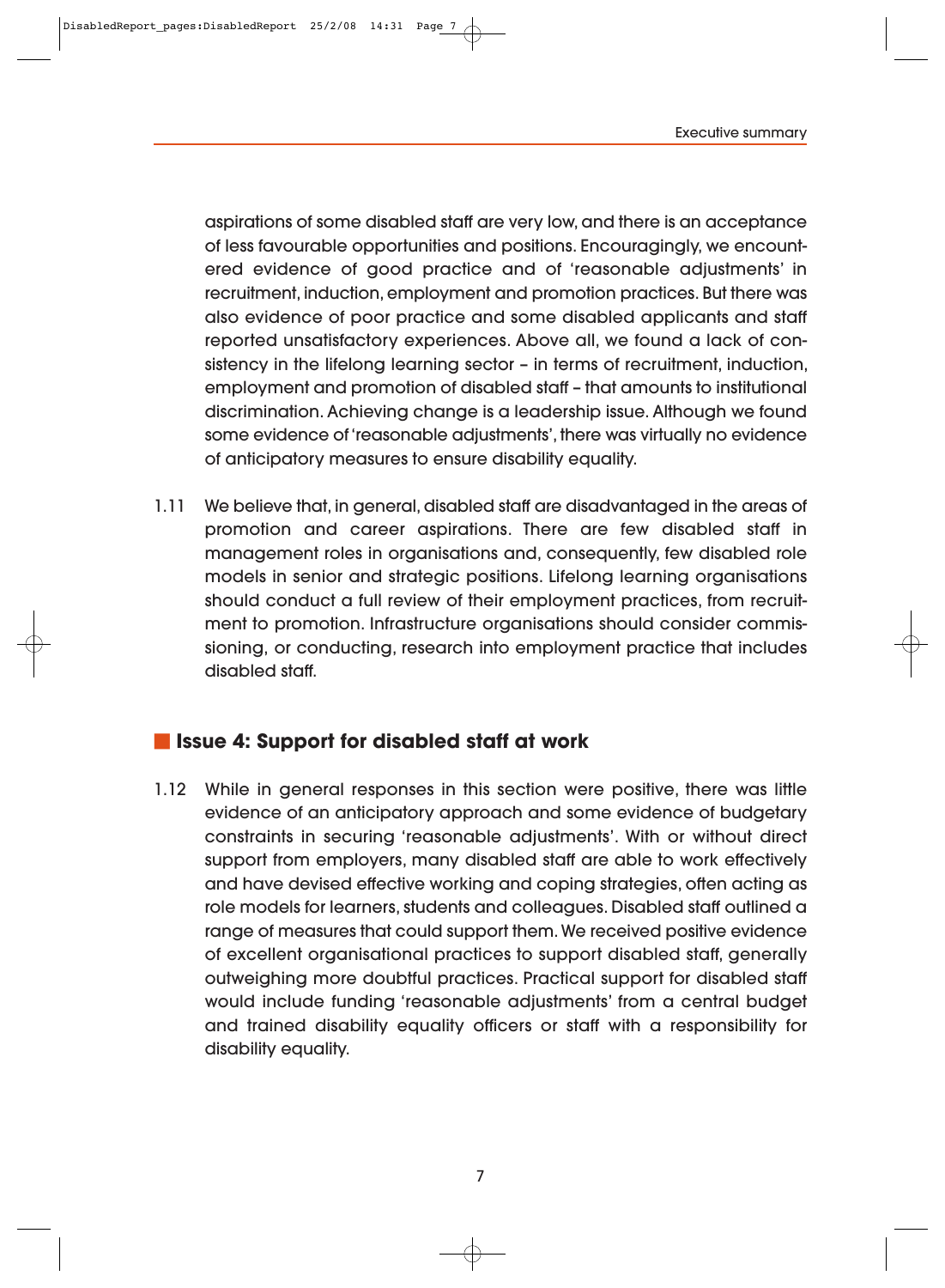## **Issue 5: Learning and training opportunities**

- 1.13 Disabled staff disclosed, sometimes disclosed or did not disclose their impairments for learning and training for reasons similar to those cited in the context of employment. Sometimes, disabled staff disclosed for altruistic reasons, usually to benefit their trainers. Respondents who did not disclose feared prejudice and labelling. There were many good examples of 'reasonable adjustments' and, beyond that, 'anticipatory measures' for disabled people in learning and training, though negative experiences too were not uncommon. Human resources (HR) and senior managers believed that disabled staff had the same learning and training opportunities as non-disabled staff but in some cases were aware of the difficulties of disabled staff in training situations.
- 1.14 We believe that disability equality in learning and training will come from good leadership and sensitive management. It will be based on anticipating the requirements of disabled staff, including providing 'reasonable adjustments' for individuals. And it will develop out of the implementation of good Disability Equality Schemes. The effects of good practice will benefit all staff, learners and students.

### **Issue 6: Access to Work**

1.15 The Access to Work scheme provides help for disabled people and their employers in overcoming practical obstacles at work. The Commission found that respondents, focus group members and other contributors were not always aware of the scheme and that use was not universal. This is unfortunate as it has been of immense benefit to many. Criticisms tended to centre on its bureaucratic aspects. JobCentre Plus had taken steps to address some of the problems, appointing a National Delivery Manager, setting benchmarks and targets and working to eradicate the 'postcode lottery' of inconsistent support. With legislative and culture changes, Access to Work, whilst continuing its important function of responding to the individual needs of disabled staff, may become part of a more general, anticipatory approach.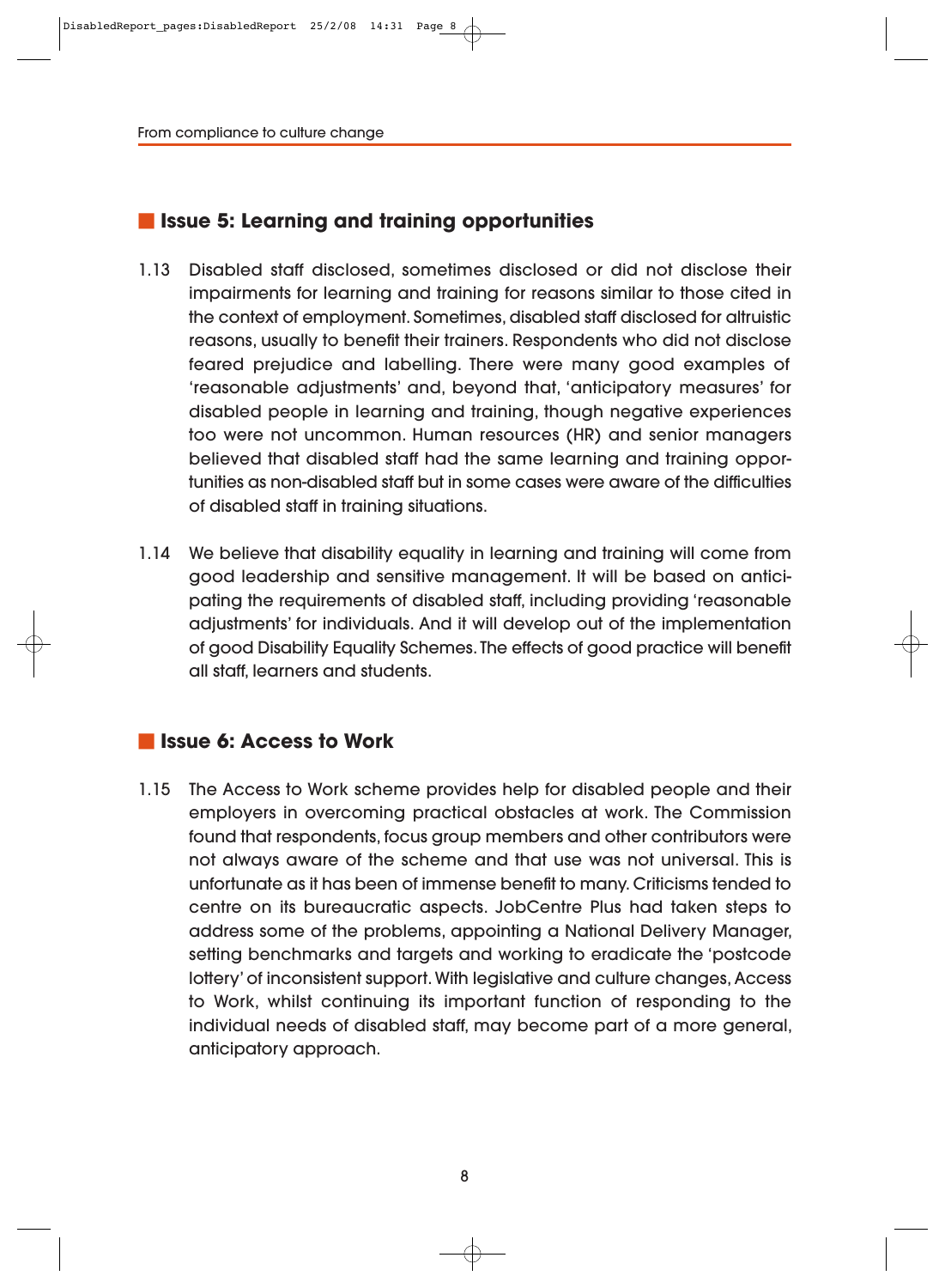#### **Issue 7: Workplace and workforce**

1.16 In higher education (HE) many disabled staff stated that they struggled for promotion because of the criteria used. There was evidence generally that HE is not far advanced on the journey to disability equality. There appear to be different pressures in the further education (FE) system, associated with targets and learner achievement, though, as in HE, a 'long-hours culture' tends to disadvantage disabled staff. Our evidence suggests that there is a significantly lower percentage of disabled people working in the lifelong learning sector than in the working-age population as a whole.

## **Issue 8: Attitudes and disabled staff**

- 1.17 The Commission found widespread discrimination in attitudes to disabled staff, though some very good practice was identified in places. The relatively few instances of bullying and harassment identified occurred, we believe, in a culture that did not prevent it. Sometimes, wrong assumptions were made about certain impairments but learners and students were generally positive about disability, and disabled staff were often active role models towards culture change. Some policies and procedures influencing attitudes were innovative and worked towards culture change, though there was also evidence of merely compliant policies and procedures. Senior managers played an essential role in making policies meaningful but progress was inhibited when managers and others were uneasy about saying and doing the wrong thing.
- 1.18 The main practical measure we suggest is disability equality training at all levels but with priority for senior managers. This addresses one of our key messages: the importance of effective, visible and proactive leadership and management for disability equality. Infrastructure organisations can facilitate this development. Organisations that successfully promote disability equality, transform attitudes, remove barriers and achieve culture change will win benefits far beyond those gained by disabled staff.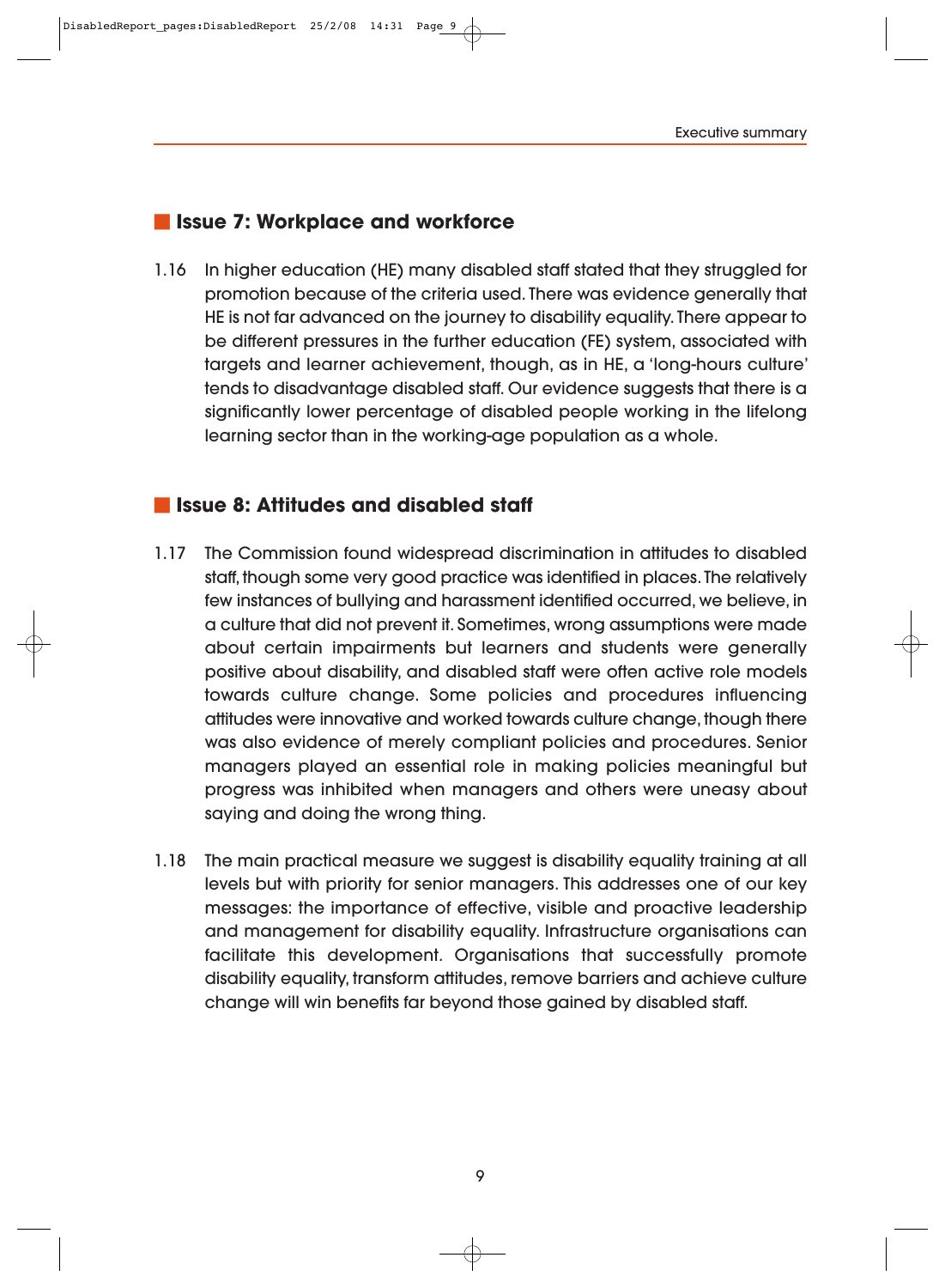#### **Issue 9: Employment equity and working practices**

1.19 Disabled staff with apparent and non-apparent impairments are disadvan taged by subtle and indirect discrimination in a range of working practices, and not just by physical barriers. To counteract such disadvantage, nondisabled people have to be more active in changing their practices. There has been some research in this area, especially in higher education, but more is required.

#### **In Issue 10: Disability leave and associated issues**

- 1.20 The ways in which sickness leave and disability leave (two very different concepts) are recorded and responded to are very important. Disabled staff who take time off because of their impairments but have to record it as sick leave are discriminated against. The Commission came across few examples of specific policies on disability leave. We take the view that all lifelong learning organisations could practically adopt the model guidance on disability equality agreed between the Association of Colleges and further education colleges, including its clauses on paid time off and recording disability leave.
- 1.21 Our sample suggests that disabled staff do not have more time off for reasons related to their impairment than the national average of time off for sickness, but this requires more large-scale exploration. Occupational Health services were often helpful to disabled staff but could also be used less positively. Sometimes, capability procedures were wrongly applied to staff with acquired impairments. Absence because of impairment recorded as sick leave, and indeed absence for whatever reason, inhibited chances of promotion and career progression. We believe that attention should be paid to the possible role of the workplace in causing sickness or disability absence – for example, causing stress or triggering pre-existing mental health conditions. Good organisational practice relating to disability leave, stress and associated issues will have benefits far beyond those experienced by disabled staff.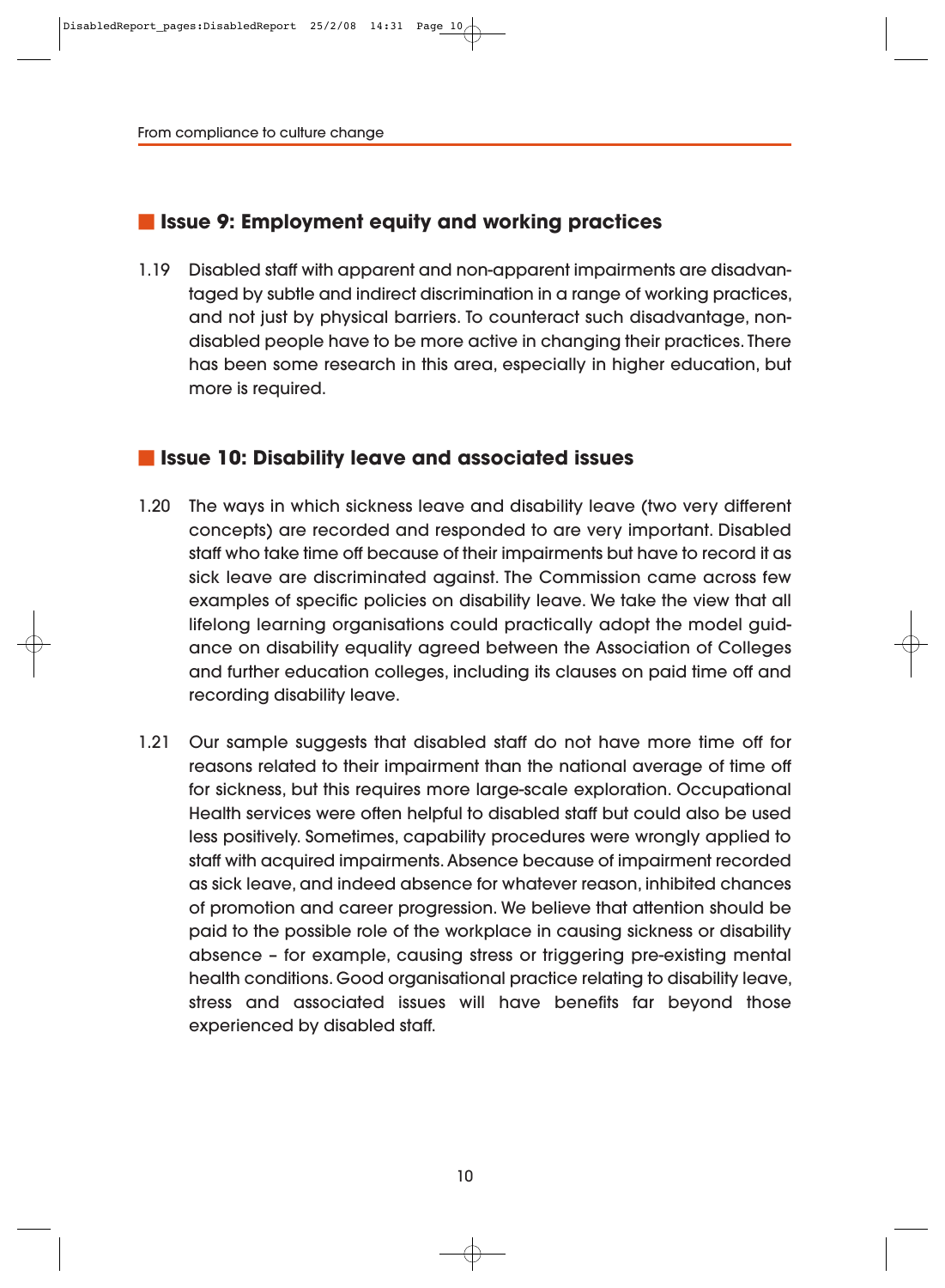## **Issue 11: The 'agency' of disabled staff in promoting disability equality**

- 1.22 We received evidence of innovative work involving (and not just consulting) disabled staff in disability equality work, often through trade union activity. Some disabled staff were active and assertive on an individual basis. But some other staff who offered assistance (in being 'involved') had their offer rejected because the culture of involving disabled people had yet to reach all services in an education provider. We urge lifelong learning organisations to involve disabled staff in the full promotion of disability equality, both on an individual basis and through trade union representation. It is through this active involvement that most progress will be made.
- 1.23 The active involvement of disabled staff in implementing Disability Equality Schemes is one of our key messages. Exemplary organisations will want to do this not just to fulfil their legislative duties but out of a genuine wish to achieve inclusion. However, we recognise that where disabled staff are reluctant to be involved in promoting disability equality in their organisations, their wishes should be respected.

## **Issue 12: Disabled staff as role models**

1.24 Some disabled staff have made a real difference as role models in promoting disability equality to colleagues, students and learners, but we received very little evidence of senior disabled staff role models. Whilst no disabled staff member should be expected to act wittingly as a role model unless they choose to, we believe that more development work is needed in this area.

## **Conclusions**

1.25 The key message flowing from our findings and other evidence is that there is widespread institutional discrimination in the lifelong learning sector. Indeed, some organisations are not compliant with their Disability Equality Duty. This is in large part the result of the systematic failure in public policy to address the needs of disabled staff. Effective leadership and management will be needed to counter this and achieve disability equality. This will mean moving from simply providing 'reasonable adjustments' for disabled staff to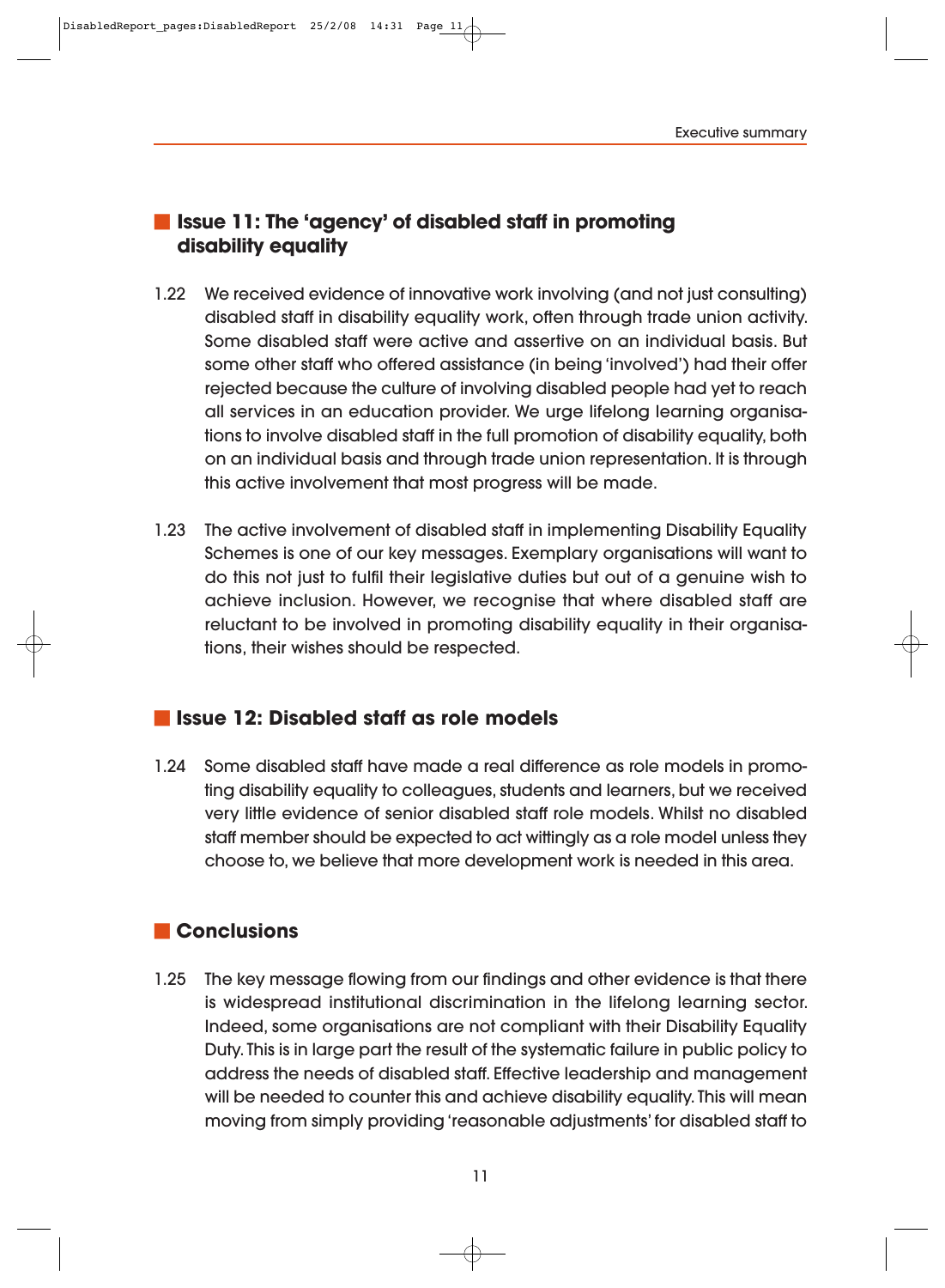an anticipatory approach so that inclusion is automatic. Such a change will benefit not only disabled staff but all staff, learners and students in the sector.

- 1.26 Specifically, we found:
	- Inequity in the treatment of disabled staff compared to students and learners;
	- A general failure of disclosure policy and practice in the sector;
	- A lack of confidence in understanding mental health within the overall context of disability equality;
	- Discrimination against disabled staff in the recruitment, employment and promotion process, and in learning and training;
	- Inconsistency in attitudes towards disabled staff;
	- Working practices that discriminate against disabled staff;
	- A lack of clarity in the areas of disability and sickness leave;
	- The existence of some good practice in involving disabled staff in promoting disability equality; and
	- A lack of disabled staff role models, particularly at senior levels.
- 1.27 Our recommendations are based directly and indirectly on our findings, key messages and conclusions, but are pitched at a national and strategic level. They are addressed to all parts of the lifelong learning sector, including infrastructure organisations, and will be of interest to external agencies such as the Equality and Human Rights Commission. Section 17 contains separate sets of recommendations for:
	- Lifelong learning organisations paragraph 17.6;
	- Trade unions and employer organisations paragraph 17.7;
	- Lifelong Learning UK paragraph 17.8;
	- Lifelong learning infrastructure organisations paragraph 17.9;
	- Inspection and regulatory bodies paragraph 17.10;
	- English education ministries and Welsh Assembly Government paragraph 17.11;
	- National development organisations paragraph 17.12.
- 1.28 Action to carry our recommendations through will achieve the outcomes we require. They will fully address the institutional discrimination we have identified in the lifelong learning sector, promote disability equality, and help complete the journey of the sector as a whole from mere compliance to a change in culture. We are willing to discuss in further detail with individual organisations how the recommendations can be taken forward.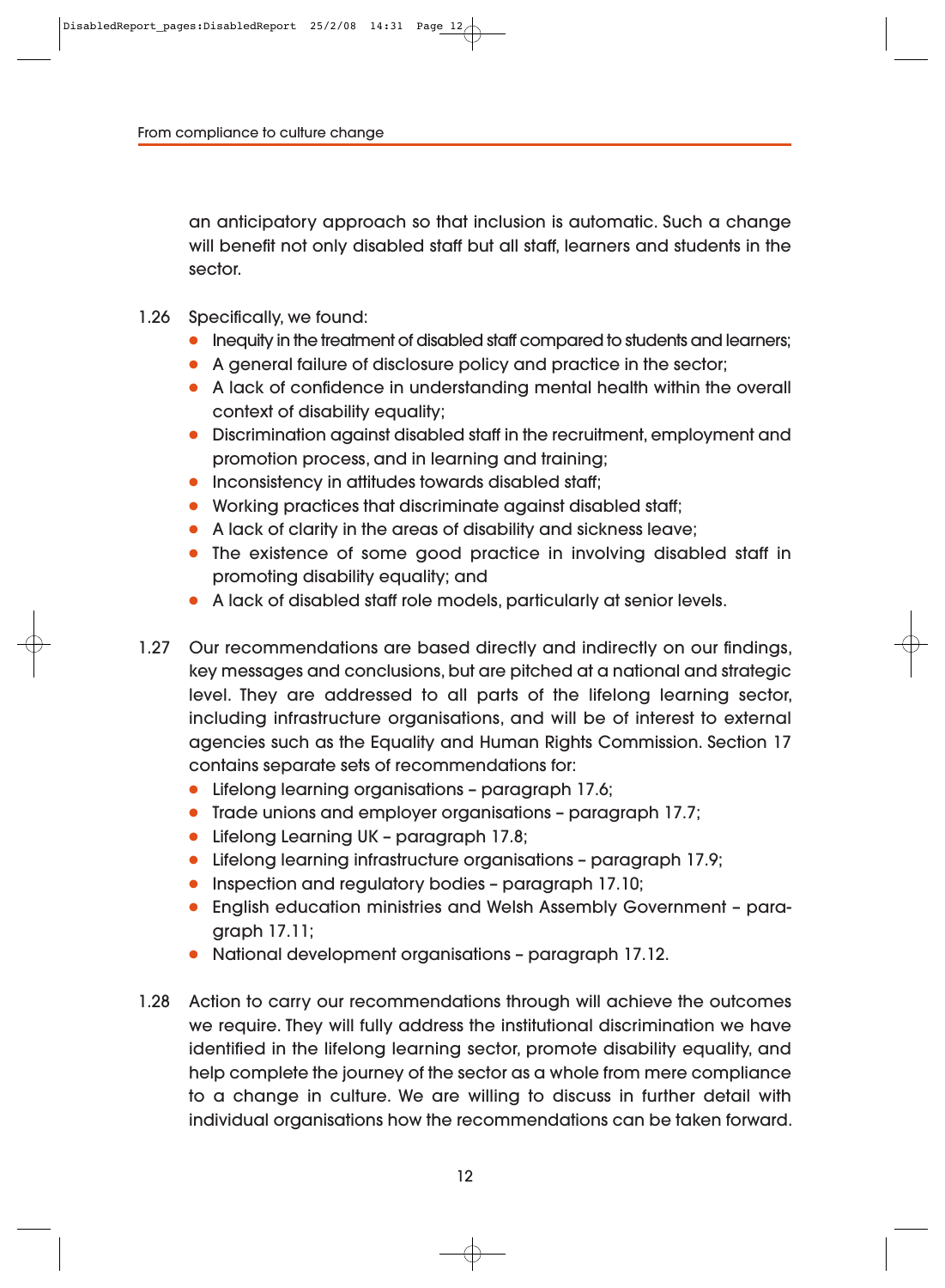#### **Summary of key messages**

- 1.29 There has been a systematic failure in public policy to address the needs and requirements of disabled staff throughout the lifelong learning sector to the extent that there is widespread institutional discrimination, despite some beacons of good practice. Many organisations and individuals are culpable in this, but there is nothing inevitable about it. If our recommendations are adopted then there will be immense gains for disabled staff.
- 1.30 Effective, visible and proactive leadership and management are vital in the process towards disability equality. This is not a matter for leaders to delegate to others. They should take direct responsibility. For managers, it is not a 'bolt-on' activity: 'disability awareness' is not enough. They must understand the issues and the drive towards disability equality and play their full part. For everyone in the sector, confidence about 'saying and doing the right thing' is crucial in making progress to disability equality.
- 1.31 The concept of providing 'reasonable adjustments' to meet the diverse needs of individual members of disabled staff remains very important; however, lifelong learning organisations now need to take the next transformational step towards meeting their 'anticipatory duty' to ensure that inclusion is automatic for disabled (and indeed all) staff, learners and students.
- 1.32 The Disability Equality Duty and the Disability Equality Schemes are an excellent basis on which to make the journey from legislative compliance to genuine culture change. Successful and genuinely committed implementation of such schemes, which include full involvement of disabled staff and impact assessments, will hasten such cultural transformation. However, exemplary organisations will not be motivated solely by legislative requirements but by a genuine desire for inclusion.
- 1.33 The principal beneficiaries of our report will be disabled staff and potential disabled staff in the sector. But implementing its recommendations will benefit everyone in the lifelong learning sector, whether or not they are disabled, and goes beyond disability to the heart of ethical and effective organisational functioning. A culture that promotes disability equality will inevitably bring improvements and dignity at work for all.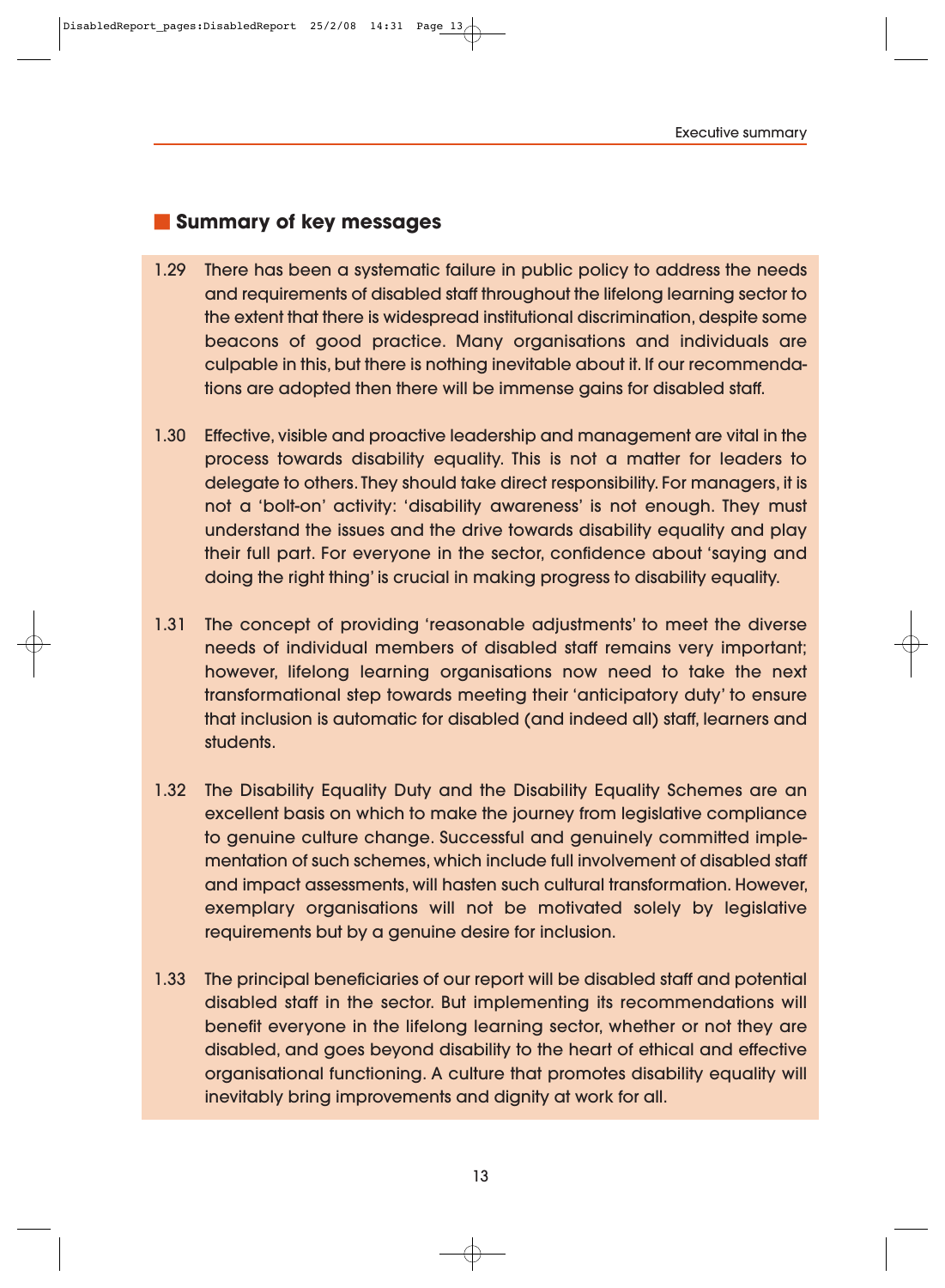**SECTION 2**

# **The context of the Commission's work**

2.1 This section explains why the Commission was set up and gives an account of the context of its work, covering such issues as models of disability, recent research on disabled people in education, disability legislation, and current thinking on disability.

#### **Why a Commission for Disabled Staff in Lifelong Learning?**

- 2.2 The National Institute of Adult Continuing Education (NIACE) established the independent Commission for Disabled Staff in Lifelong Learning in March 2007, believing that changes and improvements for disabled staff will also improve prospects for adult learners. Despite the introduction of the Disability Discrimination Acts in 1995, 2002 and 2005 and subsequent initiatives and support for disabled learners in the lifelong learning sector, little political attention has focused on disabled staff working, or with the potential to work, in the sector. The Commission believes that they are underrepresented. For disabled people as a whole in the adult working population, the prospects of decent work, careers, equal opportunities and improved life chances appear actually to be getting worse, as we show in paragraph 2.12 below. These twin issues – the invisibility of disabled staff in lifelong learning and the poor prospects for disabled people in general, some of whom might have a role in the lifelong learning sector – form the impetus for our concern.
- 2.3 The Commission, consisting of leading figures and experts in the field of disability equality and the lifelong learning sector, met six times. We held three main evidence-gathering seminars in England and Wales in June 2007. Our NIACE-hosted website enabled people to respond online to our questionnaires as well as by post and by other means. We launched our interim report at a London conference in September 2007. We received a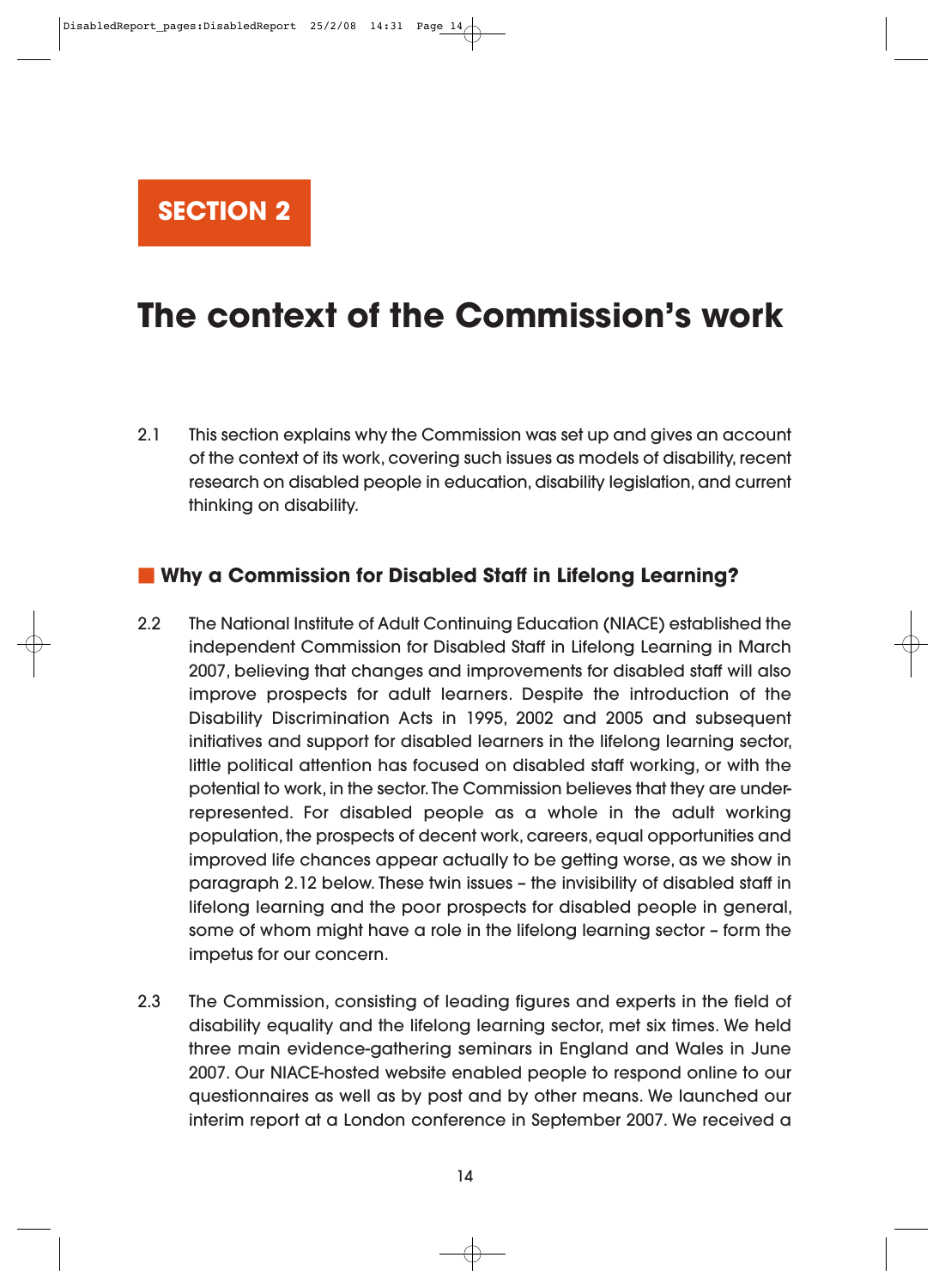considerable amount of evidence from focus groups and meetings held in England, Wales and Scotland, interviews and telephone interviews. We received feedback, powerfully and articulately expressed, from a wide variety of people, disabled and non-disabled, at all levels and in a range of occupations within the lifelong learning sector, and from those outside the sector but with an interest in it. There were over 650 contributions of evidence in all, including 111 questionnaire responses to the interim report. Full details of our remit and how we gathered our evidence are contained in Appendices 1 ('Remit of the Commission') and 2 ('Gathering the evidence – methodology').

#### **Models of disability**

- 2.4 Our work is rooted in the social model. Our brief survey of the different models indicates why.
- 2.5 Even with the development of different directions within disability theory, including for example the 'psycho-social' model, the social model is the approach that continues to drive change and progress for disabled people and transform their prospects and opportunities.

#### **The medical model**

2.6 For many years disabled people have been marginalised from the mainstream of society and subject to the 'hegemony' of non-disabled people. Such hegemony is said to have manifested itself in the 'medicalisation' of disability. The 'medical model' locates disability 'as an individual problem tied to the functional limitations of the bodies of people with impairments' (Swain et al., 2003, p 22). It is sometimes referred to as the 'deficit model', as it equates 'disability' with 'flawed' minds and bodies. Within this 'medical model' interpretation, disability amounts to 'personal tragedy' for individuals and a problem for the rest of society. This model is still dominant in society, and shapes most people's thinking on impairment and disability. It also shapes how support and services for disabled people are devised and distributed. Disabled people need to prove they are 'disabled', are medically tested for benefits and bear most of the onus for securing improvements themselves rather than society taking responsibility.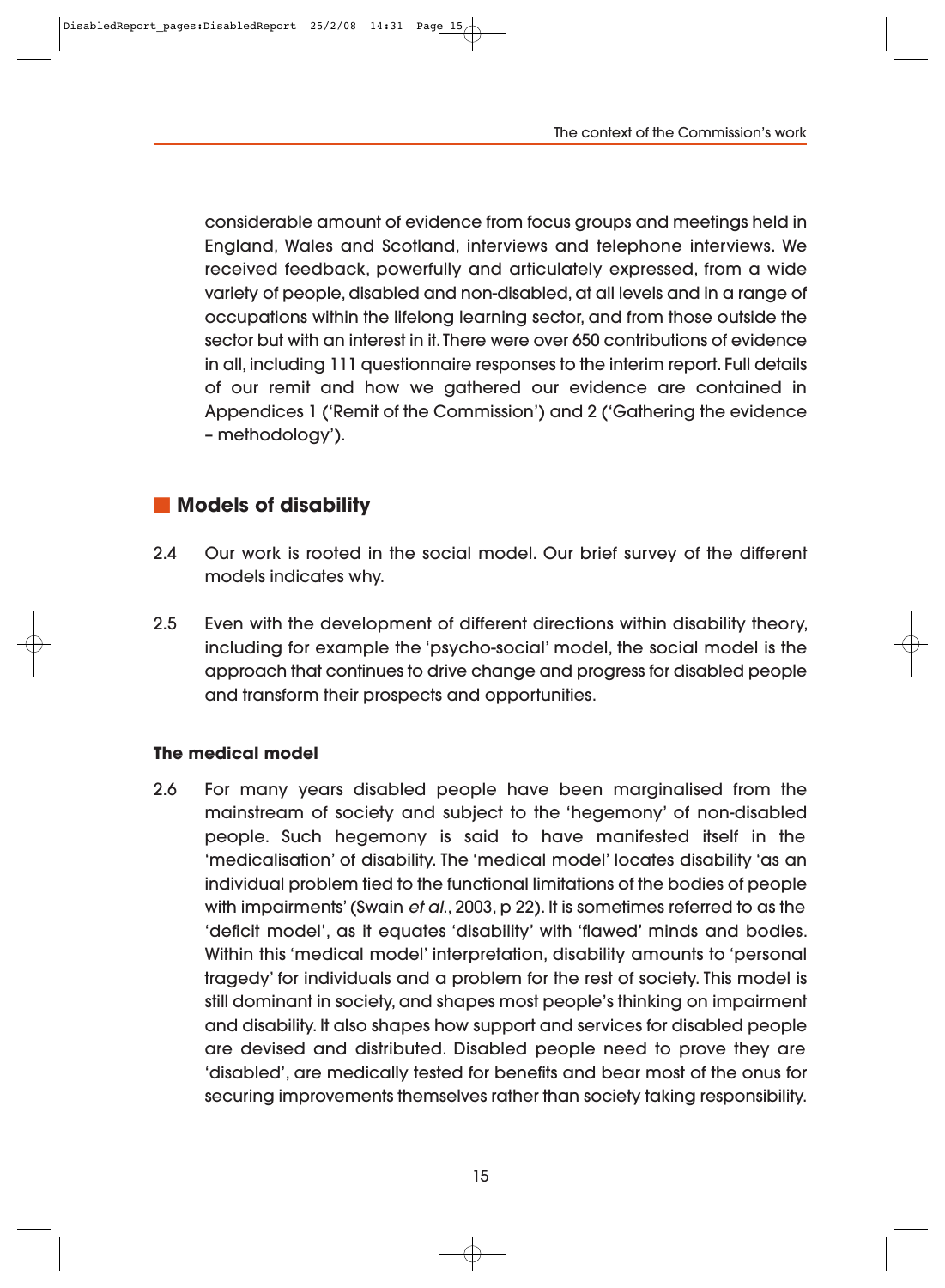#### **Stigma and stereotypes**

2.7 Part of the social construction of disability is about 'stigma'. Those who have impairments that are not immediately apparent – perhaps mental health difficulties, hearing impairment, visual impairment, cancer, etc. – may seek to keep them 'hidden' to avoid perceived 'stigma', or minimise their significance to avoid embarrassment and social sanctions. There are many other aspects of 'stigma' and how it shapes the relations between disabled and non-disabled people. Swain et al. (2003, p 23) refer to physical impairment which threatens normality and 'discipline', and stereotypes of disabled people, identified by other commentators, portraying them (to paraphrase) as pathetic victims, tragic but brave heroes, or villains with chips on their shoulders.

#### **Social oppression**

2.8 Disabled people have historically been oppressed socially in a variety of ways, and four specific aspects of oppression for disabled people have been identified: exploitation, marginalisation, powerlessness and cultural imperialism (Young, in Barnes and Mercer 2003, p 21). Exploitation of disabled people who are often a long way from the labour market can be argued to manifest itself in how they are cared for and the market generated by them. 'Marginalisation' refers to the removal (either externally or self-imposed) of disabled people from workplaces, leisure pursuits and, indeed, the mainstream of everyday life, which overlaps with 'powerlessness' – how disabled people have little control over or choice in what to do with their lives. The 'cultural imperialism' of non-disabled people is embedded in everyday thinking and behaviour as the desirable state of being. In this interpretation, disabled people are 'other' and 'deviant'.

#### **The social model**

2.9 From the 1960s, challenges developed to the prevailing deficit/medical model of disability, notably in the articulation of a social model. Disabled people, and society in general, owe a large debt to those involved in the disability rights movement who pressed for radical change in attitudes to disability. To paraphrase Barnes and Mercer (2003, p 1), disabled people reacted against their status as second-class citizens, the physical and other discriminatory barriers they faced, and against negative cultural stereotypes – all of which, it was argued, add up to 'disablement'.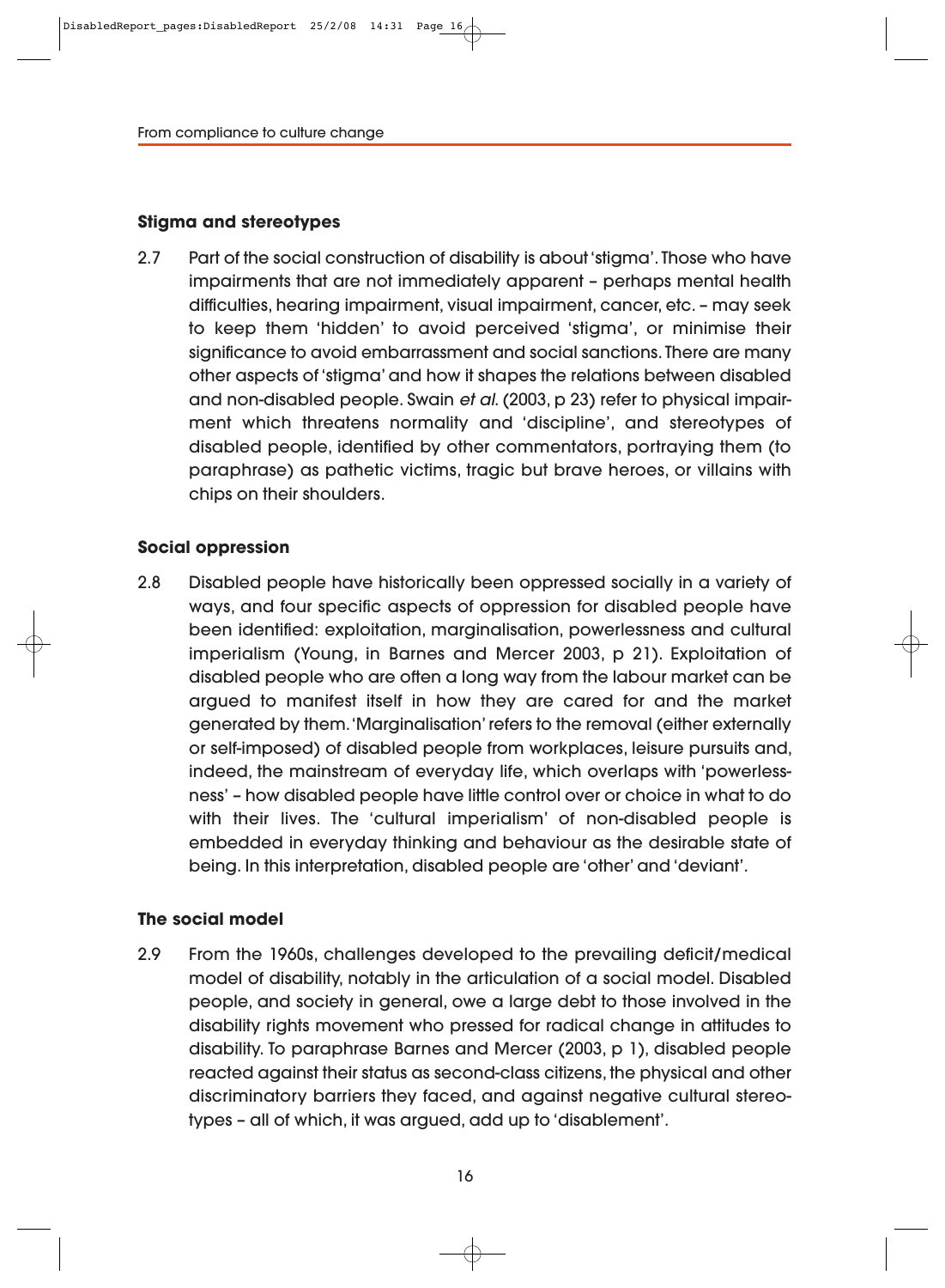The context of the Commission's work

- 2.10 Shifting the emphasis from the individual to society was a major development. Bowe (in Barnes and Mercer, 2003, p 10) lists 'six major barriers to the social inclusion of disabled people… the architectural, attitudinal, educational, occupational, legal and personal (or everyday problems ranging from few material resources to the stigma of having an impairment).' These barriers come from and are erected by society rather than deriving from the impairments in individuals. In the social model, disability is less what a person has, and more what is done to that person.
- 2.11 Swain et al. (2003, p 24) offer a useful overview of the social model of disability, paraphrased and summarised here. It provides a critique that disabled people can use to demonstrate their social exclusion. It helps them to argue for the same chances in life as non-disabled people in terms of, for example, education and housing. It provides an alternative understanding of what disability is like and how it is experienced. It shows how they have been patronised and the barriers they face.

## **Employment of disabled people in the education sector**

- 2.12 Despite the influence of the social model and other advances in the second half of the twentieth century, the position for disabled people in society in general remains highly challenging. More than three million people in Britain aged between 19 and 59 are disabled, using the DDA definition. Of these about 840,000 work in the public sector. Disabled people are twice as likely as non-disabled people to have no qualifications (29 per cent compared with 11 per cent); and half as likely as non-disabled people to go to university. They are five times as likely as non-disabled people to be out of work and claiming benefit. Employment rates for people with mental ill-health are low, at 20 per cent. Recent research has shown that the employment of disabled people has decreased (Bambra, 2007).
- 2.13 In education, there has been some research on disability in the school sector, the further education system and higher education. We highlight one research project from each sector. The findings from our investigations echoed many of the findings from these projects. Our recommendations also mirror many of their prescriptions but go beyond them in terms of specific actions required from lifelong learning organisations and other agencies.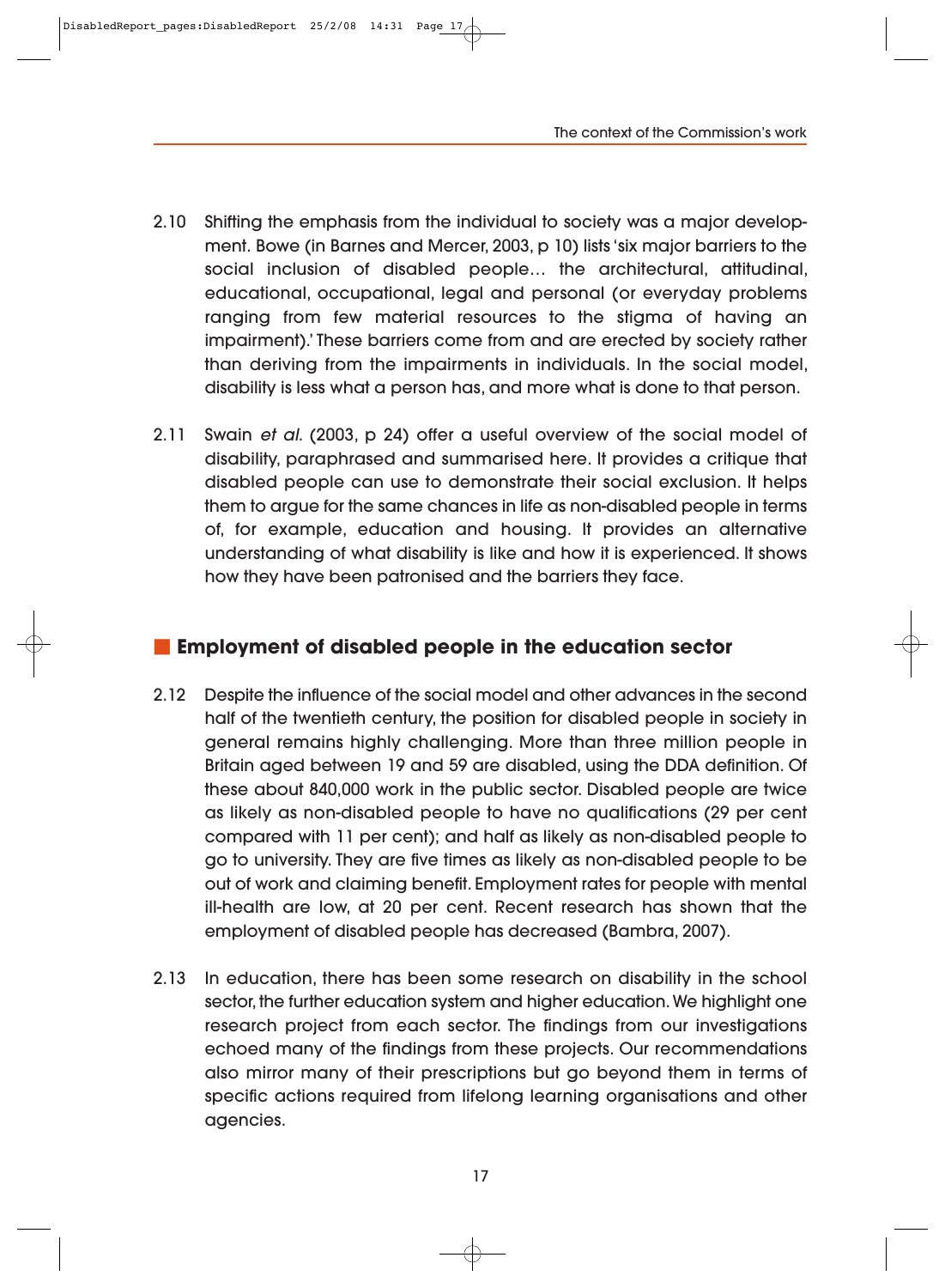#### **The school sector**

- 2.14 Research on primary and secondary school teachers' career progression in England by Powney et al. (2003) examined the impact not just of disability but age, ethnicity, gender and sexual orientation. We concentrate on the findings of that report to do with disability. Note that in reporting this research, we use terms that the researchers use that we, following the social model, would not choose ourselves. Instead of 'teachers/respondents/staff with disabilities/impairments', we would use 'disabled teachers/ respondents/staff'; instead of 'teachers without disabilities' we would use 'nondisabled teachers'. The General Teaching Council for England (in Powney et al., 2003, p viii) estimated that the number of teachers with impairments was 0.05 per cent in 2002, compared to the National Union of Teachers figure (ibid.) of 1 per cent. Given that one in five of the general working population is said to be disabled, and given issues about disclosure, both these figures could well be underestimates.
- 2.15 Powney et al. (2003, pp vii–xii, passim) found that: 'Many white male teachers thought that teachers are promoted according to their experience and ability. In contrast, female teachers, disabled teachers and teachers from minority ethnic groups are more likely to think that age, impairment, ethnicity or gender has affected their career progression' (p vii). Most respondents with 'disabilities' reported experiencing difficulties both in entering and making progress in the profession (p vii). 'A higher proportion of teachers with disabilities than teachers without disabilities in the survey work part-time' (p ix). Teachers with disabilities 'were more likely than other groups to think about leaving the profession' (72 per cent of teachers with disabilities compared to 54 per cent of other teachers; p ix). Together with other minority groups, 'teachers with disabilities were most likely to indicate that they would struggle with increased responsibility' through promotion (p ix). At the time of Powney's report, there were few disabled head teachers. Forty-three per cent of teachers surveyed believed that 'an impairment would negatively influence a teacher's promotion prospects' (p xi).
- 2.16 Powney et al. (2003, pp xi–xii) offer a number of suggestions to overcome the disadvantage experienced by some groups, including staff with impair ments. Among the suggestions are the need for compliance with legislative changes, especially to do with equal opportunities. Equal opportunities should be 'mainstreamed' through developing policies that are sensitive to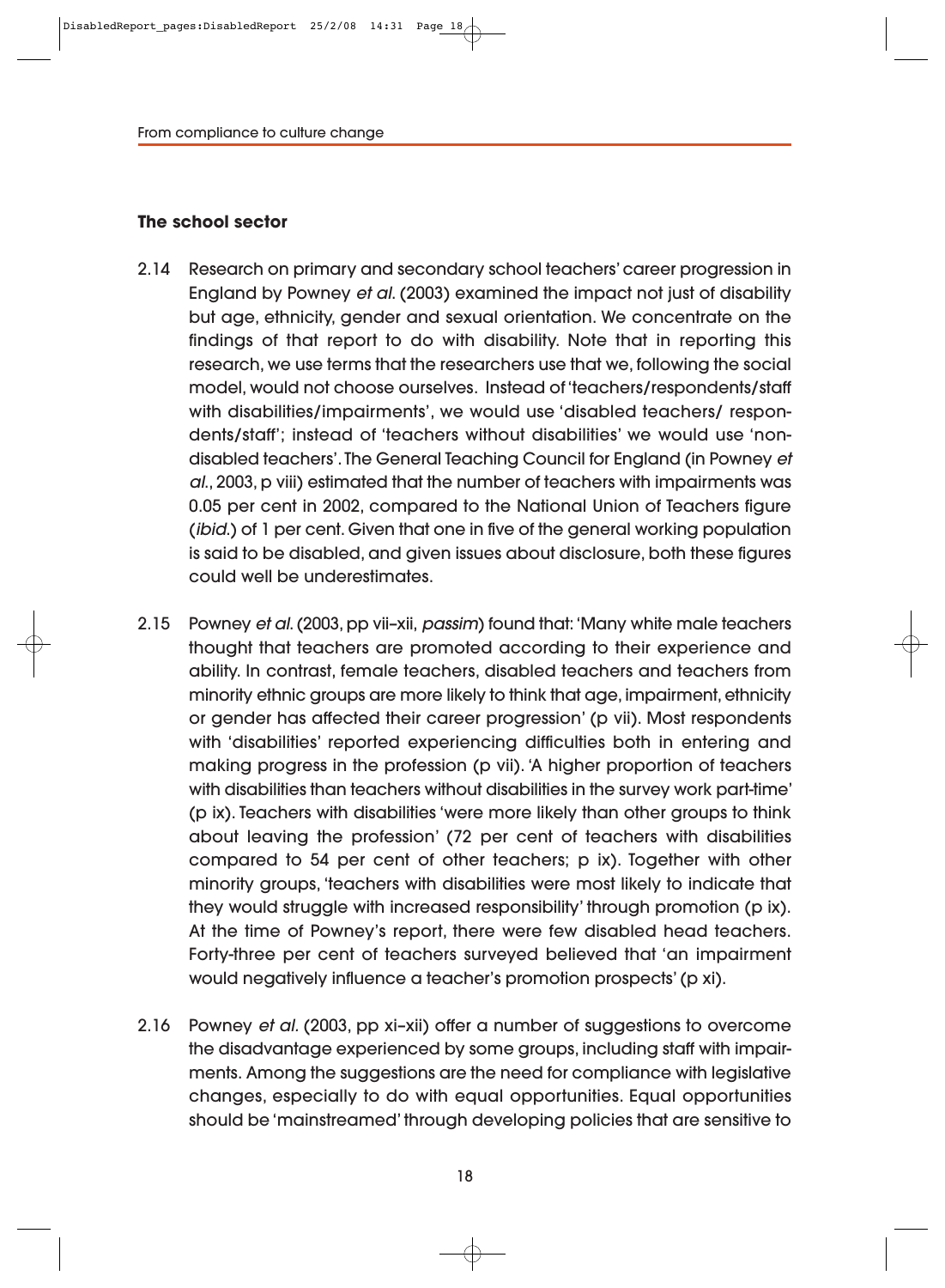the different equality strands and which recognise the benefits of diversity. Good practice should be shared and emulated. There should be effective monitoring of plans and policies (in effect, equality impact assessments). Attention should be paid to practical conditions for improvement: explicit criteria for recruitment and progression; removing the implied discrimina tion of a 'flexible career'; equal opportunities for continuing professional development (CPD); and positive action to encourage under-represented groups to seek promotion. Adaptations to workplaces and more support workers within the classroom for teachers with impairments were also mentioned. There is no mention of statistical monitoring, target-setting or new approaches to established working practices.

#### **The further education system**

- 2.17 In the further education system activity in relation to equality and staff has, over the last few years, concentrated on black staff. The Commission for Black Staff in Further Education, established in 1999 following the Macpherson Report into the death of Stephen Lawrence, reported in 2002, and subsequent development emerged from its recommendations. Disabled staff in the lifelong learning sector have, by comparison, been neglected.
- 2.18 However, the Department for Education and Skills did commission research, published in 2006, on improving the diversity profile of the workforce (including staff with impairments). Cummins et al. (2006, p 3) report a range of barriers inhibiting the achievement of a higher diversity profile. The apparent lack of ambition in the sector to achieve a higher profile is manifested in the lack of a strategic approach to workforce diversity. The sector is said not to prioritise the issue, either on 'social justice' or 'business case' grounds, and there is evidence that it is seen mainly as an HR issue.
- 2.19 Cummins et al. argue that the lack of action stems from 'fear' of doing the wrong thing, and that lack of knowledge inhibits the adoption of good practice. Data are strong in some parts of the sector but sparse in others, and are not necessarily 'interrogated' in order to inform action and change. They echo the findings of other research reported here when they highlight weaknesses in recruitment and other HR practices that militate against changing the workforce's profiles, citing the use of networks from which some groups are excluded (Cummins et al., 2006, p 12).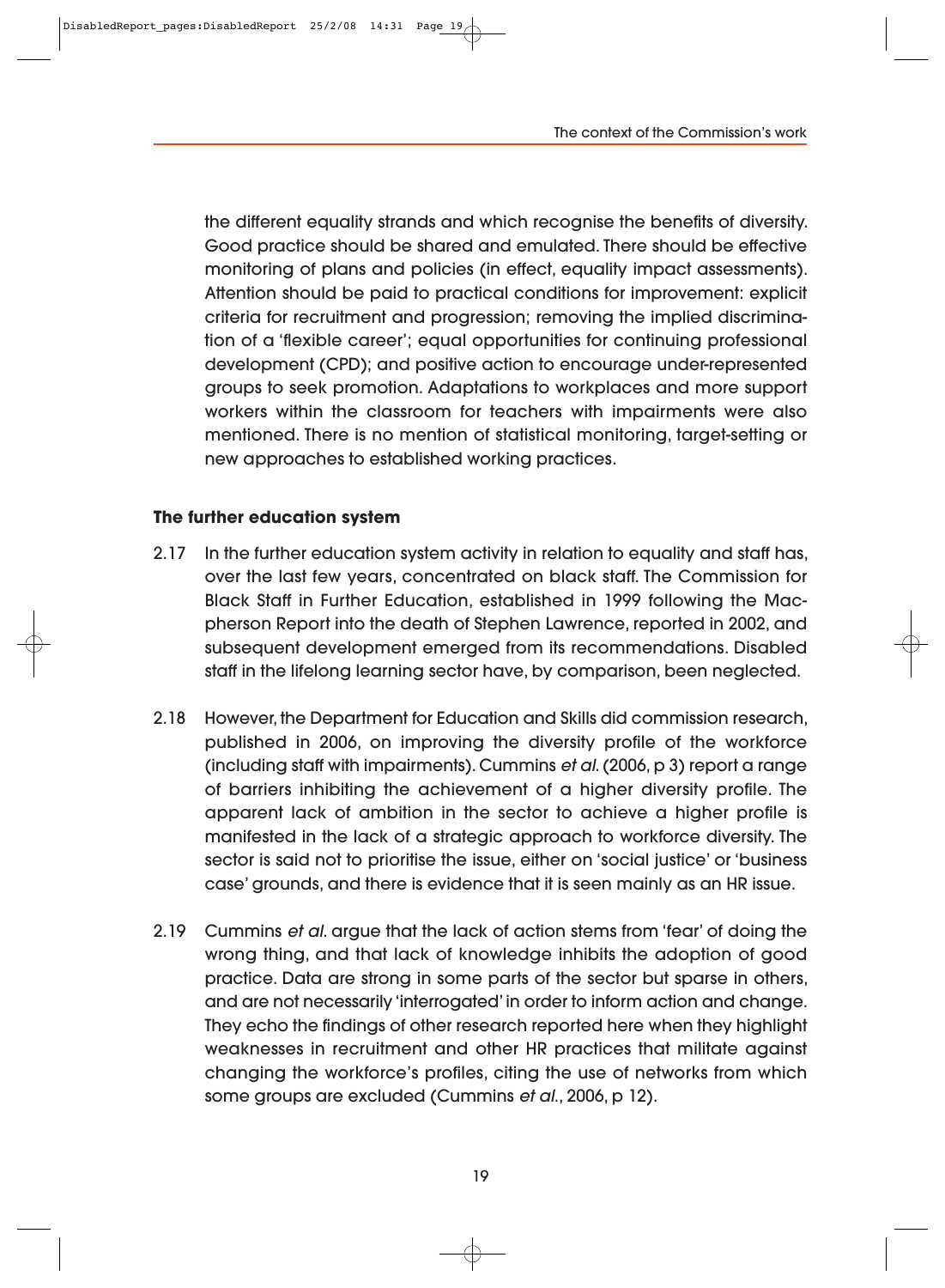- 2.20 'Drivers' to highlight forces for increasing workforce diversity in the sector are identified. Strong and purposeful leadership from those responsible for governance and senior staff is considered crucial. External communities can exert pressure on further education sector organisations. The 'winning hearts and minds' argument is important – getting people to understanding why diversity is important, rather than simply securing their compliance with legislative and other requirements. Additional drivers the researchers identify are: compliance with legislation (which is said to be 'toughening up'); demographic projections (particularly those of working age declaring an impairment); access to good practice and 'how to' knowledge; development (CPD) activities; and targets (for example to address underrepresentation). The researchers note that 'levers' such as inspectorates emphasising equality and diversity from a workforce as well as a learner perspective are important, noting that providers can get good inspection grades without automatically achieving legislative compliance in particular areas. Cummins et al. seem ambivalent about using equality and diversity criteria as a way of qualifying for funding.
- 2.21 Importantly, the research addresses the dilemma of support staff (for example, cleaners, caterers and IT staff) whose work is contracted out and suggests that their pay, conditions and treatment need to be addressed in terms of fairness, equality and diversity. There is mention (Cummins et al., p 19) of retaining staff who become disabled during their employment. Good practice from the NHS and higher education, including through the work of the Equality Challenge Unit and Equality Forward in Scotland, is applicable to the further education sector. Leadership development focused on equality and diversity, monitoring and benchmarking, widening routes into employment and networking seem to offer the best routes for progress towards a diverse workforce. However, networks of minority groups may in some cases have the perverse effect of further marginalising their visibility and efforts.
- 2.22 The prescriptions offered by the research 'setting the vision', establishing an action group, harnessing good practice, implementing development activities, setting targets and encouraging independent providers – are all sensible in a 'voluntarist' approach, but may not necessarily achieve 'transformation'.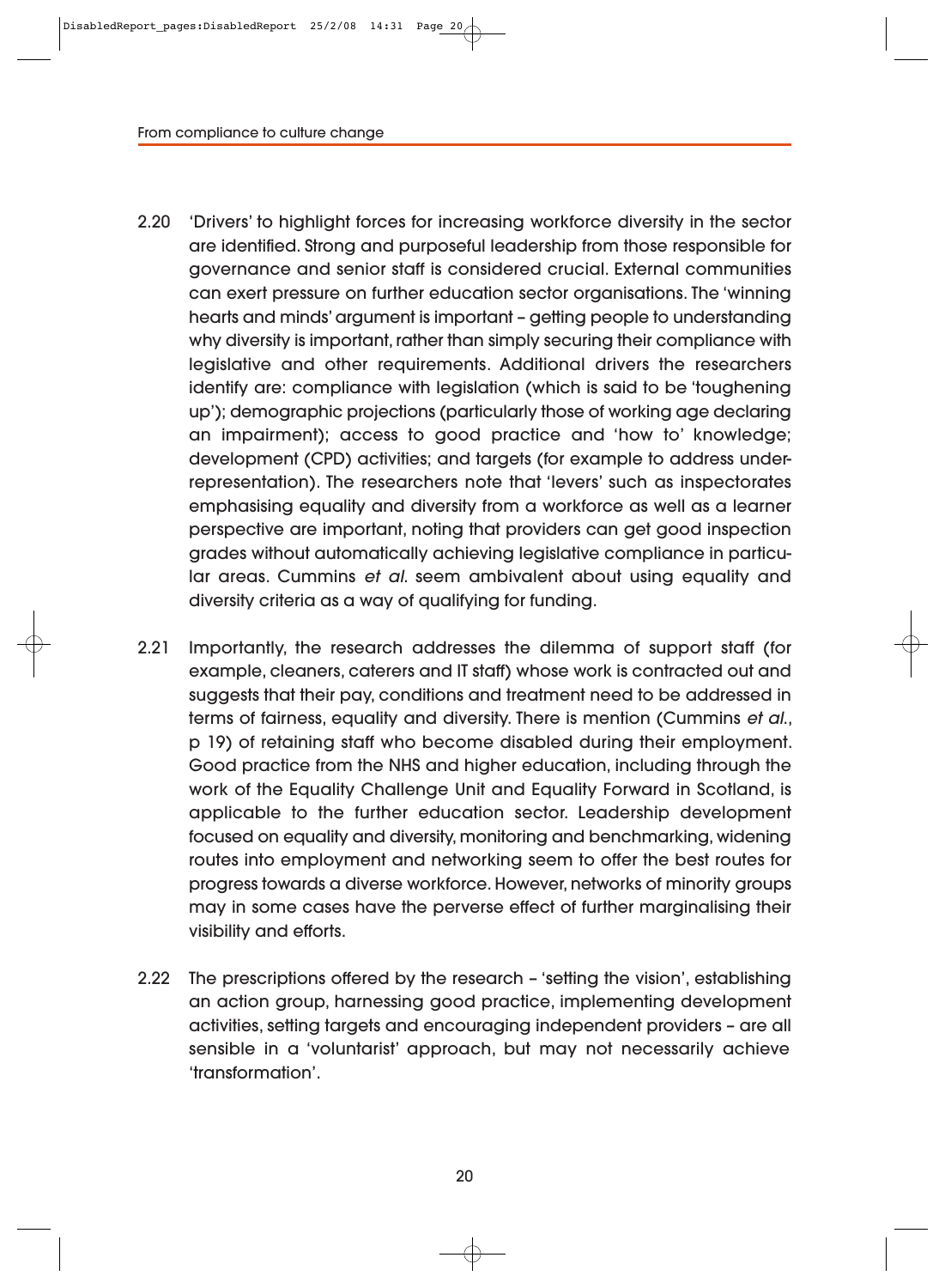#### **Higher education**

- 2.23 In higher education, a major research programme consisting of six separate projects funded by the higher education funding councils of England, Wales and Scotland, examined equal opportunities and diversity for staff in higher education. The research provided a considerable number of insights in terms of equality and diversity in the sector, including disability. In one project, Deem, Morley and Tlili (2005) examined equity in six 'case study' HEIs. Summarising the findings (Deem et al., 2005, pp 5–6), equal opportunities policies were in place, but were not always comprehensive, up to date, easy to understand or properly communicated to staff. Some were reactive rather than proactive and associated with legislative compliance rather than workforce empowerment and enhancement of working conditions. There was a gap between policy and implementation, and only a slow 'mainstreaming' of equal opportunities policies into other institutional policies. In some cases policies seemed to be more about promotion of organisations than workforce development. In relation to disability in particular, policies for staff in response to the DDA (1995) were in some cases completely absent whilst in contrast there were policies for students based on SENDA (Deem et al., 2005, p 40).
- 2.24 There was a gap between the perceptions held by senior management and staff, the former feeling that more equality progress had been made than the latter. Staff believed that discrimination was sometimes so subtle as to be undetected. Researchers refer to this as part of the 'micro-politics' of an organisation. Another way of expressing this is that particular work practices (of hegemonic groups) excluded, for example, people with impairments who were unable to participate in the same practices. It goes beyond not making physical adjustments to the workplace to include disabled people and right to the core of exclusionary ways of working – leading to employment inequity. Such exclusionary ways were often abstract and nebulous, respondents reported, and included 'faces not fitting', the formation of exclusive semi-formal or informal circles and partial or non-existent communication. Organisational policies were undermined by what occurred on a day-to-day basis at all levels.
- 2.25 On these grounds, and generally, staff tended to be wary of using formal complaints procedures, fearing labelling or loss of promotion prospects. There was the feeling that equal opportunities for students had a higher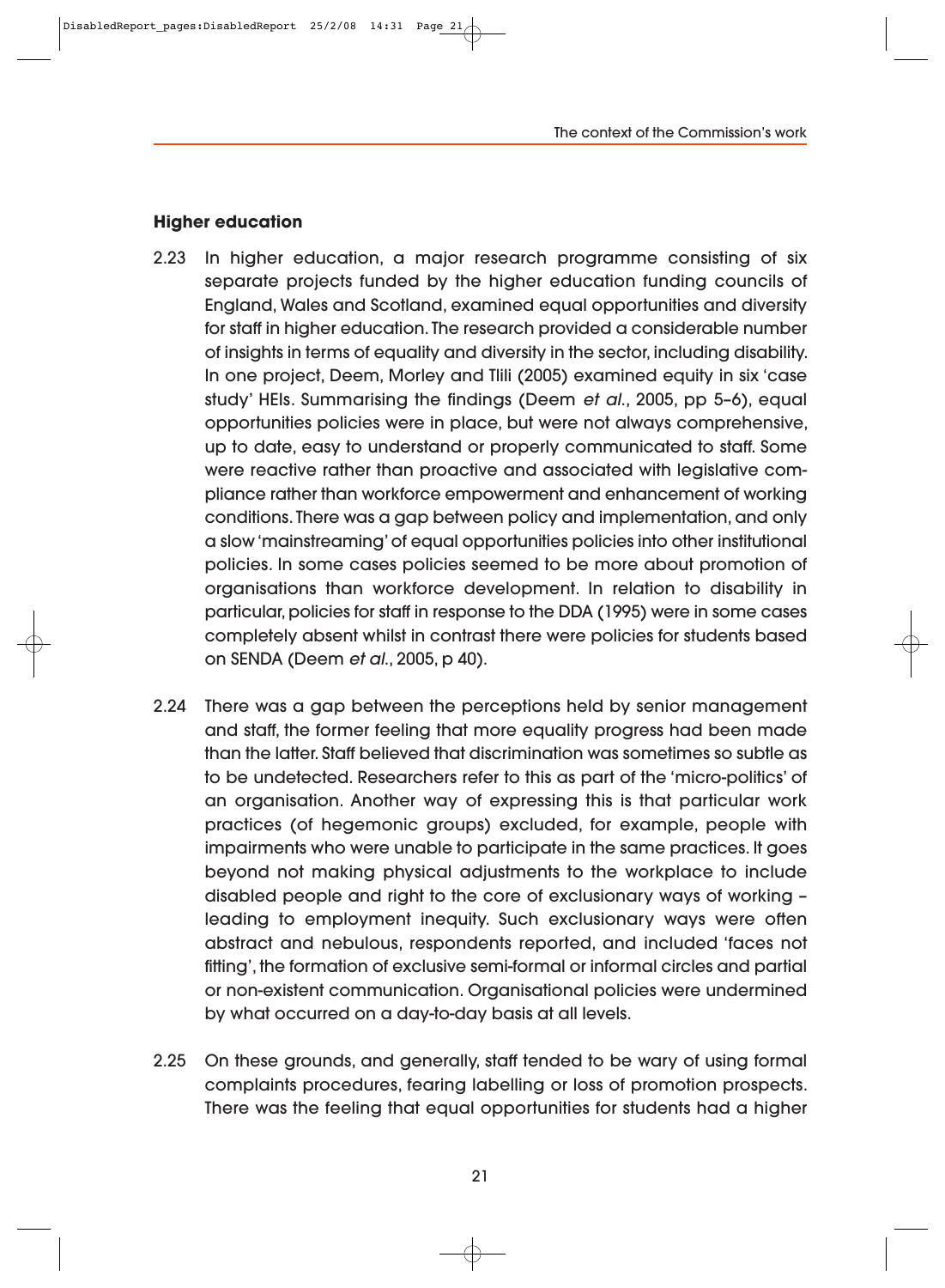priority than those for staff. Whilst the policy framework for challenging inequalities appears to be getting stronger, responses from HEIs vary. Concerns about quality and the 'audit culture' often over-rode concerns about inequalities. Deem et al. (2005, p 108) state that the situation with equal opportunities has improved since the 1980s and 1990s but that cultural change is going at a slow pace. This is because of a belief widely held in higher education that people make progress solely on the grounds of talent and abilities, whereas in reality there are many other less acceptable, unmeritocratic factors at work. These factors inhibit speedier change.

#### **Other specific research and information**

- 2.26 Other research on disclosure, Access to Work, employment equity and mental health – can be found in our literature survey (www.niace.org.uk/ commissionfordisabledstaff/literature-survey), but we highlight here infor mation particularly pertinent to our findings. Recent research in colleges and universities in Scotland (Equality Forward, 2007) emphasised the continuing challenges faced by disabled staff about whether or not to disclose. Three underlying themes emerged – social stigma, processes for disclosure, and institutional culture – and the evidence we received is similar to the findings of this research.
- 2.27 Mental ill-health remains a hugely important issue. The Sainsbury Centre for Mental Health (2007) suggests that the costs to employers of mental health problems amongst the workforce is almost £26 billion each year, or £1,035 for every employee. It also suggests that 40 per cent of sickness absence is attributable to mental health conditions. It is increasingly expected that employers should consider the mental well-being of their employees and take steps to promote good mental health.
- 2.28 In relation to this, we also note the interest taken by the Health and Safety Executive in stress at work, with a whole section of the HSE website devoted to the topic (www.hse.gov.uk/stress/experience.htm). More specifically important for disabled staff is the joint HSE/former Disability Rights Commission statement about health and safety and disability with a focus on 'enabling risk management' and a positive approach in the workplace. The HSE/DRC approach is one that favours and includes all employees and not just disabled staff.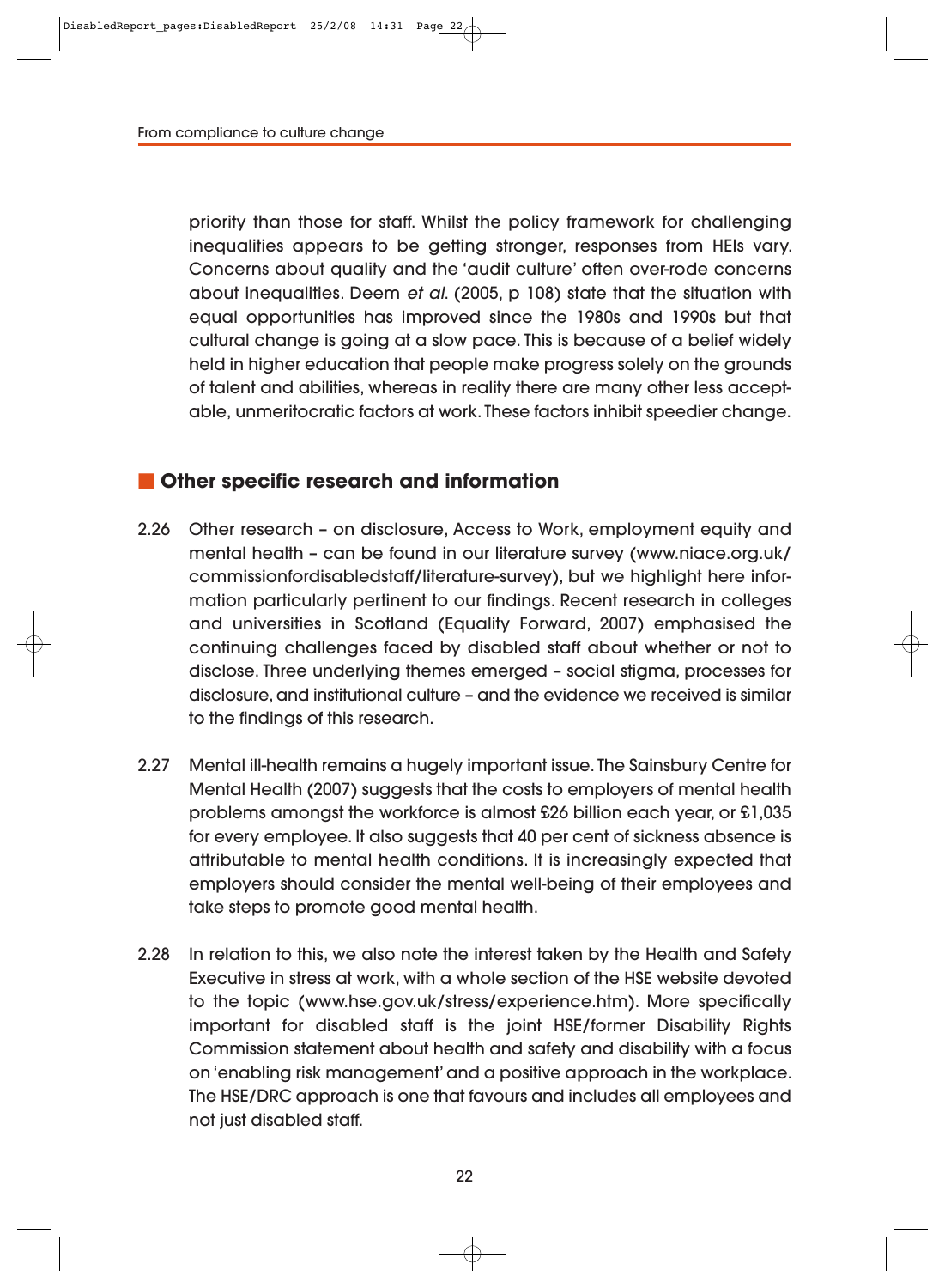### **Disability legislation**

- 2.29 Progress for disabled staff in lifelong learning develops in the context of legislation. One of the most significant recent pieces of legislation for disabled people was the Disability Discrimination Act of 1995. Some commentators saw this as eroding the obligation of employers to employ disabled people, and recent research (Bambra, 2007) has confirmed that it has not increased the employment of disabled people. The register of disabled people was abolished, along with the quota and designated employment. Instead, there were individually based anti-discrimination measures, and policies of education and persuasion to adopt good employment practice. Steps were taken to make disabled individuals more competitive in the employment market. The Act outlawed discrimination against disabled people in employment, in the provision of goods and services and in other areas of life. It did not provide an entitlement to disabled people to specific aids and support but it did place an obligation on employers and service providers to make 'reasonable adjustments' to ensure that disabled people are not at a disadvantage in employment or in access to goods and services.
- 2.30 In other words, there was an individual emphasis to the legislation. Individuals had won the right not to be unfairly discriminated against and could pursue a grievance individually. Organisations had little obligation to make their whole working environments less discriminatory, and adjustments for disabled individuals were considered unlikely to have wider influence on work and the workplace.
- 2.31 The Disability Discrimination Act (2005) marked a move away from an individualised approach to disability. It places a duty on all public bodies actively to promote disability equality, to encourage participation by disabled persons in public life and, crucially, to take account of disabled persons' impairments, even where that involves treating disabled persons more favourably than other persons. The 2005 Act goes beyond the 1995 Act and 'reasonable adjustments' because it builds in equality at the beginning of the process in an anticipatory way rather than making reasonable adjustments only at the request of individual disabled people. According to the Inclusion website (www.inclusion.me.uk/Disability\_Discrimination\_Act. html) it brings about a shift from a legal framework which relies on individual disabled people complaining about discrimination to one in which the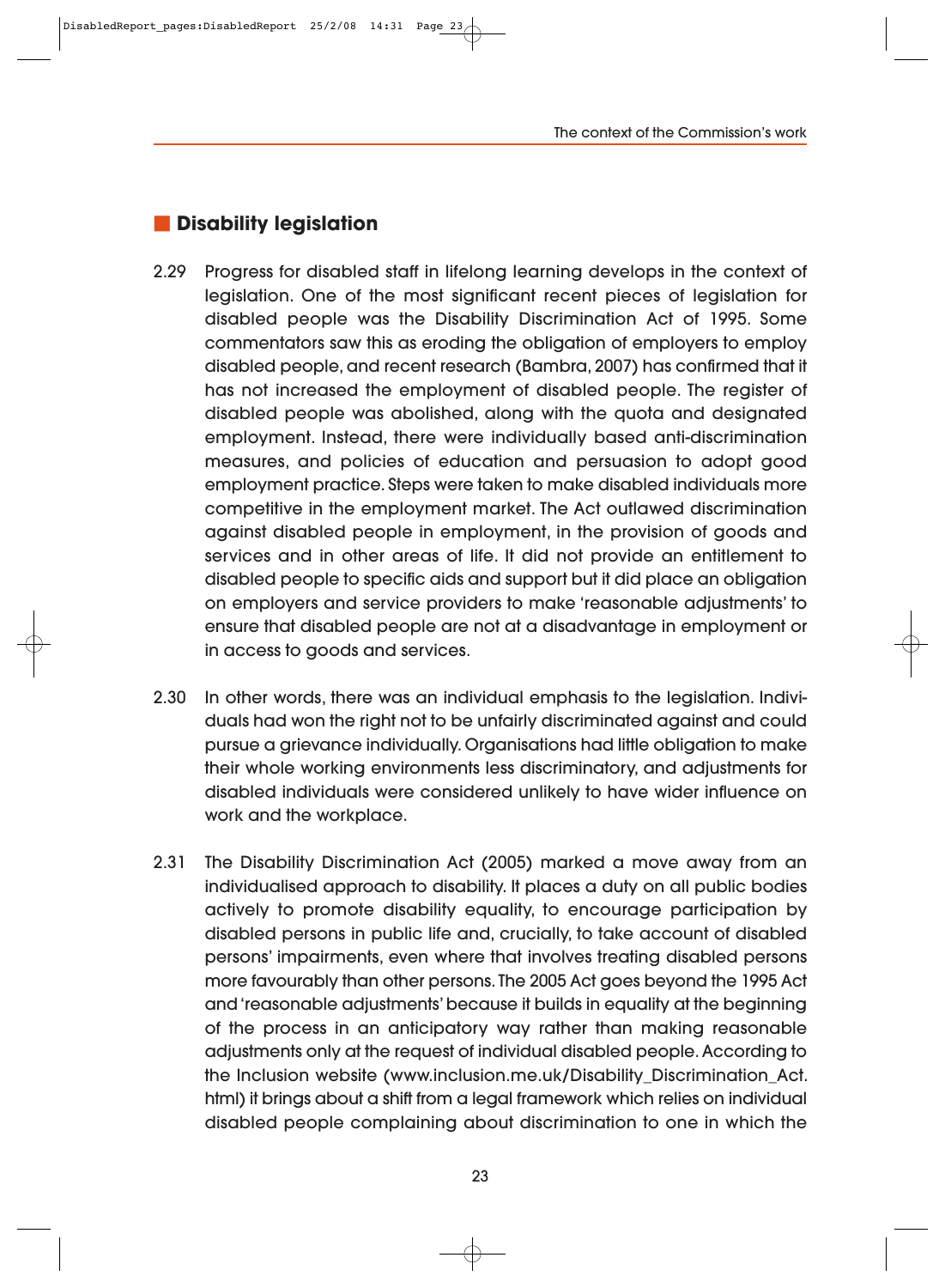public sector becomes a proactive agent of change. The duty requires public bodies to produce Disability Equality Schemes and action plans and to report annually on outcomes and improvements in relation to the plans. Reasonable adjustments are still vitally important, but anticipating what these might be puts the onus on public bodies, which is a good thing. Involving disabled people in these anticipatory activities is also an important step forward.

2.32 Trade unions have been swift to see the importance of the new legislation and the importance of involving disabled people. The pioneering work of the CEL/UCU/UNISON Disability Equality Project has made early progress on the basis of the legislation. Unison et al. (2006, pp 6–7) describe the new duties as 'a quantum leap in legislation with an emphasis away from minimum compliance towards building positive culture change'… requiring 'colleges [and other public bodies] to eliminate institutional discrimination and to develop a proactive approach to making a positive change to the lives of disabled people… by promoting disability equality in all of their practices, policies and procedures'. Unison et al. also outline how impact assessments should operate as a means of implementing Disability Equality Schemes and how they should apply across all the work of organisations (Unison et al., 2006, p 19). The University and College Union (UCU, 2007, p 4) states: 'The positive duties are a powerful, collective tool for UCU branches and Local Associations'. Other organisations, such as SKILL, have also highlighted in their evidence to us the importance of the legislation and the Disability Equality Duty to both involve disabled people and to anticipate potential requirements for the future. We fully agree that this recent legislation is a crucial vehicle for organisations and disabled staff in the journey from compliance to culture change and has enormous potential to transform the prospects of disabled people.

## $\blacksquare$  Disability and general changes in equality and diversity

2.33 In terms of recent policy, disabled people are inevitably affected by general changes in the field of equality and diversity. Celebration and affirmation of difference are at the forefront of the work of the Equality and Human Rights Commission. As stated in the 'Vision for Equality' of the former Equal Opportunities Commission (Equal Opportunities Commission, undated, p 2):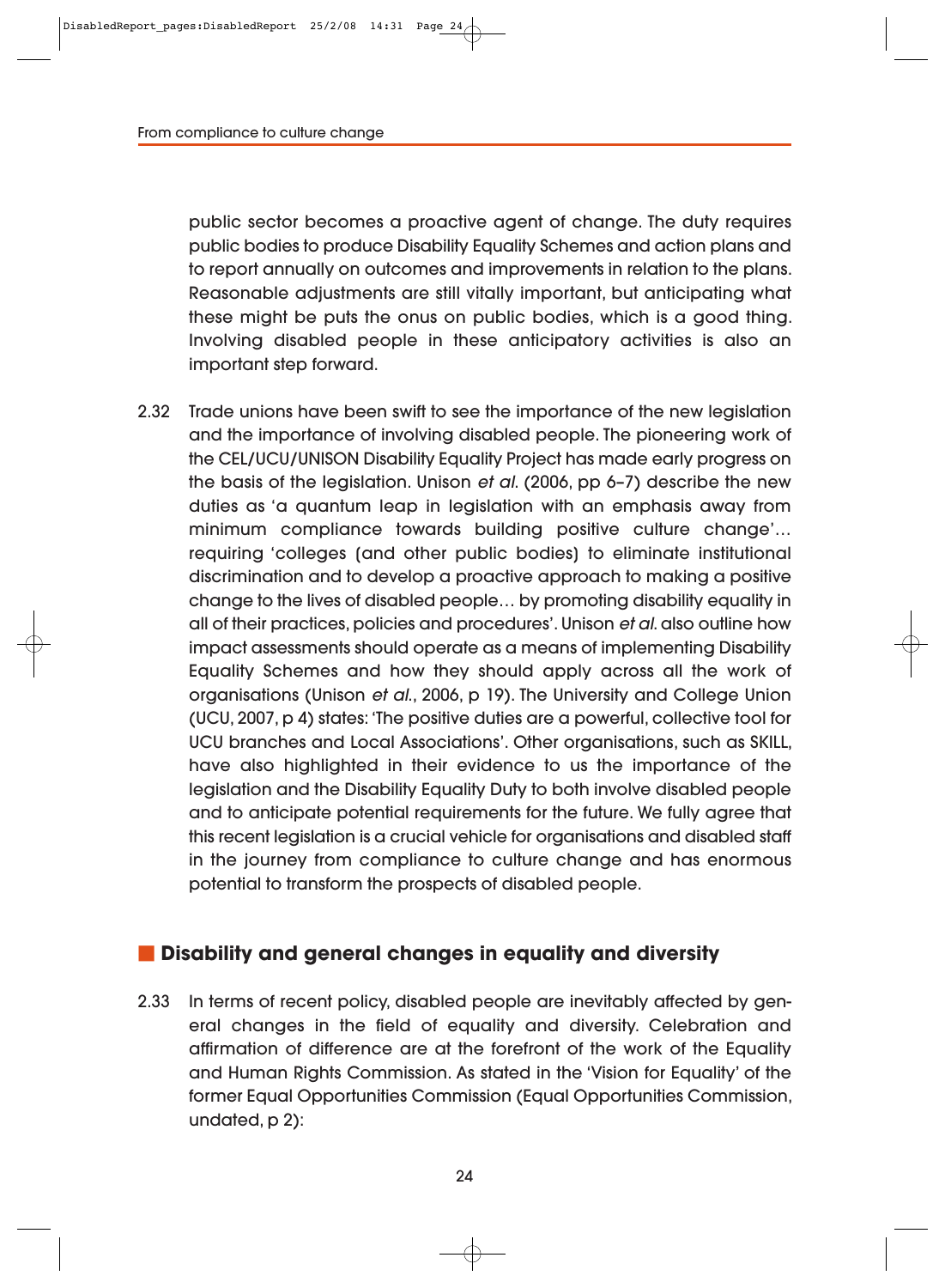The context of the Commission's work

Equality is no longer just about the rights of minorities, important though they are. It must concern everyone and touch every part of life. Equality is not about making different people with different needs fit the same mould. It's about recognising that everyone has rights and responsibilities: the right to respect and dignity, an equal chance to fulfil their potential and the responsibility to make a contribution to society.

2.34 There are dangers that this could constitute a backward step for disabled people, with the focus on diversity threatening to dilute transformative responses to their particular needs. There are currently concerns about the possible erosion of the rights of disabled people in a proposed Single Equality Act. We are all different, but some people's differences require more in response for them to be fully included. We echo these concerns and will keep an alert eye on future developments.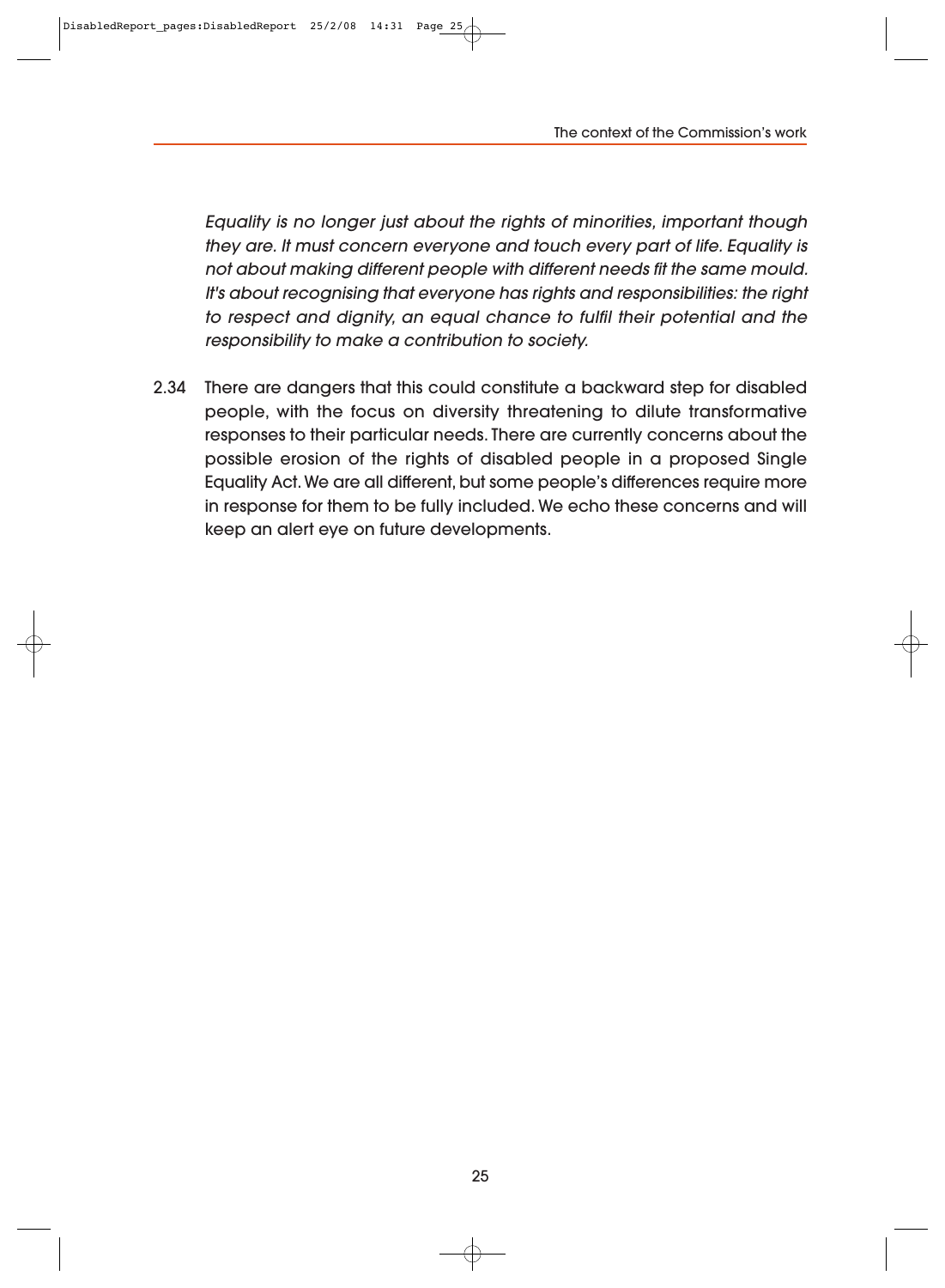

# **What we found out: the good, the bad and the inconsistent**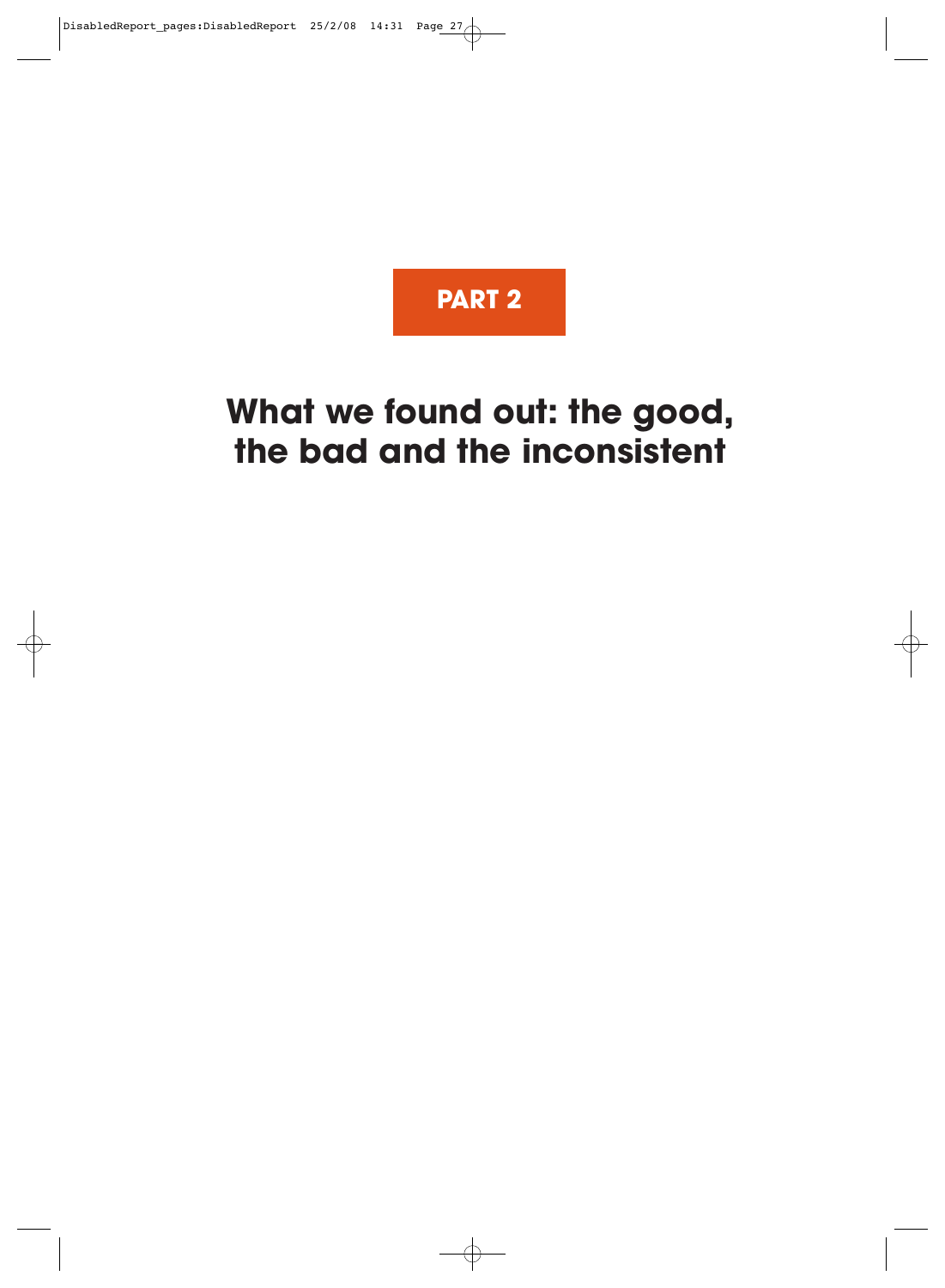

# **An introduction to the issues**

3.1 In part 2 (sections 3–15) we present our findings. These derive from consultation feedback on our interim report and on the twelve issues of concern we set out in paragraphs 1.7 to 1.24 of the Executive Summary. We include sets of 'practical measures' (in coloured panels) and, where appropriate, references to our recommendations. The practical measures we describe are subsumed into our recommendations (section 17).

## **From interim to final report**

3.2 Our interim report identified three tensions standing in the way of culture change in the lifelong learning sector. First of all, while disabled learners bring income into organisations, disabled staff do not. This can put pressure on departmental budgets if 'reasonable adjustments' are required and there is no central organisational budget for providing them. The second tension, closely associated with the first, is that disabled staff are perceived to be more of a risk to employ in terms of expense and potential absence. The third concerns disability support services. There is often excellent provision for learners and students, but disabled staff cannot get access or, at least, do not have priority to it. Despite Access to Work funding, disabled staff are not generally getting the same level of support (in terms of 'reasonable adjustments' or 'anticipatory measures') as learners in the same organisation. We even heard from a disabled staff member who reported being denied access to toilet facilities for disabled students. Evidence received for the final report confirmed that many respondents, focus group members and other contributors were aware of and concerned about these tensions, and felt that the situation was fundamentally unfair:

Part 4 of the DDA as amended by SENDA (2001) has been a positive driver for change in the development of support for disabled students but staff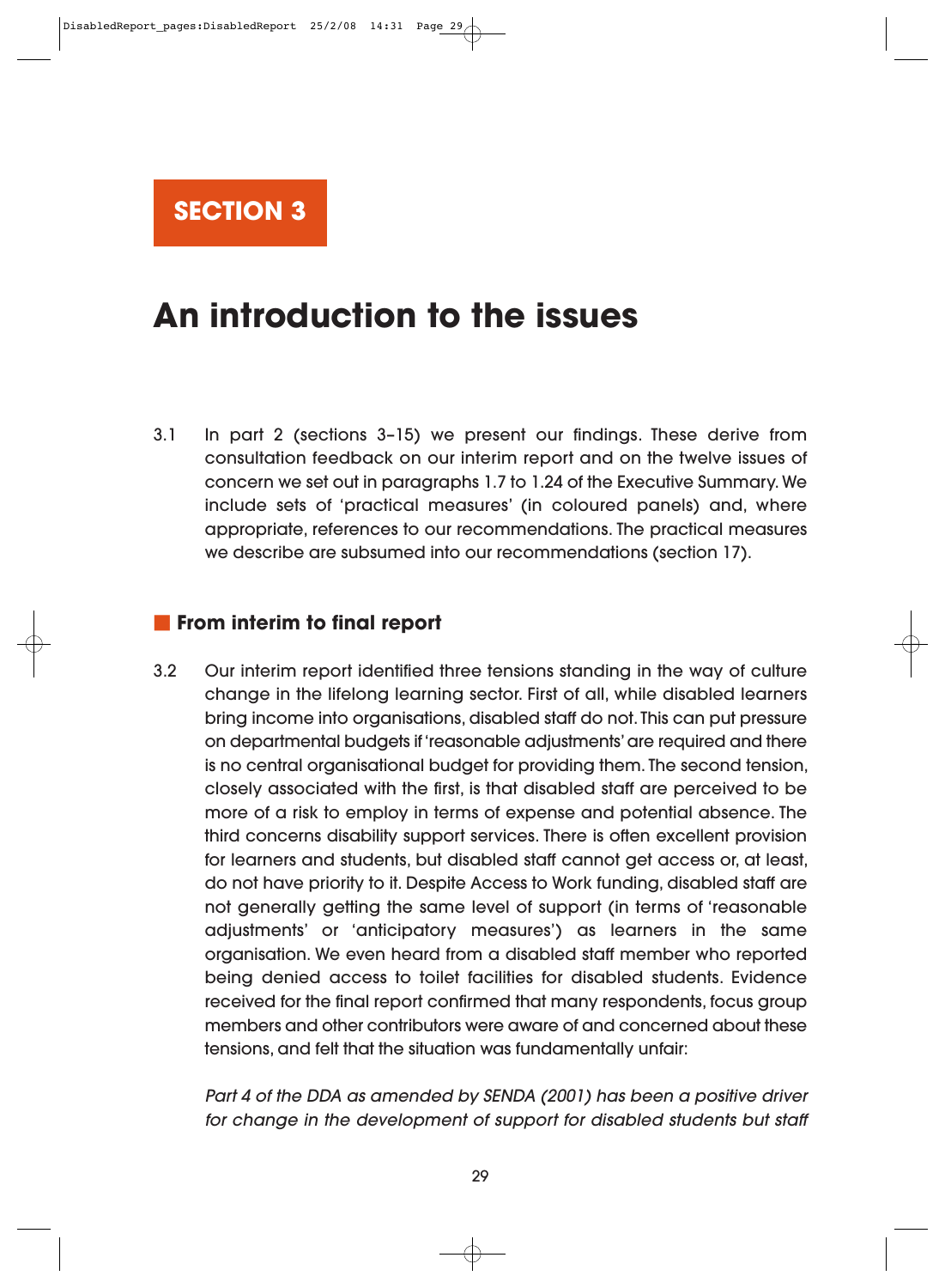have been left behind. Many institutions now have services dedicated to ensuring that the needs of disabled students are met and the LSC and HEFCE allocate funding to help institutions meet the needs of their disabled students. Unfortunately, there is much less of an infrastructure in place for supporting staff. (SKILL policy team)

- 3.3 In the era of the recently established Equality and Human Rights Commission it seems ironic that two disabled groups within the same organisation – disabled staff and disabled learners and students – can receive such contrasting treatment. It is unacceptable that disabled staff should be left behind.
- 3.4 We believe that disabled staff and disabled learners and students should receive proportionately equal advice, treatment and funding in terms of access to 'reasonable adjustments' – in the context of an anticipatory approach to removing institutional barriers. Committed leadership, one of our key messages, is essential for this. Additional funding may also be necessary.
- 3.5 There are some overlaps in the different issues in this section. For example, we deal with disclosure as a separate issue but also, more briefly, in the sections on mental health, recruitment and employment, and learning and training. There are other instances of overlaps, such as with stigma and stress.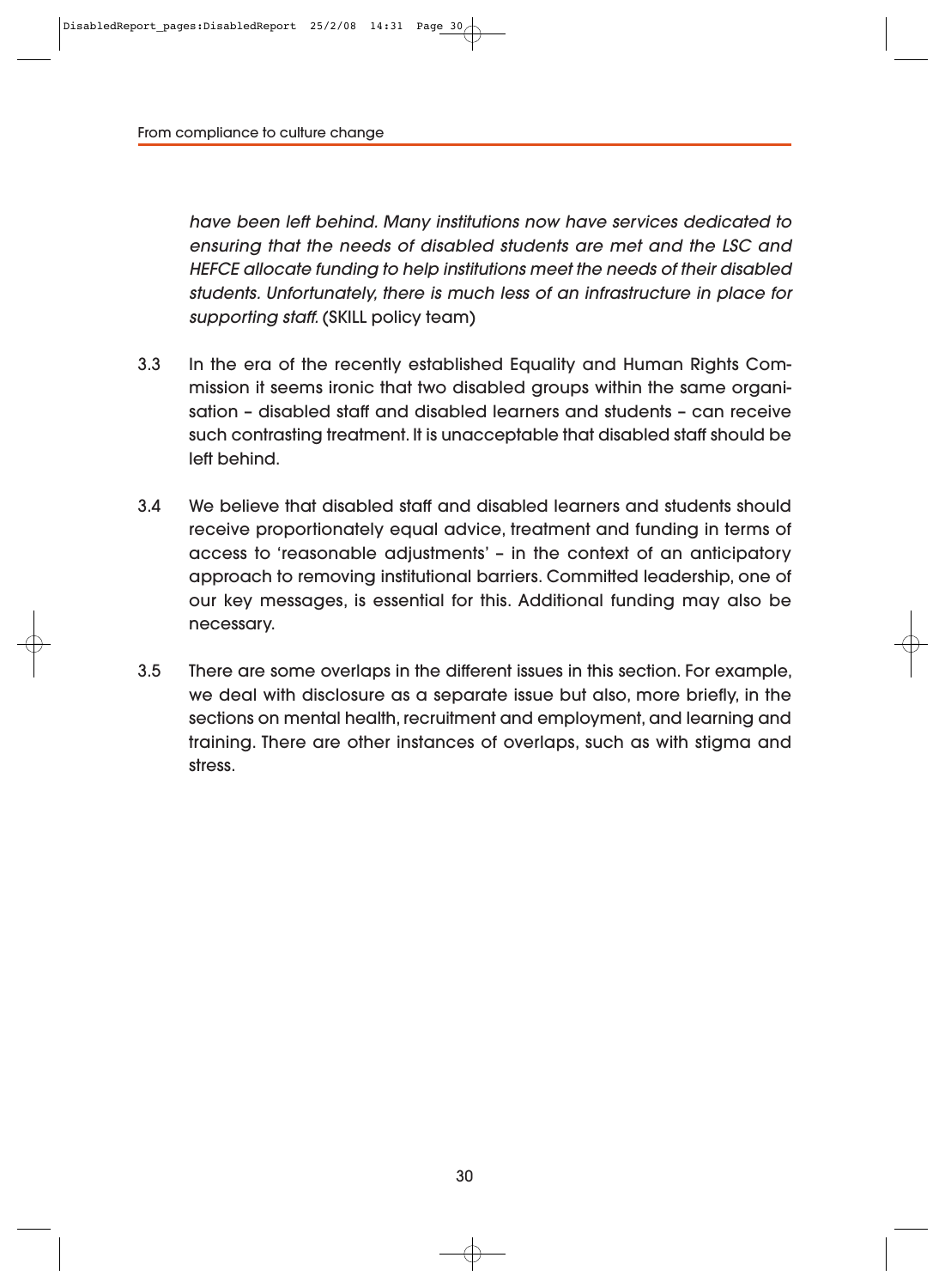

# **Disclosure**

4.1 Disclosure is the process by which staff inform their employers that they have an impairment. Once told, employers must respond. Here we present our findings and recommendations for this key area. The findings show that while there are many good reasons for disclosure, it needs to be encouraged within a safe and positive organisational culture. Currently that culture does not exist throughout the lifelong learning sector.

## **Reasons to disclose**

4.2 Respondents who disclosed their impairments to their employers cited a variety of reasons for doing so. Some disclosed because of practical considerations, others because they felt safe and secure in doing so. Some disclosed to allow for accurate data collection and some for political reasons.

#### **Practical reasons and 'reasonable adjustments'**

4.3 Practical reasons for disclosure included the need to go for hospital and other appointments. Many respondents said they disclosed to allow employers to make 'reasonable adjustments' for impairments. Deaf staff, for example, needed sign language interpreters for staff or team meetings. Others needed workstation or other types of assessment. People commented on the need for 'environmental changes in the workplace', for example the ability to turn off fluorescent lighting that caused headaches. It was clear that many disabled staff respondents were familiar with the term 'reasonable adjustments'.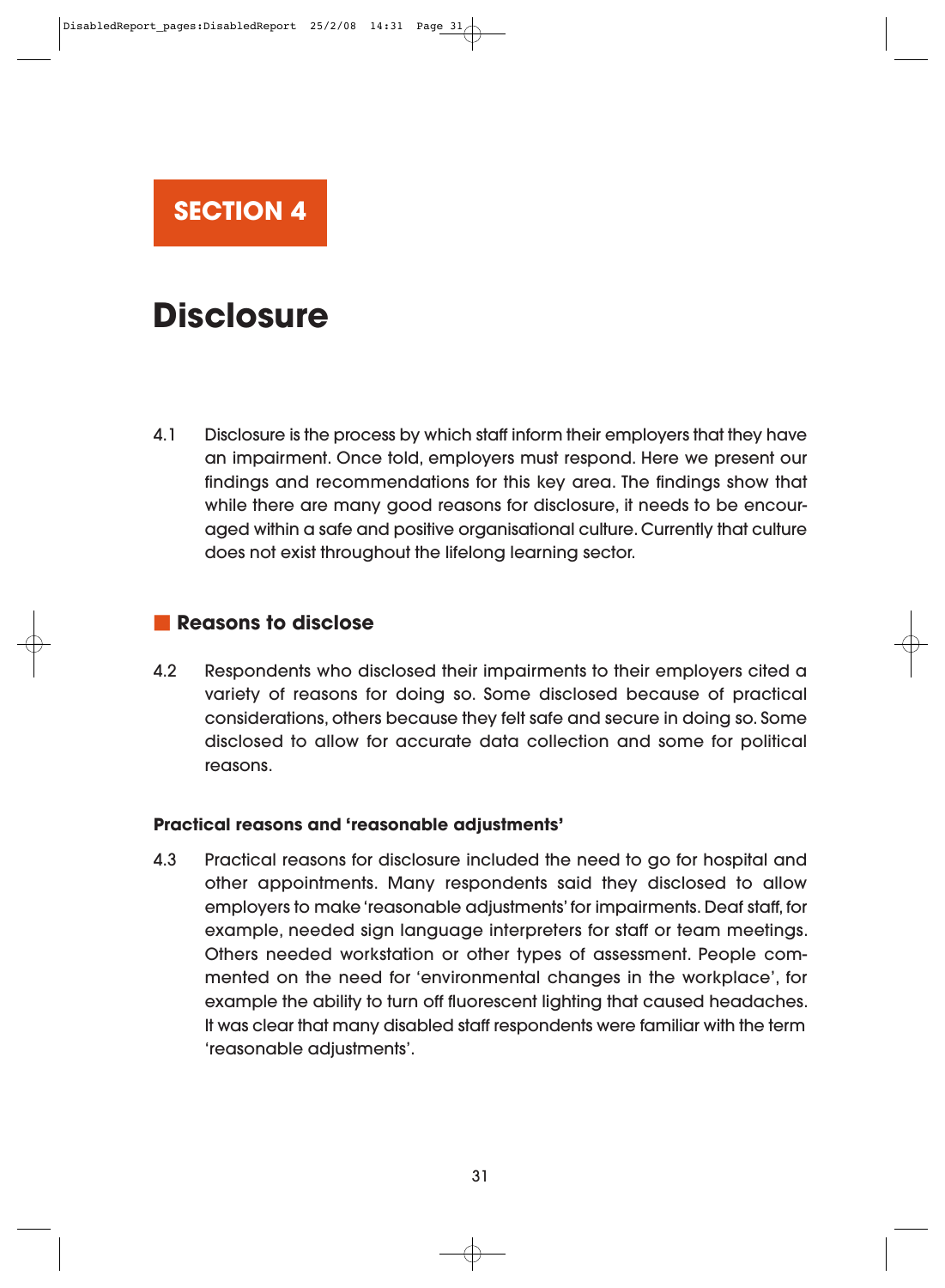#### **Obvious impairments**

4.4 Where impairments were apparent people felt that they had no choice but to disclose them. Some respondents expressed this with witty self-efface ment:

My visual impairment is rather obvious: the guide dog is a dead giveaway and my insistence on Braille or electronically produced material is glaring! (Employment Support Worker, Lifelong Learning)

#### **Positive culture of learning organisations**

4.5 There were a number of positive references to the culture of learning organisations:

The organisation is committed to improving data, to make a positive difference, so they need to know. (Director of Student Services, Further Education)

[Membership of the Forum for Disabled Staff at work] made me realise that it is essential to declare so that there is a more accurate picture for the organisation. (Senior Lecturer, Higher Education)

4.6 The feeling that there was a positive and accepting culture was important:

I have witnessed a change in attitudes in my organisation. When I first came to work here, I did not disclose but when applying for my recent role I felt that the organisation had become more supportive. I feel that this change was prompted originally by legislation – this has been followed by the positive attitude of a very senior member of management. (Equality and Diversity Manager, Further Education)

4.7 A number of respondents reported that their organisations were positive about employing people with impairments. One organisation was cited as 'actively looking for tutors with mental health conditions who would provide training to people with similar issues'.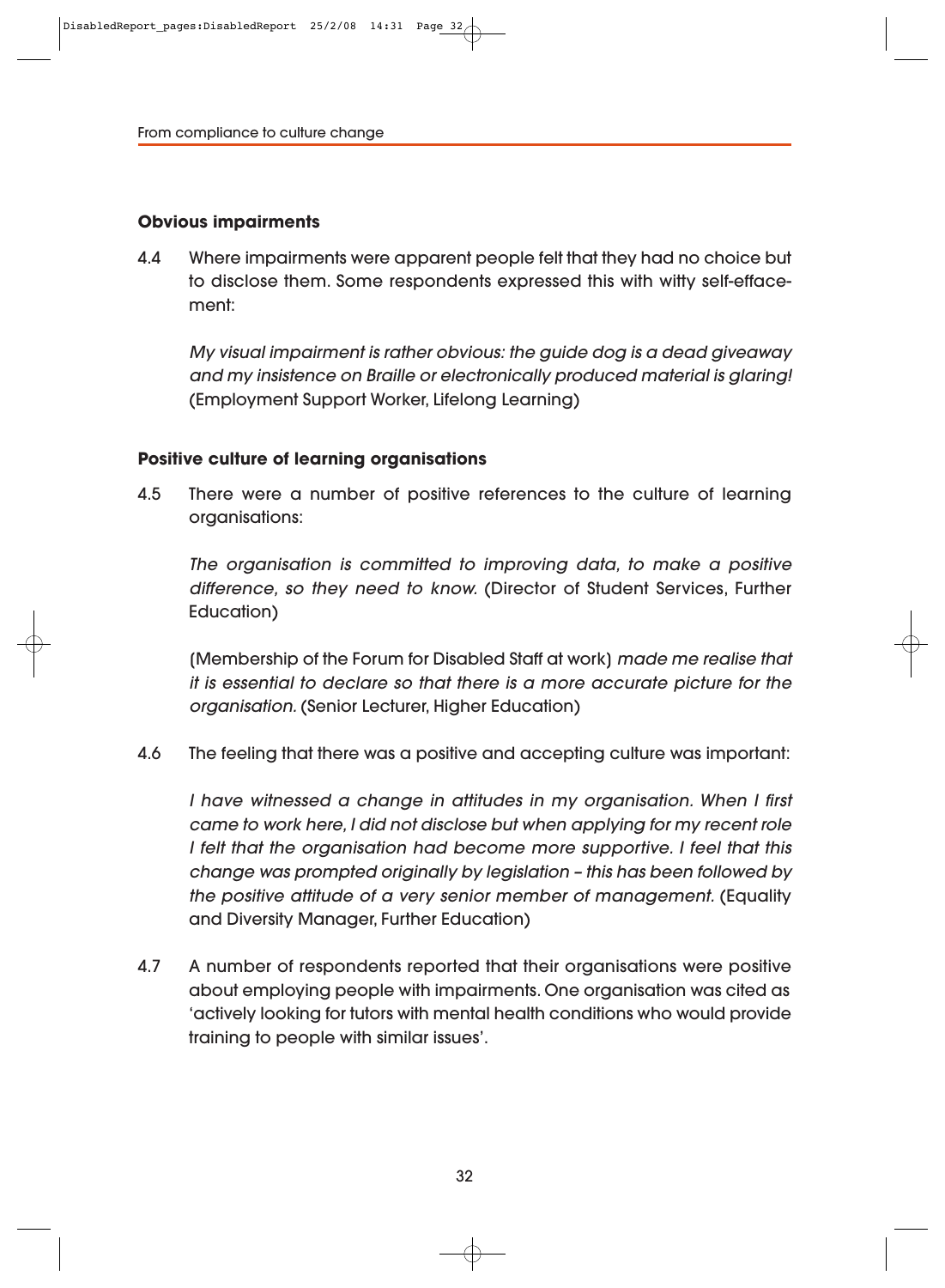#### **A safe and secure culture for disclosure**

4.8 Some respondents referred to managers who were actively supportive, and the effect on them in terms of feeling safe and secure in disclosing. A voluntary sector organisation working for disabled people made one respondent feel that it was 'safe' to disclose:

My current organisation has a valuing diversity policy and actively seeks to support its staff to be the best they can be. (My employers) view difference as positive and encourage staff to disclose any support needs for the purpose of implementing adjustments to enable people to work for them. The short answer is that it is a safe culture to be in. (Training and Quality Officer, Voluntary and Community Sector)

4.9 Regrettably, in one or two cases the culture had changed for the worse, with new senior management perceived as 'anti' rather than 'pro' disability. Leadership is essential for disability equality and a safe culture.

#### **Awareness of prevailing attitudes, policy and legislation**

4.10 Comments about 'asking for reasonable adjustments' indicate some aware ness of disability discrimination legislation, though less about the more recent 'anticipatory duty'. There was also evidence of awareness of wider attitudes and policy positions. Being part of a Disability Equality working group within an organisation meant that 'it would be wrong not to disclose [the impairment]'. One person remarked that 'to have employment rights, you have to tell them [your employers] what the issues are.' Another, with a refreshing lack of compromise, disclosed 'as a political act and to secure rights under the DDA.'

#### **'Impairment is nothing to be ashamed of'**

4.11 Some respondents had robust views about disclosure. More than one person responded to the question 'Why disclose?' with the retort 'Why not?' Some respondents mentioned being 'politicised', demonstrating awareness of the efforts of the Disability Rights Movement. While respondents did not generally state that they were proud to be disabled, interspersed through the evidence were comments such as 'I'm not ashamed of being a dis abled person' and '[I have] nothing to hide and [it] makes the employer aware that adjustments have to be made'.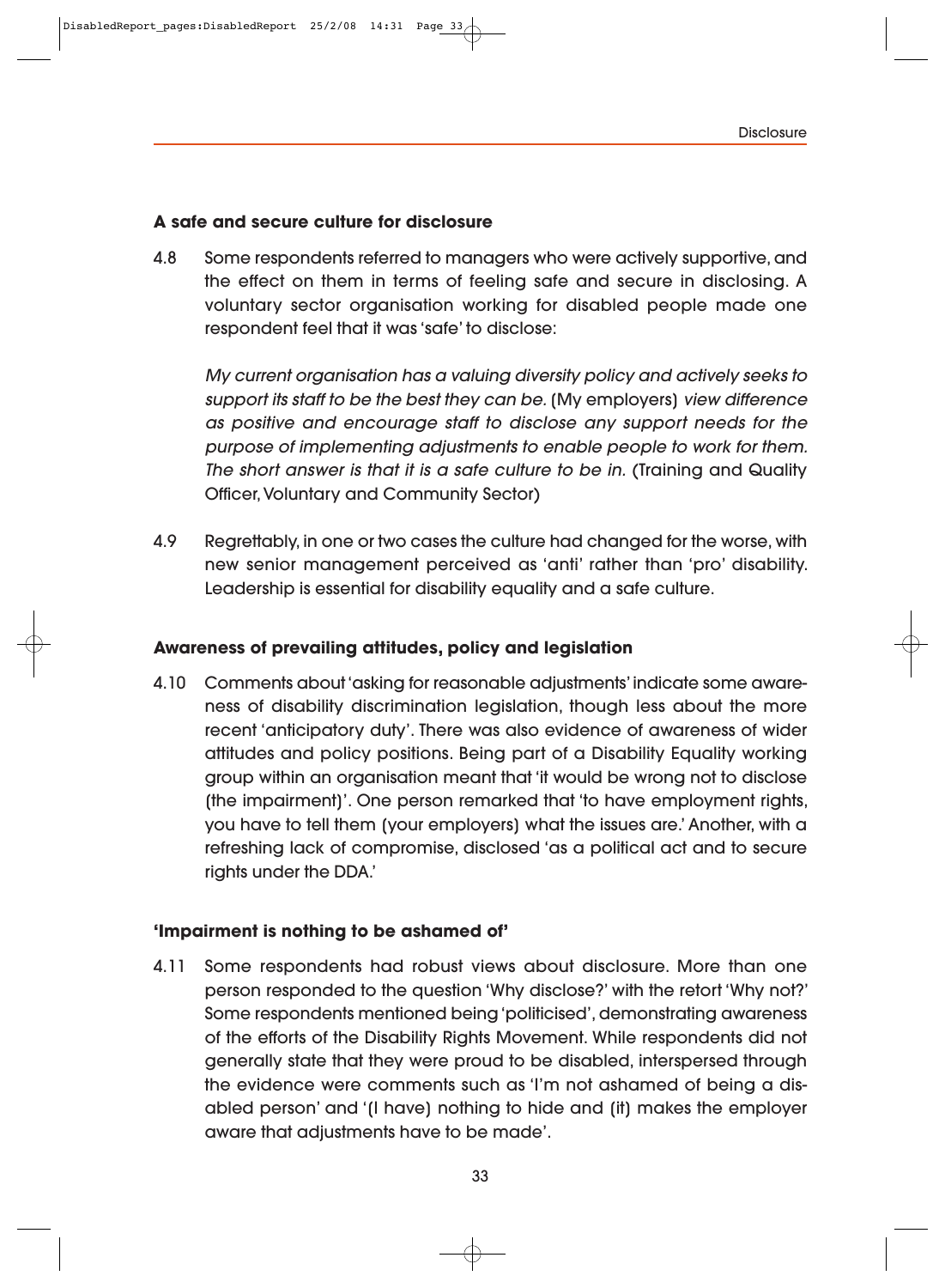4.12 Of course, not all disabled people embrace or accept a 'disabled identity'. There can be different degrees of acceptance (and indeed resistance). The position of individuals is important and should be respected.

#### **Data collection requirements**

4.13 Some responses showed a high awareness of the importance of disclosure to allow organisations to obtain accurate data, which is associated with the legal duty to promote disability equality. This has been mentioned in sections above.

My condition doesn't impact on my job, but I know we need to disclose disabilities etc. so that reliable data can be recorded to ensure nondiscriminatory practices. (Senior Trainer, Work-Based Learning)

#### **Honesty, duty and… application forms**

4.14 These themes recurred a number of times. Respondents clearly viewed them as important. Phrases such as 'I don't believe in lying' and 'I believe in full disclosure' reflected this. The following comment is about honesty, but also, indirectly, about data collection and getting an accurate picture of an organisation.

My research is around the area of disclosure or 'being out in the workplace' and so I believe I should be open and honest about who I am. My colleagues and managers all know and this has helped (their words, not mine) them to disclose their difficulties, differences and impairments. (Senior Lecturer, Higher Education)

4.15 Duty to disclose was also important. 'Felt I had to', 'Because they have a right to know' and, interestingly, 'Commitment to HR and union policy' were some of the phrases used. Pragmatically, respondents disclosed because they were asked to on their application forms. There were elements of selfprotection from future difficulties in these decisions to disclose but also expectations about reasonable adjustments.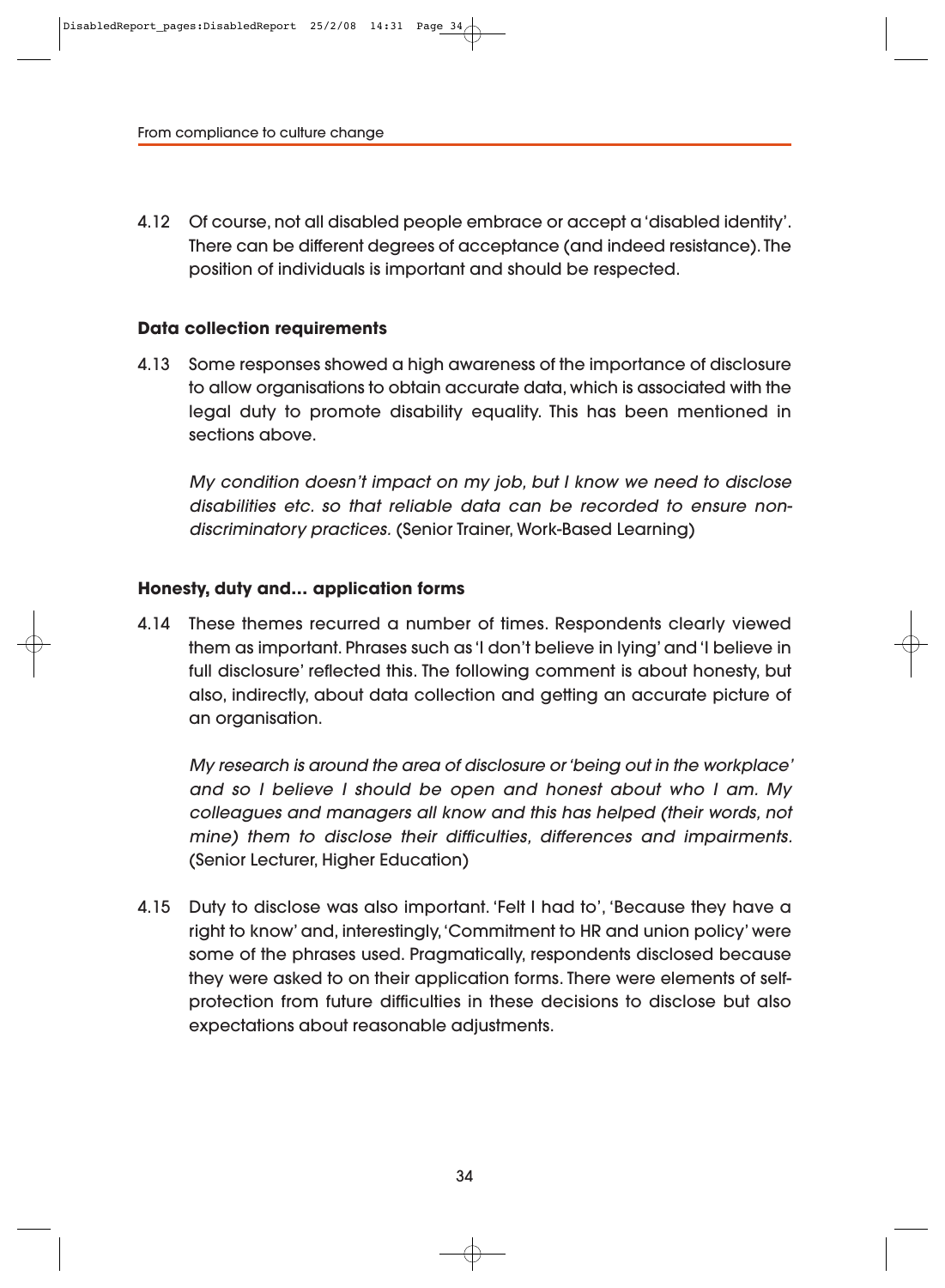#### **Health and safety**

- 4.16 It is important that employers know about impairments that may have implications for health and safety. We made reference in paragraph 2.28 and in our literature survey (www.niace.org.uk/commissionfordisabled staff/literature-survey) to the interest taken in health and safety and disability by the Health and Safety Executive (HSE), which issued a joint statement with the former Disability Rights Commission (DRC) last year on the overarching principles of health and safety management and disability. They warned that 'health and safety should never be used as a false excuse to justify discriminatory treatment. It will be the exception rather than the rule to exclude disabled people from particular jobs and tasks' (www.hse.gov.uk/ aboutus/diversity/jointstatement.htm).
- 4.17 Disclosing impairments on health and safety grounds also has an element of self-protection. Respondents referred to their own health and safety and ensuring their organisations could take the appropriate action if anything happened - often in relation to epilepsy, hypoglycaemic attacks or episodes associated with mental ill-health. Disclosures were made so that risk assessments could be carried out.

#### **Disclosure as useful to employers**

4.18 Other responses indicate that employers with knowledge of impairments can avoid misunderstandings ('It is useful for them to know that I am not ignoring them when I don't hear'), so that adjustments can be made, and 'to ensure they get the best from me and I am able to perform to the best of my abilities'. For some respondents there was an advisory role as a result of disclosure:

[I disclosed] in order to make explicit my occupational support needs – and also to offer my expertise in disability issues to my employer, in improv ing policy and practice at my university. (Senior Lecturer, Higher Education)

#### **Impairment relevant to work and work roles**

4.19 A number of respondents reported how disclosing their impairment was relevant to their work, and there was often a clear or implied indication that they were role models, something we would like to see more prevalent.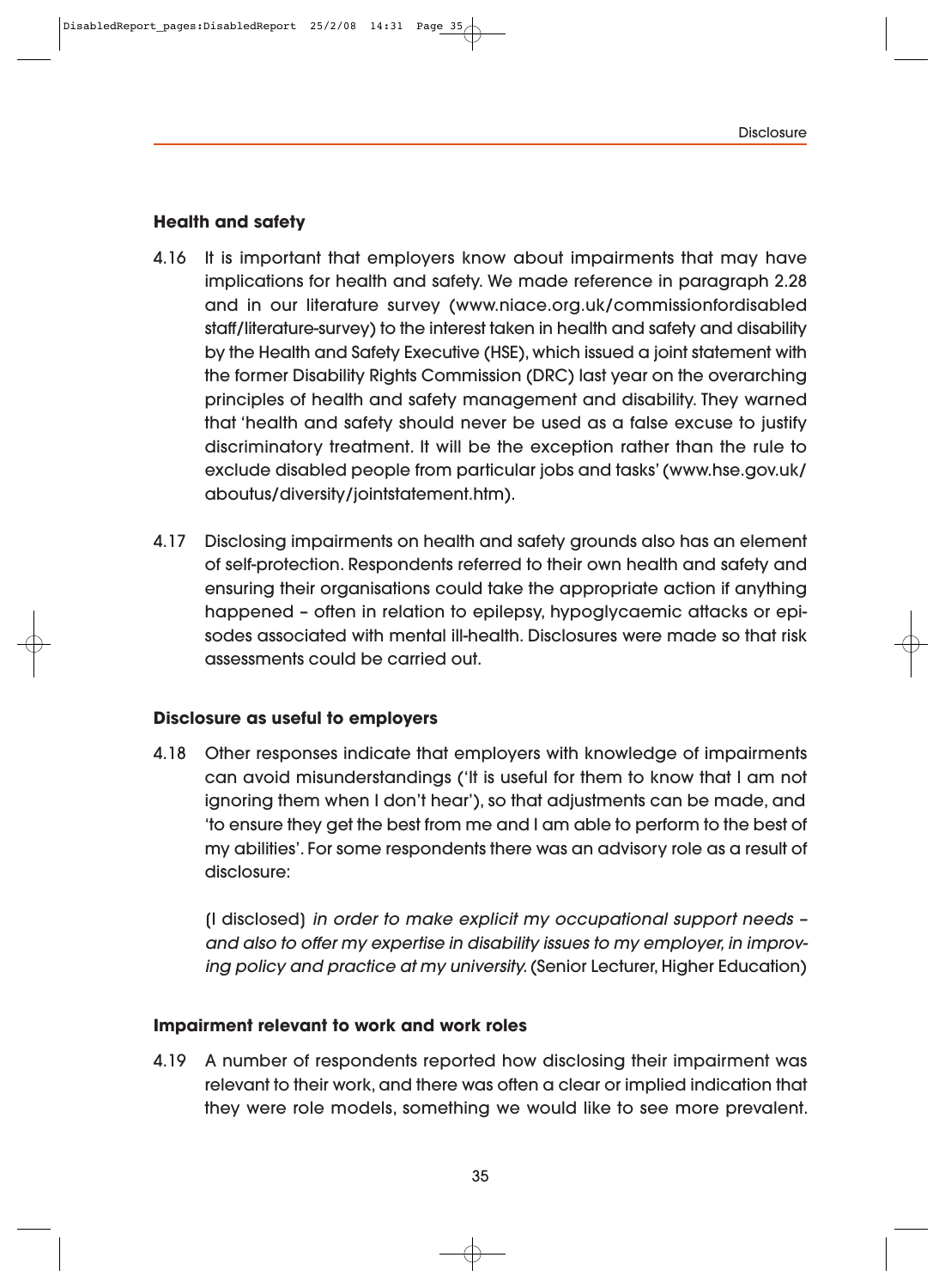Respondents who worked specifically with disabled learners and students reported that their own personal understanding of disability gave them an appreciation of difficulties faced by learners and students.

#### **Disclosure to secure anticipatory measures**

4.20 This is perhaps the key issue in relation to disclosure and indeed to many of the other issues important to disabled staff. Many respondents, focus group members and other contributors were aware of the concept of 'reasonable adjustments' and disclosure was to secure changes on an individual basis rather than for the collective good (though in many cases this will also have been achieved). Understandably, not so many were fully au fait with more recent developments to do with anticipatory measures, though there were exceptions:

I have certainly encountered fear of disclosure among students and colleagues. Obviously that meant they don't get the support that would help them to achieve or work effectively. It also makes the anticipatory duty difficult as organisations don't have a clear picture of how they may need to plan and react. This suggests the need for awareness raising and information giving (Head of Additional Learning Support, Further Education)

4.21 It is one of our key messages that while the essentially limited principle of 'reasonable adjustments' remains important for individuals with specific needs, an anticipatory approach by organisations should make such adjustments more accessible. For example, organisations may acquire assistive technology under their anticipatory duty before employing disabled people who will require it.

## **'I don't disclose...'**

4.22 Only a small number of respondents stated that they hadn't disclosed to their employer. Some indicated that it was a private matter but also, significantly, that it did not affect the job. It was not felt necessary or relevant to disclose in the case of some impairments. Others indicated that they had not had the opportunity, one having come to the job 'piecemeal', another having acquired an impairment after the 'point of employment'. In these cases, they were reviewing their positions or were about to disclose. Just as those who did disclose did so because it was 'obvious', others did not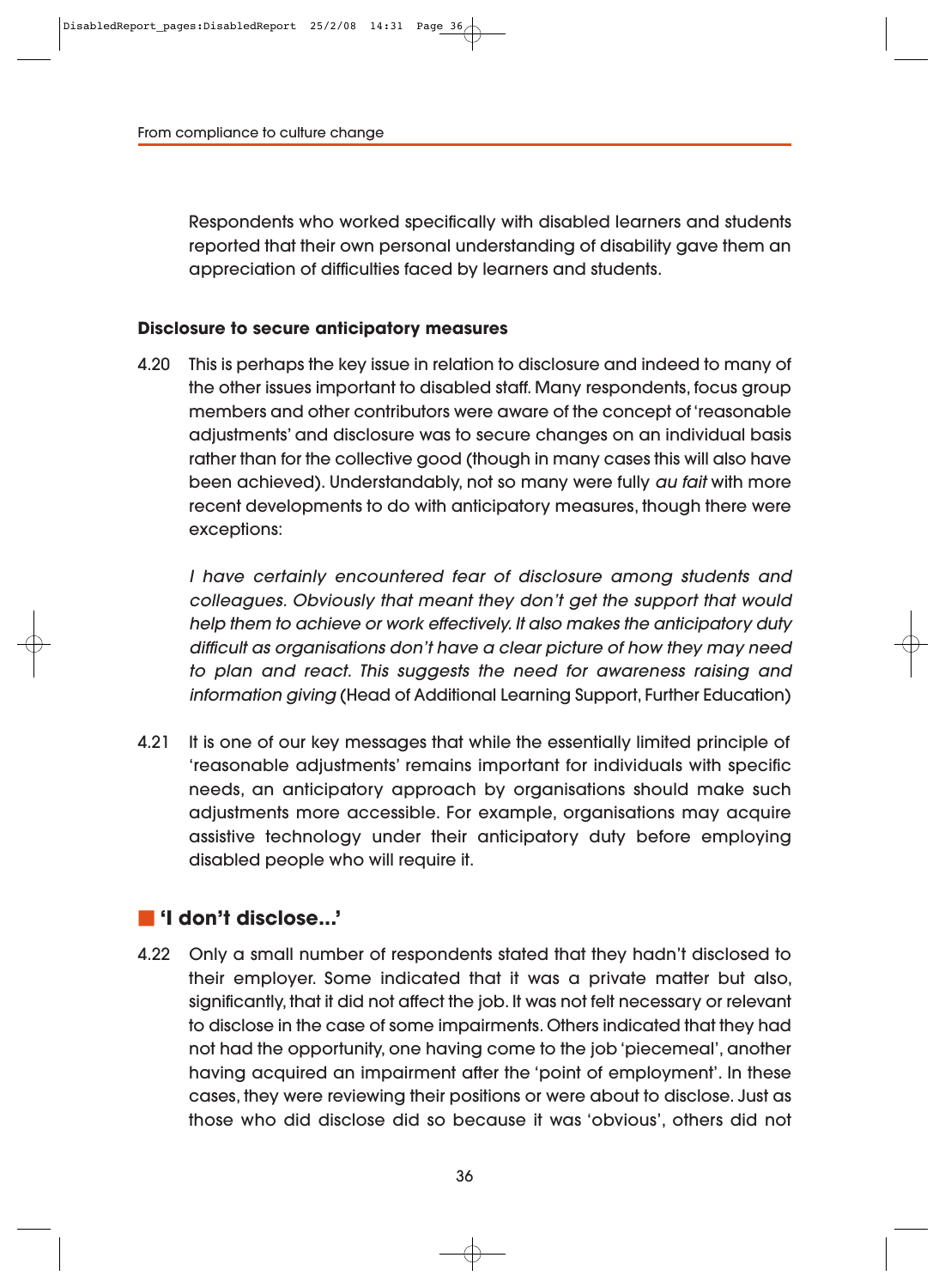disclose for the same reason. One person 'did not want to make trouble'. There were indications that not disclosing was through fear of discrimination or stigma, or because it might 'affect my chances of progression'.

- 4.23 Some respondents also questioned the reasons for and the value of disclosing. Some successful professionals' identities came from their status and not their impairments, or their impairments had not actively disabled them. Why should they then disclose? There was a dislike of labelling and a feeling that impairment may signify difference, but a lack of widespread awareness that this difference can be both positive and negative. For example: 'My dyslexia has been instrumental to my artistic achievements. How exactly is that a disability?' There was cynicism about the 'equalities industry': if a disabled person was employed but not up to the job, it was 'difficult to sack that person'. Being patronised was another issue. Reasonable adjustments for disabled staff – for example, flexible hours – should be reasonable for everyone. If a disabled person achieved promotion, how would that person have known that the promotion was on merit or for the organisation to improve their disability targets? Finally, disabled staff were sometimes influenced by 'collegiate conscience': achieving some adjustments might have an unfavourable effect on the rest of a team or department to the detriment of other employees.
- 4.24 A central submission from an organisation that advises on accessibility and inclusion was that the focus for action should be on inclusion, removing barriers and creating flexible working conditions for all, rather than on impairments and individuals: 'demolishing institutional barriers for everyone rather than creating a different fix for every individual who can be persuaded to disclose a disability'. The Commission fully agrees with the emphasis on inclusion inherent in such an anticipatory approach, but our view is that we still have a long way to go on our journey towards it, and that, in the meantime, many disabled people still face systematic discrimination at every stage of the employment process. That is why disclosure without fear of stigma is so important.

### **The language of disclosure**

4.25 The final comment in this section questions the use of the term 'disclosure'. Although the alternative question suggested is perhaps not accurate, the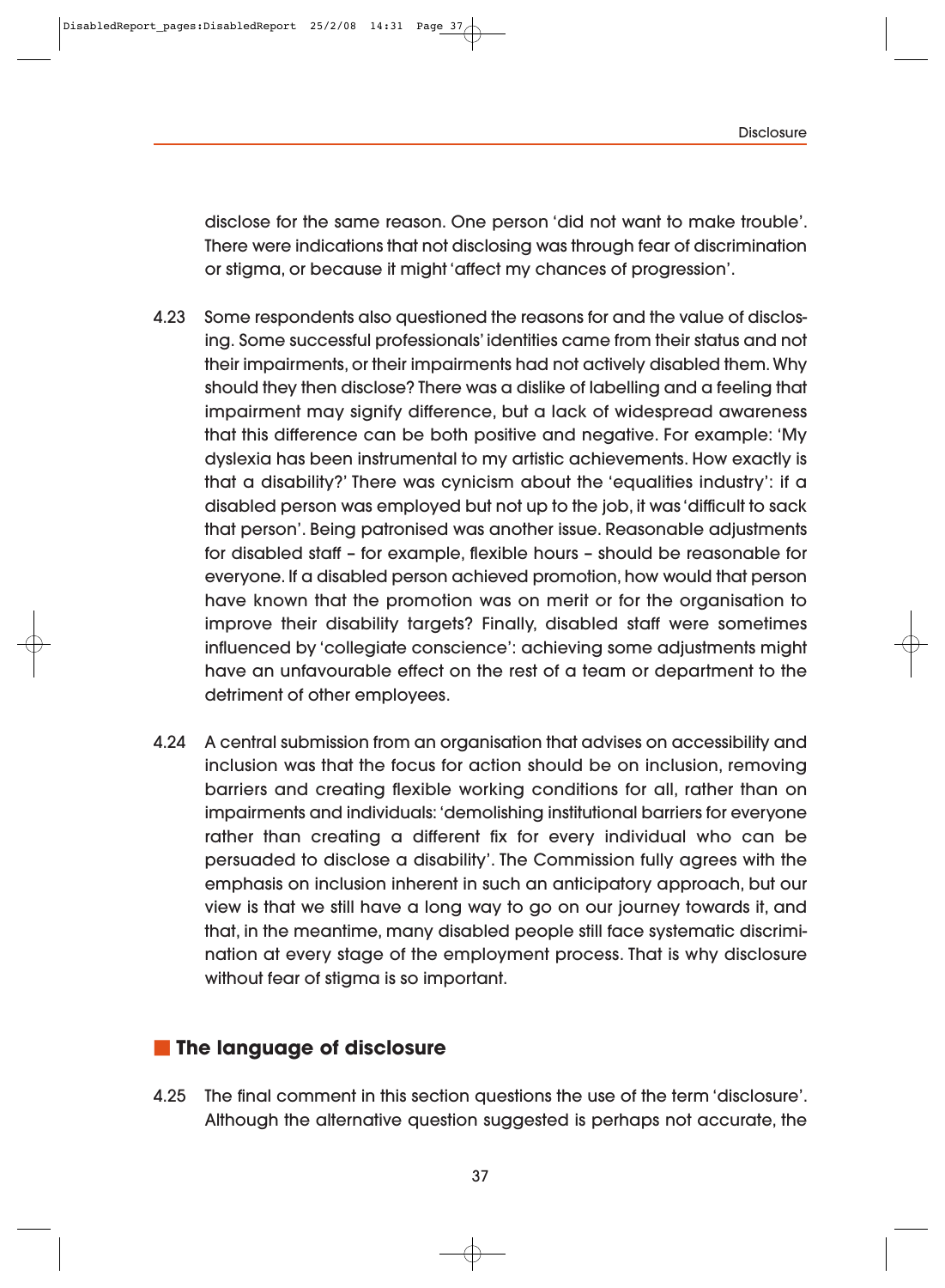comment overall offers us some clue about the ways policy-makers and organisations need to move forward in this challenging area:

[I have] nothing to 'disclose' as it is obvious. The word 'disclose' is not appropriate. It is never used by disabled people and their own organisations. It really needs to be removed. It infers an element of shame and is usually used in relation to a criminal record. Why not just ask 'Do you tell people about your condition or impairment?' (Research Fellow, Higher Education)

- 4.26 Building on recent research with disabled staff, learners and students, lifelong learning organisations in their journey towards disability equality will find it useful to set up a scrutiny group (including disabled staff and perhaps as a sub-group of an Equality and Diversity Committee):
	- Review and propose revisions to their policies, processes and procedures for disclosure, emphasising why it's important to do so;
	- Review the language they use for disclosure;
	- Adopt an approach based on their anticipatory duty which concentrates on removing barriers to disclosure (as is the legal requirement);
	- Ensure that they create, through their Disability Equality Schemes, a positive and secure culture for disclosure;
	- Seek advice from staff and others who have disclosed;
	- Generate management-led discussion on how better to support disabled staff; and
	- Involve disabled learners and students.
- 4.27 Infrastructure organisations can assist in this process with development programmes and back-up funding. This is one of our formal recommendations.
- 4.28 One of the outcomes we require from our work is successful disclosure procedures to contribute towards getting more disabled staff in the lifelong learning sector.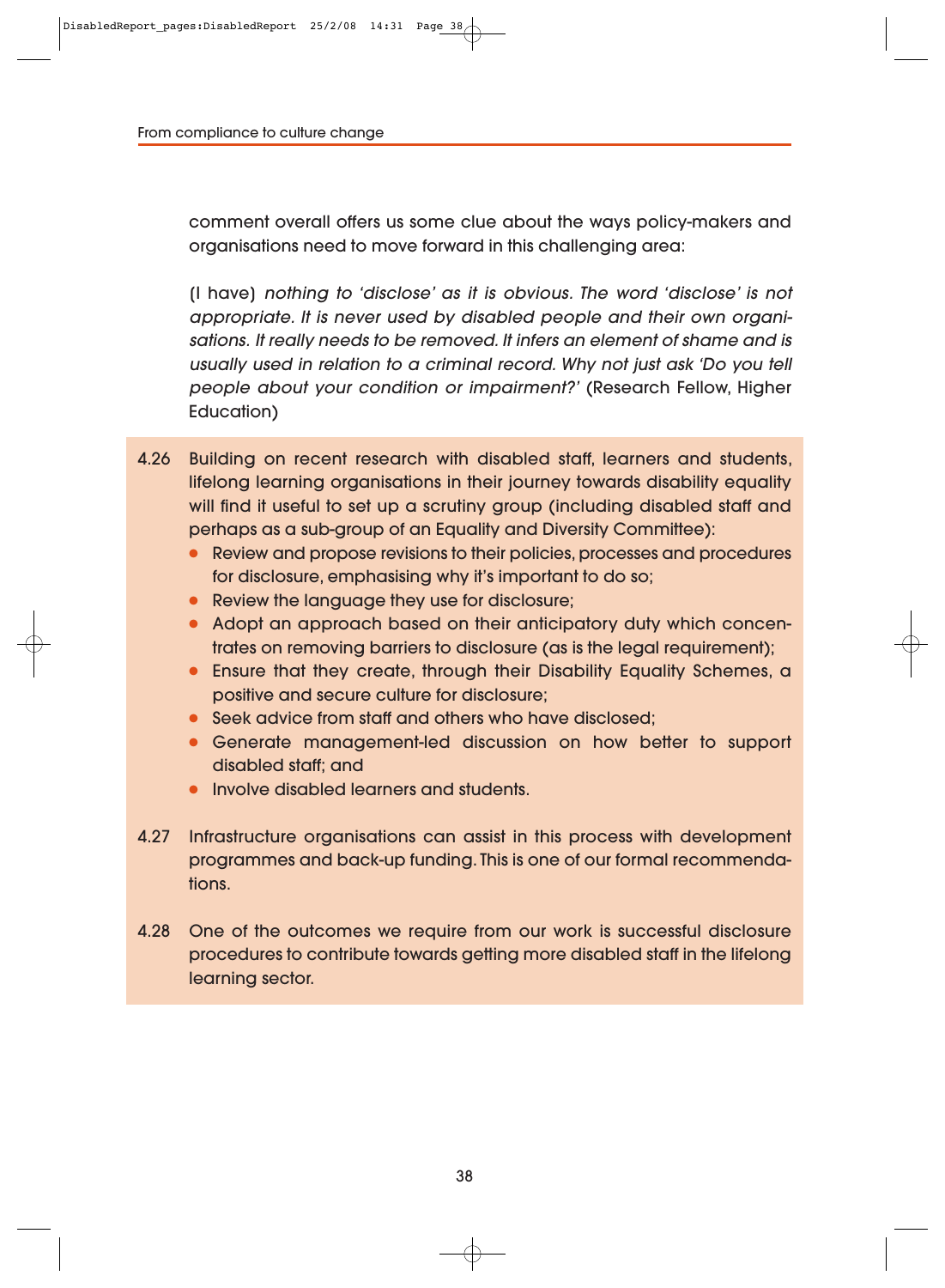

# **Mental health**

- 5.1 The costs to employers of mental health problems amongst the workforce is almost £26 billion each year, or £1,035 for each employee (Sainsbury Centre for Mental Health, 2007). It has also been suggested that 40 per cent of sickness absence is attributable to mental health conditions. There is an increasing expectation that employers should consider the mental wellbeing of their employees and take steps to promote good mental health, and government policies have promoted the need for organisations to positively promote mental well-being.
- 5.2 Of the disabled staff who responded to our call for evidence 14.9 per cent had mental health difficulties (54). Almost half had another impairment as well.
- 5.3 The Commission's view is that the talents of people with mental health difficulties should be used to the full, and that they should have the same opportunities as other employees. Our findings show that they have some positive experiences and do secure 'reasonable adjustments' to help them in their work. However, they face many severe challenges – for example, whether or not to disclose, discrimination and prejudice, and often disproportionate workplace stress.

## **Disclosure and mental health**

#### **Choosing not to disclose**

5.4 When a person has an apparent impairment, there is often no real decision about whether or not to disclose. However, for people with non-apparent impairments, particularly mental health difficulties, there is a genuine decision to be made as to whether or not to disclose – and our findings suggest it can be a complex one. Fear of negative attitudes, assumptions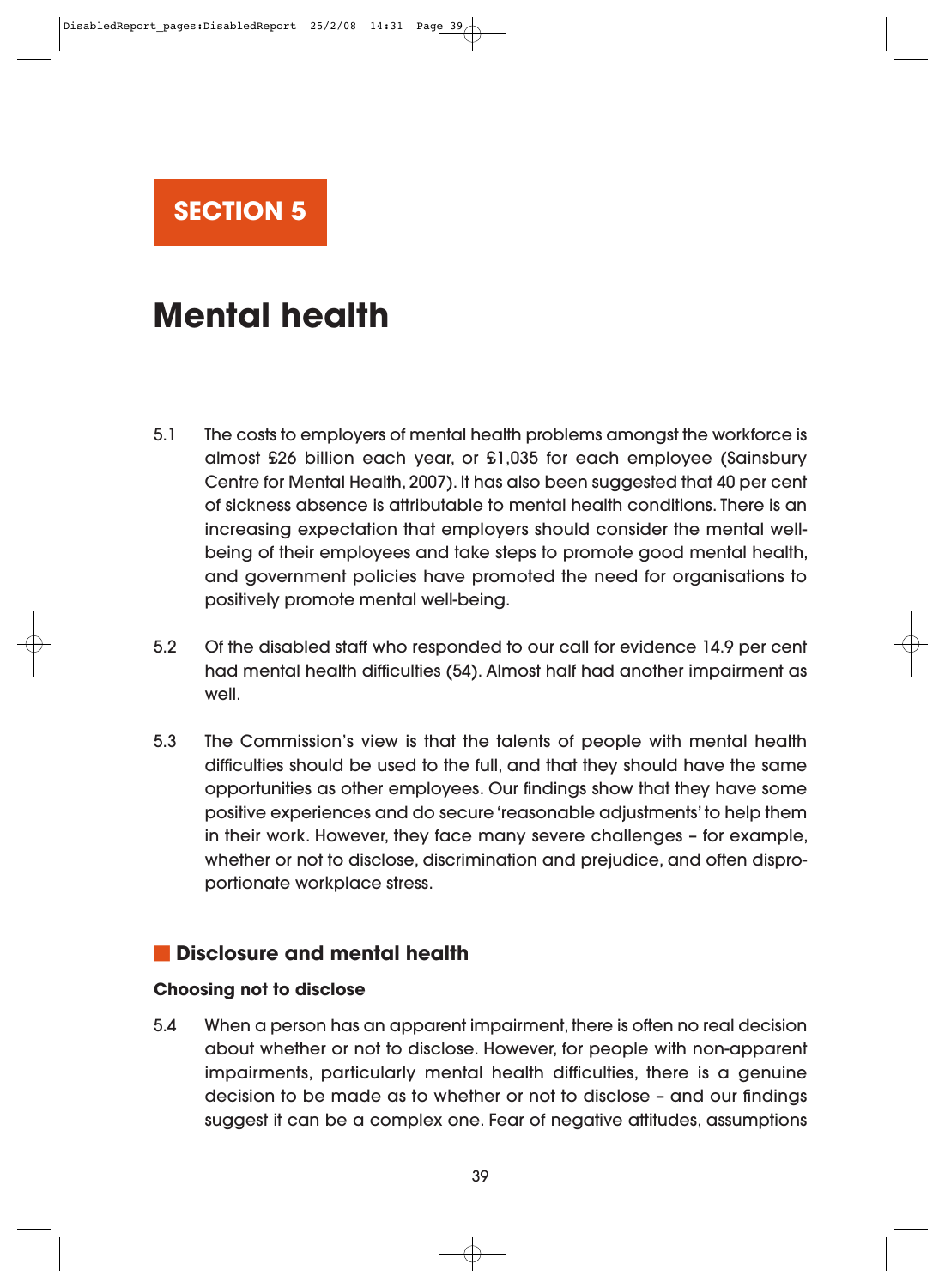and discrimination can all stop people disclosing. There appears to be some concern amongst staff with mental health difficulties that their ability or intellect may be questioned if colleagues are aware of their mental health condition. Not feeling it is relevant or that it will not impact on training or employment also causes some people experiencing mental health difficulties not to disclose:

I rarely disclose my mental health difficulties as I suspect others would view me as less likely to be effective. (Equality and Diversity Advisor, Higher Education)

I am self-conscious about having a mental health condition and feel that others may not respect my contribution if I make them aware. (Technician, Higher Education)

5.5 Fear of stigma and discrimination is also recognised by those working in human resources or management as a reason some people with mental health difficulties may choose not to disclose:

Academic staff just don't disclose mental health conditions… they have a real fear that if they disclose it would impact significantly on their academic career. (Equality and Diversity Advisor, Higher Education)

#### **Choosing to disclose**

5.6 However, other disabled staff reported that they do disclose for a number of reasons: to enable them to access support and reasonable adjustments; to increase awareness of mental health difficulties; to be open and honest; or because they need to explain time off sick.

There is a complete lack of understanding by those in the sector and highlighting the issues brings it to the attention of those in all roles. (Learning Manager, Further Education)

The more people who are open about their mental health difficulties the less stigma there will be attached to it. (Admissions Assistant, Higher Education)

5.7 One of the reasons why choosing whether to disclose is such a complex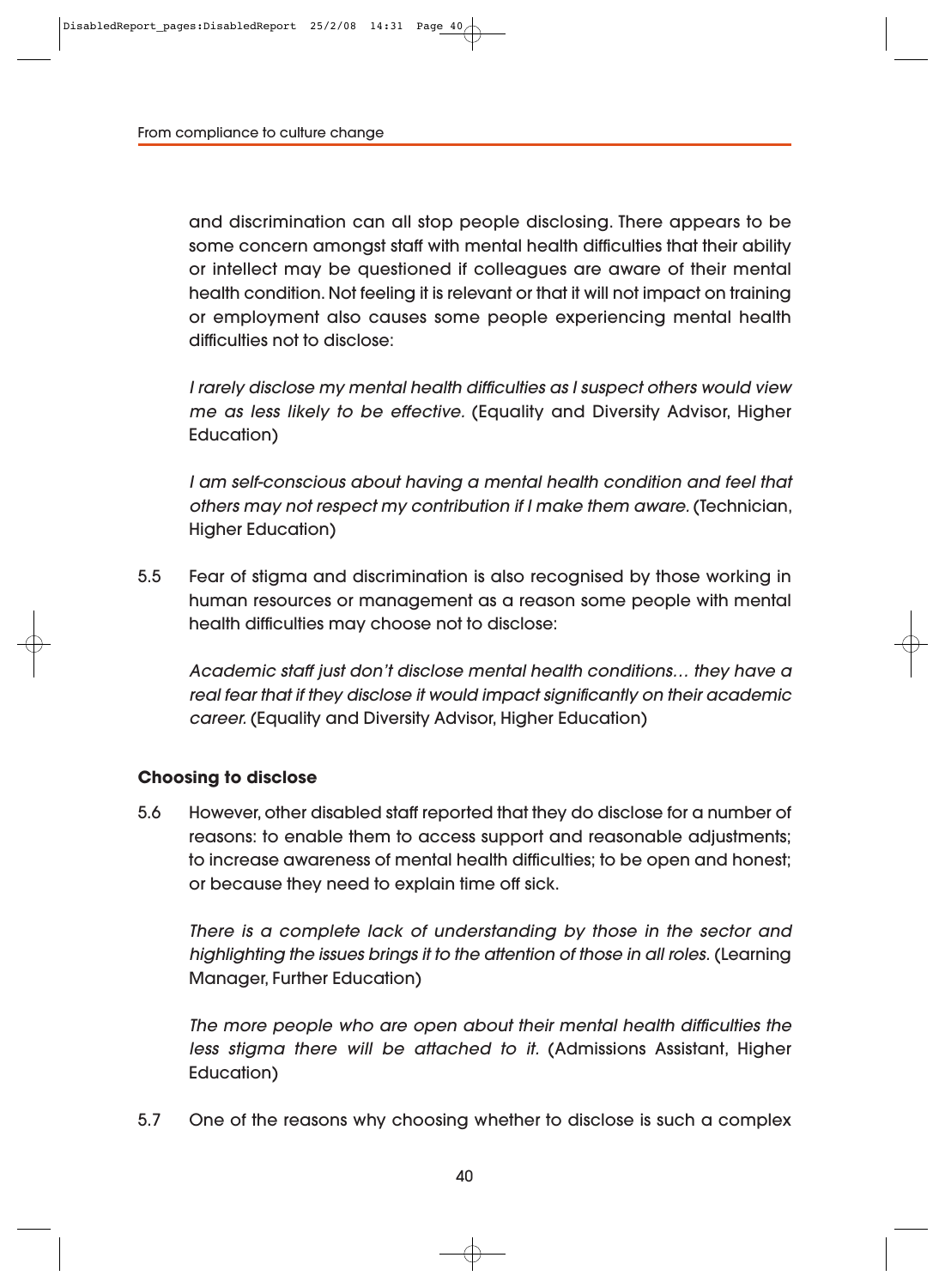decision is that many people experience multiple impairments – or multiple symptoms. Some respondents reported disclosing those they felt were most acceptable:

I disclosed part of my mental health difficulties – the bit I feel is more 'accep table' which is depression, so that I can be open with colleagues about past use of mental health services… I did not disclose eating disorder as I see it as less acceptable (Equality and Diversity Advisor, Higher Education)

- 5.8 Different respondents had different views about which impairments carry more stigma. Some felt that dyslexia was unacceptable in HEIs. Many felt that mental health difficulties were unacceptable. It is unacceptable to us that stigma is still so widespread.
- 5.9 Organisations could include understanding mental health difficulties within disability equality training to help create a culture in which it is safe and positive for staff with mental health difficulties to disclose.

# **Employment, support, reasonable adjustments and discrimination**

5.10 Staff with mental health difficulties reported a range of supportive and negative or discriminatory practices (including assumptions about people with mental health, lack of knowledge about mental health and lack of support) relating to their experiences of finding and maintaining employment, induction and probationary periods, continuing in employment and promotion opportunities. There is a lack of consistency about how mental health difficulties can affect employment experiences. Individual attitudes and behaviours, as opposed to organisation-wide policies and practices, often determine employees' experiences.

#### **Positive experiences**

5.11 Some experiences were extremely positive. Staff seemed to value being seen as a person first and foremost and a person with mental health difficulties second. They also valued the effort employers made to meet their requirements: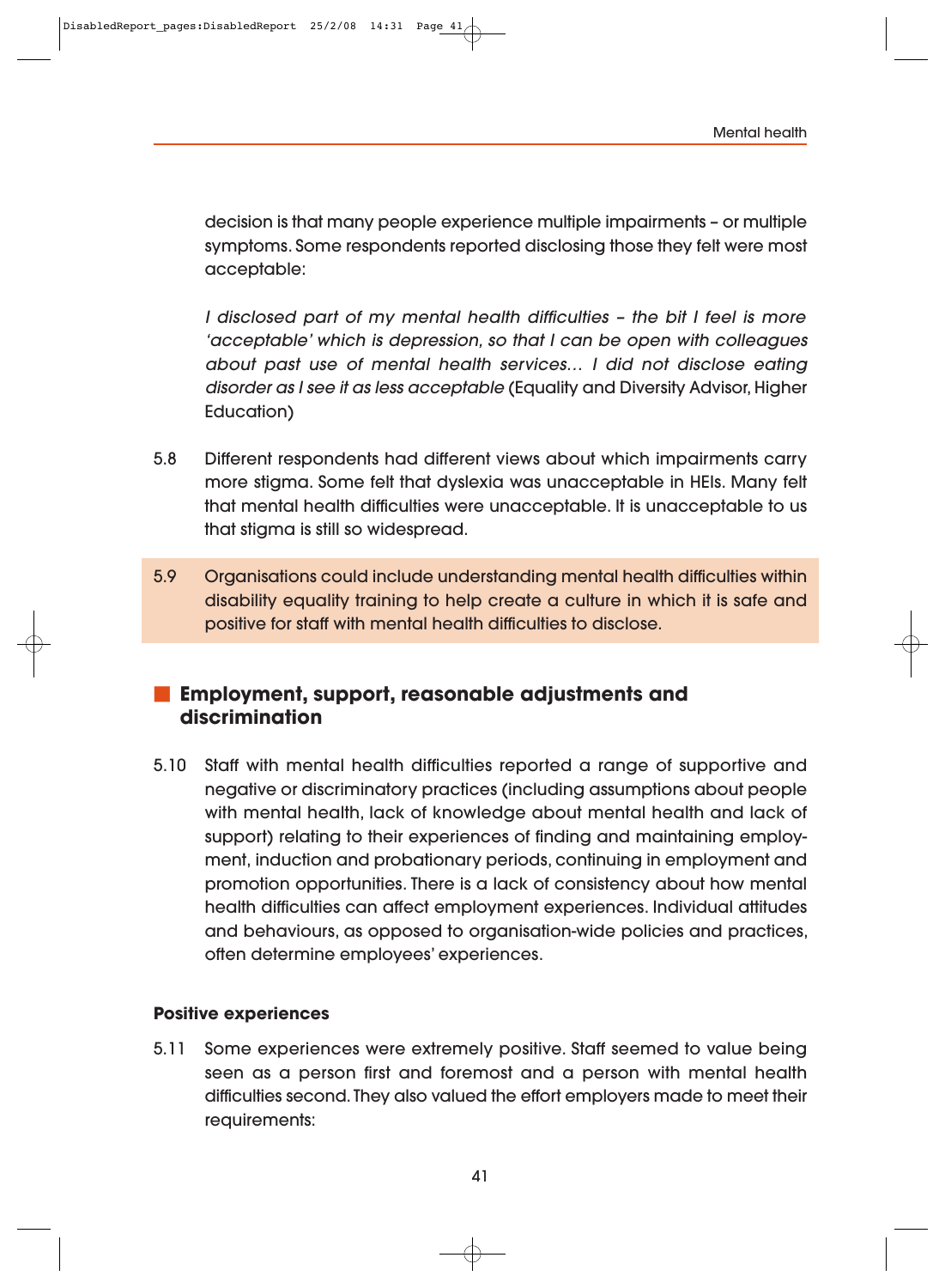The Two Ticks Symbol – Guaranteed Interview Scheme enabled me to get an interview and therefore demonstrate my true potential in person, rather than through an application form. (Disability Officer, Higher Education)

One college has offered to adapt the hours of the job and offered a job share if required as I do not feel able to do full-time work at present. (Lecturer, Further Education)

#### **Negative experiences**

5.12 However, many staff also reported negative experiences – including employers failing to offer support, failing to be proactive and lacking awareness or knowledge of mental health difficulties. Some reported instances of discrimination and bullying, which, in some cases, appear to have exacerbated mental health difficulties:

I left my previous contracted job because of discrimination, prejudice and lack of understanding about depression compounded by an expectation that all staff should work more than their allocated hours in addition for lesson preparation. (Lecturer, Higher Education)

When I explained to my line manager that I was decreasing my medication and may be more sensitive than usual there was little allowance made. In fact it was at this time that I experienced a lack of support from my line managers. I have experienced discrimination and work place bullying and it has been inferred by more than one staff member that I am overly sensitive and need to be more 'thick skinned'. (Manager, Adult and Community Learning)

#### **Reasonable adjustments**

5.13 We were able to find only limited information about what 'reasonable adjustments' had been put in place to support staff with mental health difficulties, although there were some examples of useful adjustments:

When I first visit a venue (before I start teaching), I like to be accompanied as I can still experience panic attacks in different environments. My course coordinator has always been happy to go along with me. (Tutor, Adult and Community Learning)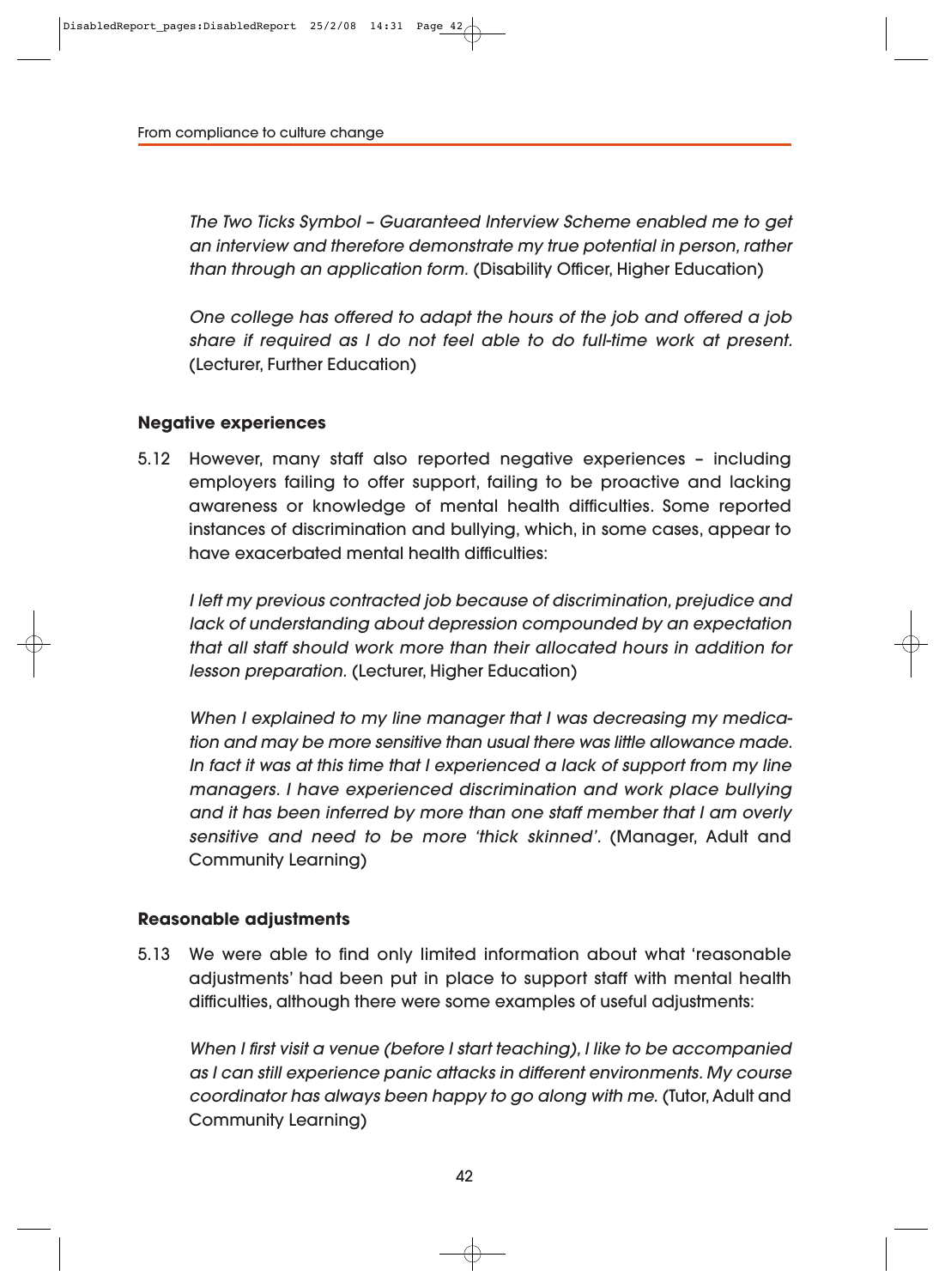Senior staff have been very supportive and encouraging. I have been given extensions to hand reports in when I am feeling under pressure. (Tutor, Adult and Community Learning)

5.14 Our evidence indicates that employers and employees lack knowledge about what anticipatory measures (and not just 'reasonable adjustments') could be put into place. There is also a genuine concern amongst some managers that people with mental health difficulties may perform at lower levels, may have more time off sick or may experience worsening difficulties.

#### **Understanding mental health**

5.15 Overall, the evidence showed that many employers are unsure about how to work successfully with and support employees with mental health difficulties. The second of our key messages is that leaders and managers need to develop confidence in this area. Respondents have given good advice as to what they identify as useful practices. These include regular contact and support (both practical and emotional), more positive attitudes, fewer assumptions, less pressure, and more easy-to-find informa tion on disabled people's rights, employers' duties, possible reasonable adjustments and Access to Work:

What I think would have helped me more than anything when I first began working for the university is regular and continued contact by someone with a speciality in mental health. It would have been useful to have someone to discuss and explore issues with and who would be able to appreciate the importance of these issues for me. (Admissions Assistant, Higher Education)

A list of reasonable adjustments that have been put in place in the past [would have been useful], for information purposes, instead of the onus being on the disabled member of staff to come up with them. (Admissions Assistant, Adult and Community Learning)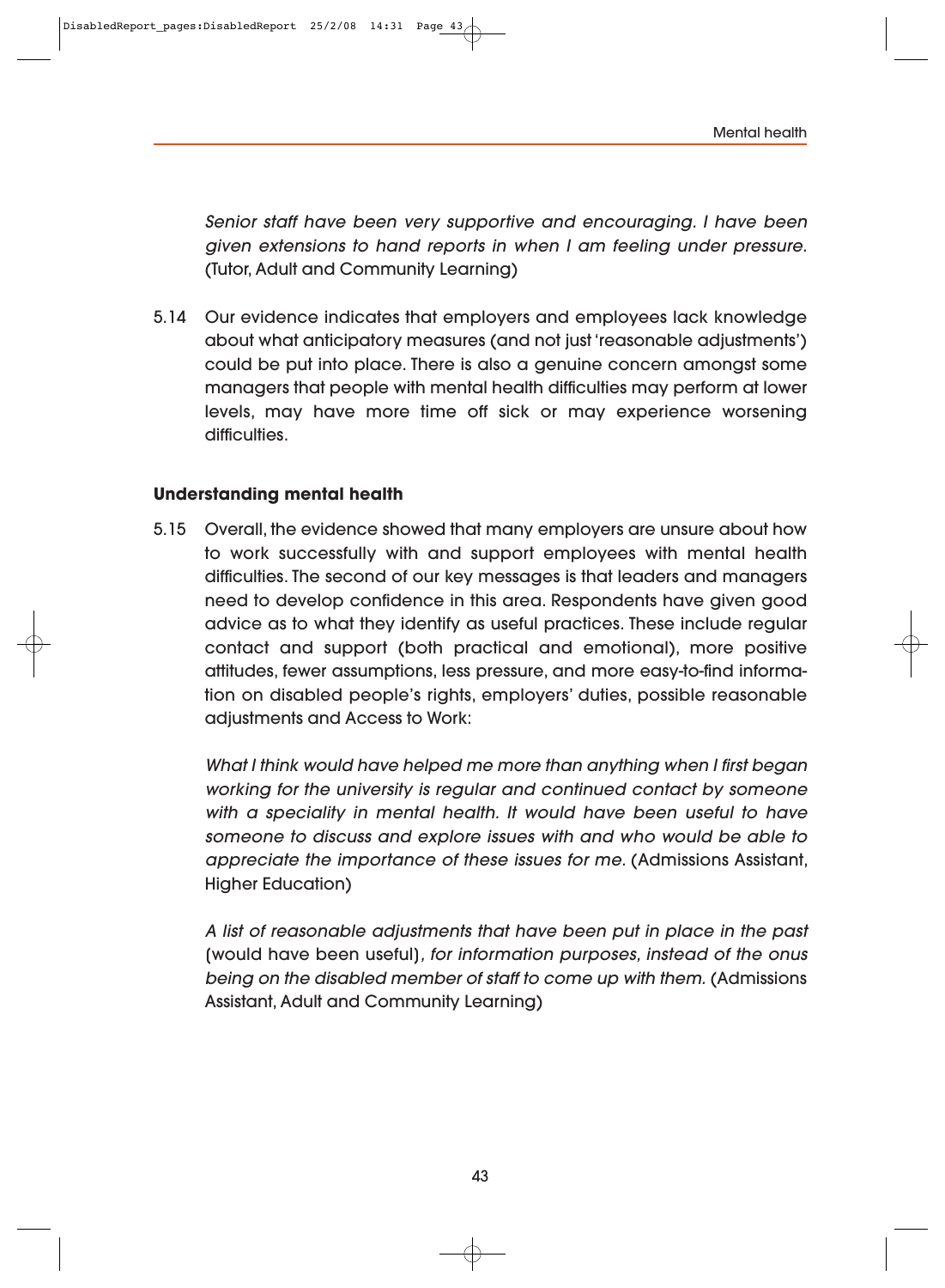#### **Flexible work practices**

5.16 Flexible work practices appear to be extremely useful for staff experiencing any kind of impairment but especially for those experiencing mental health difficulties:

[I have] difficulties with the organisation recognising that even when I am off sick I am usually working from home but just can't be in work that day – it's a bit inflexible and can make it harder for me to manage. (Curriculum Manager, Further Education)

- 5.17 'Reasonable adjustments', within a context of organisations seeking to remove all barriers to employment for disabled staff, are vital for mental well-being.
- 5.18 Adopting a practical, proactive approach for staff with mental health difficulties, based on involvement and a range of supporting policies, including for flexible working, will help lifelong learning organisations in their journey towards disability equality.

## **Attitudes and fear of stigma**

5.19 Many respondents have expressed a concern about stigma and prejudice regarding mental health difficulties. Some respondents also reported assumptions about mental health which have led to those with mental health difficulties being given advice – welcome or not – about what they can do to 'manage' their difficulties. Others reported assumptions being made (or fear of assumptions being made) about their abilities:

I have listened to my colleagues as they discuss students and parents as 'that nutter', 'you know the one who has a screw loose', etc. I tolerate these comments, as I do not believe they are malicious as such but none the less they are still hurtful. (Admissions Assistant, Higher Education)

[Senior staff had] negative assumptions about my ability to do my job, my personality, my impairment and my lifestyle at the beginning of my employment, presuming my disability was caused by depression, which is not true, and giving advice about how best to 'look after' myself. For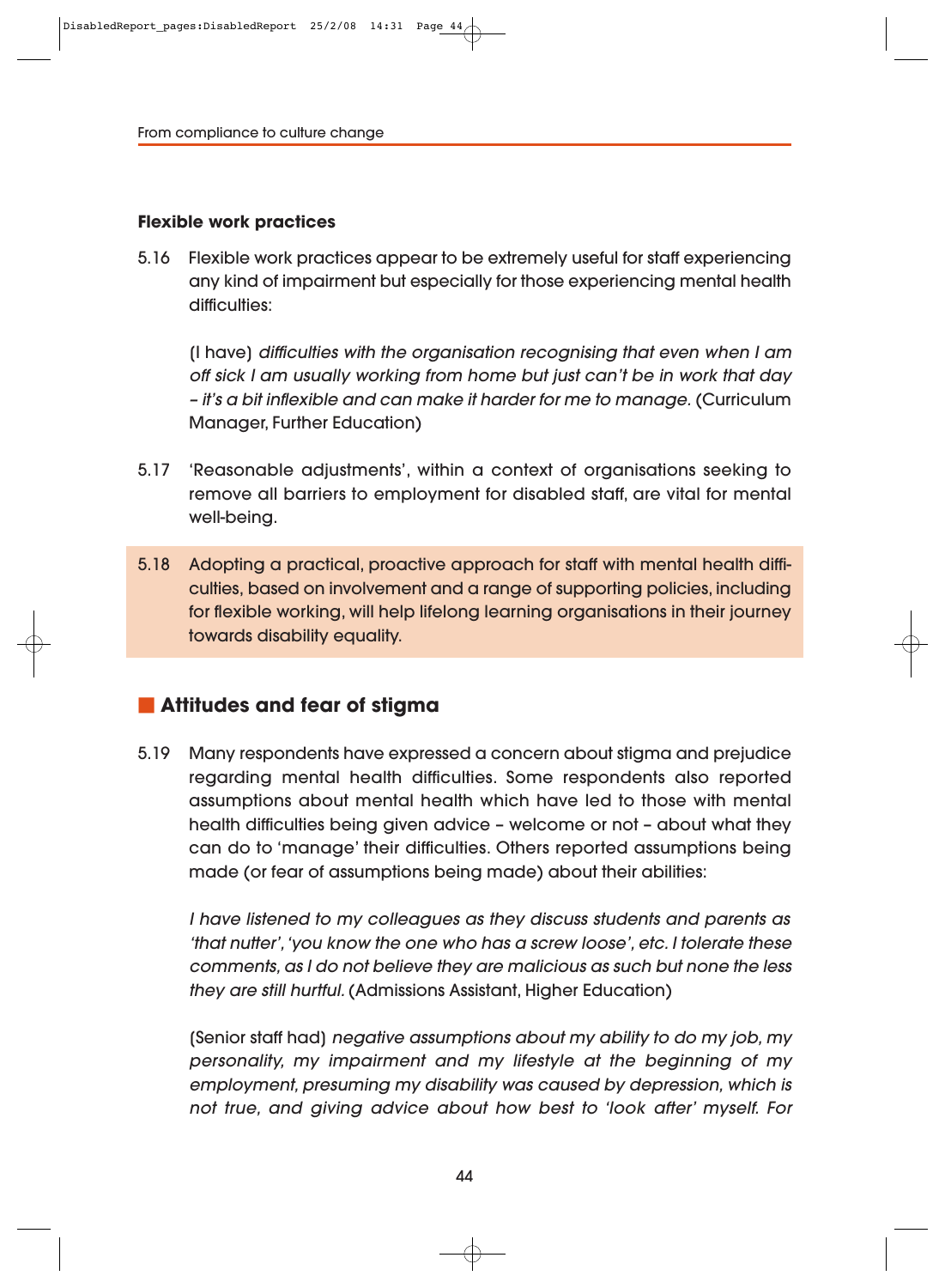example, it was suggested I go to the gym at lunchtime as exercise is good for depression. (Administrator, Higher Education)

5.20 Fear of negative attitudes can prevent people disclosing their mental health difficulties and getting the support they require. However, other respondents reported positive and supportive attitudes – although this was not always accompanied by an awareness of mental health difficulties.

# **The impact of mental health difficulties**

5.21 Almost half of respondents with mental health difficulties had considered leaving their job for reasons relating to their impairment. Some attributed this to personal or health reasons; others cited a lack of support from employers. Some respondents told us how their mental health difficulties had a negative impact on their capacity to do their job effectively – for example, because it could affect their concentration, memory or performance or could mean they had more time off. However, some of the more negative implications did not result from the mental health difficulties themselves, but instead from negative attitudes of others and a lack of support:

I am fine so long as people treat me decently and fairly. The problems I have been having have all been triggered by other staff treating me in a way which is negative, occasionally intimidatory, lacking respect, and insensitive to my need for job security. (Learning Advisor, Higher Education)

- 5.22 There are two implications here. The first is that among respondents them selves the medical model of disability is dominant, as organisations are not pressured to make 'reasonable adjustments'. The second is that we may be losing significant numbers of staff whom we might maintain in the workplace – an appalling waste of talent and public money.
- 5.23 Respondents also made clear that their mental health difficulties had a direct positive impact on their capacity to do their job as well – because they were valuable role models for students and learners, or because their openness had increased awareness of mental health difficulties in colleagues: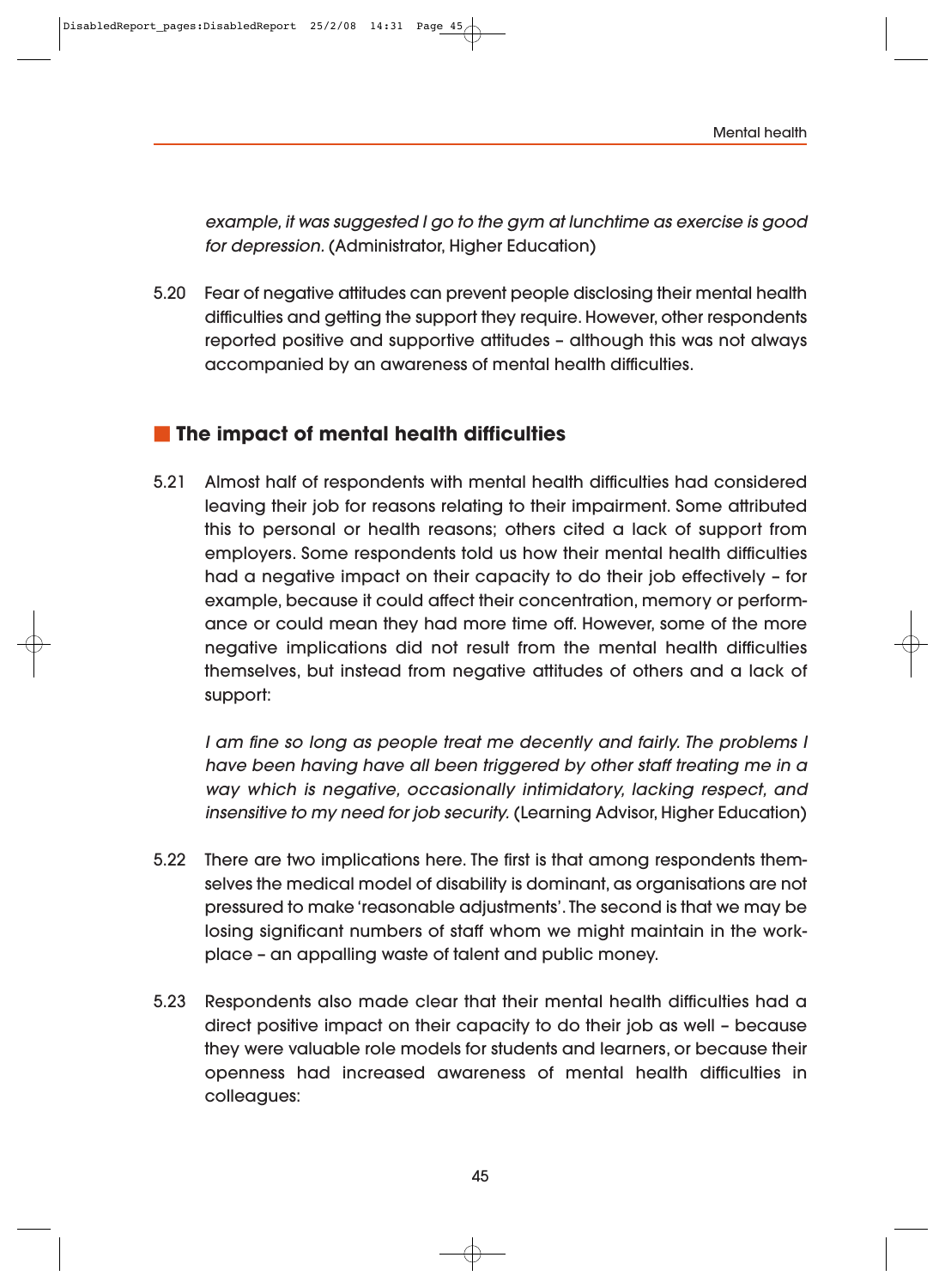I am able to empathise with students experiencing stress and depression and will from my own experience advocate flexibility in how they are dealt with. (Lecturer, Higher Education)

As most of the learners I teach also have mental health problems, I have found that they accept me. Many are encouraged that I have started to teach after I developed a mental illness and this often gives them hope for their futures. (Tutor, Adult and Community Learning)

## **Pressure in the lifelong learning sector**

5.24 We are concerned that we received much evidence of increasing workloads, pressure, and an emphasis on targets within the lifelong learning sector, with the risk of putting employees' mental health in jeopardy. An increased emphasis on performance damages prospects of equality and inclusiveness:

I have to be aware that excessive stress can trigger ill-health related to my disability, and FE has become an increasingly stressful environment. (Lecturer, Further Education)

(My mental health condition) has effectively ended any chance of progression within the organisation. Taking on too much work could cause a relapse. (Tutor, Further Education)

- 5.25 Lifelong learning organisations will find it useful to:
	- Apply the advice of the Health and Safety Executive on stress (available at www.hse. gov.uk/stress/);
	- Undertake mental health risk assessments in consultation with staff with mental health difficulties:
	- Take practical steps to address the debilitating effects of the 'long-hours culture' of the lifelong learning sector and the stress it can generate; and
	- Promote mental well-being through all their policies, practices and procedures.

5.26 Supporting organisations are urged to back these actions with funding and development work.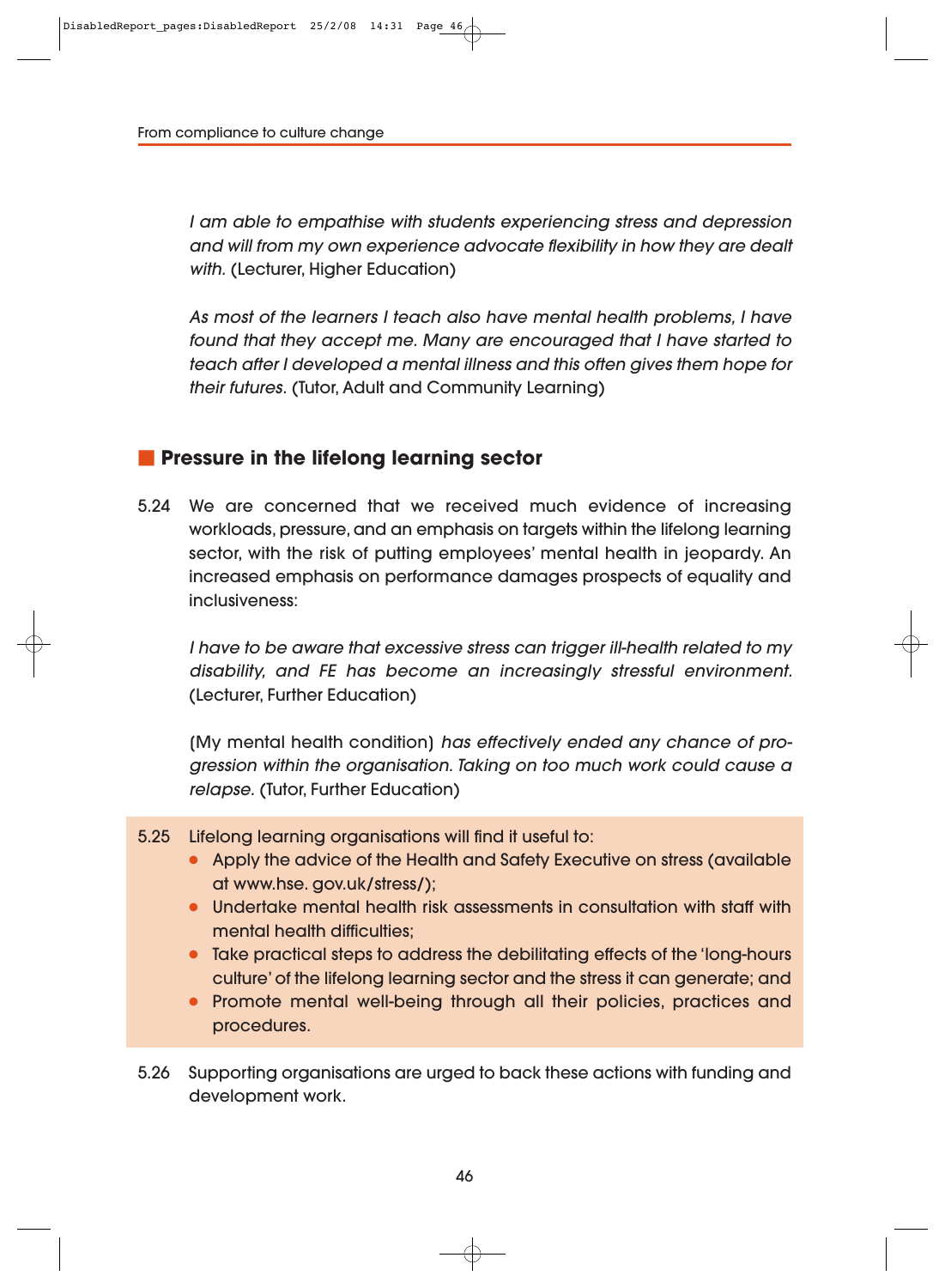- 5.27 We are aware that learners with mental health difficulties benefit from support programmes such as the one run by NIACE/NIMHE (part of CSIP) /LSC partnership programme. Similar support mechanisms for staff with mental health difficulties could be implemented on the grounds of equity and good working practice.
- 5.28 We believe that actions to carry out these measures as part of our overall recommendations will have a highly beneficial effect on the health and well-being of all employees, learners and students – one of our key messages. They will mitigate the mental health difficulties of those affected by them in the long term. They will prevent triggering existing conditions. They will help to prevent short episodes of stress, depression or anxiety generated by workplace stress in staff without long-term mental health difficulties.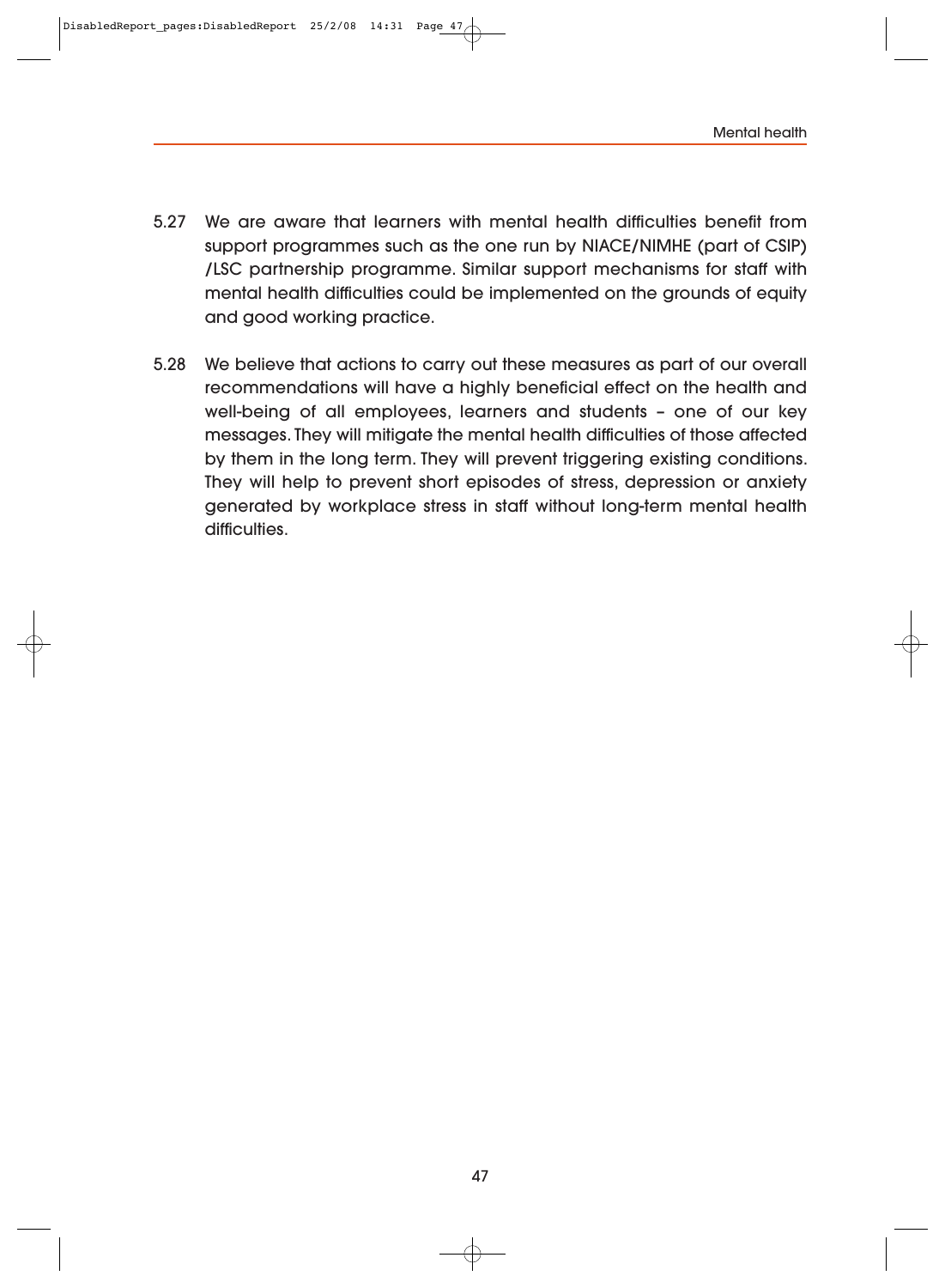**SECTION 6**

# **Recruitment and employment of disabled staff**

6.1 This issue is dealt with at length as it generated so much comment from all our respondents, focus groups and other contributors. Although the data reveal some good practice, there are a number of areas where our recommendations can make improvements.

## **Recruitment**

6.2 Respondents focused mostly on the application and interview aspects of the recruitment process, or made general statements about discrimination and support in this process. A number of themes emerged from the analysis.

#### **Positive experiences**

6.3 Respondents often conflated positive recruitment experiences with positive experiences of employment. However, there were some specific comments:

[At interview I was] supported – provided with access requirements: toilet facilities, lifts and accessible doors. (Equality and Diversity Coordinator, Further Education)

I declared a previous episode of depression when applying for work with my current organisation and as I was successful in gaining employment I assume this was not considered to be an issue. (Curriculum Coordinator, Adult and Community Learning)

#### **Discrimination in recruitment**

6.4 There were, however, many less positive responses and some respondents perceived that they had been discriminated against at recruitment stage for reasons relating to their impairments: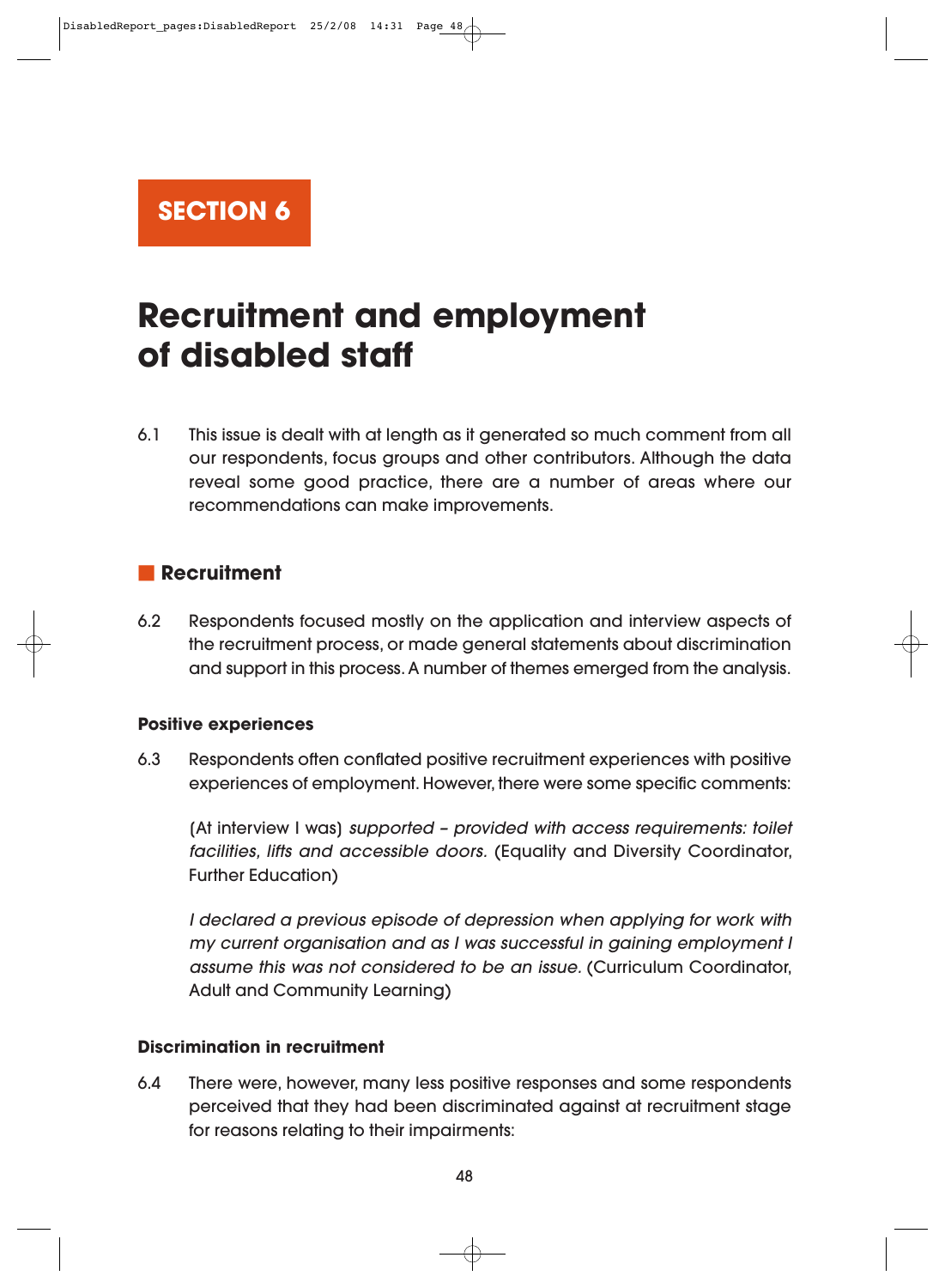Recruitment and employment of disabled staff

One head said 'if I couldn't fill in the form (in handwriting) I was inappropriate'. (Tutor, Further Education)

Another person was asked how dyslexia would affect the ability to do the job, and had referees approached with the same question, 'How can a dyslexic be a lecturer?' Another commented:

I think having to disclose my condition on a general application can lead to discrimination. In such cases I have found it impossible to get feedback on my application. (Senior Administrator, Further Education)

- 6.5 Not all feedback was positive about the 'Two ticks' symbol. One respondent thought that JIGS (Jobs Interview Guarantee Scheme) should be abolished so that she or he would not have to 'traipse' round the country attending guaranteed interviews for jobs that were never offered.
- 6.6 We received evidence that the sometimes casual and informal ways in which organisations recruited part-time temporary staff worked against disabled people who had less access to the networks in which managers and others operated. As a result, disabled applicants could lack the experience gained from part-time work when applying for this or more permanent, larger posts. The same kinds of exclusion can operate at the recruitment stage as at the promotion stage within organisations.
- 6.7 The following comment presents a particularly dark picture of perceptions of discrimination in higher education.

Posts in academia, student support or staff support are founded in a patronising and alienating perspective of 'care' and 'sympathy'. The expertise developed within disability studies is being ignored – a nondisabled perspective still dominates… (Research Fellow, Higher Education)

#### **Reasonable adjustments**

6.8 There were positive responses.

[I] was very impressed with recruitment and selection at this university. I was offered the job before I saw Occupational Health and their focus was purely on the reasonable adjustments needed to enable me to do the job. (Equality and Diversity Advisor, Higher Education)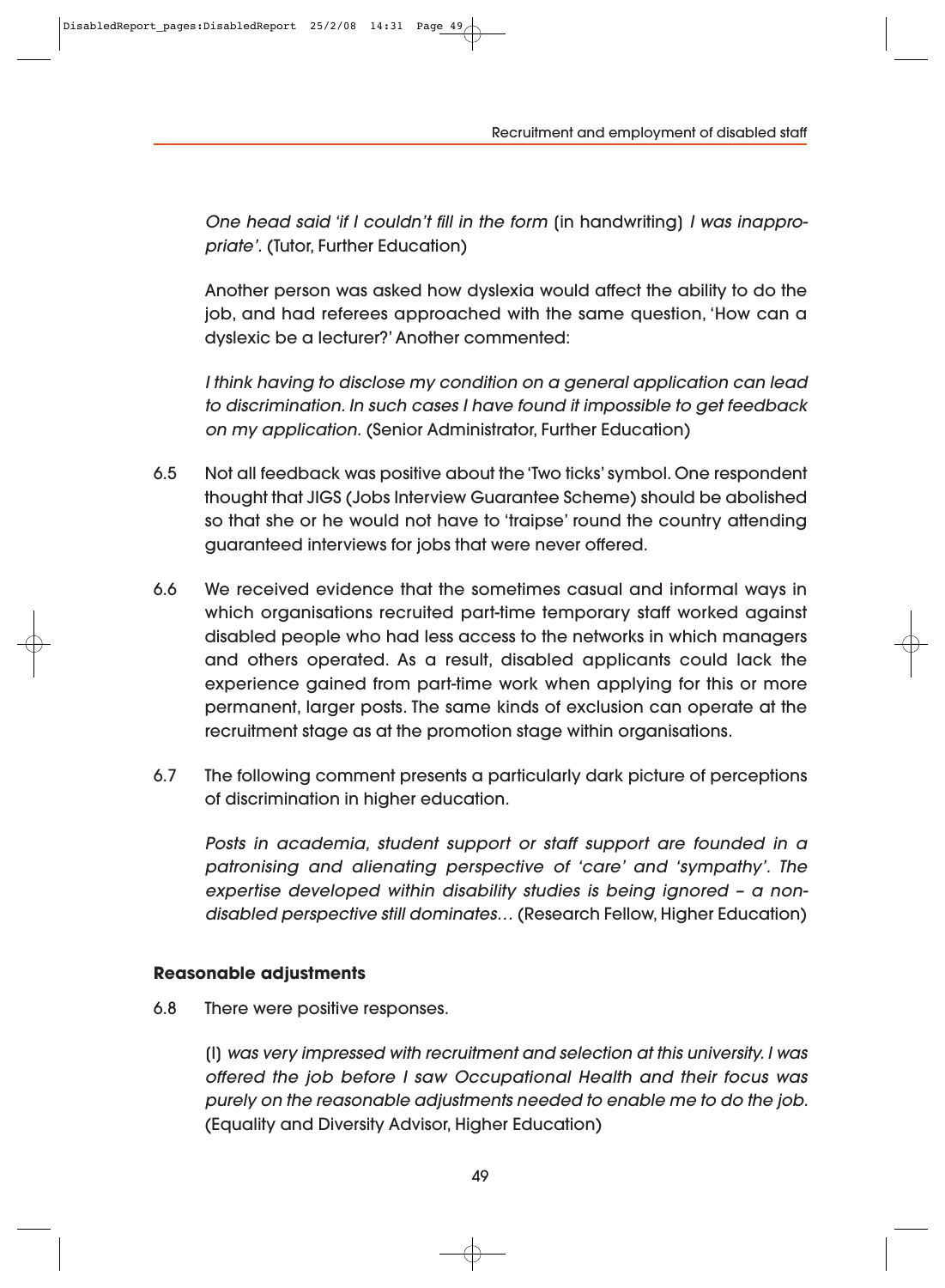- 6.9 There was some evidence of reasonable adjustments being put in place at interviews, such as access to interpreters, ensuring interview location was wheelchair-accessible, and allowances for anxiety. Respondents mentioned the positive effect of the 'Two Ticks' scheme in guaranteeing an interview.
- 6.10 However, some comments were far less favourable. Respondents wrote of no attempts being made to put in place accommodations at interview; of believing they would be discriminated against in applying for other jobs because of a poor sickness record; of being excluded from applying for jobs because their condition prevents them from driving. Some respondents described not getting past the first round of selection despite meeting the selection criteria; the discomfort manifested at interview; the 'Don't mention the disability' attitude; and patronising assumptions manifested in phrases such as 'Of course, we would not expect you to…'
- 6.11 The following comment is a graphic example of failure to make reasonable adjustments:

With an interview which had timed written exercises and diagrammatic psychometric tests I had to ask for extra time and a computer etc. and quote the DDA in order to obtain these things – they were not offered although I declared on the application form. (Manager, Higher Education)

#### **Disclosure in the recruitment process**

6.12 There were mixed responses about disclosure within this process. Some respondents reported positively:

The recruitment and selection programme was fine. I declared my disability on my application form and it was not mentioned at interview. I was especially confident that the support I would receive from the university would be as excellent and as extensive as that I had when I was a student there. (Admissions Assistant, Higher Education)

I gained my employment initially through positive action – [my] employer was seeking someone to develop and coordinate disability equality work [and] guarantees interview for disabled people who meet essential criteria. (Advice and Equalities Lead, Adult and Community Learning)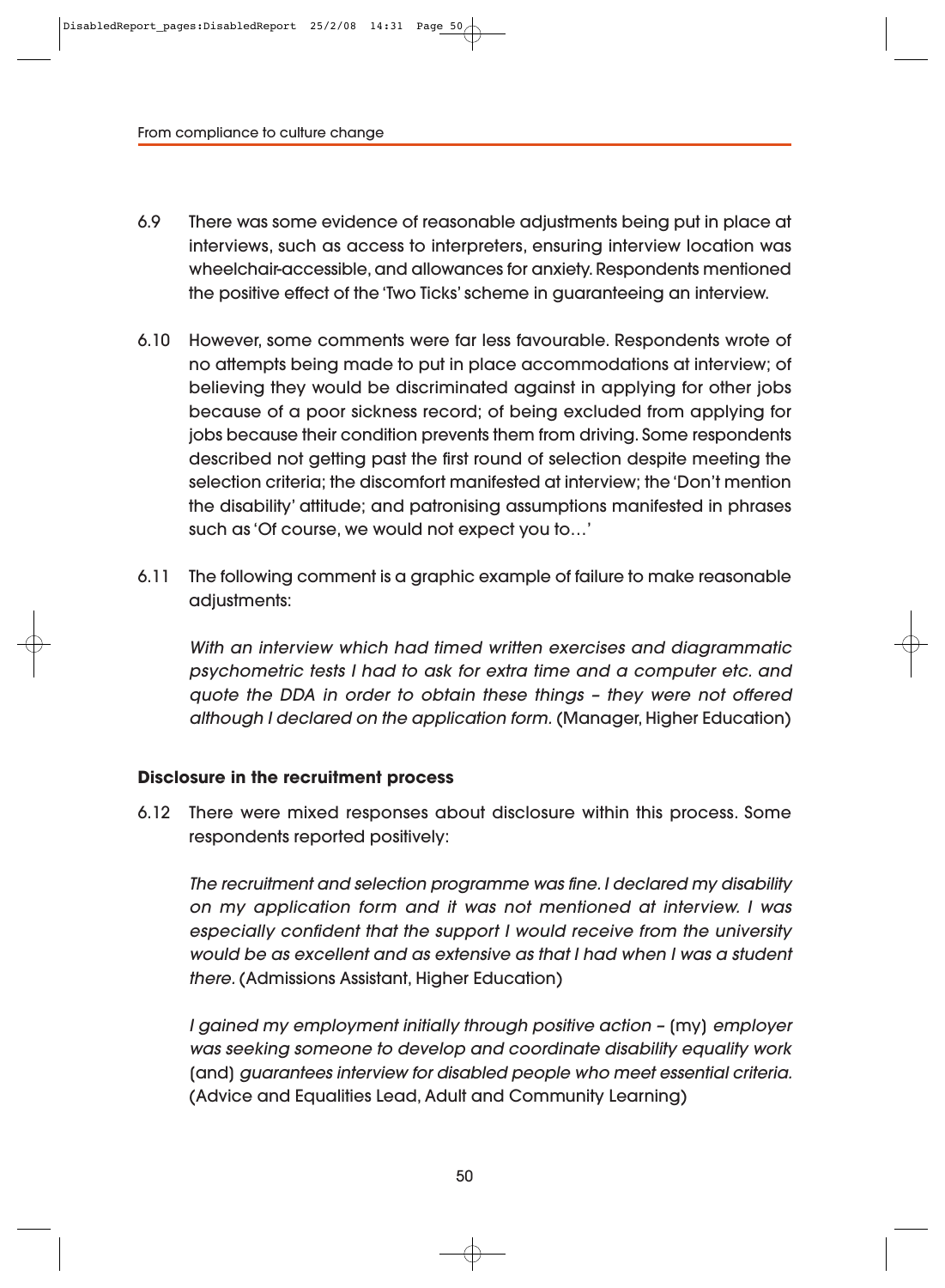6.13 But other responses were not positive:

I do not disclose my problem unless forced to. Had I disclosed my problem to all my employers, I do not think I would be where I am today. (Tutor, Adult and Community Learning)

I now declare myself as disabled on application forms and refer to health problems in my covering letter. I have no evidence to support this but I do feel that it has counted against me. (Reader, Higher Education)

6.14 One combined a positive view and a negative one, with allusion to age as well as disability discrimination:

My own college is very supportive on one level but I was recently made redundant and given a post of lesser importance and salary. I am convinced that if I was 100 per cent that this would not have happened. I have applied for other jobs and suspect that I have not been asked to interview for posts I am well qualified for because I have disclosed my disability and my age (which I suspect may be another factor – I am 55). (Manager, Further Education)

6.15 Responses referred to lack of evidence and not really knowing either way if disclosure had affected their chances, sometimes believing it had, sometimes that it had not. In one case, an impairment seemed to direct one person into applying for jobs below the qualification level and capability.

#### **Compliance with legislation**

6.16 There were references to organisational recruitment policies being in line with legislation, the role of Ofsted and other quality and inspection agencies in influencing this, and the importance of senior managers and those responsible for governance 'buying into' equality. A much less optimistic perspective, implying legal compliance at the same time as discrimination, was provided in the comment:

Indirect discrimination is rife – Human Resources, managers and line managers. They are working with the law as they see it. They are also working around it too. (Lecturer, Further Education)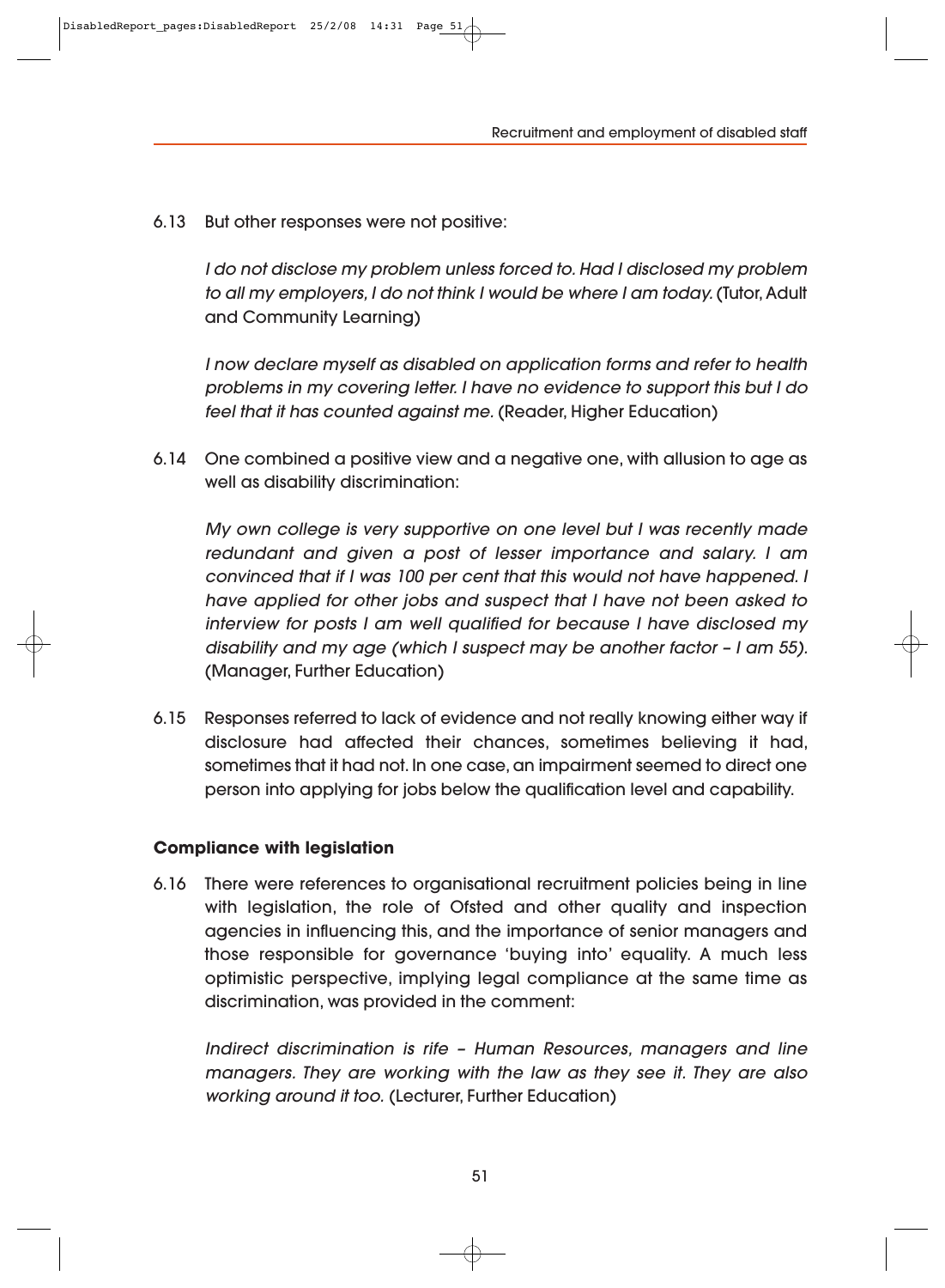We acknowledge good practice in recruitment, whilst noting that we believe the last remark to show a situation which is not at all uncommon.

6.17 Lifelong learning organisations should, through peer review and appropriate contacts with infrastructure organisations, research good practice in the sector, especially in adopting an anticipatory approach to recruiting disabled staff. Infrastructure organisations are urged to back this with funding and development.

We expand on these practical measures in our recommendations.

## **Induction and probation**

### **Support in induction, including 'reasonable adjustments'**

6.18 There were positive responses about the support people had received and the type of support, such as:

[I have had] much support at my current job. A chap in charge of health and safety came and asked if I had any special requirements. My modest requests (OHP and pens, adjustable chair, longer mouse lead) were met within the hour! (Tutor, Further Education)

6.19 Some disabled staff met with positive attitudes, but found they were 'powerless' to ensure reasonable adjustments were put into place. Some experienced severe delays in getting reasonable adjustments. In some cases there was a clear gap between supportive managers and colleagues (enabling negotiation of requirements) and poor institutional policies. The difference was mentioned between physical barriers (which were resolved) and logistical barriers (which were not). Sometimes organisations were contrasted – some with good practices and some with poor ones.

#### **'Neutral' views of induction and probation**

6.20 Some responses indicated that there was neither support nor discrimination. Respondents thought this a good thing:

I have been fortunate to be left to settle into new roles and have not experienced any special support or discrimination from my colleagues. I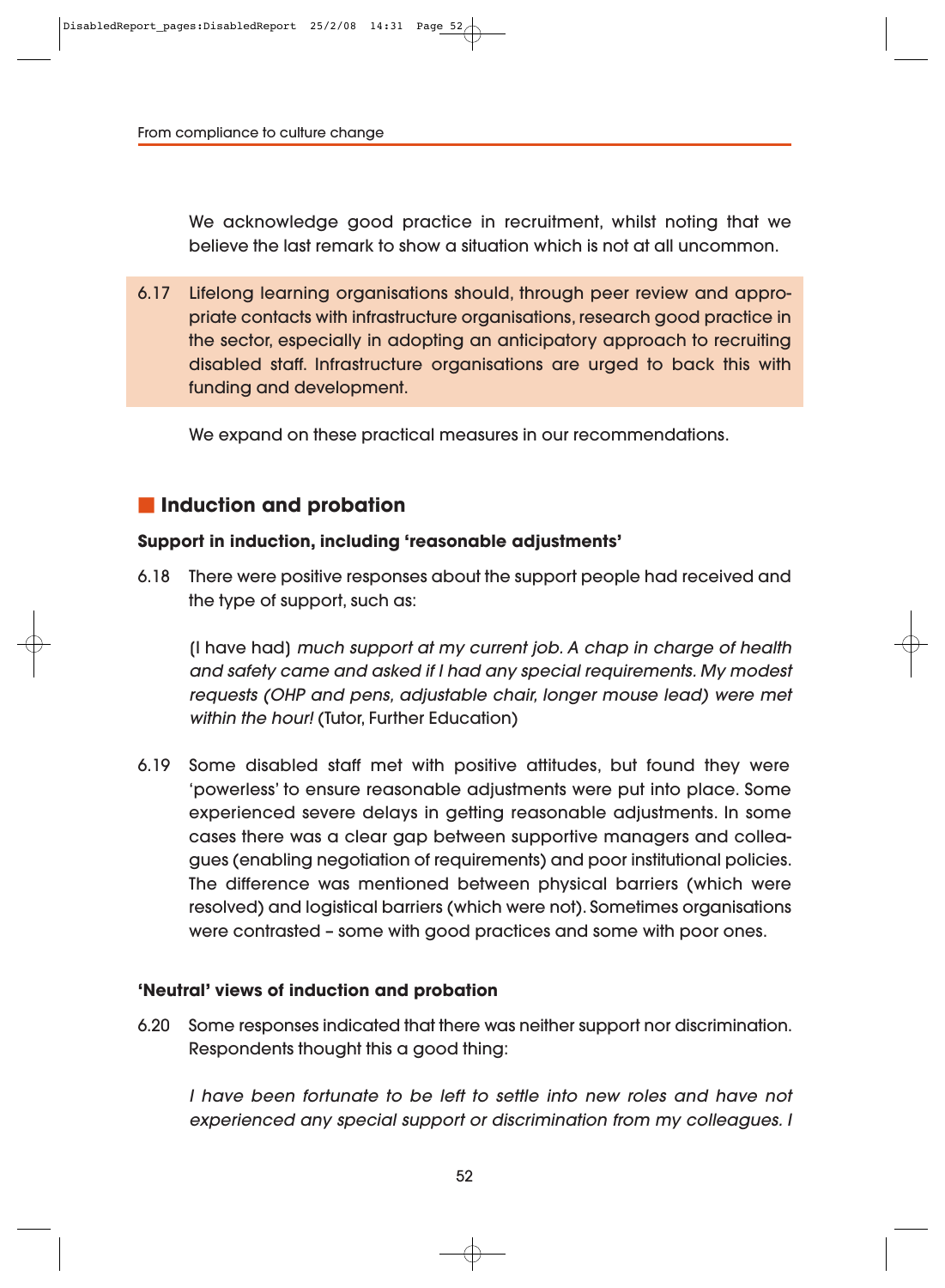Recruitment and employment of disabled staff

have been treated as the 'new person' like all other employees. (Office Administrator, Higher Education)

6.21 Because some people did not disclose their impairments, they were neither supported nor discriminated against. Some acquired impairments after induction and probation had taken place. Others had clearly declared their impairments but did not feel either supported or discriminated against.

#### **Induction and probation in the past**

6.22 Perhaps, encouragingly, the obvious gap between past practices and positive current approaches indicates a degree of progress in these areas, exemplified by this comment:

My induction/probation period was nearly 15 years ago when ignorance was the norm and there were no strategies in place to address such issues [of support and discrimination] that I am aware of. (Technician, Further Education)

6.23 Even then, there were positive approaches:

My boss at the time (13 years ago) was involved in promoting disability awareness at work and that made me feel it would be OK. She arranged a ground-floor room, a loo to have rails put in and meetings to be in an accessible room. (Lecturer, Higher Education)

#### **Discrimination and negative experiences**

6.24 Negative experiences provoked comments such as 'What induction and probation period?' In addition, and in contrast to the positive comments above, some disabled staff reported very negative and discriminatory experiences with little in the way of 'reasonable adjustments':

In my present post I had to do a second year of probation and nearly a third, but for Union intervention. Every trick possible was used to try and get me out before completing probation… (Lecturer, Higher Education)

Computer software was not provided although discussed during interview and before start date. A laptop was not provided although discussed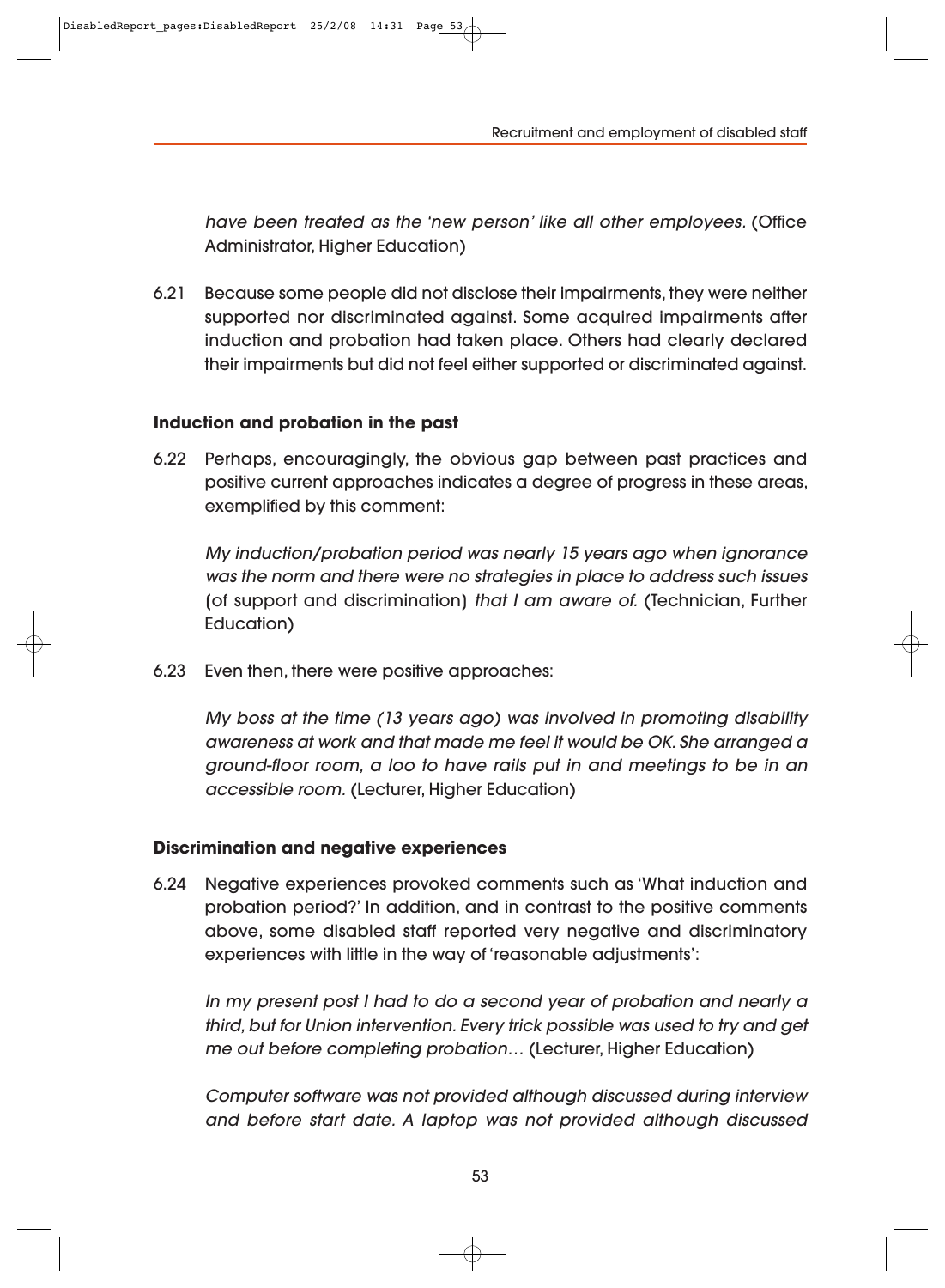during interview and before start date. A suitable working area was not provided although discussed during interview and before start date. No needs analysis was carried out… There was no follow-up at any point from any HR/management person to ask how things are going or to identify additional types of support. (Manager, Higher Education)

6.25 Overall, in terms of responses to our call for evidence, more people were positive about induction and probation than recounted examples of discrimination and lack of support, but there were still too many negative experiences and evident waste of time and talent.

## **Employment**

- 6.26 Responses about recruitment, including the application, appointment, induction and probation phases, gave the Commission important insights into the current situation facing disabled staff in that area. The question about support and discrimination in employment yielded an even richer array. Capturing the messages in a nuanced way has been challenging. Some responses have given cause for optimism. Others have revealed a considerable degree of poor and unacceptable practice disadvantaging disabled staff. As the following sections show, a wide range of themes emerged.
- 6.27 This part of our findings has revealed a spectrum of inclusion and discrimination. At one end, both organisations and individuals within them are inclusive and supportive, and at the other end organisations and many individuals are not. In the middle we found a mixed picture where organisations can be inclusive and individuals not, and organisations discriminatory and individuals not. We use this spectrum or framework idea in setting out our overarching conclusions.

#### **Support and reasonable adjustments**

6.28 We have found significant evidence of support and the provision of 'reasonable adjustments' for disabled staff, and we begin with the most positive:

I have been supported by acceptance, organisational culture, resources, personal development and supervision directed at helping me make a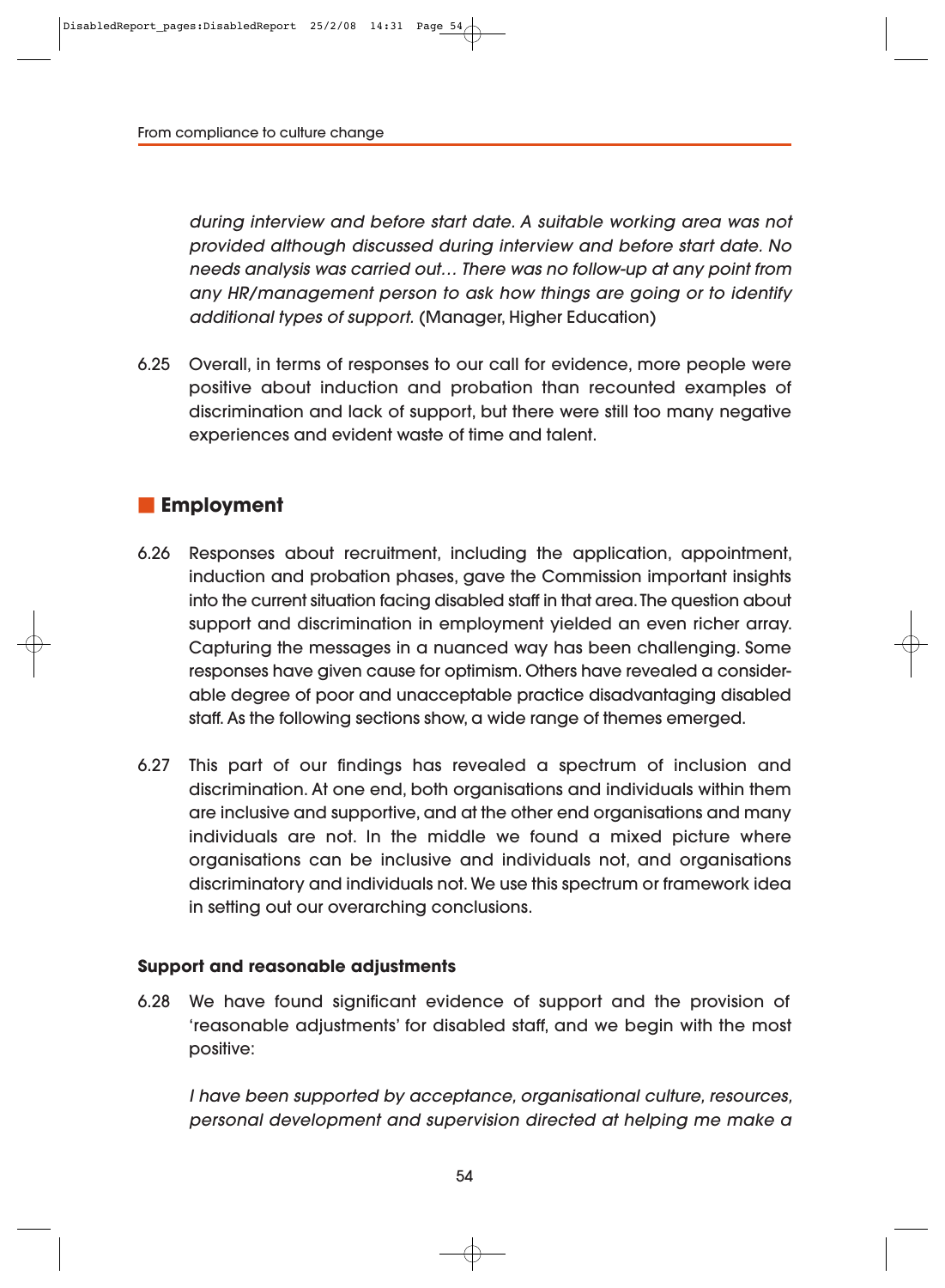Recruitment and employment of disabled staff

positive impact for myself and the organisation. (Training and Quality Officer, Voluntary and Community Sector)

6.29 This suggests that at both institutional and personal levels, there is support and inclusion, and other comments reveal similar situations:

My current line manager has good understanding [of my impairment] – e.g. when refurbishing ensures my access needs are met. My employer has a disabled persons' support group and flexible work-life balance policy. (Advice and Equalities Lead, Adult and Community Learning)

[I have received] lots of support: a £9,000 wheelchair; a move to a cooler room; an electronic rising desk; [resources] on CD-ROM; carers to help at conferences. (Reader, Higher Education)

6.30 One respondent indicated positive improvements over a period of time:

As my career has progressed, my employers have become more helpful in providing for my communication needs thanks to increased awareness training and the DDA. (Tutor, Adult and Community Learning)

- 6.31 Many respondents have needed time off for hospital and doctor's appointments because of their impairments. For some this has been straightforward. Respondents remarked that they have received the required support and understanding 'where people have been aware' and 'after explaining the implications [of an impairment].'
- 6.32 Where there had been absence, some respondents indicated good practice in terms of a negotiated and phased return to work arrangements, negotiations regarding workloads and flexible working practices after periods of absence and regular review meetings.
- 6.33 Someone affected by a brain haemorrhage described the degree of support received from the employer in terms of full sick pay for almost a year, full assistance to return to work, including retraining, and a positive role for occupational health. Memory loss and damage was sensitively and unobtrusively dealt with.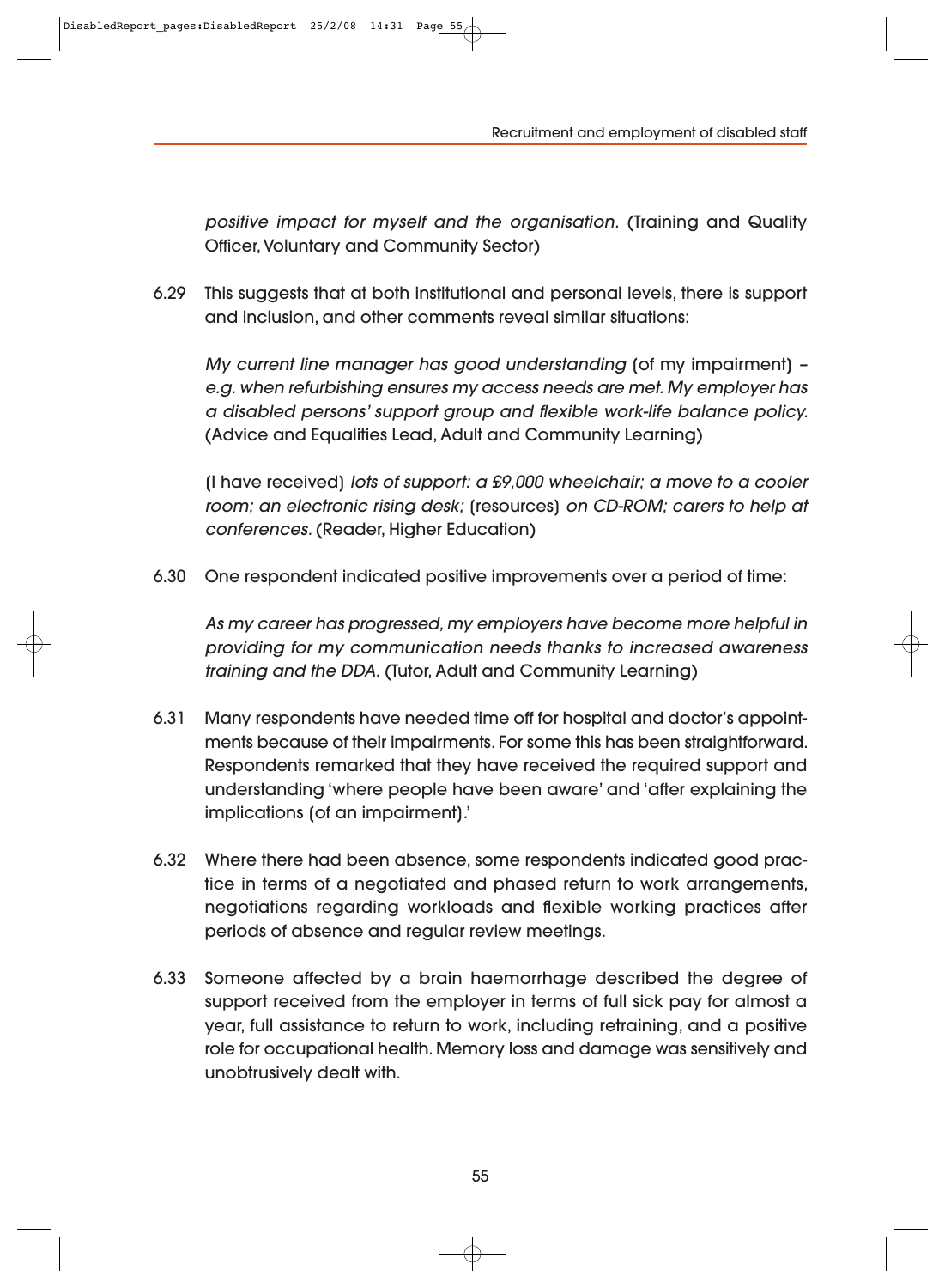- 6.34 Whilst this particular story is positive, it contrasts with institutional treatment of people with other impairments, such as mental health difficulties and diabetes.
- 6.35 Some respondents reported positive ways in which individuals and organisations have effectively 'negotiated' with one another for effective and inclusive deployment:

I am never put in a position where I am asked to do something I can't do. I feel comfortable enough to say if I have a problem. For any part of the job I can't fulfil, the staff always find me another task that draws on my strengths – I do some work in educating staff and students in disability issues, which I enjoy. (Learning Support Assistant, Further Education)

- 6.36 For teachers and lecturers, there were a number of instances where time tables and rooming changes were made to accommodate them.
- 6.37 Some respondents contrasted employers and organisations:

I have been very lucky to find such an understanding employer. My previous employer however did not support me at all and bullied me to the point where I felt that leaving was my only option. (Student Guidance Officer, Further Education)

I have been very much supported during my time with my current employer … However, this experience is very different to what I had in the work-based learning sector, where I experienced a lot of discrimination, marginalisation and thinly disguised bullying. Clearly there is still some work to be done around consistency within the different sectors of lifelong learning. (Equality and Diversity Manager, Further Education)

6.38 In addition, there were many mixed experiences in other ways, to an extent demonstrating the inconsistency in organisations outlined above, with mixtures of inclusion or discrimination at organisational or more 'local' level.

[There has been] very little support, but also no direct discrimination; more thoughtlessness – for example, they moved my secretary up a floor, so I needed to go upstairs to see her… (Tutor, Higher Education)

During chemo I asked if I could come into work because I enjoy my job.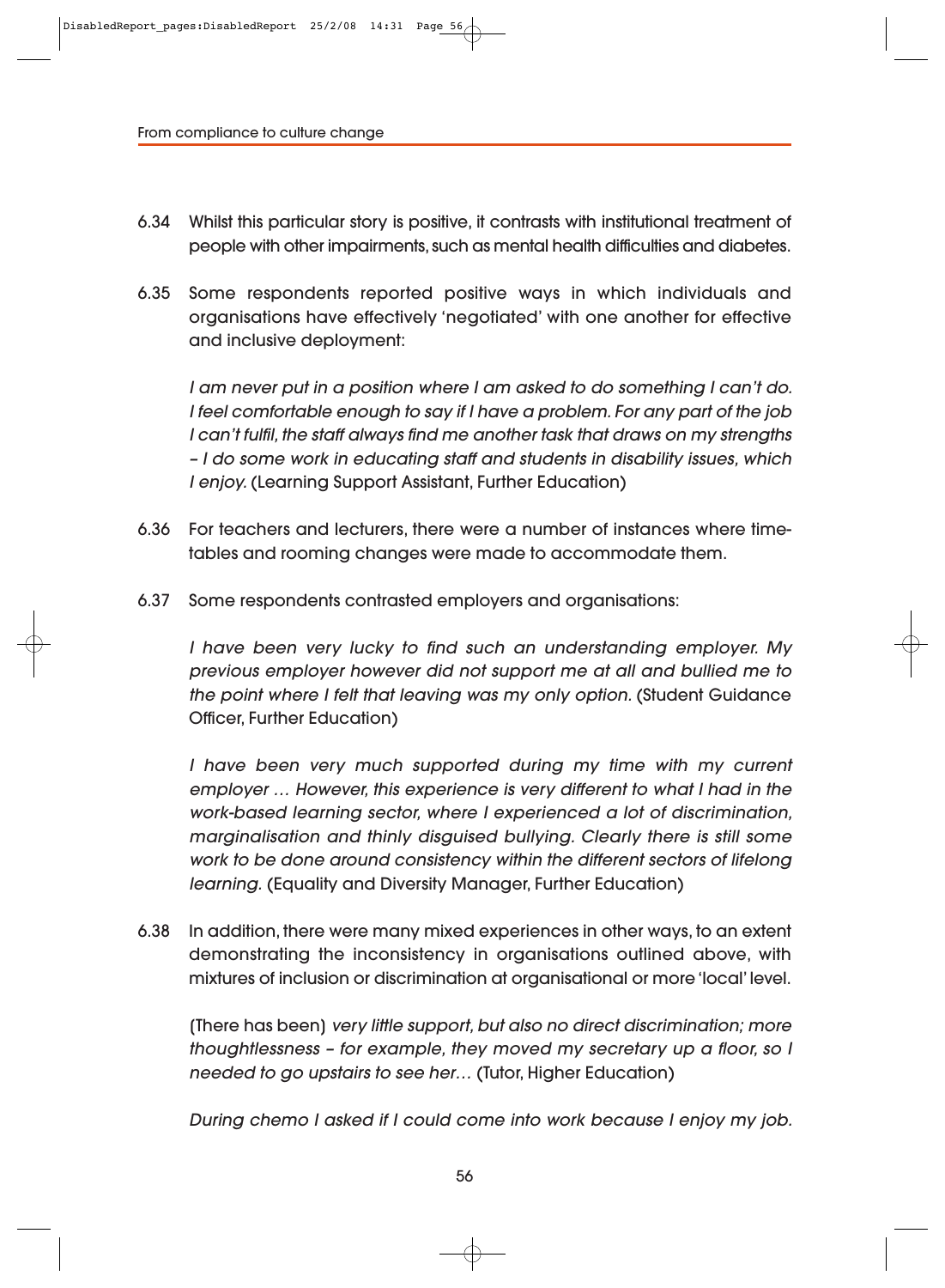Recruitment and employment of disabled staff

My department allowed me to carry out light duties during that time and HR grudgingly agreed. Once my chemo was over HR insisted I quickly phase back into 22 hours teaching. My department, however, offered me projects to do to ease me back in. (Lecturer, Further Education)

- 6.39 Often, the cost of accommodating reasonable adjustments came up, and we have particular recommendations to address this issue, suggesting strongly that individual departments should not be disadvantaged by the expense of particular adaptations.
- 6.40 Sometimes, there seemed to be a contrast between the experiences of different disabled people in the same institution. One respondent reported excellent support with a phased return to work, regular follow-up meetings and encouragement to attend social activities when off work, but felt uncomfortable in contrasting this positive experience with the more negative experience of colleagues. Another respondent felt initially well supported but then felt her employers were 'getting fed up' with her absences. Disabled people, of course, have the same range of personality traits as everyone else – perhaps they inspire different (and inconsistent) individual responses on the basis of these traits.

### **Discrimination and the failure to implement reasonable adjustments**

- 6.41 We received much evidence of organisational, as well as more localised and individual discrimination against staff with a range of impairments – often articulately and passionately expressed. Some of this we have dealt with in the section on mental health. One respondent even remarked that 'in the guise of equal opportunities some managers insist on everyone doing the same regardless of their situation'. Another, in a lengthy account, wrote of long-term health issues, trying to deal with pre-interview tests, an interview and restructuring in an unresponsive institutional environment. Respondents who had experienced long-term absence through ill-health often felt obliged or pressured to 'do the honourable thing and resign'.
- 6.42 People who believed they had been discriminated against made other comments:

There have been significant problems with accessibility in estates (meeting rooms, induction loops etc.)… The main problem seems to be lack of will,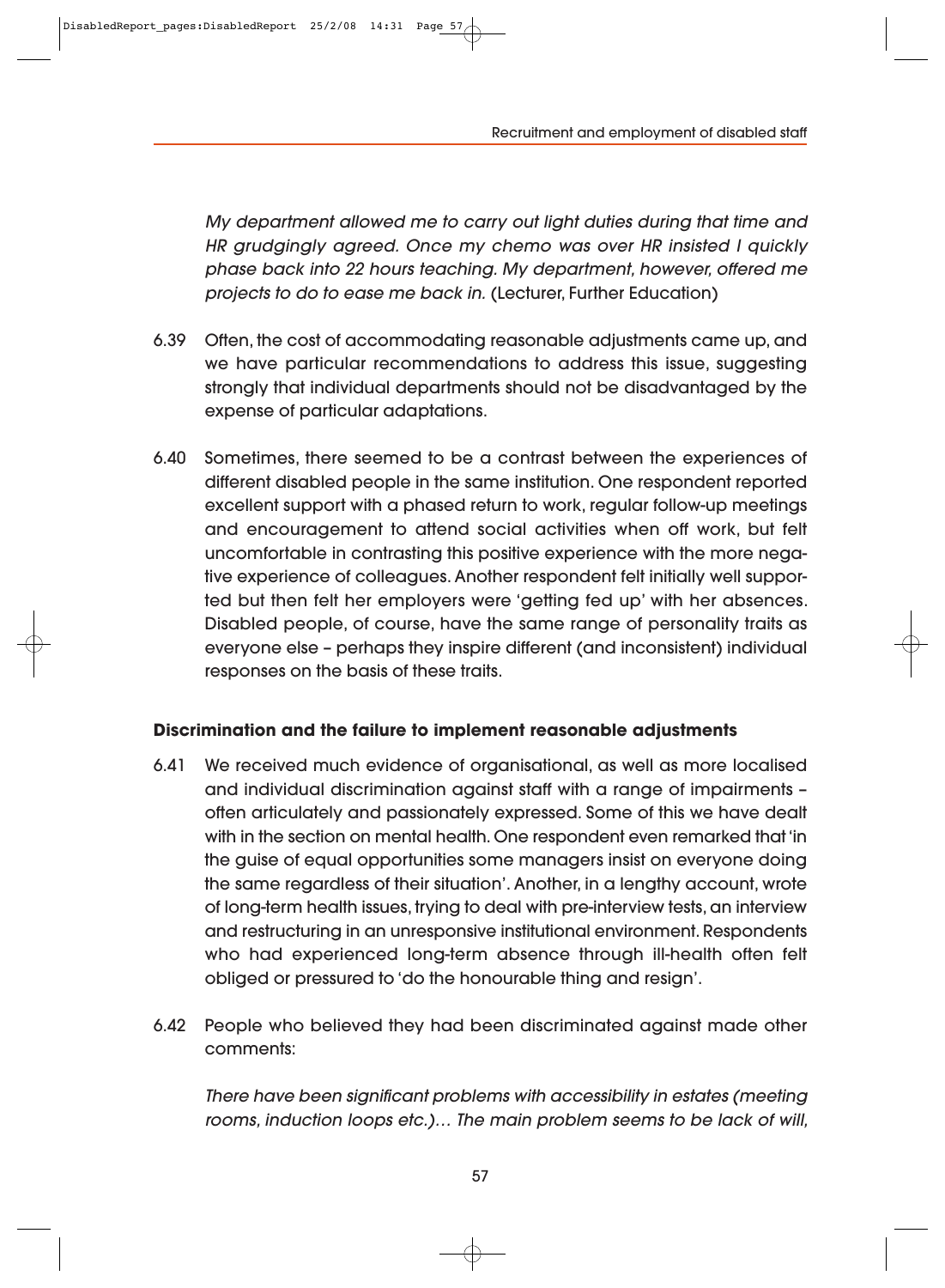although I suspect it is the lack of will to spend the money to fix the infrastructure. I do see this as a form of discrimination that I have to deal with regularly. (Administrator, Higher Education)

The buildings in which I work do not comply with the DDA: there are no automatic doors; the pathways are uneven; dedicated parking is on cobbles; and only one classroom is both accessible and near toilet facilities. I feel that my needs are not considered. (Tutor, Adult and Community Learning)

I was unlawfully dismissed by a College of FE for reasons to do with my dis ability. Whilst I won at an employment tribunal, nevertheless this action had a serious impact on my career and mental health. (Researcher, Higher Education)

My employers really cannot be bothered to put themselves out to meet my needs. My head of department is unhelpful and the principal sets the pace for the rest of the establishment. (Lecturer, Further Education)

- 6.43 We received evidence of casework involving discrimination and organisa tional failure to provide 'reasonable adjustments'. An employer wanted to dismiss a dyslexic person on the grounds of capability, having claimed to have made reasonable adjustments. When challenged about using the procedure under the legislation, the employer backed down and provided the reasonable adjustments initially requested.
- 6.44 In at least one case, discrimination was linked with redundancy:

[I was discriminated against as I was] selected for redundancy whilst absent from work with a chronic flare-up of my disability… [My employers had] already pre-selected me by preparing timetables for every other member of staff in advance of the interviews taking place and making these timetables available on the college intranet. (Lecturer, Further Education)

6.45 We note that it may sometimes be hard for organisations to gauge whether or not employees returning from long periods of absence through ill-health should resume full duties straight away. The respondent in this case seemed to want this; others in similar situations have not. The answer should surely be sought through a process of communication and negotiation in each individual instance.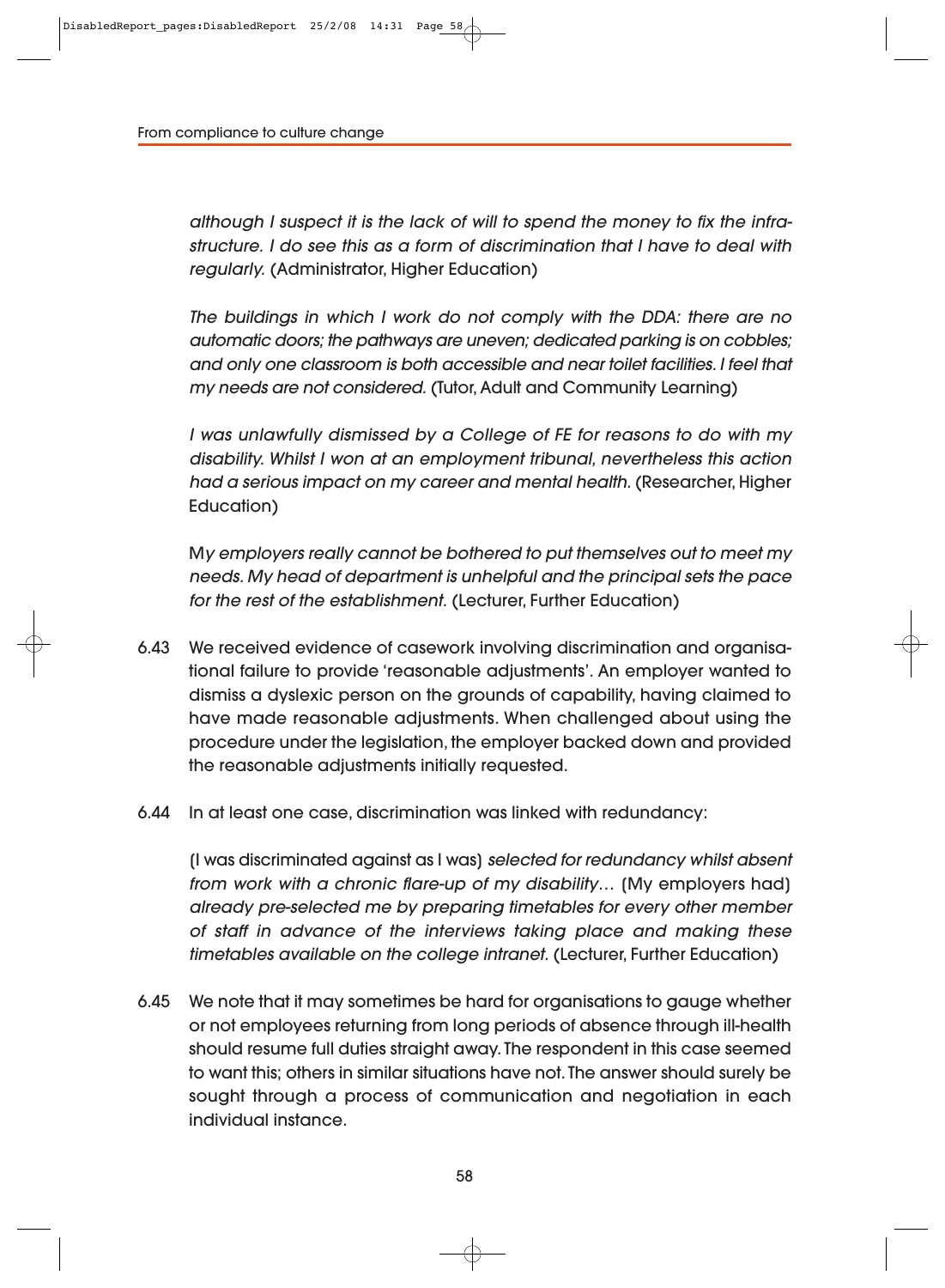Recruitment and employment of disabled staff

6.46 In some instances, whilst respondents stated that they felt neither supported nor discriminated against, their actual replies indicated more that discrimination was by omission or default, for example:

I have experienced no discrimination, but not a great deal of support from other members of staff. They feel that if I cannot do the job as they do then I should not stay. (Lecturer, Further Education)

There is little notion of 'a positive duty to promote disability equality' here.

#### **Problems and complaints in employment**

6.47 We gathered evidence of problems and complaints that respondents did not particularly associate with discrimination, although in many cases they were discriminatory. There were difficulties in attending specialist medical appointments, with excessive workloads and with font sizes in written com munication. Venues for training were not adapted for disabled staff. Many respondents with mobility difficulties were unable to get designated accessible parking bays, or could not get the organisations they were working in to ensure that non-disabled staff did not use them.

The most difficult thing is remarks directed towards students with similar difficulties – most staff outside my department are unaware of my difficulties and feel it is OK to make derogatory statements about specific learning differences. (Disability Advisor, Higher Education)

I made very clear that I am dyslexic and text-based tasks take longer… I believe that no consideration has been given to my learning difference despite the fact that I have been open and honest from day one. Only when a colleague went sick did I get to buy outside marking support. My view is that like many organisations and institutions many individuals in the university talk the talk but they do not walk the walk regarding inclusion. (Lecturer, Higher Education)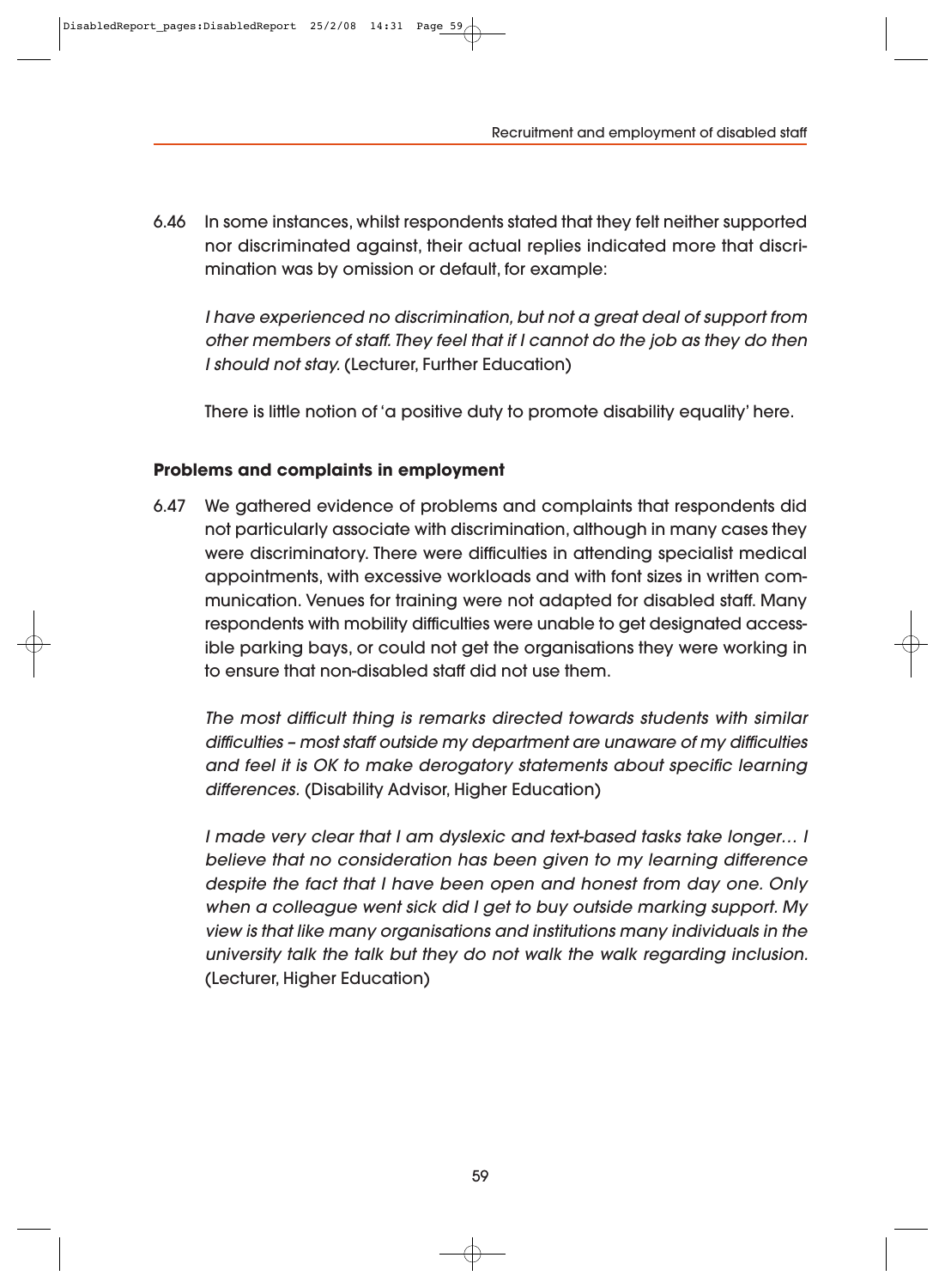# **Promotion**

#### **Positive experiences and support**

6.48 A number of responses indicated that some disabled staff had had positive experiences, sometimes in particular environments such as a local authority and sometimes expressed completely unequivocally. Occasionally, positive statements were qualified with phrases such as 'as far as I know'. Respondents have firmly stated that their impairments have made no difference. The following comments give a flavour of positive views expressed.

There is no discrimination in promotion. I am now a member of the Senior Leadership Team. It helps now that I work for a Local Authority. There is a lot of awareness of fair practices about. (Quality and Equality Manager, Adult and Community Learning)

Having recently been promoted, I have certainly been supported by my (then) line manager and also senior management who encouraged me to apply for the post based on my abilities to do the job rather than my medical condition. (Equality and Diversity Manager, Further Education)

#### **Equivocal views about promotion**

6.49 Because people had not been promoted, it did not mean that they believed they had been discriminated against on the grounds of impairment. Some times there were no obvious opportunities ('I have not achieved any promotion as I am the lead person in my provision'). Sometimes the answer was hard to judge – one respondent felt the employer was better disposed to appoint for 'people skills' rather than 'organisational skills', but this may not have been a matter of disability. Some respondents achieved promotions and saw no apparent discrimination, but received no support either. Some respondents reported that promotion was rejected for health and stress reasons. Disabled staff could be supported and discriminated against in different ways:

I have been supported and discriminated against. I have been 'discouraged' from applying for promotion as there has been 'concern' about taking on additional or more stressful duties. I have been 'encouraged' to develop new skills – which have led to new opportunities and new doors opening. (Researcher, Higher Education)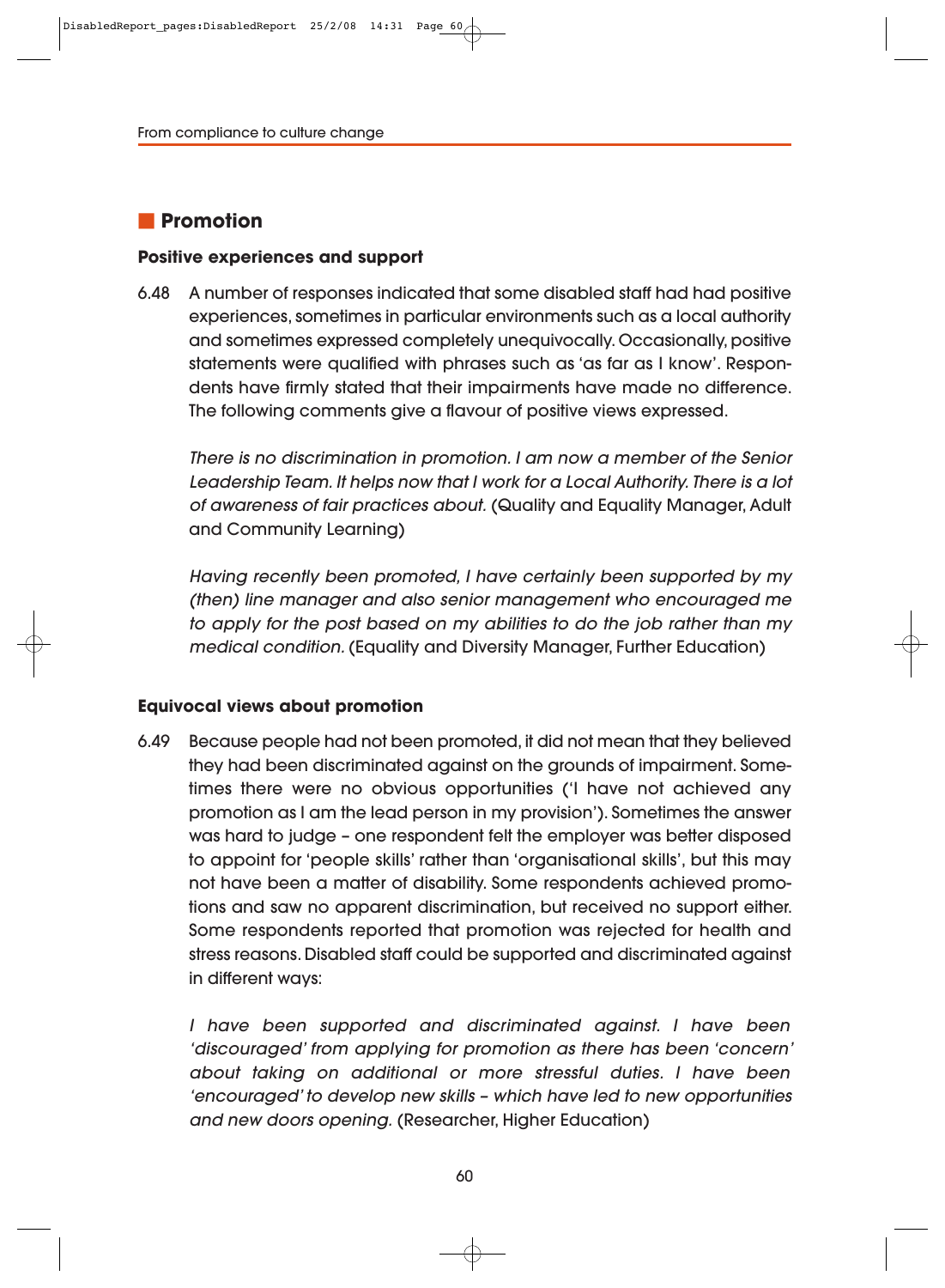Recruitment and employment of disabled staff

#### **Discrimination in promotion of disabled staff**

6.50 We received some evidence of discrimination, mostly by default, in the area of promotion, but also evidence of pessimism and doubt. In the case of one higher education institution, complicated procedures to do with quantity and quality of research produced, combined with absence through longterm ill-health, had disadvantageous effects for the affected staff member:

I informed both my appraiser (my line manager) and my Head of Section as well as Human Resources that reasonable adjustments applied to promotion procedures. The response was amazing! All three said that the University didn't have a disability policy to follow on promotions, so I couldn't demand reasonable adjustments and all three in different ways said that they couldn't possibly make special exceptions for me and I was wrong to ask for such favours because it would be discrimination! (Lecturer, Higher Education)

A fundamental lack of understanding of 'reasonable adjustments' (descri bed as 'special exceptions') is shown here.

6.51 Respondents sometimes mentioned age and gender (occasionally at the same time) rather than just impairment:

I have had more comments about me being too old (actually this seems to apply only to women where I work) to go for internal promotion. I suspect my health might be raised if I applied. (Professor, Higher Education)

6.52 The issue of being fair by treating everyone in the same way was raised, combined with failure in organisations to think innovatively:

I have been treated the same as other candidates without disabilities whereas I should of course have been treated differently. Subliminally, people have not been prepared to take risks or a visionary approach in considering someone with a disability. In fact, such a person can bring much in the way of different insights and strategic direction. (Policy Officer, Lifelong Learning)

6.53 Respondents wrote about being discouraged from applying for promotion which might be 'too much' for them, despite being well qualified, or in some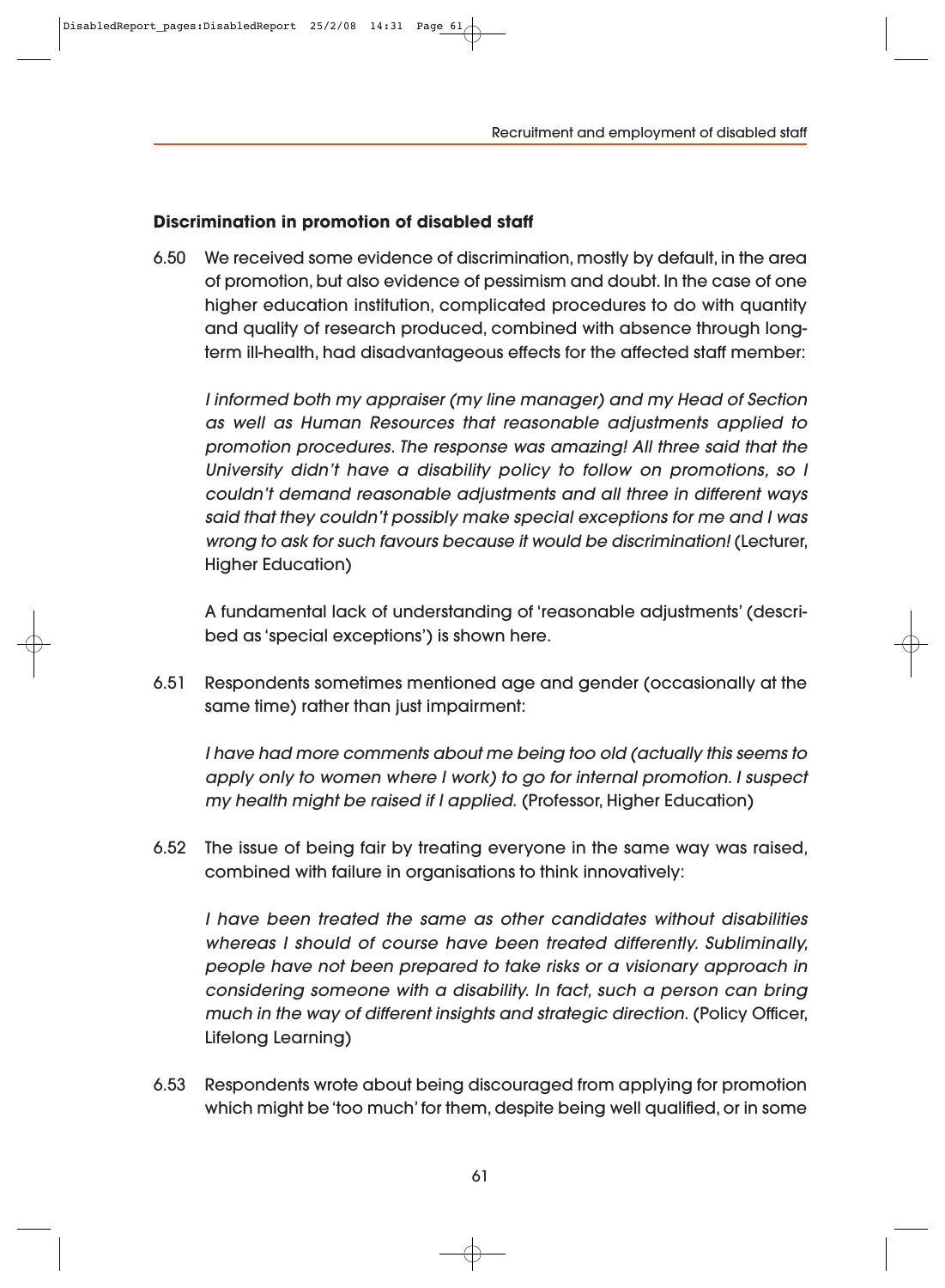cases, overqualified. They wrote of being sidelined into particular areas despite good teaching and management records, and being treated in particular ways that make them pessimistic about promotion:

People are kind – but it makes me feel like a charity case – I'm a nuisance and they're doing me a favour by letting me work. (I have to add here that I get the best A-level results in college and the surrounding area – yet I feel I have to justify continuing to work!). It is clear I would never get promotion, despite my 10-year record and 2 and 1 grades in inspections. (Lecturer, Further Education)

6.54 Pessimism was evidenced elsewhere:

Promotion of disabled people does not happen at my college. Disabled staff do not even bother to apply; they know from experience it's a waste of effort. (Instructor, Further Education)

I think it is difficult to achieve promotion with a disability. Even if you are well qualified and have good experience, many managers see someone with a disability as potentially problematic. (Administrator, Higher Education)

#### **Impairment inhibiting or preventing promotion and thoughts of promotion**

- 6.55 We found instances of both these, indicating that in some cases the aspirations of disabled staff are lower than others.
- 6.56 In higher education, there was the recurring theme of academic output related to promotion:

My written output (published articles etc.), though better than some, is less because of my problems with reading and writing. Previously, lack of time for this has been a serious issue in holding me back. (Lecturer, Higher Education)

Because [of my impairment] I have found it very difficult to manage my workload (and had less study leave etc.), so my research has suffered and therefore I have fallen behind my contemporaries in terms of promotion. (Reader, Higher Education)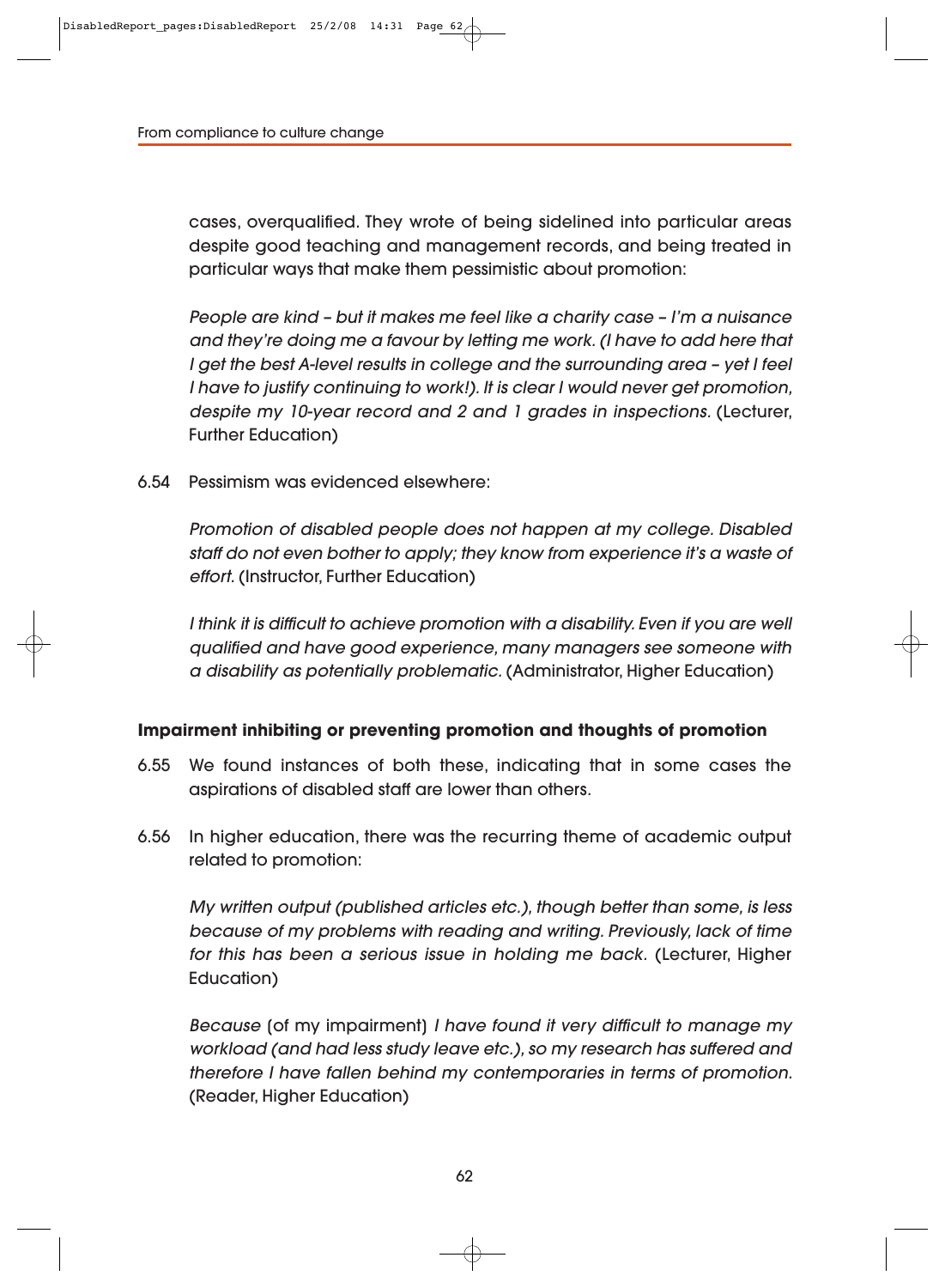Recruitment and employment of disabled staff

6.57 Elsewhere in the lifelong learning sector impairments narrowed opportunities as well as lowering confidence and aspirations:

Basically I am unable to progress. My disabilities stop me from being able to work any more than 10–15 hours a week. (Learning Support Worker, Adult and Community Learning)

Well, I think I might have been a manager possibly if I had not been deaf but there was no way I would have applied in the current situation. I feel I have been lucky to work here and have enjoyed what I do. (Analyst, Higher Education)

Very often I will not attempt to apply for promotion as I know that the possibility of me getting through a medical selection is compromised. Why would employers take on a person who needs time out of the system for medical appointments when they can have a fit and able person? … They will use any method they can to screen people out from higher-paid jobs – hence the section on references about 'Number of days off sick'. (Manager, Further Education)

6.58 In these cases, disabled people express an almost fatalistic view, believing that there is a 'medical model' approach to their impairments. We also found that disabled people, like many employers, often were unaware of their rights and entitlements, good practice, the law and possibilities for improvements.

#### **Other aspects of promotion**

6.59 Some respondents said that they worked in specialist areas and that therefore there were no openings for promotion. Others, like many other disabled or non-disabled staff, were not interested in promotion, in one instance being ambitious simply to be a good classroom teacher. One comment contained positive and less positive themes:

If I maintain my position that would be good – no way would I be promoted. However, my skills and long experience are recognised and valued, with the opportunity to do some direct training again… My skills in strategic planning are used, and my bridging between Adult Education and Workforce Development in schools… We will see if I am still here in three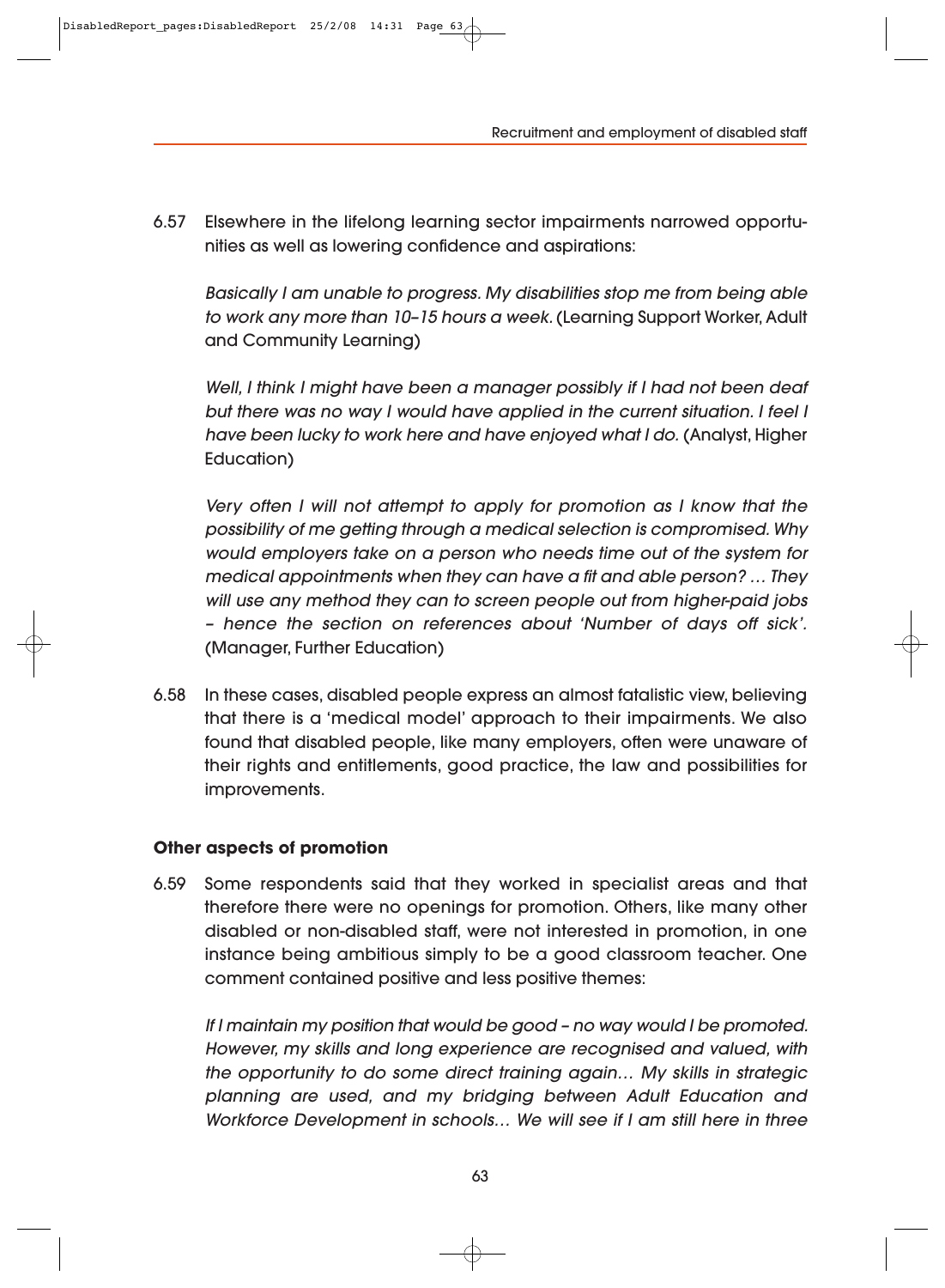years… Everything is about 'hitting the ground running' and 'working in the fast stream'… not very disabled-friendly. (Manager, Work-Based Learning)

#### **The career and employment aspirations of disabled staff**

6.60 This emerged as a separate theme in our investigations, but it seemed appropriate to include it here. It became clear that many disabled staff believed that their impairments had a profound impact on their careers and employment. Respondents focused on impairments rather than the barriers erected by society in relation to the impairments. The following comments highlight the contrast, both disturbing in their different ways:

I believe that lecturing is the only career open to me due to the limitations imposed by my disabilities. (Lecturer, Further Education)

My disability has not had an impact – the inflexibility of my managers and organisation has ruined my career. If I was allowed adjustments I would still be able to function as effectively as I did before my impairment. (Lecturer, Higher Education)

6.61 Impairments prevented people getting the qualifications to match their abilities. Impairments affected the types of career pursued, and in some cases this included taking jobs related to disability:

My personal disability experience has shaped my entire career – I am now a professional crip! I have chosen to work as a disability practitioner. (Disability Officer, Higher Education)

6.62 Impairments also changed people's aspirations, in some cases curtailing them:

It has 'knackered' the ability for me to be able to support myself as a working disabled woman and stopped any promotion prospects. My body is a law unto itself when it comes to how well or ill I become on a day-today basis. (Learning Support Worker, Adult and Community Learning)

6.63 In some instances, respondents reported a change of focus – preferring fulfilment to promotion, moving to positions where they could inspire others,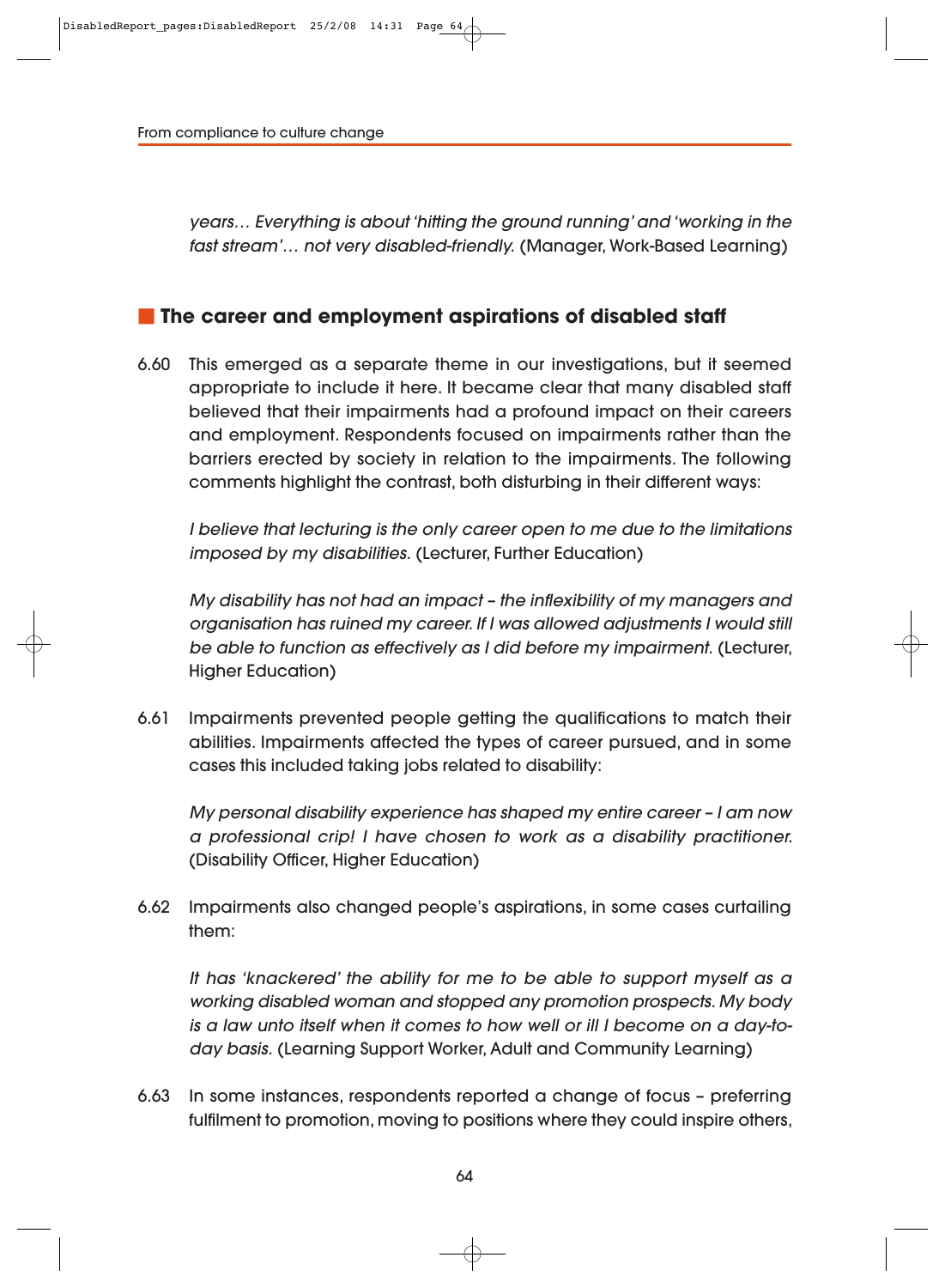challenge barriers or, in the case with a mental health service user, bridge the gap between theory and practice. Impairments caused people to consider certain career paths or career changes:

I cannot honestly say that I would have come into office work… I definitely feel that having cerebral palsy has changed my career aspirations as I need to be practical. My career progression has been reduced because of my disability. It seems to me that employers worry that disabled employees will take lots of sick leave and not perform to the highest ability [whereas] often they will give more to ensure they do their jobs to the highest standard. (Administrator, Higher Education)

This respondent felt unable to be considered for a higher job because it meant covering three sites miles apart and being unable to drive was felt to be an issue.

- 6.64 Respondents acknowledged the effect of their impairments in terms of the hours they could manage. Fatigue induced by work was a recurrent theme. Many reverted to working part-time. Others appreciated the opportunity to work flexible hours and to revert to home-working where possible. There were negative impacts to such changes. Anxiety was expressed about loss of earnings and the effect on pension entitlement of decreased hours. Impairments seemed to mean that work was more difficult to come by and limited the ability to change jobs or make career progress. Respondents wrote in general of lacking career progress, of having shorter careers with lower 'career trajectories', and of expecting to be 'blocked' for promotion. They referred to feelings of under-achievement, and either believed that impairments would make senior posts too challenging or were actually making them too challenging.
- 6.65 Often, respondents made bleak comments about aspirations and progression:

I've lost ambition to be promoted and accepted that my current position is likely to be my last before retirement (I'm 49). (Head of Department, Higher Education)

I have lost interest in aspirations and progression. Concentrating on putting one foot in front of the other takes up all my energies. (Manager, Adult and Community Learning)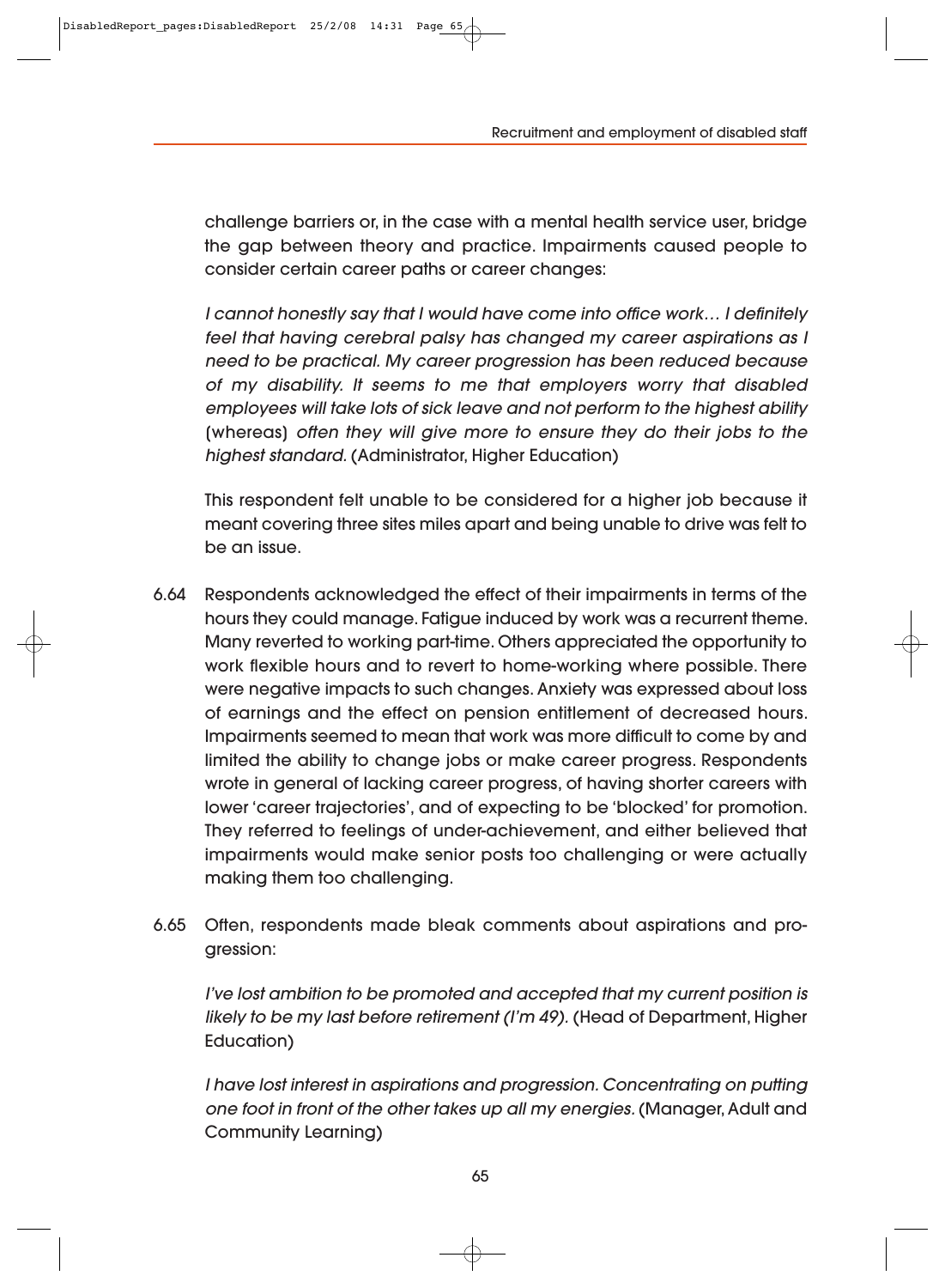My career ended the day I had my amputation. I used to earn £30,000 per year; now I struggle to earn £9,000, despite being very experienced in my field. (Technician, Further Education)

6.66 However, certain impairments were not considered inhibiting, or respond ents had a particular mindset in which they refused to let their impairments affect them, or derived added determination or benefit from them.

I have been grateful that my deafness led me into such a rewarding career. (Tutor, Adult and Community Learning)

[My dyslexia] has made me more determined to succeed. I spent my childhood being told I was thick, stupid and clumsy and I have now proved I am not. (Advice and Guidance Officer, Higher Education)

6.67 Overall, respondents tended to focus more on impairment as a deficit than disability imposed by society. We were struck by the number of instances, for example, where people were inhibited from applying for jobs or pursuing certain careers because they cannot drive. This is clearly discriminatory and a societal barrier.

# **Governance and the recruitment and employment of disabled staff**

6.68 Named governors, board members and senior members of staff were often cited as having responsibility for disability or equality and diversity issues, but in other cases it seemed that no one named person was designated and that this was agreed policy:

We discourage governors from being special-issue governors. (Vice Chancellor, Higher Education)

6.69 A number of comments indicated a shared approach to the recruitment and employment of disabled staff:

We all contribute; most of the directors have disabilities. (Managing Director, Adult and Community Learning)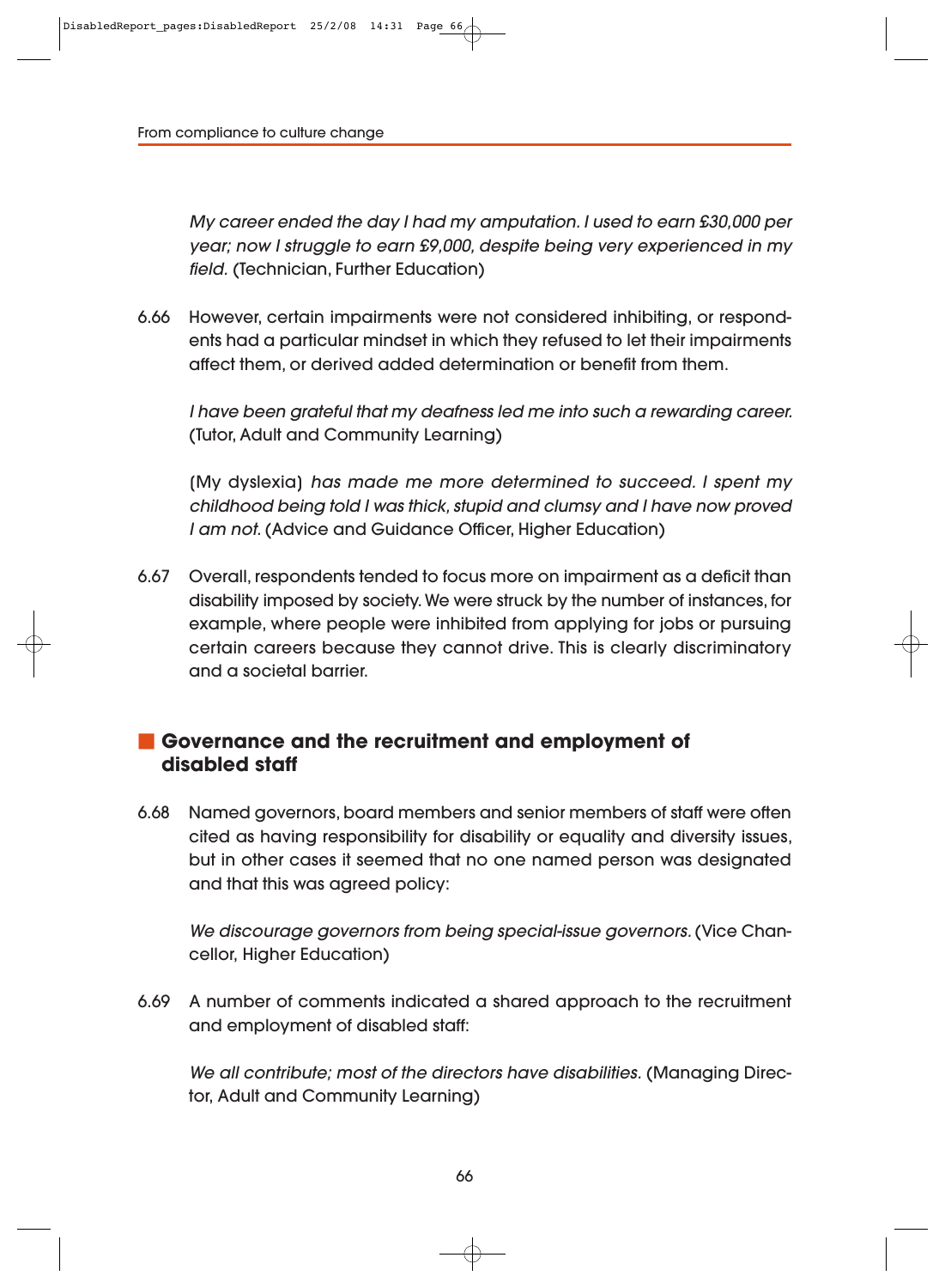Recruitment and employment of disabled staff

All staff and elected members have a responsibility to promote employment or career progression of disabled people. (Adult and Community Education Officer, Adult and Community Learning)

6.70 There was also evidence of a compliant approach:

The Pro-Vice Chancellor (Academic Affairs) chairs our Disability Forum, the primary role of which is to ensure that the university meets its legislative requirements around disability. (Equality and Diversity Advisor, Higher Education)

Little notion of embedding and mainstreaming disability equality is in evidence there.

- 6.71 Other comments gave explanations of quite complex bureaucratic structures (especially in local authorities) that were intended to address disability issues but, in themselves, gave us little encouragement that culture change was in prospect.
- 6.72 Finally, impairment was linked with the idea of shorter and 'flatter' careers.

Considering my qualifications, temperament and experience, I have not had the opportunities [for promotion] I think I have merited. My deafness means that I don't ever quite fit in or fit a norm. So my career trajectory has been lower than it might have been… Many other disabled people have a lower career trajectory and a shorter career than non-disabled people. (Policy Officer, Lifelong Learning)

- 6.73 In general, disabled staff are particularly disadvantaged in the areas of promotion and career aspirations, and this is illustrated by the fact that we received very little evidence of disabled staff in senior positions in organisations. This is an area where discrimination is covert and requires further research.
- 6.74 Lifelong learning organisations will find it beneficial to conduct a full review of their employment practices from recruitment to promotion, starting with an analysis of the proportion of disabled middle and senior managers in their organisations compared with disabled people in the adult working population.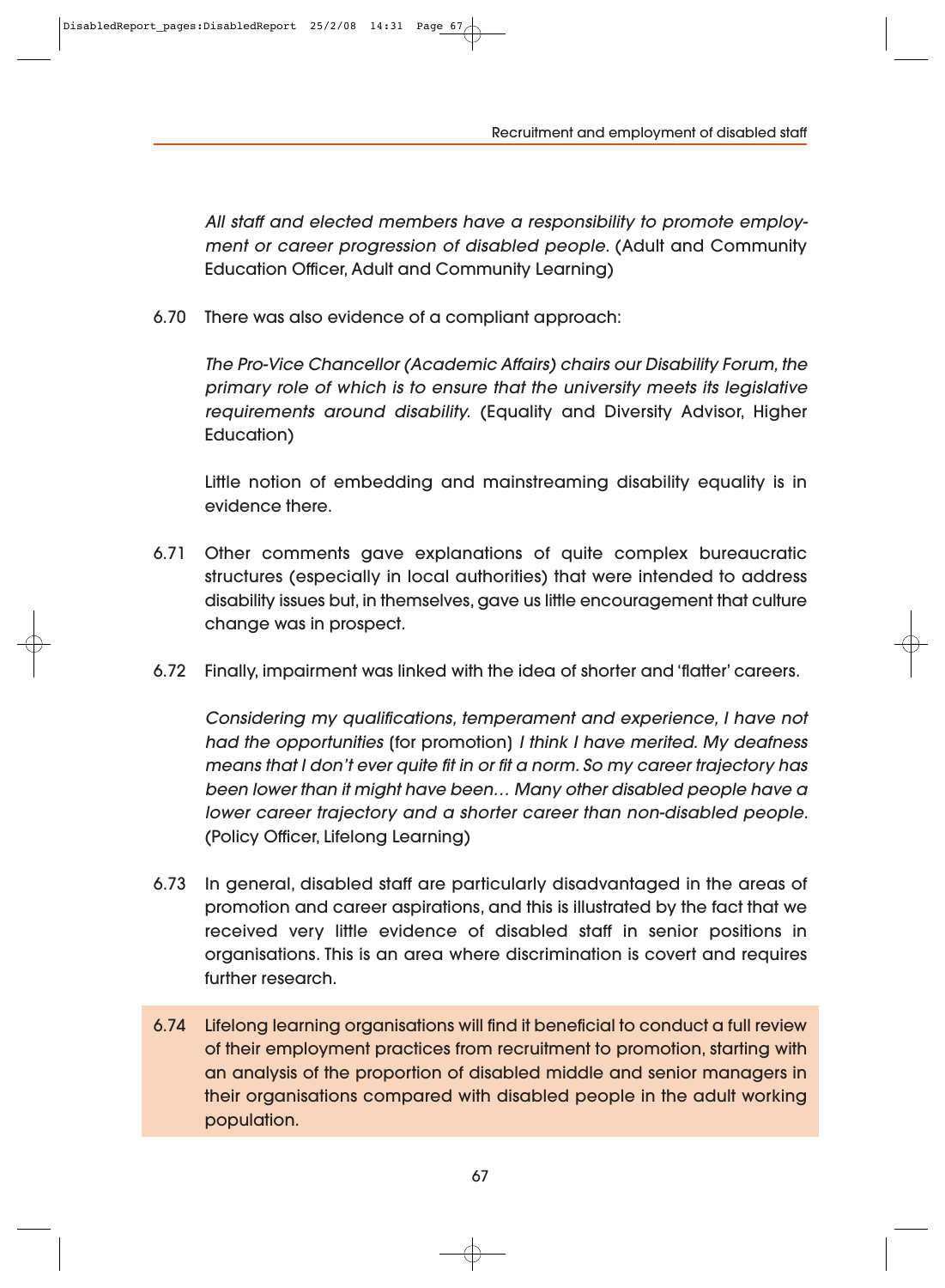- 6.75 Those who promote recruitment and carry it out should not take promotion and recruitment decisions unless trained and mandated to do so. Action plans should follow from review and training.
- 6.76 To aid this process, infrastructure organisations should consider commissioning or conducting (as appropriate) research into employment practice that includes disabled staff.

These measures are incorporated into our recommendations.

6.77 The findings in this section contribute strongly to the emergence of many of our key messages. Overall, it shows a systematic failure to address the requirements of disabled staff and a lack of consistency that amounts to institutional discrimination, despite some clear good practice. Achieving change is a leadership issue. Although there was evidence of 'reasonable adjustments' there was virtually no reference to the next transformational step - anticipatory measures to ensure disability equality. We were particularly struck by the 'fatalism' of many disabled staff about promotion and career progression. There are few disabled role models in senior and strategic positions.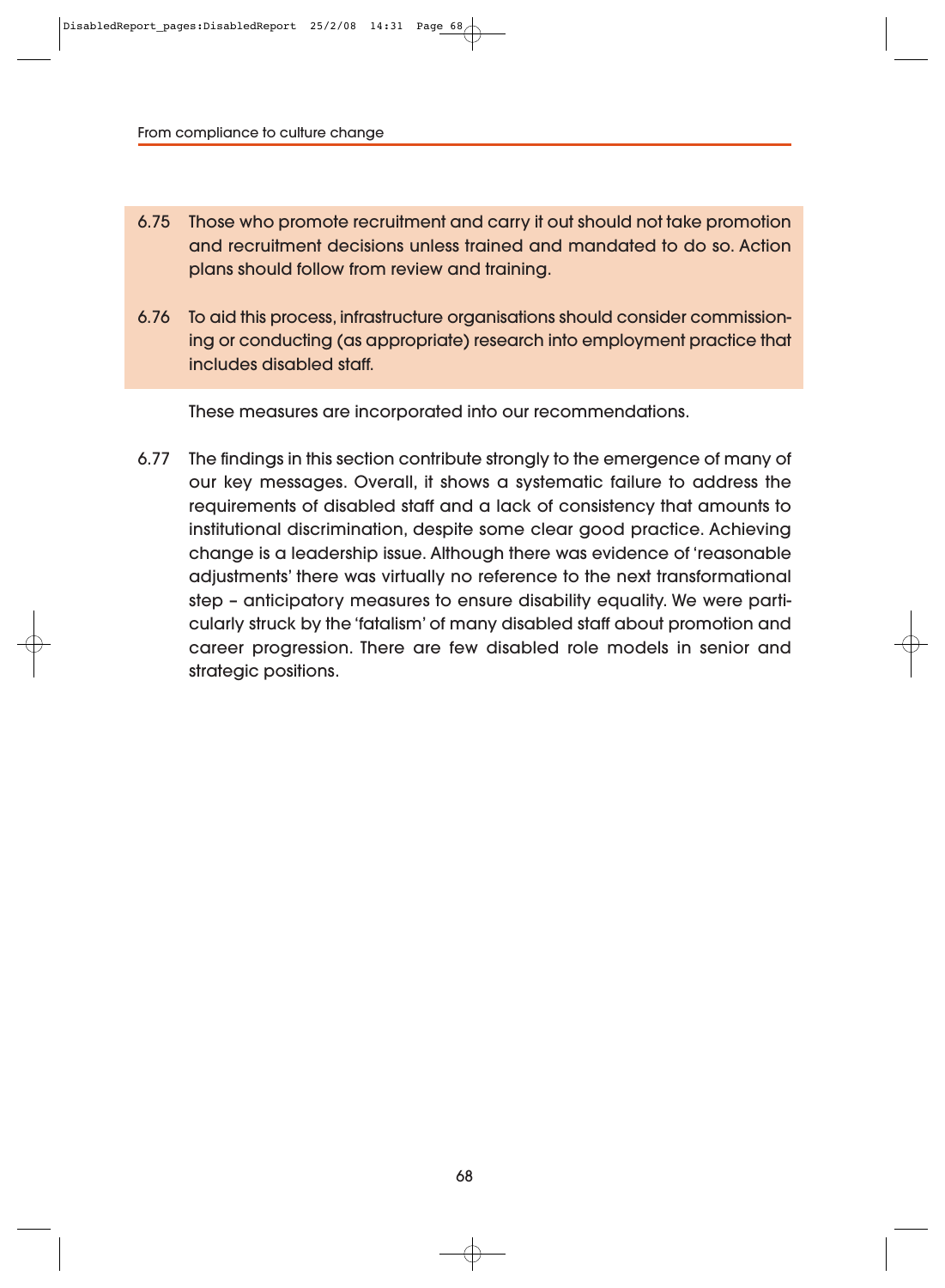**SECTION 7**

# **Support for disabled staff at work and their capacity to work effectively**

7.1 The feedback we received from our respondents, focus groups and other contributors in this section to a certain extent overlapped with what we reported in the 'Employment' section in our findings on Issue 3 (paragraphs 6.26 to 6.47). Here we concentrate on the capacity of disabled staff to work effectively; on practices, policies and procedures to support them; but also on financial constraints.

# **The capacity of disabled staff to work effectively and as role models**

- 7.2 Many respondents had positive things to report about their capacity to manage work effectively. A good number were able to report that their impairments had no adverse effect, or that the 'reasonable adjustments' provided had overcome difficulties. Some had developed positive coping strategies to compensate for any disadvantage.
- 7.3 We were encouraged to learn how many respondents had used their impairments in positive ways. They could be empathic because of their own 'lived experience' of disability. They acted as role models to inspire others – colleagues, learners and students. They acted as advocates and educated others about disability issues. They brought more diversity to learning and, in some cases, believed that their impairment improved their job performance and gave 'excellent value for money'. Positive comments included:

My condition allows me much greater insight into the problems and challenges for our disabled students. (Lecturer, Higher Education)

My disability has made me a more determined individual, which can transfer positively to the workplace. (Lecturer, Further Education)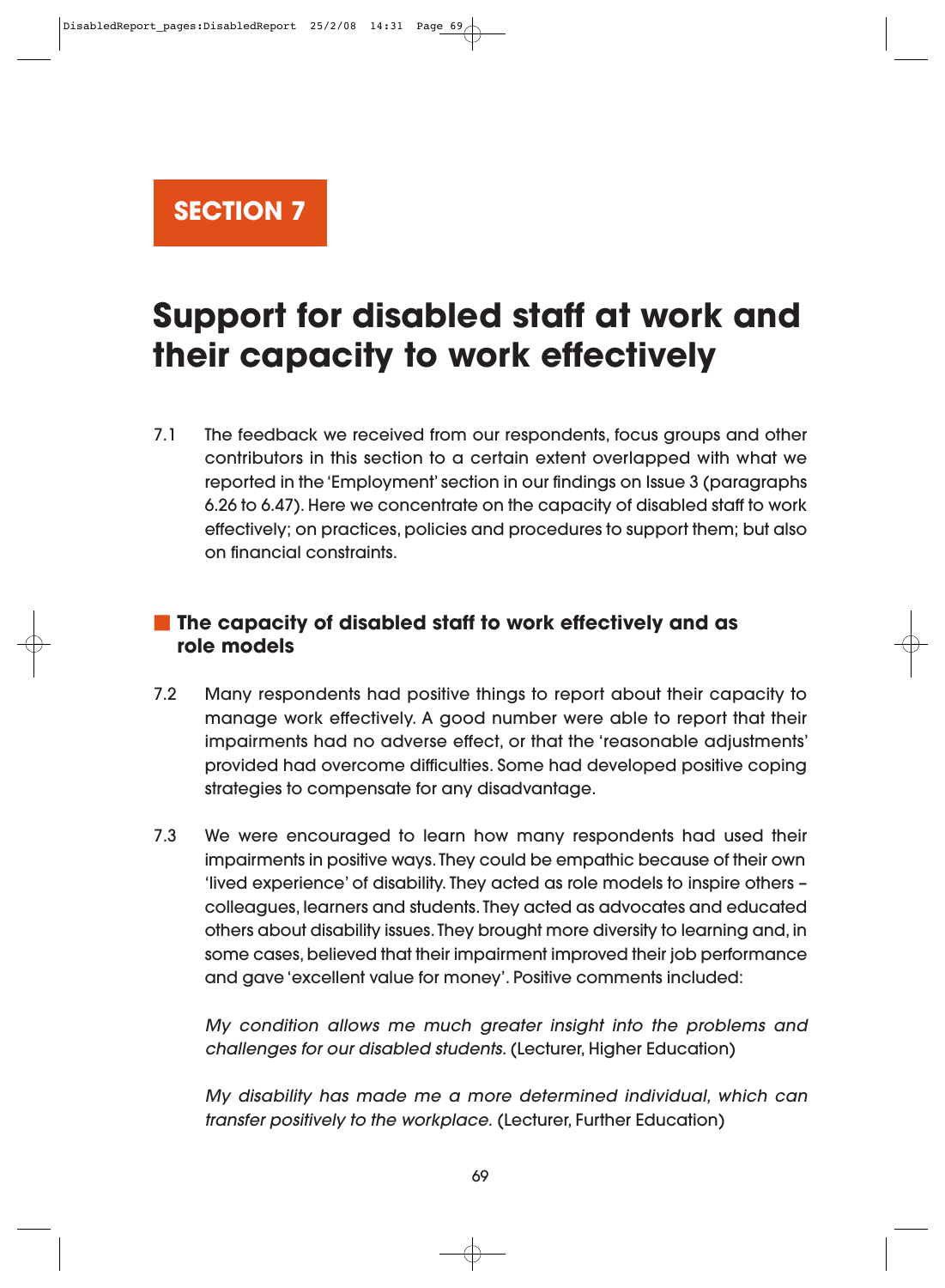[My dyslexia] means that I have brilliant communication skills, can generate great ideas, see the bigger picture, negotiate with people and think outside the box. I have determination and perseverance. (Project Coordinator, Higher Education)

7.4 In one or two cases, respondents expressed insights based specifically on a 'social model' approach to disability:

It is what other people do or forget that might affect me. I think unless some people have direct experience of some medical conditions they have very low awareness that these exist all the time… (Lecturer, Higher Education)

#### **Less positive experiences of capacity to work effectively**

- 7.5 We found that respondents also reported difficult, less positive experiences about their capacity to work effectively. Impairments, or medication associated with impairments and ill-health, induced fatigue and the need for extra breaks and extra time to complete work, with a resulting effect on stress levels. Dyslexia, mental health difficulties, sight impairment, hearing impairment, diabetes, pain and a range of other impairments made people tired and prone to forgetfulness, loss of confidence or loss of stamina. Panic attacks were not uncommon. Respondents said that they experienced frustration, anxiety about output and outcomes and sickness levels. In some cases they feared negative attitudes from colleagues.
- 7.6 Their impairments had different impacts, making certain activities and jobs more difficult – for example, if they were tutors or lecturers, classroom management could be difficult. Managers might have difficulty with travel and networking. Many respondents had the challenge of being able to work to full capacity. There was the strain of having to plan everything in advance. In many cases, facilities were not suitable and respondents had to cut their hours.

#### **Support for effective working**

7.7 Respondents had suggestions for addressing these negative experiences. They believed that initial assessment of needs was not enough and that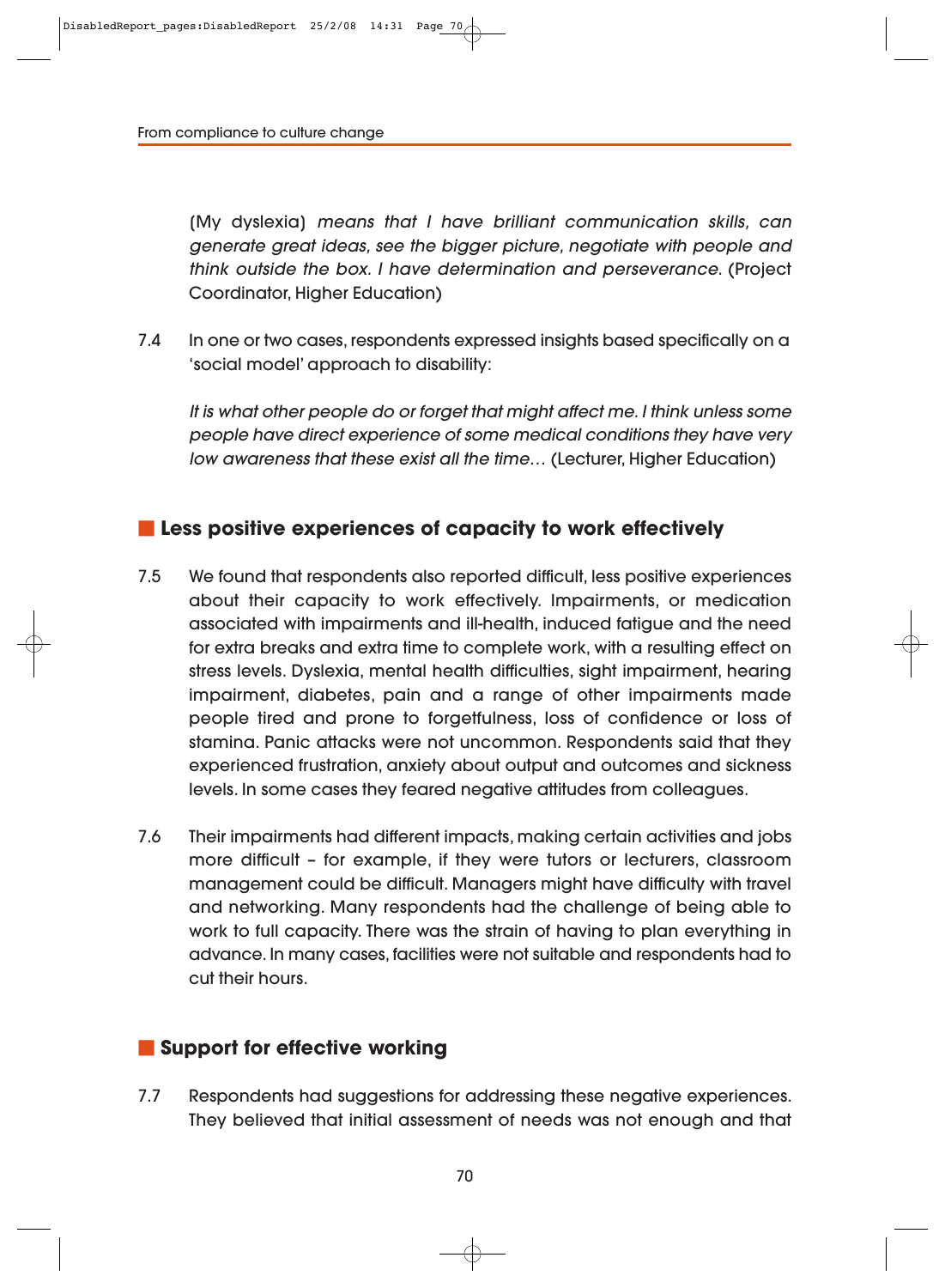Support for disabled staff at work and their capacity to work effectively

regular reviews were required. Shorter and more flexible hours were presented as solutions, in some cases with the hope that pay and conditions would not be adversely affected. Addressing the role of targets and workload in raising stress levels was a theme that recurred.

FE is so driven by unrealistic targets and priorities set by government and LSC that the pressure and stress is unavoidable for someone with a longterm condition (and in fact for anyone). (Director of Student Services, Further Education)

- 7.8 Mainly in HEIs, there were calls for mandatory disability and equality officers, or a knowledgeable designated person in HR to work with and support disabled staff.
- 7.9 Lifelong learning organisations should consider appointing or training designated staff with responsibility for disability equality, such as disability equality officers, who are trained to specialise in supporting disabled staff.
- 7.10 Above all, many respondents called for more training and promotion of disability equality, including for senior managers, combined with changes in attitudes like the ones referred to below. This is one of our key messages and we have already suggested practical measures and recommendations to address it:

Some managers still believe it is about treating everyone the same! (Equality and Diversity Manager, Further Education)

The University should take more seriously its role in preventing harassment on the grounds of disability. It's an almost untenable situation. My employers love the fact that I am disabled because it makes them look good in league tables but then won't protect my rights not to be harassed. (Lecturer, Higher Education)

7.11 We found that where people thought nothing could be done for them, they could nevertheless be positive:

My hearing is now 40 per cent in one ear and none in the other. There is nothing more to be done. My employer has been exceptional in the amount of care given. (Curriculum Leader, Adult and Community Learning)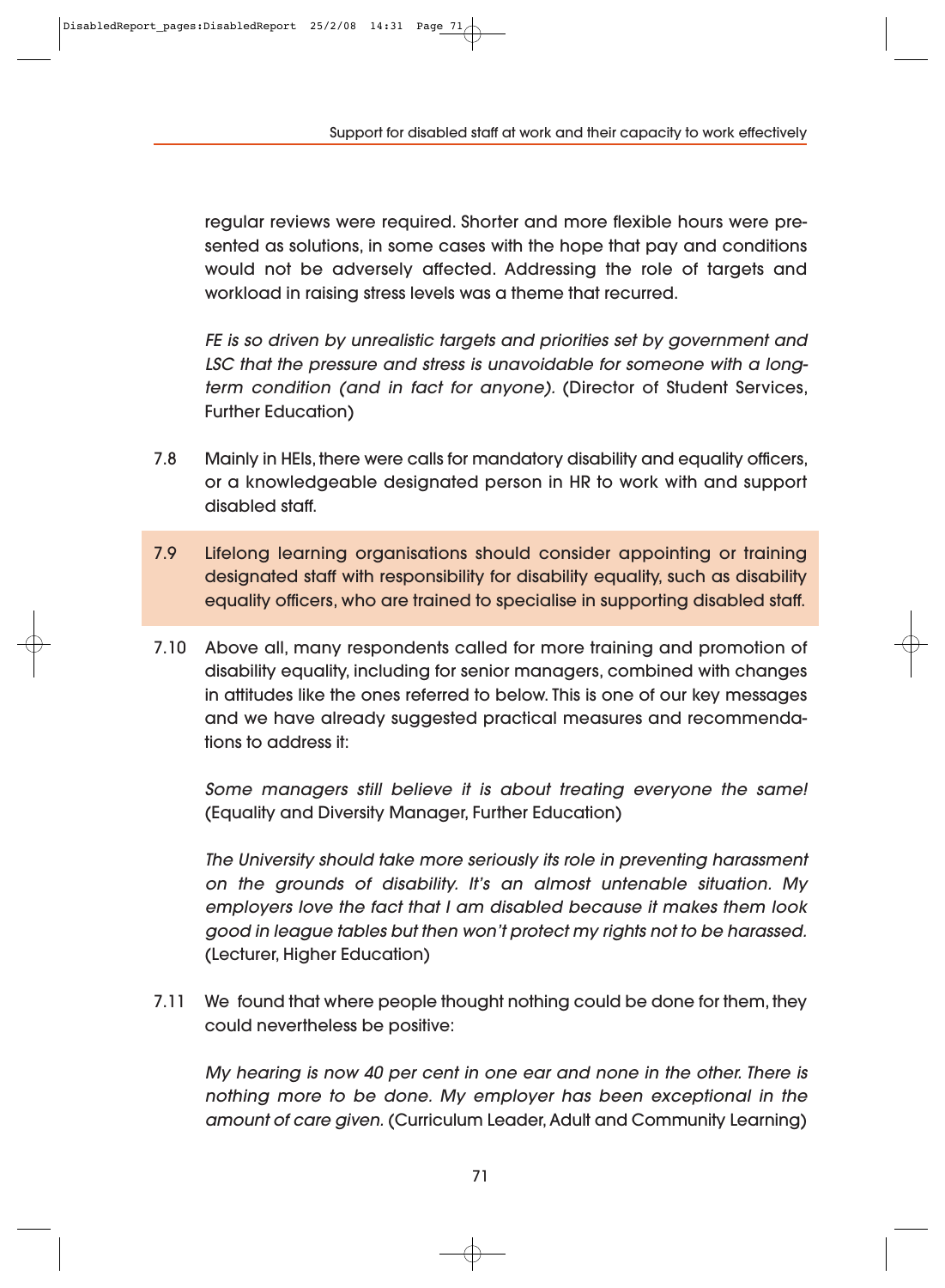Without in any way undermining the satisfaction of this respondent and without knowing the full picture, we wonder if all the support options have been explored and would argue that what is considered 'exceptional' should in fact be the norm.

### **Organisational policies and schemes**

- 7.12 The Commission was pleased to receive a high volume of very detailed comment and explanation about policies and schemes to support disabled people, though from a relatively small number of organisations. Respondents comprehensively covered culture and awareness, Disability Equality Schemes, policies and practices, employment processes and support for disabled people through 'reasonable adjustments'. There was clear evidence of a strong ethos of disability equality and, indeed, equality and diversity across all the different 'strands', in HEIs, FE colleges and local authorities. In some instances, the organisational ethos 'shone through' in explanations of policies and processes.
- 7.13 We were made aware of significant schemes of innovative practice to include disabled people, for example a partnership scheme of three colleges in the North West region and a scheme developed by a college in Gloucester shire to improve the employment rates and prospects for disabled people. In both cases, there seemed to be recognition of the importance of preparing the ground for employment through work experience, trainee ships and other methods, counteracting practices such as networking and informal recruitment that subliminally disadvantage disabled people.
- 7.14 Respondents often listed an impressive array of policies, codes of practice and action plans and, slightly less often, practical ways in which these were carried out:

We have about 30 to 40 college policies and we are reviewing all of them for their reference to disability. We started in December 2006, spurred on by the Disability Equality Scheme, divided them into high, medium and low priority and went through high and medium first. We have gone through about 15 so far… (College Administrator, Further Education)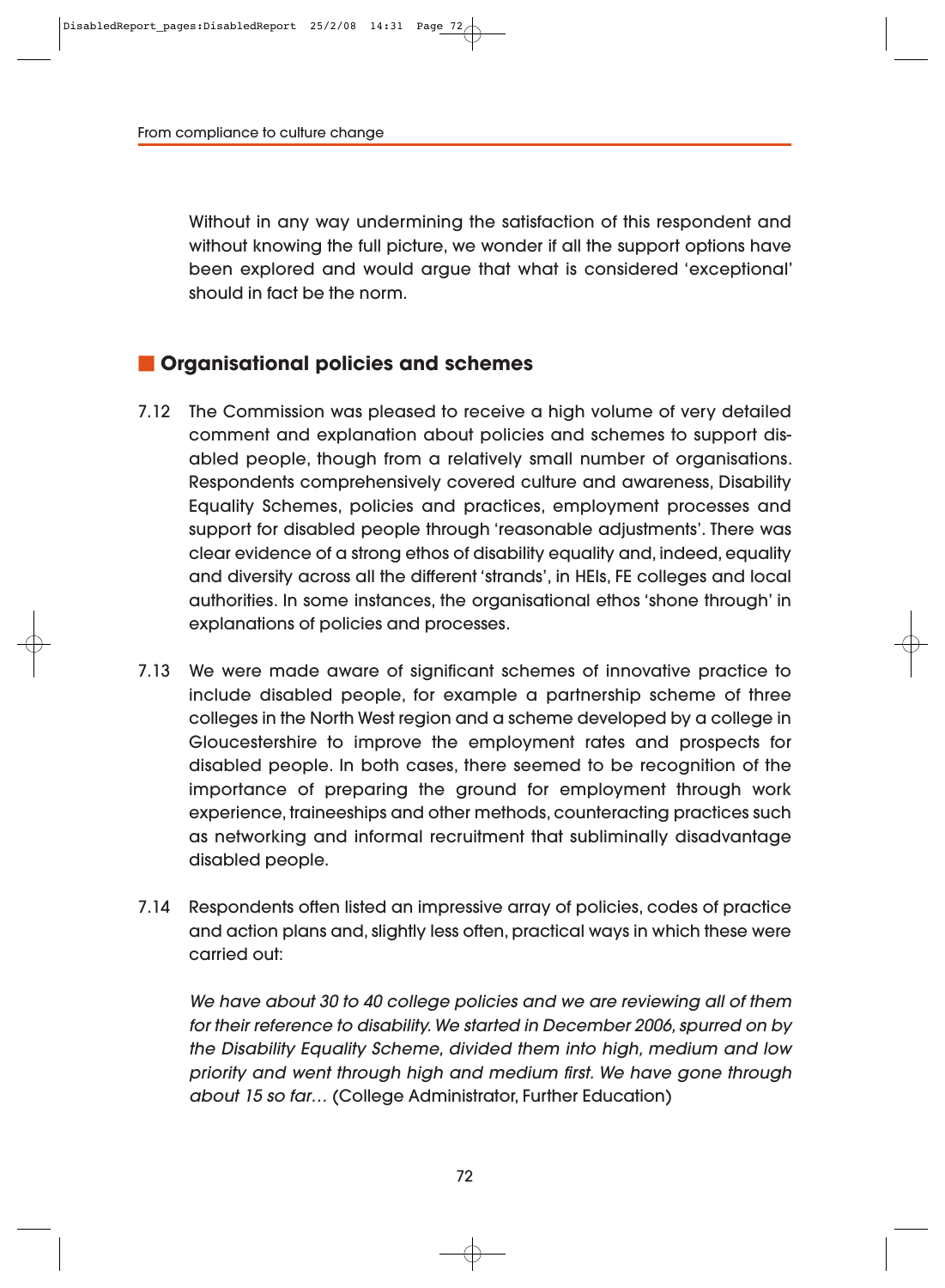Support for disabled staff at work and their capacity to work effectively

7.15 There were many specific references to consultative groups or people actively involved in Disability Equality Schemes and promoting disability equality. 'Disability Focus Group' meetings, union-initiated 'self organised groups' (SOGs), including for disabled staff, 'Equality and Diversity Forums and Steering Groups'.

We have a disabled staff forum which meets monthly or every six weeks. It was involved in the development of the Disability Equality Scheme and its members sit on impact assessment panels. They are planning a significant disability awareness event for December. They report to the Equality and Diversity Committee on an annual basis… and chase the directorate about actions assigned in the action plan… The main thing is that we take very seriously the involvement of disabled people in impact assessment of policies. (Equality and Diversity Advisor, Higher Education)

- 7.16 The good practice we report here contributes to and confirms another of our key messages – the transforming and empowering potential of Disability Equality Schemes and the full involvement of disabled staff.
- 7.17 In one or two cases, respondents reported using external organisations for assistance, such as Abilitynet for assessment of disabled staff's ergonomic and IT needs and DisabledGo for access, sometimes also revealing arguably dubious approaches to do with access and 'reasonable adjustments':

We were the first university to sign up with DisabledGo and are using their recruitment site to advertise all job vacancies. We have also purchased from them an online access guide that allows people to see in detail the levels of access in different buildings (it is very, very detailed). Therefore if people are considering applying they can look and think about what the access issues might be and what they would want to discuss at interview. (Equality and Diversity Advisor, Higher Education)

- 7.18 Whilst this is a step forward, we wonder who should be considering and making the adjustments – the employer or the prospective employee? Anticipatory measures are the appropriate way forward.
- 7.19 Other statements sometimes raised doubts for us, for example: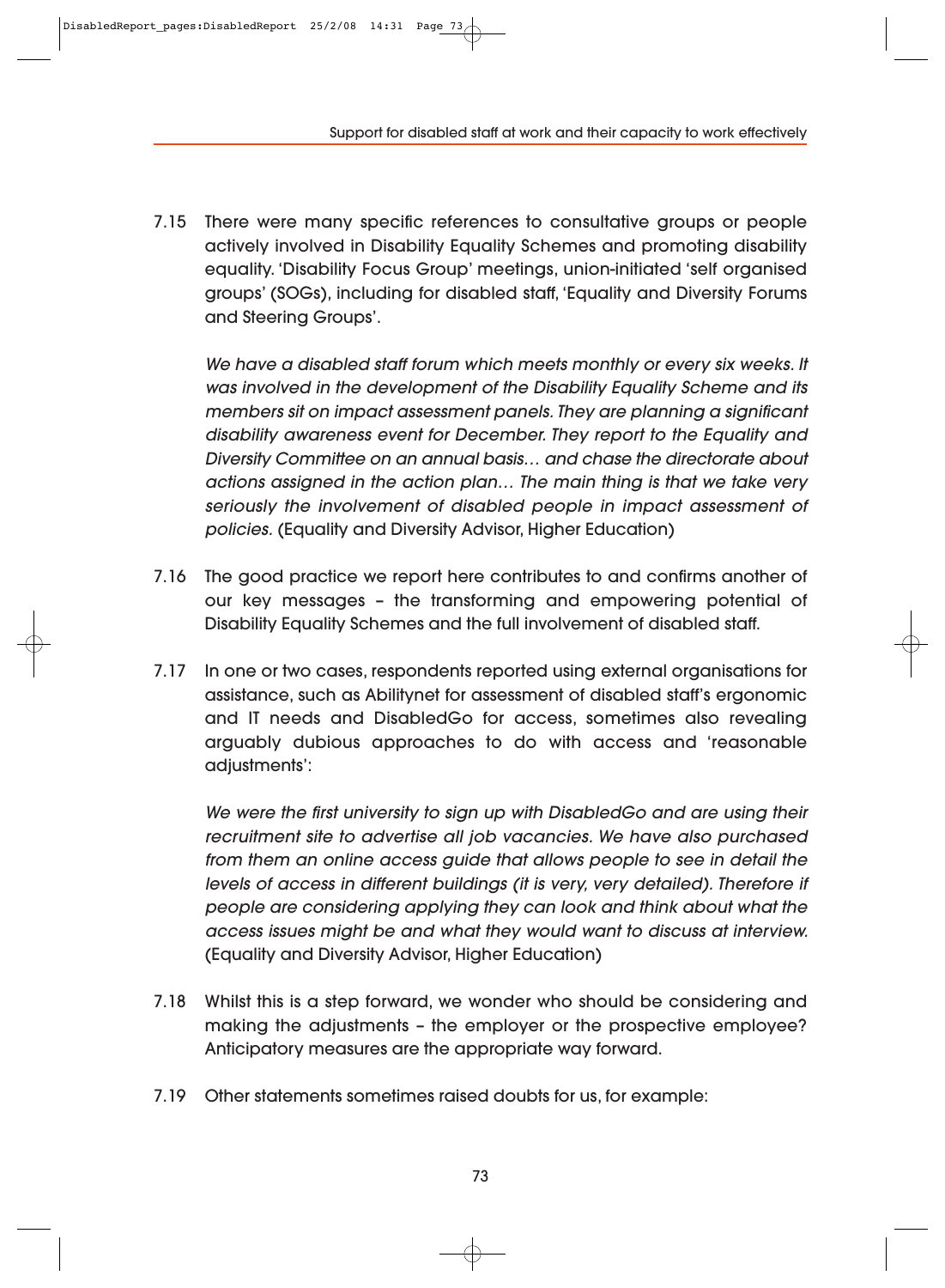Where an employee becomes disabled, or where existing staff with disabilities experience difficulties in employment, the college will give every reasonable and practicable consideration to ensuring the employee may remain in employment. Considerations include adjusting responsibilities, hours of work or workplace, re-deploying the employee to a suitable alternative post, and allowing time off for rehabilitation, assessment, treatment or training. (Human Resource Manager, Further Education)

But there is no mention in this paternalistic statement of involvement of the individual disabled person, exploration and negotiation, or the priority to enable individuals to carry on working to have access to the same opportunities, quality of life and life chances as non-disabled people. There is no mention of 'more favourable treatment' on the grounds of impairment.

- 7.20 In our recommendations, we urge lifelong learning organisations to focus on an anticipatory approach to disability equality, including 'taking steps to take account of disabled persons' impairments even where that involves treating disabled persons more favourably than other persons'. We call on infrastructure organisations to develop programmes and provide funding to support this approach.
- 7.21 A focus on anticipatory measures marks a shift forward from providing 'reasonable adjustments' on an individually requested basis to an approach that tries to remove all barriers and therefore lessens (though does not eliminate) the need for such adjustments.

#### **Financial constraints preventing 'reasonable adjustments'**

7.22 Although we received evidence of effective working by disabled staff and effective support for them to do so – through practical measures and policies – we also received numerous references to departmental or section budgets being insufficient for providing 'reasonable adjustments' embodied in this comment:

I was assessed as benefiting from an ergonomic chair and voice-operated software but there is no budget for these things. (Professor, Higher Education)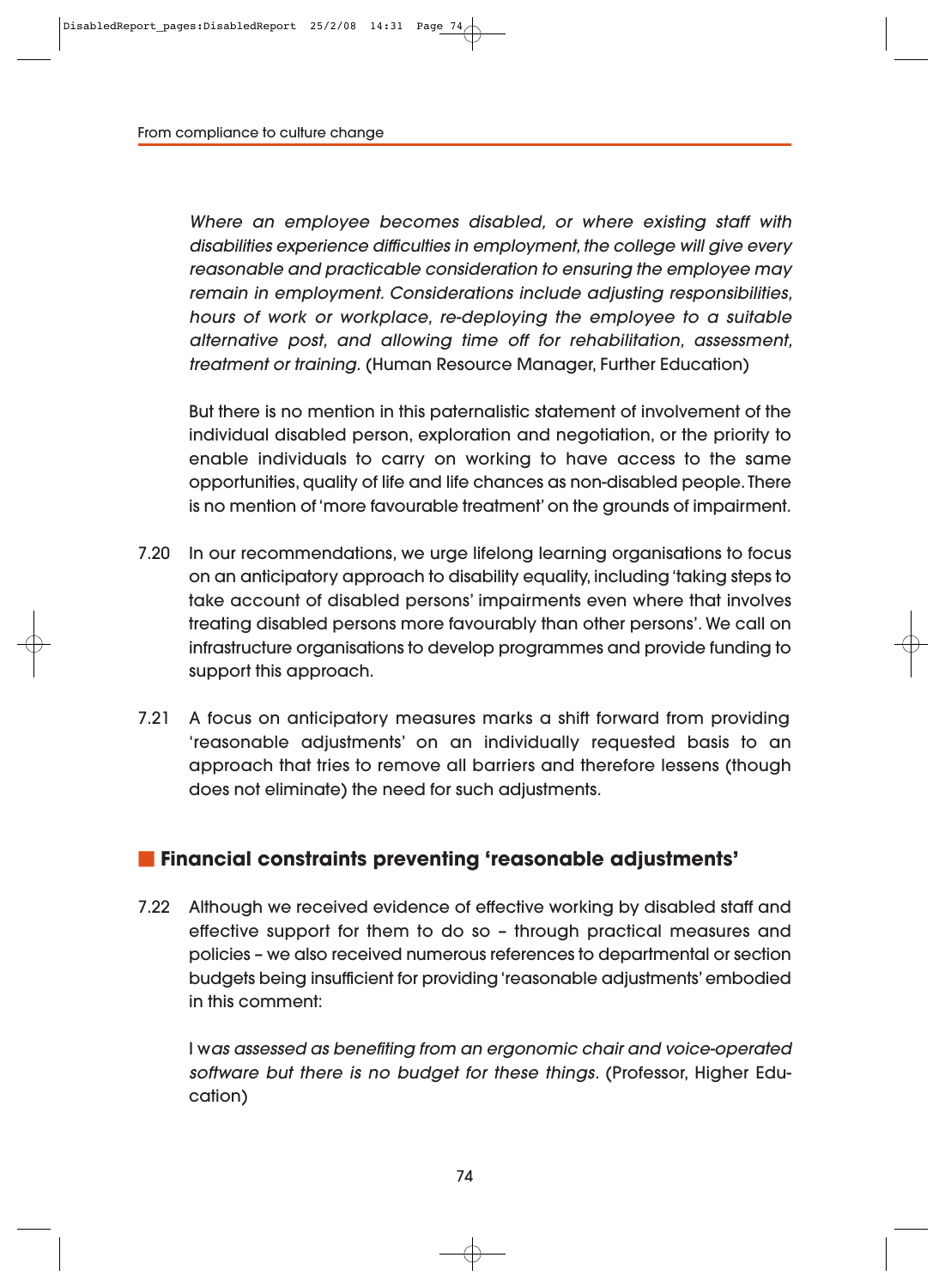Support for disabled staff at work and their capacity to work effectively

- 7.23 Being well-intentioned and having good policies and schemes for disability equality are not enough if financial constraints apply. Hence, we put forward this measure, which we have also incorporated into our recommendations:
- 7.24 Lifelong learning organisations are urged to review their budgetary procedures to ensure 'reasonable adjustments' are funded from central budgets to avoid disadvantage and inequity within organisations where some departments have a more favourable financial position than others.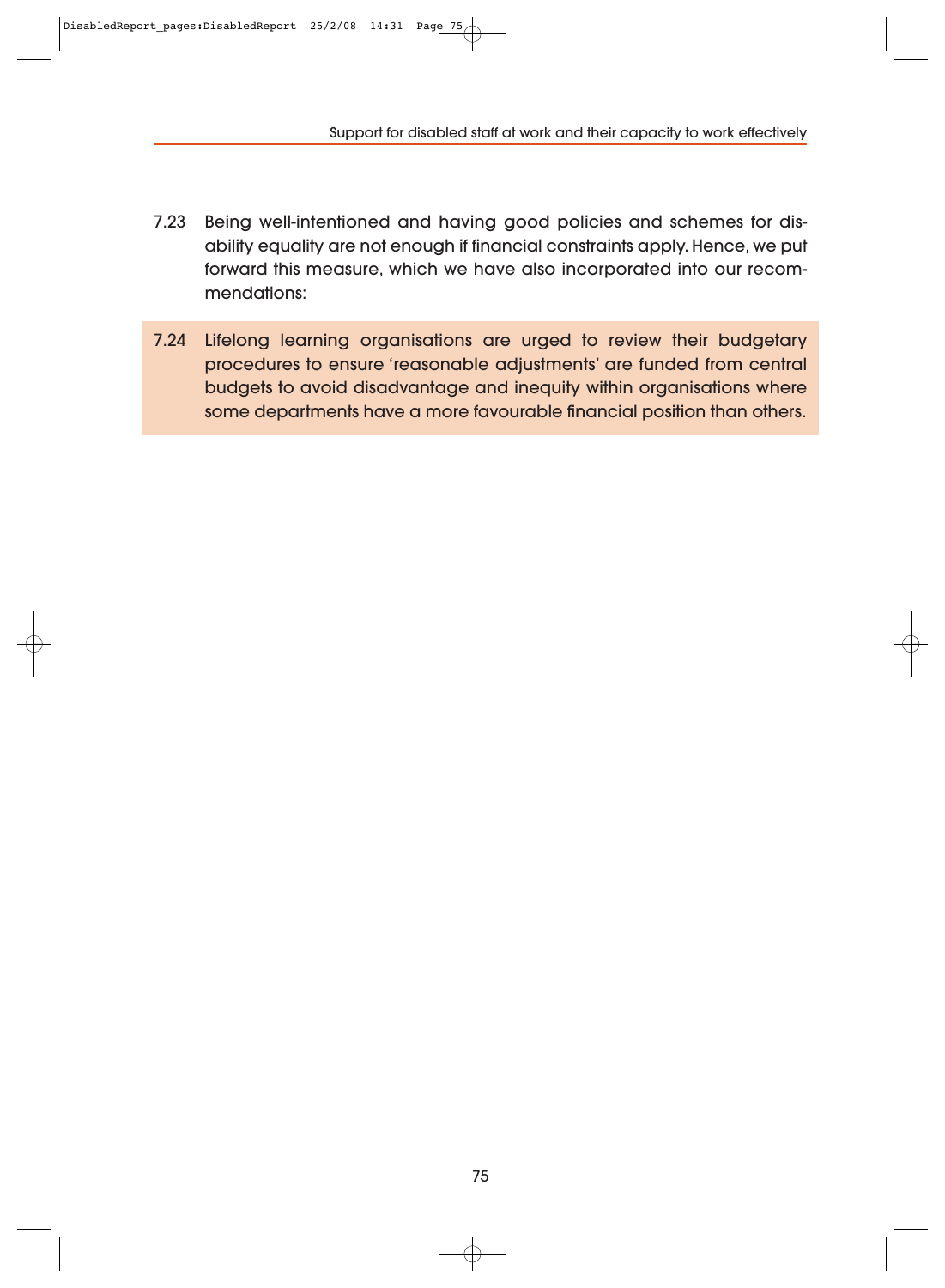# **SECTION 8**

# **Learning and training opportunities**

- 8.1 The Commission sought evidence about learning and training opportunities for disabled staff – including initial teacher training, continuing professional development and any other learning or training they undertook associated with their work. We were keen to find whether disabled staff disclosed their impairments, and what positive and negative experiences they had encountered.
- 8.2 We were concerned that some disabled people may face barriers entering initial training and, thus, may not enter the lifelong learning workforce. If disabled staff working in lifelong learning face barriers to and discrimina tion within learning and training, this can significantly marginalise them and can prevent them from developing the skills and qualifications needed to progress. It could directly contribute to an absence of disabled people in senior positions.

### **Disclosure of learning difference, impairment or health condition in taking up learning and training opportunities**

8.3 We found that disabled staff disclosed or did not disclose for very similar reasons to the ones cited about disclosure in an employment context.

#### **'I do disclose...'**

- 8.4 Overwhelmingly, we found that disabled staff disclosed their impairments in order to get 'reasonable adjustments' so that they could participate in and benefit fully from the opportunities offered. People disclosed because 'trainers cannot help otherwise'. This was true whatever the impairment.
- 8.5 Often, respondents disclosed because their impairments were obvious and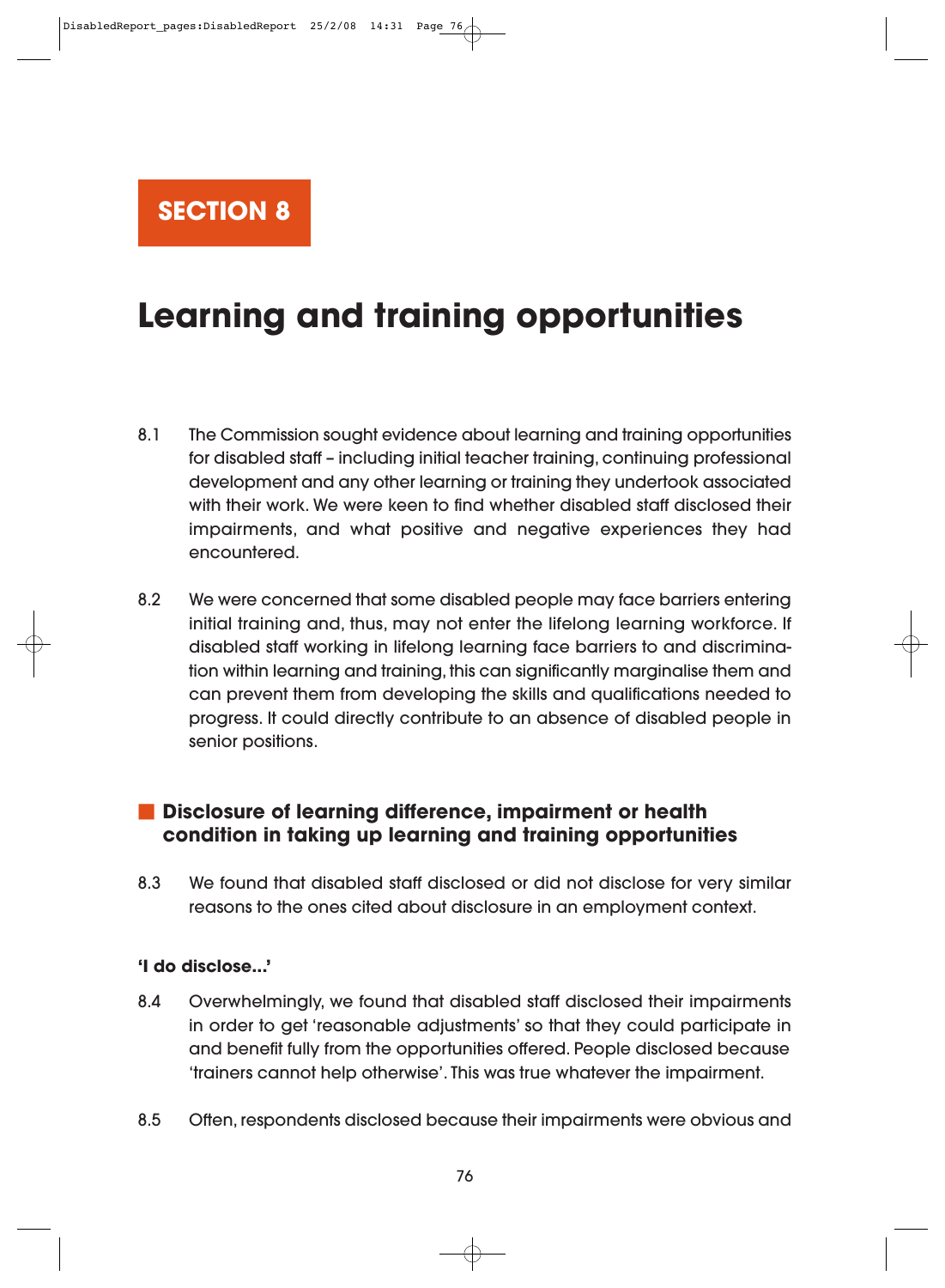they had no choice. Sometimes they disclosed out of politeness or 'to establish that I am not being rude if I have to get up and walk around'.

8.6 There were other, sometimes almost altruistic and certainly positive, reasons for disclosure, including for 'role model' purposes:

It is vital that others understand my disability and why I work the way I do. (Tutor, Offender Education)

I believe it is necessary to be 'out' and open as much as possible… to challenge the stereotype and prejudices. (Lecturer, Higher Education)

8.7 We found one interesting, important and subtle use of disclosure to enable the respondent to gauge the quality and responsiveness of the institution offering training:

If you disclose and the institution is ignorant, its response tells you what kind of institution you're dealing with and whether you want to attend the course. (Learning Development Advisor, Higher Education)

#### **'I don't disclose...'**

8.8 There was a variety of reasons for non-disclosure. Disclosure was sometimes considered unnecessary or not relevant. A good number of respondents feared discrimination, directly or by implication. Occasionally, there was no opportunity to disclose, it was difficult to 'admit' and people did not want to draw attention to themselves. There was some ambivalence generally. One or two people thought disclosure would make no difference. The following examples illustrate some of these views:

I don't disclose because of fear of prejudice and experience of disclosure making little difference. (Teacher and Trainer, Lifelong Learning)

I don't think it will make any difference to trainers' approach to me' (Training Instructor, Work-Based Learning)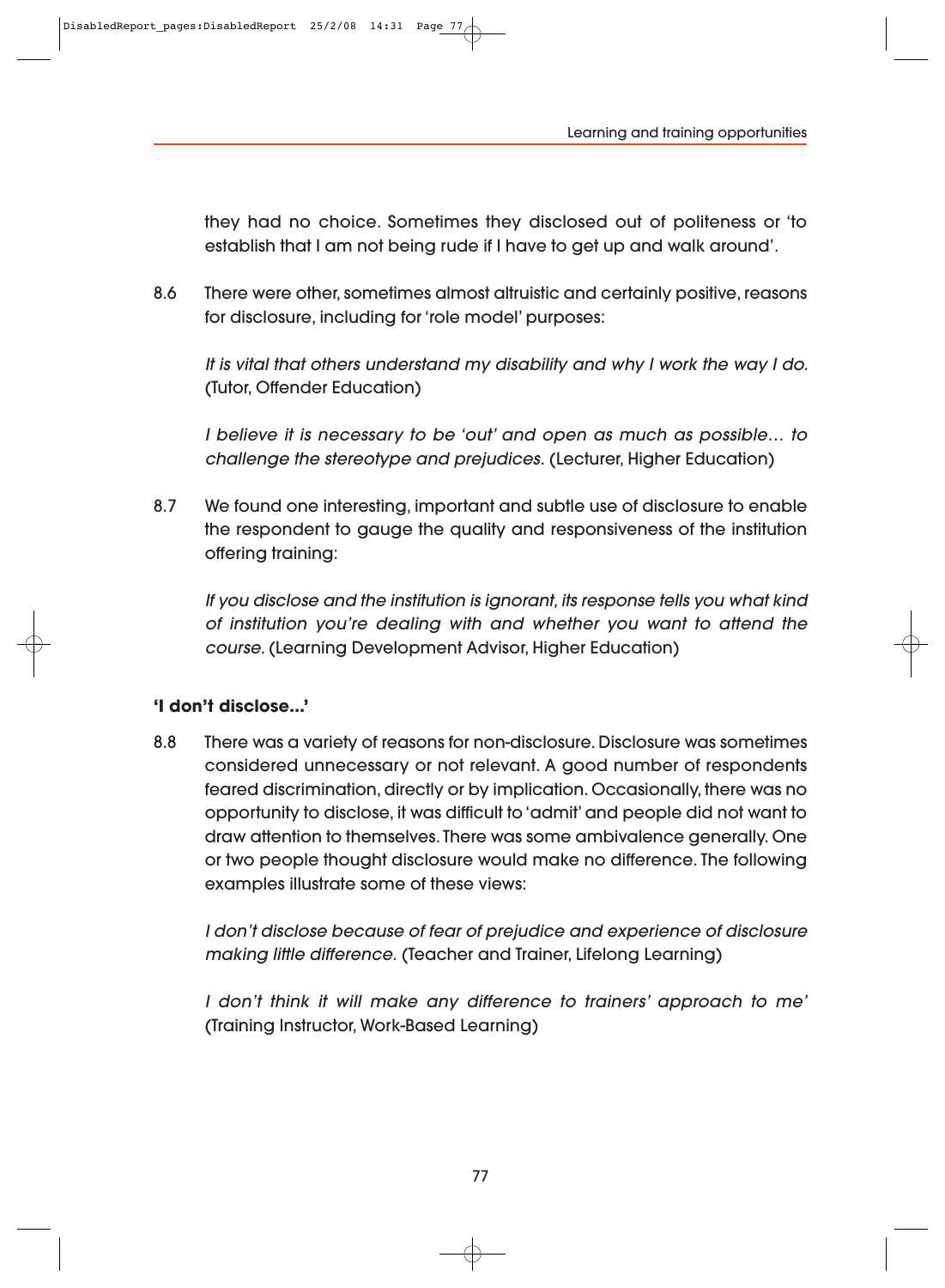#### **'I sometimes disclose...'**

- 8.9 Many respondents disclosed on some occasions and not others. Disclosure would depend on the type of training being undertaken – whether for a longer qualification or just a day, for example. Respondents disclosed if it was relevant or if it secured 'reasonable adjustments' like a comfortable chair, or handouts in a required font size.
- 8.10 Sometimes, disclosure did not happen because it was not considered relevant, or because of anxiety about negative labelling that might result. Respondents feared discrimination and adverse reactions to disclosure and, in some cases, were too embarrassed. We found evidence of people resisting disabled identities and sometimes choosing training that bypassed the problem:

[I do not always disclose] because I prefer not to see or label myself as disabled – I was born with a disability and so it is me and I do not expect special treatment. (Assistant Principal, Further Education)

8.11 Some respondents believe that some impairments carry more stigma than others:

[I disclose] mobility problems, but not my mental health condition – the world of education is one of the most unsympathetic imaginable in my opinion. (Director, Higher Education)

#### **Positive experiences of learning and training**

8.12 We received considerable evidence of positive and, in some cases, positively uplifting experiences. Many providers offered all the 'reasonable adjustments' required by disabled staff as students and learners. In some cases, adaptations and additional assistance were not simply reactive but anticipatory, indicating that organisations were taking seriously their duty to promote disability equality. 'Reacting' to individual impairment and preparing in advance is important, as is exploring the individual needs of disabled staff as learners. This becomes anticipatory if pre-training exploration of need is automatic, most adaptations and adjustments are in place even if disabled people are not undertaking the training and processes and procedures are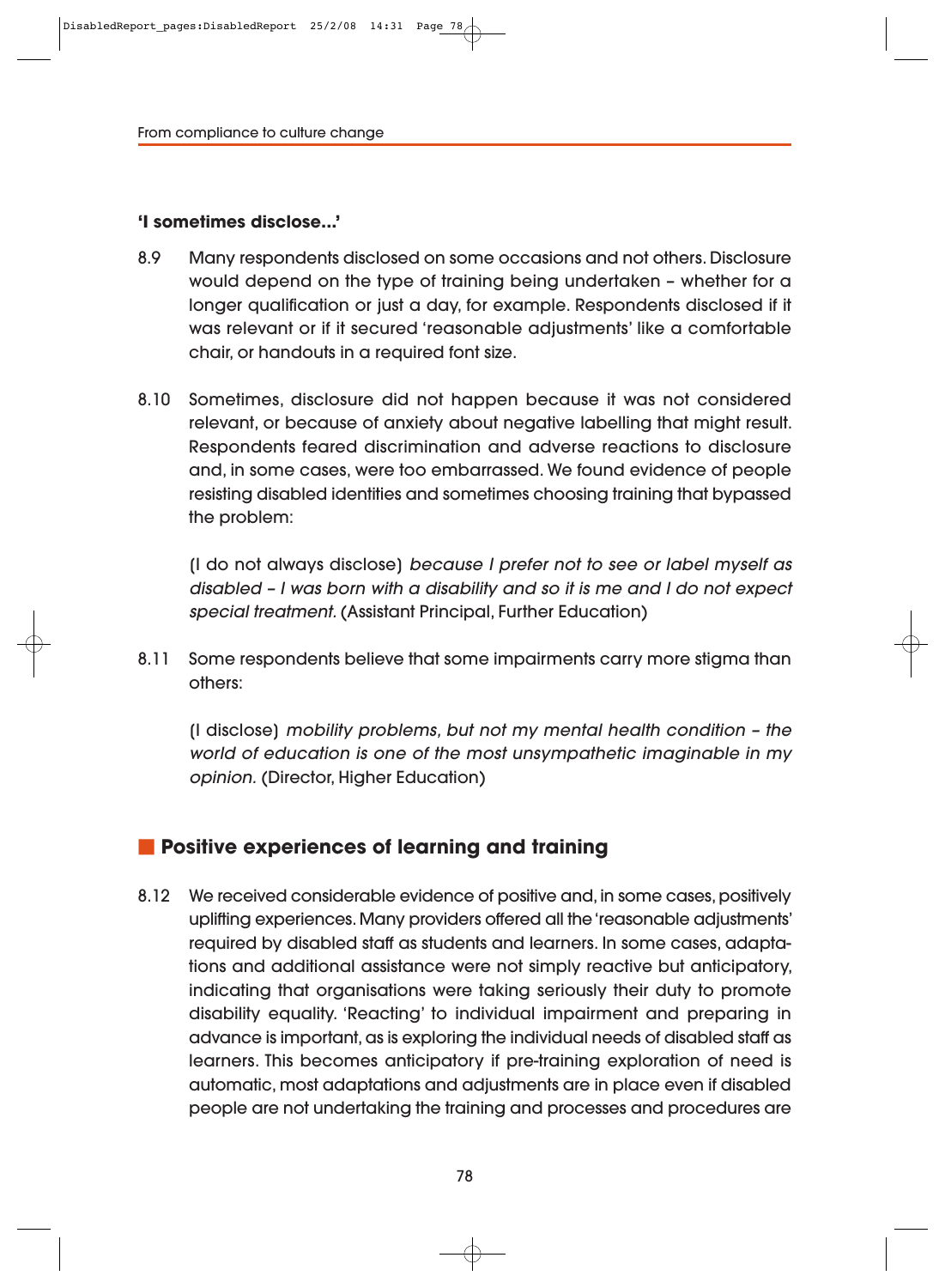in place for swift responses. An anticipatory approach is when venues are fully accessible as a matter of course to disabled delegates, accessible parking bays are sufficient, hearing loops are installed, resources are available in a range of media and font sizes, and trainers fully versed and trained in how to respond to individual need and so on.

- 8.13 Positive measures included one institution booking a hotel room at a conference to enable a delegate to rest if required, and another booking overnight accommodation for a physically disabled delegate. Other measures included Braille services for blind people, regular meal breaks for diabetics, transport to and from the station, induction loops, signers and subtitles for hearing-impaired people, handouts adapted for dyslexics or those who required Plain English, and assistive technology for people with specific impairments.
- 8.14 A number of named organisations seem to have gone beyond compliance to inclusion and a proactive, anticipatory approach:

[Named institution] is very proactive when it comes to disability. Whatever adjustments are necessary are always made. (Lecturer, Further Education)

(Named organisation) ran a two-day reading course. Support was excellent – staff were expecting me and provided support without prompting throughout. This is very rare. (Tutor, Adult and Community Learning)

8.15 Good practice is not necessarily recent. One respondent wrote of the experience of lip-reading tutor training from 1994 to 1995:

The classroom was equipped with a powerful hearing loop used with radio microphones. We were seated in a horseshoe arrangement at all times, to allow good visibility of each other's faces, in good lighting and quiet conditions… It was an extremely positive and heart-warming experience for me… Current training days with my professional organisation are similarly conducted. (Tutor, Adult and Community Learning)

8.16 We found that distance-learning opportunities, including Open University courses, were positively received: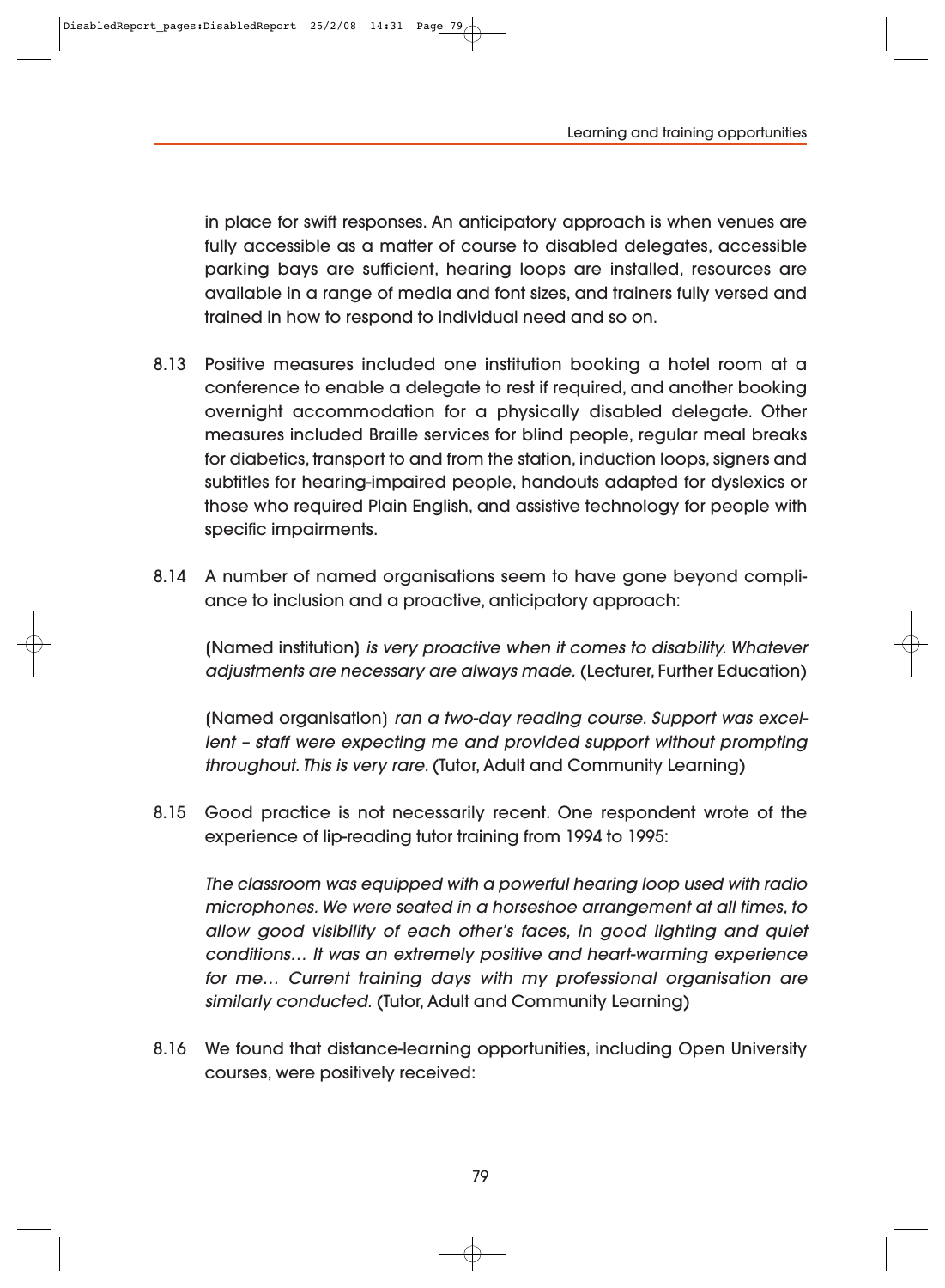I was able to take a distance learning PGCE which I could fit better around my illness, rather than having to attend a particular venue at set times. (Lecturer, Further Education)

I did a three-month on-line course with [named organisation] last year working from my desk at home. I was able to study at times that suited me, with three assignments and the rest of the work done on the learning platform… (Subject Support Coordinator, Adult and Community Learning)

8.17 Communication between disabled people and trainers is important, as the following comment indicates:

In the main, providers are very willing to offer reasonable adjustments, although they rarely give thought as to how this could be best achieved. I do find providers are happier – especially after 2004 – to ask me directly what I require. (Employment Support Worker, Lifelong Learning)

- 8.18 We would say that such communication about requirements, combined with other measures, can be considered anticipatory rather than simply reactive.
- 8.19 Respondents commented that explaining why adjustments were necessary helped others understand apparently odd behaviour (such as 'falling over'!) and could lead to helpful discussions about disability. They appreciated being included 'without fuss or patronising' and preferred real understanding of challenges faced rather than 'sympathy' and 'good intentions'.

#### **Negative experiences of learning and training**

8.20 The very many negative experiences were almost mirror images of the positive responses. There were numerous instances of inadequate adjustments. Physically disabled people found accessible parking bays occupied by the cars of non-disabled people, ramps too steep, doors too heavy and accessible toilets in inaccessible areas. PowerPoint presentations were often criticised for font size or background. Deaf and hearingimpaired respondents had numerous problems with induction loops, positioning and lack of written materials. Diabetic people were faced with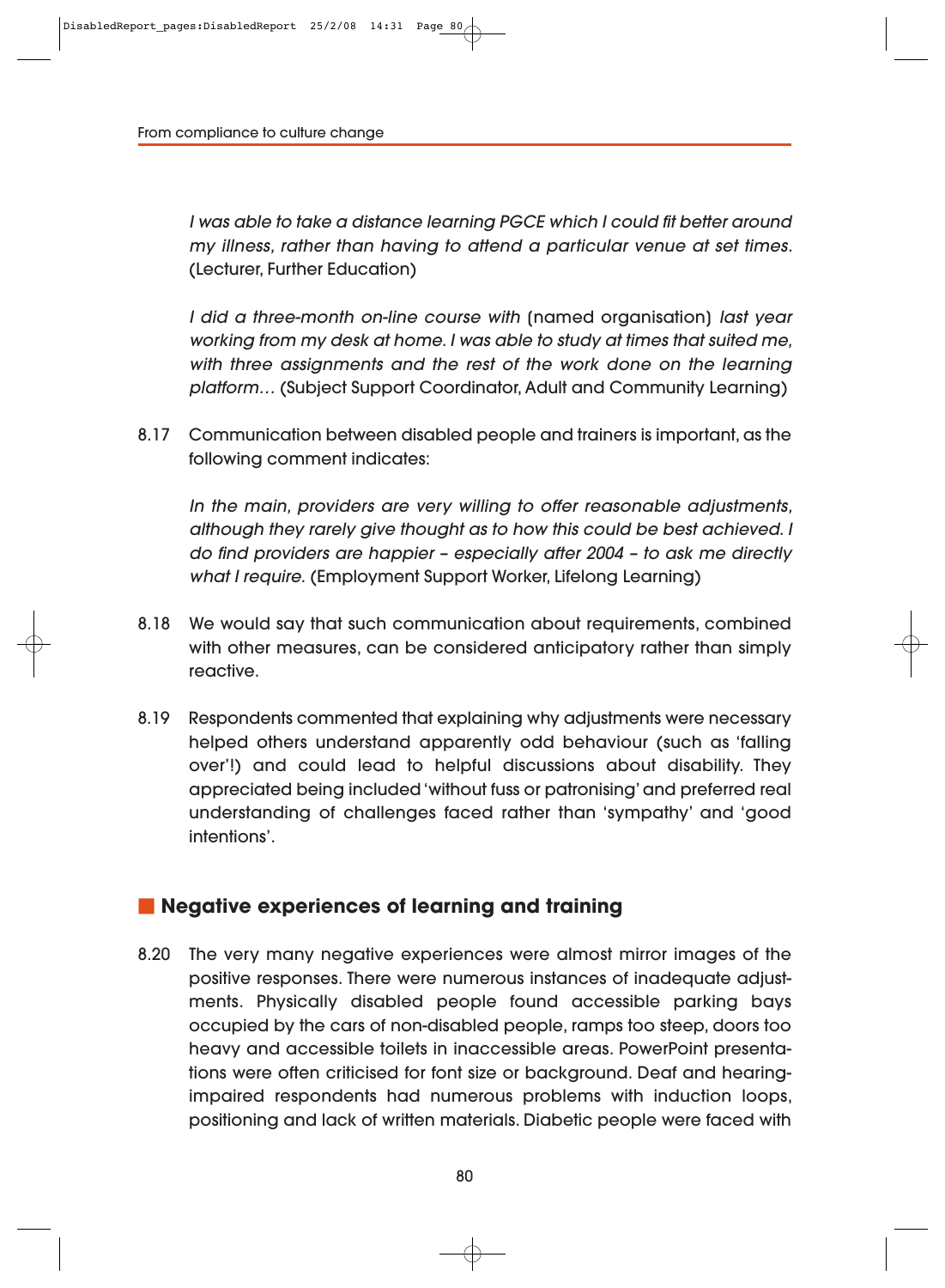a lack of appropriate food for special diets and ill-timed breaks. Dyslexic people did not have sufficient time for some written tasks. People reported being excluded from group discussions.

8.21 Ironically, there were instances of Disability Equality and Equality and Diversity training not accommodating disabled delegates in various ways. Training organisations asked for disclosure but then did not act on the information given. Respondents mentioned 'being the token disabled person', being excluded from particular activities because 'it is pointless' or because of other assumptions, as in this example:

[The] leadership training was centred around physical activities – I was 'forced' to explain why I was unable to participate. Leadership is clearly linked to being non-disabled. (Programme Support Officer, Higher Education)

8.22 Sadly, we received evidence of discomfort from disabled staff, such as a diabetic person having to risk a 'hypo' attack or sitting out some activities and 'looking a fool', and others being patronised and even humiliated at training and learning events:

I could not participate and was made to feel 'disabled' instead of a disabled participant. (Curriculum Leader, Adult and Community Learning)

At one conference the speaker stood up and asked the room full of participants 'Who is the person who wanted a hearing loop?' It was very embarrassing especially as the loop wasn't working and the speaker apologised to everyone else for keeping them waiting while they tried to sort out the problem. (Curriculum Manager, Adult and Community Learning)

8.23 Finally, it seems unacceptable to us that a respondent should have to report:

My support needs are not met, but I must say that I have a range of coping strategies that usually work very well… (Teacher, Sixth Form College)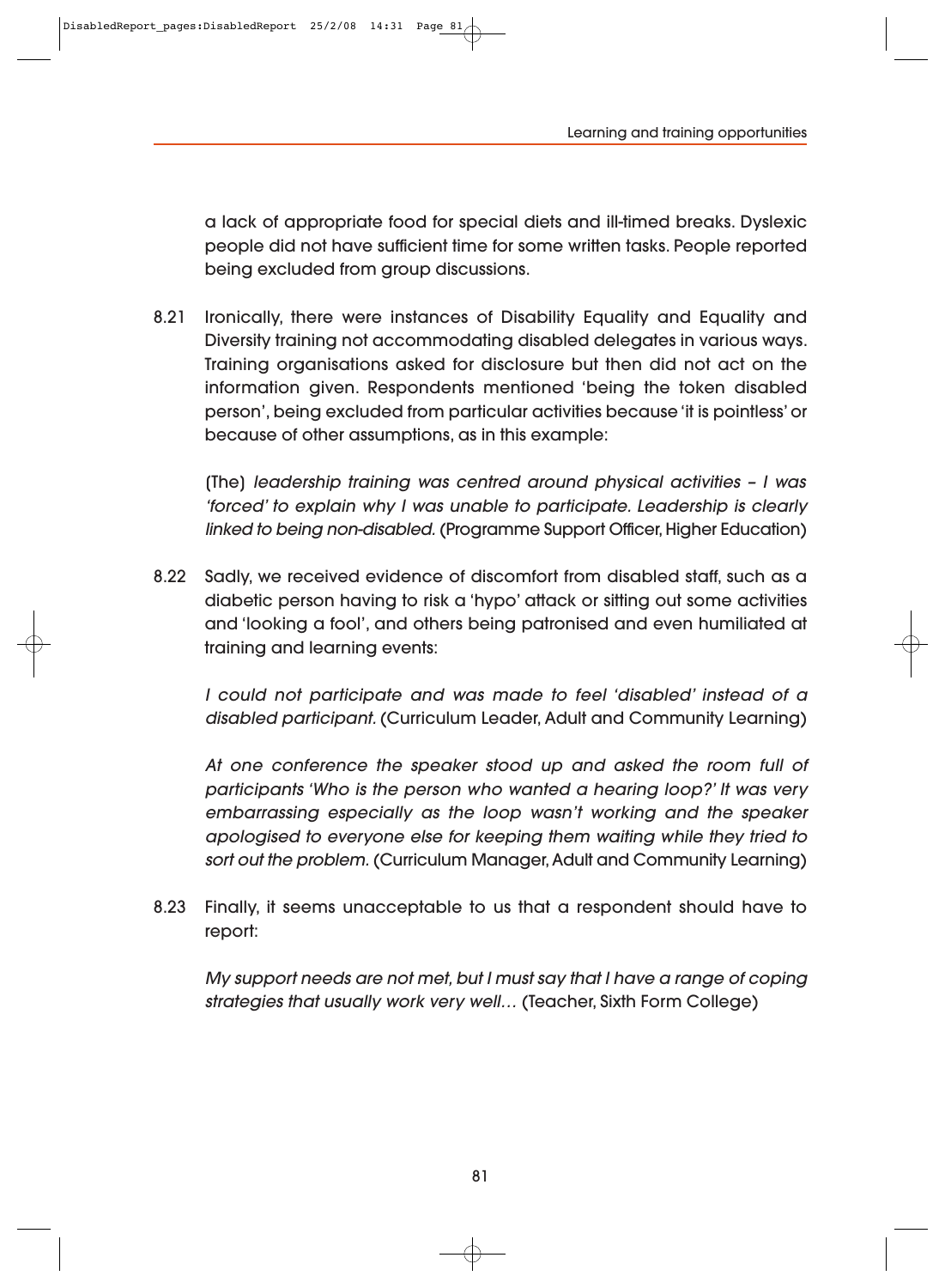# **The view of senior managers and HR about learning and training opportunities for disabled staff**

8.24 We found little mention of the negative experiences of disabled people, though some awareness of difficulties:

I would say we've probably got a bit to do in that area – we are not fully aware of what the barriers are. We are gradually becoming aware – through the disabled staff focus group we run and in future through the forum we will set up. (Personnel Advisor, Higher Education)

- 8.25 HR and senior managers often took the view that learning and training opportunities are available without prejudice for everyone, and could point to a wide range of adaptations and 'reasonable adjustments' made to accommodate disabled staff – web-based staff development conforming to the appropriate accessibility specifications, Braille facilities, mobility access, dyslexia-friendly resources, hearing loops, interpreters and so on. What applied to employment we found also applied to learning and training. Respondents cited Investors in People as having a positive effect in general on learning and training opportunities.
- 8.26 Disability equality in learning and training will come from good leadership and sensitive management. It will be based on anticipating the requirements of disabled staff, including providing 'reasonable adjustments' for individuals. It will develop out of the implementation of good Disability Equality Schemes. The effects of good practice will benefit all staff, learners and students.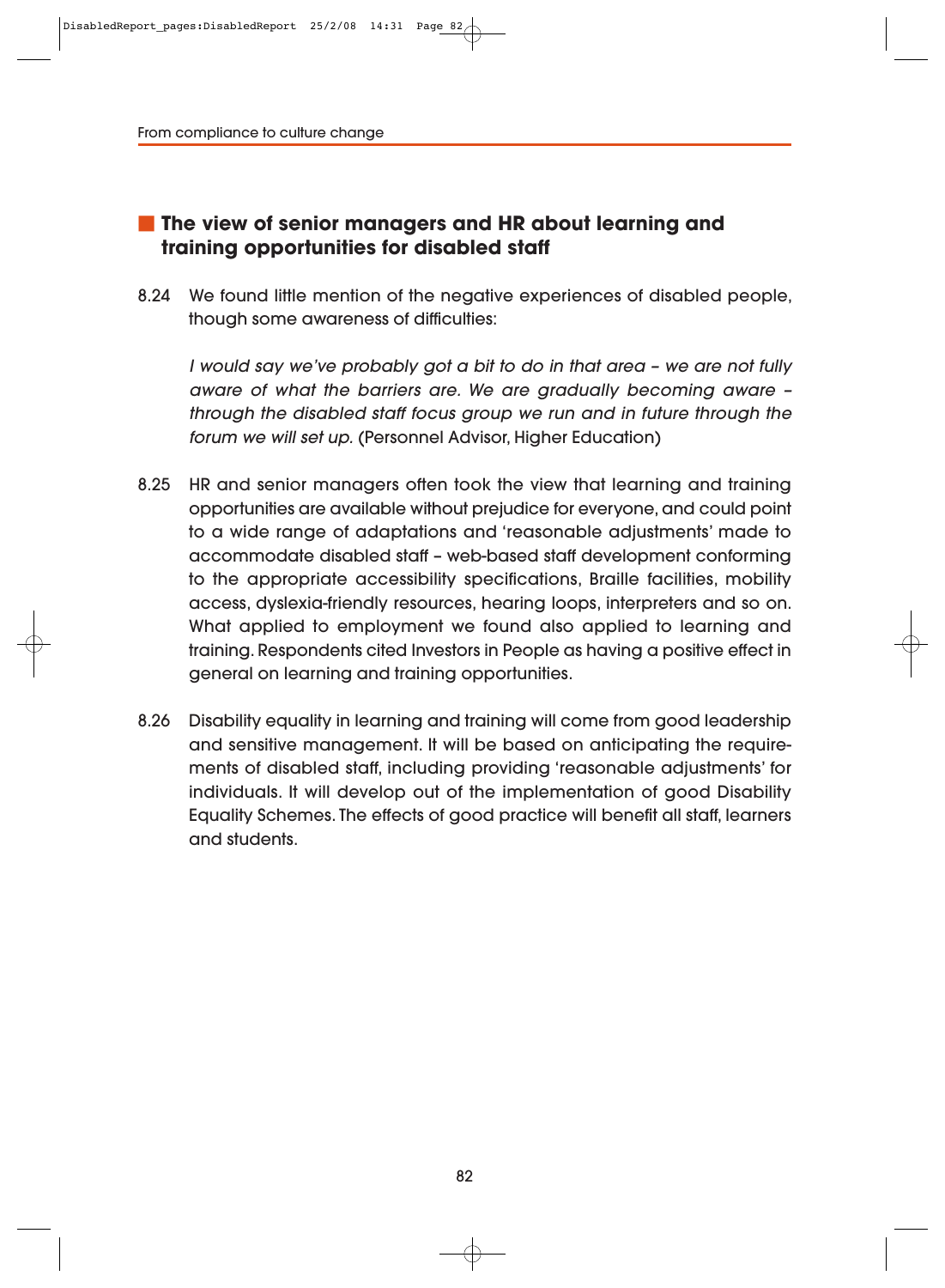**SECTION 9** 

# **Access to Work**

#### **Snapshot data: Access to Work**

- 9.1 Disabled staff: 29.2 per cent of disabled staff respondents used the Access to Work (AtW) scheme; 32.3 per cent didn't know what it was; 38.5 per cent didn't use it.
- 9.2 HR/management: Awareness of AtW was much greater amongst HR/ management respondents – 62 (over half) used it in their organisation, whereas nine didn't and 11 didn't know what it was. (For HR staff, percentages have not been used as numbers responding are less than 100.)

### **The benefits of Access to Work**

9.3 There is little doubt that Access to Work has had a considerable impact on disabled respondents in lifelong learning. It has been described as 'wonderful', 'VERY helpful' and 'absolutely brilliant'. One view that kept recurring was that without Access to Work, certain respondents would not be able to do their jobs or, in some cases, carry on working:

I can do the job because [Access to Work] have paid for a decently powered wheelchair. Without that I could not do it. (Research Fellow, Higher Education)

[It has made] a big impact. I could not do my job if I did not have access to interpreters. (Learner Support Worker, Further Education)

9.4 We found that the scheme is used in a very wide range of ways – for human support, assistive technology and equipment, and travel. Interpreters, electronic note-takers, wheelchairs, radio aids, specially adapted chairs and workstations, specialist software, laptops, taxis, specially adapted cars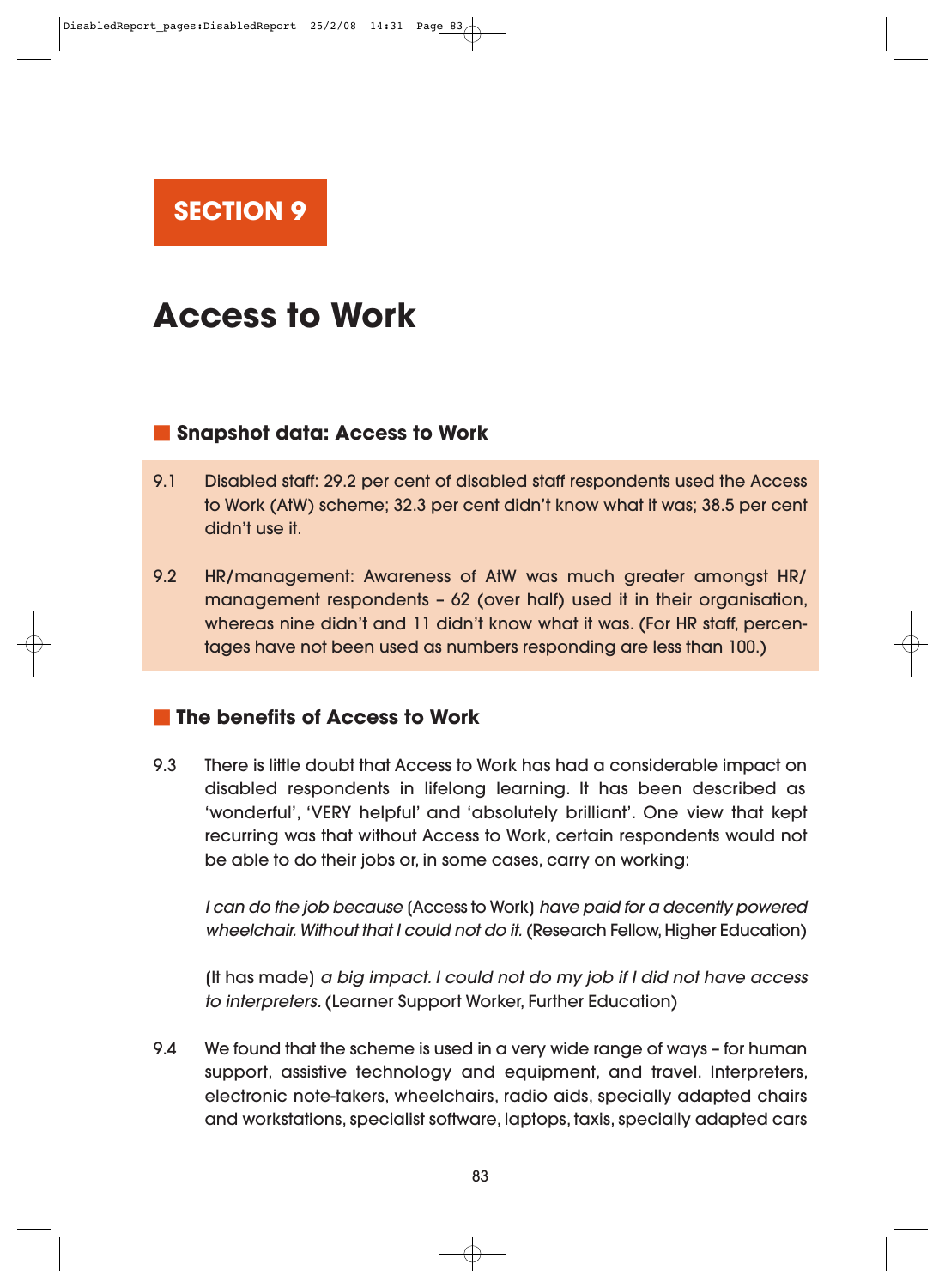and hired drivers are some of the uses for which the scheme has provided funding.

9.5 There is also evidence of indirect benefits:

It actually made my employers start to meet my physical needs. It helped me to know what to ask for, got Occupational Health involved and provided advice. (Project Officer, Work-Based Learning)

It made it possible to do my job. I am not sure employers would be so positive about meeting access needs without this financial support. (Equality Advisor, Adult and Community Learning)

9.6 One respondent alerted us to the fact that schemes other than Access to Work can be helpful:

My return to (part-time) work, using my professional background, was only possible because of the combined support I received from Access to Work (which assists with the cost of my travel to work by taxi) and the 'Return to Work' credit... a weekly payment to top up earnings for the first year after returning to work from Incapacity Benefit. (Equality and Diversity Manager, Museums, Libraries and Archives)

#### **Mixed views about Access to Work**

9.7 Respondents combined positive views with less favourable ones, though they tend not to be directly about the scheme offered but about aspects associated with it:

I am very positive. However, it has also been embarrassing at times as my employer has never made any of the voluntary contributions. They argued over my head over who should pay a couple of times. (Lecturer, Higher Education)

I have absolutely no complaints about the AtW side of things. The local office has been helpful, supportive, responsive and thorough. But unfor tunately… Jobcentre Plus has had to refer me back to the University… which is ignorant about what to do and how. (Researcher, Higher Education)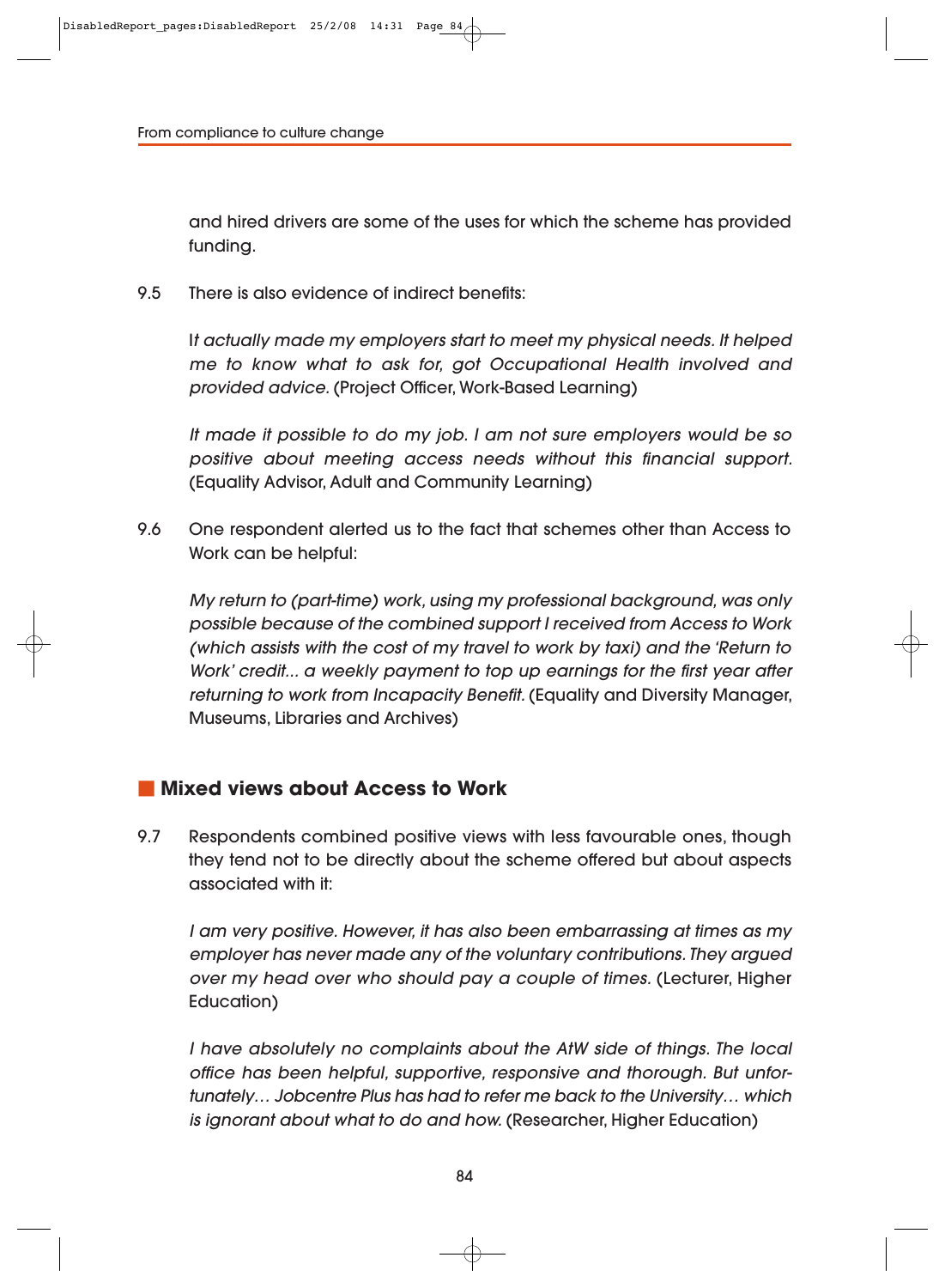9.8 Positive views about the benefits of Access to Work provision could be combined with misgivings about the result of the support:

It's had a positive impact for me… I have become quite skilful at, say, running training events with electronic note-takers to support me. But paradoxically, the support also stigmatises me until people get used to my modus operandi, and it reinforces that it is me who always has to make the most adjustments because of my impairment, and not other people. So the focus is still on me and my disability, in a reinforced way, rather than on society's shortcomings in relation to me. (Policy Officer, Lifelong Learning)

#### **Negative views about Access to Work**

9.9 We did gather some less favourable evidence relating to aspects of Access to Work. One respondent found it intrusive. However, most criticism was more about unintended problems and effects than the scheme itself:

Some of the equipment has saved me a lot of pain, but the overall effect was to make relations with my Head of Department so bad that I was forced to leave the department (and my career?). Therefore, in my particular institution I would advise anyone else not to apply – just grin and bear it. (Professor, Higher Education)

It took three years for the LEA to agree to work with Access to Work who recommended a specific desk chair. The LEA refused to contribute half the cost… The LEA refused to let me take it with me on secondment. (Manager, Adult and Community Learning)

I used to use it a few years ago – it was utterly hopeless. It takes too long; they drag their feet; they don't give the money they claim to; it's too bureaucratic; they go for the cheap option; they impose their own agenda … It takes so long members of staff have left through frustration by the time the equipment arrives. (Learning Development Advisor, Higher Education)

9.10 Although the focus of Access to Work is on individuals and 'reasonable adjustments' for them, we find it unacceptable that organisations should appear to be unable to overcome the procedural and administrative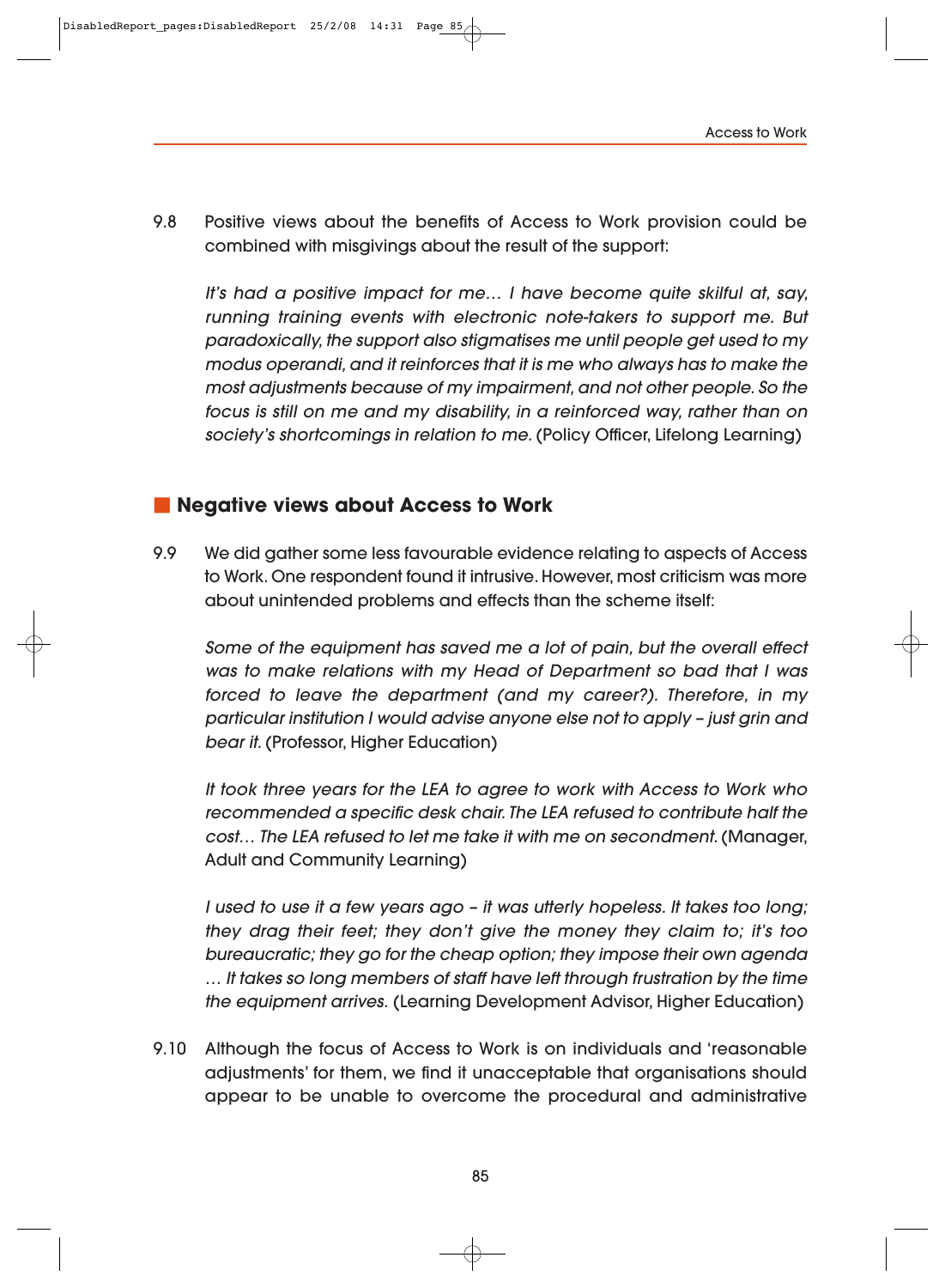aspects of the scheme in order to include disabled staff, and that there should in some cases be resistance to it and its benefits.

#### **Access to Work: the view of senior staff and HR managers**

9.11 The views here tended to mirror those of disabled staff who used Access to Work. There were many very favourable comments showing the numerous different advantages of the scheme in securing 'reasonable adjustments' for staff who are already employed or who develop impairments, or to facilitate taking on new staff who are disabled:

It was amazing really. We had a cleaner who had very special needs. His ability was declining and it became a health and safety issue – he was using toilet cleaner on desks. Access to Work provided a carer for him to work with during his last couple of years before retirement. (College Administrator, Further Education)

It has been excellent – a profoundly deaf learning support assistant can access support for meetings and staff development. (Curriculum Manager, Adult and Community Learning)

9.12 One respondent reflected on how Access to Work had caused progress in thinking about disabled people:

It helped us to see we had a responsibility to make it possible for a disabled person to work for us – but that we would get support. (Regional Director, Further Education)

9.13 Where there have been criticisms, again they have tended to concentrate on the bureaucratic aspects:

Generally I am quite positive but I had to do a few sharp intakes of breath recently – with regard to worrying about confidentiality and other things… [Access to Work] was not proactive… and unless you push for an assessment you don't get it. (Disability Officer, Higher Education)

9.14 Members of the Commission met representatives of JobCentre Plus (JCP) and the Department for Work and Pensions (DWP) in October 2007. The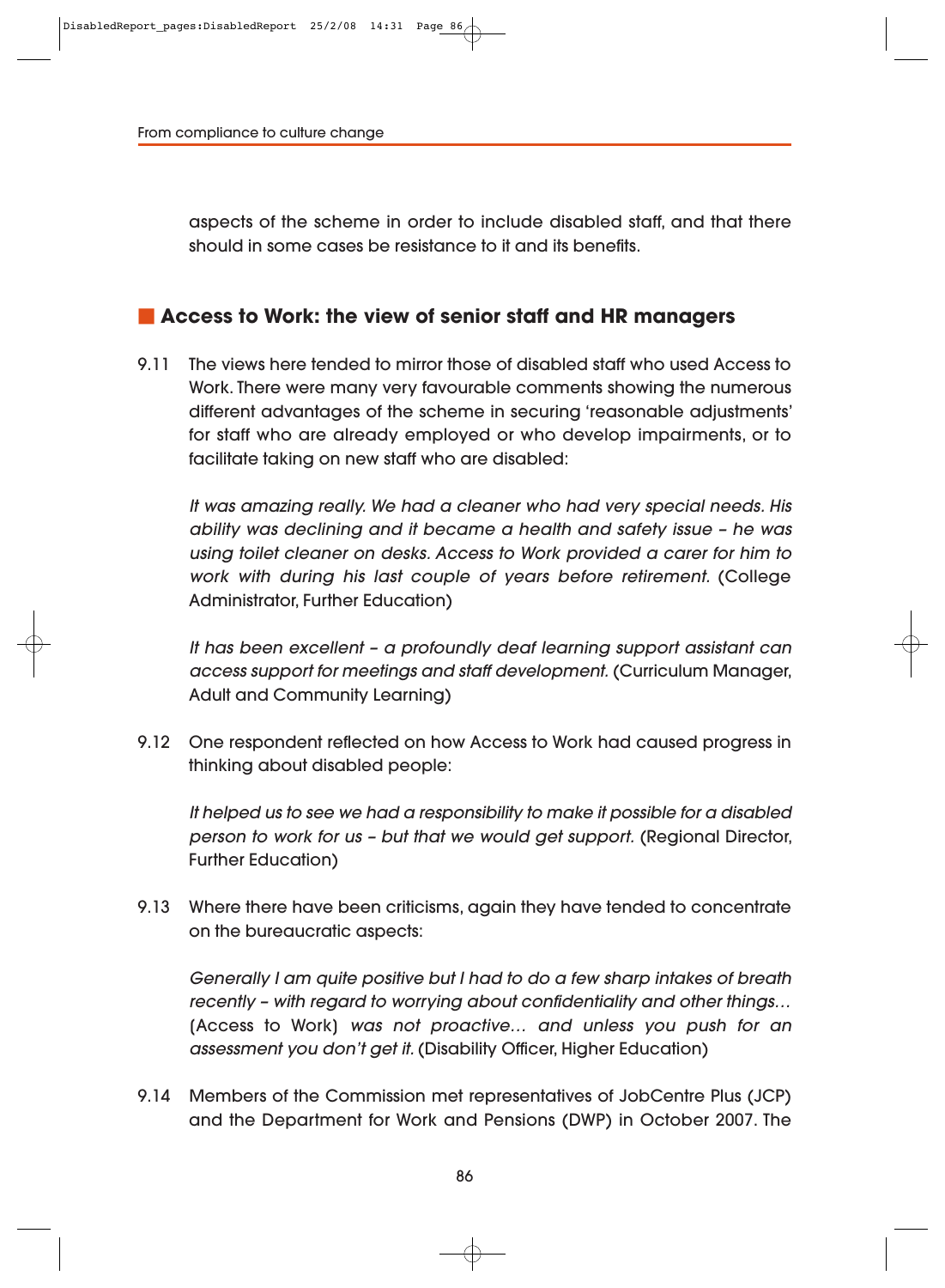Access to Work

Commission learned of the efforts to improve the Access to Work service. A national delivery manager has been appointed to run the service, benchmarks and targets have been introduced, and the 'postcode lottery' in terms of consistency of support is being addressed. The position of JCP and DWP is contained in our report at: www.niace.org.uk/commissionfor disabledstaff/access-to-work. We are pleased with the progress JCP is making and urge the organisation to maintain and step up its campaign of improvement.

9.15 Interestingly for us, there were at least two instances of organisations not using Access to Work because they themselves supplied and financed all the necessary adjustments. Could Access to Work one day be less fundamentally important as organisations embrace the concept of anticipatory measures and build that automatic assumption into their financial planning? Access to Work remains and will remain important, but we believe this would be a very positive development.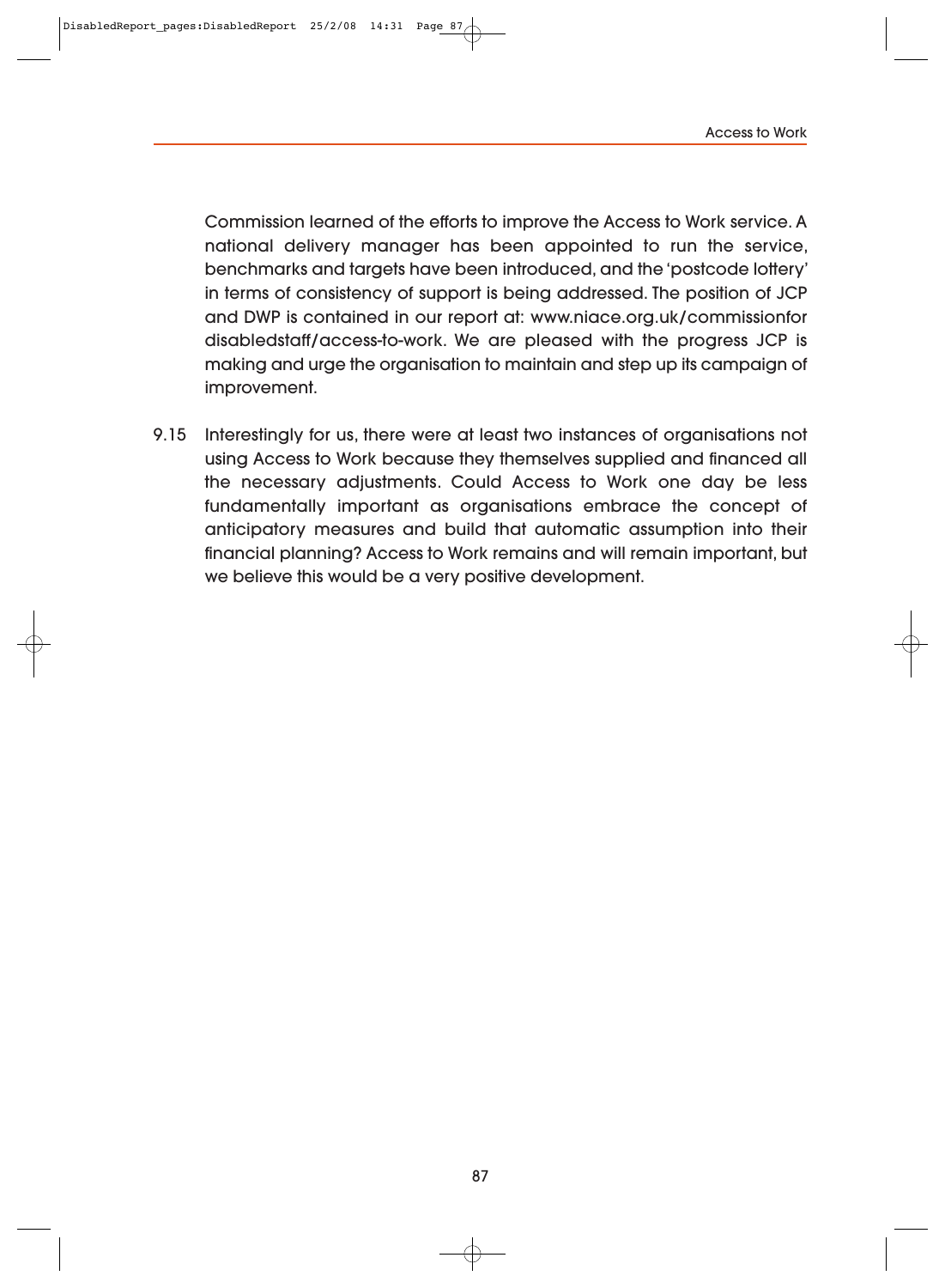

# **Workplace and workforce**

10.1 In our interim report we drew attention to how the type and size of a workplace can have an impact upon the employment experiences of disabled staff. In this section we present our findings in this area in more detail.

#### **Higher education**

- 10.2 About 30 per cent of disabled staff who responded to our call for evidence worked in higher education (HE). As stated in our interim report, we found that many disabled staff working in higher education felt discriminated against. This appears to be particularly true for academic staff. The culture within HE for academic staff can be competitive; staff may be expected to work long hours to keep up with developments and publications, and may be expected to produce a certain amount of publications themselves. Staff whose impairments are fatiguing, affect their reading and writing, or limit the amount of hours they can work report that they feel unable to keep up with the standards set.
- 10.3 In particular, disabled staff working in academic roles in HE felt discriminated against in terms of promotion. Promotion often appeared to be based partly upon a person's ability to publish – and promotion paths are inflexible. Staff whose condition affected the pace at which they worked felt passed over for promotion. Impairments, and the effect of these, may not be taken into account when considering staff for promotion:

[In terms of promotion] it is evident that I have fallen behind people who were quite junior to me and I have been actively blocked when enquiring about promotions. (I was off sick, returned to work, and two years later) I asked about promotion or additional discretionary increments… I was told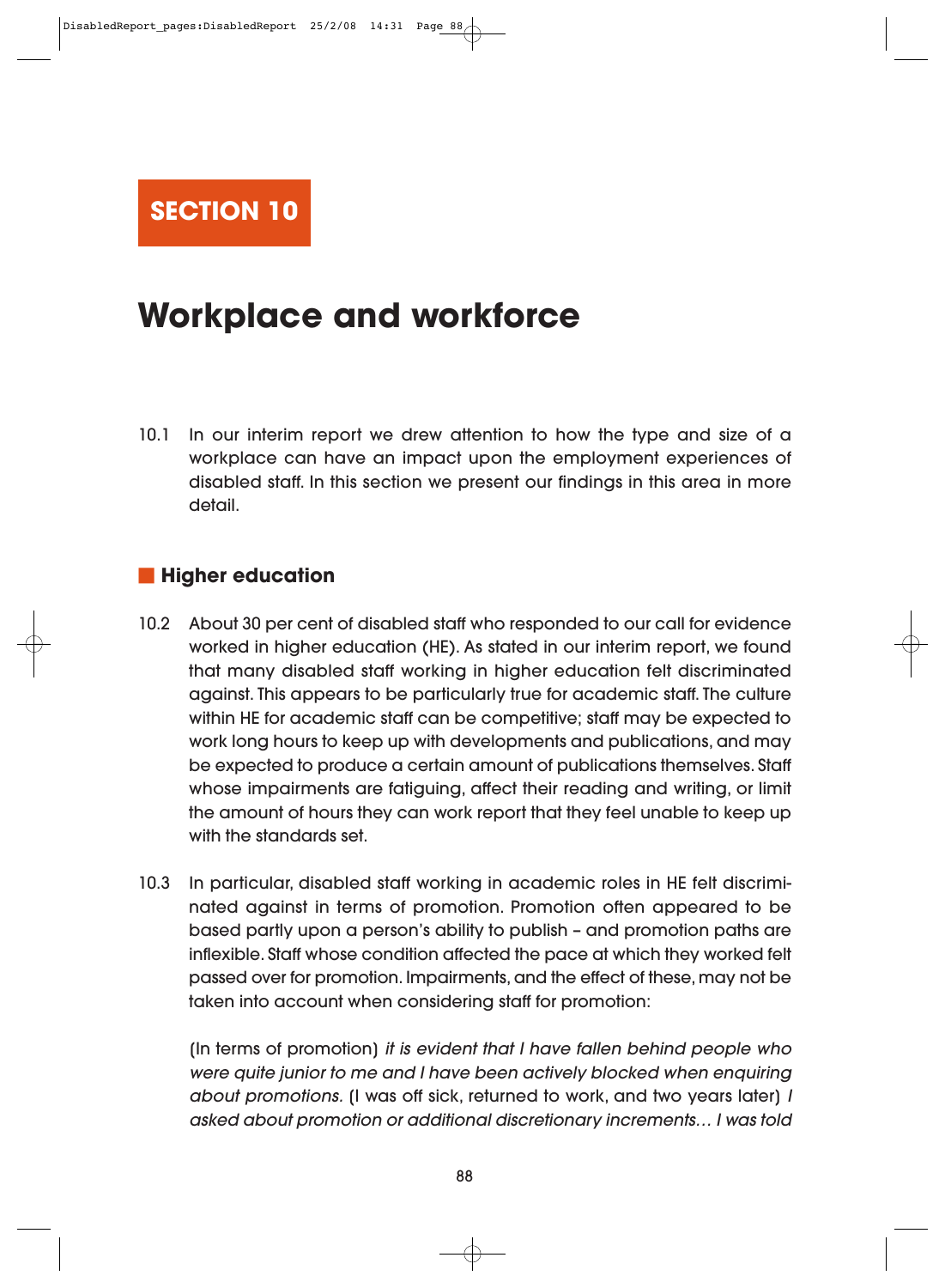DisabledReport pages:DisabledReport 25/2/08 14:31 Page 89

my disability was irrelevant, that no exceptions could be made for my absence and that I had failed to publish enough recently. (Lecturer, Higher Education)

10.4 There are also issues in terms of how management structures are organised in higher education. Heads of department may become managers required to manage staff who had previously been peers, without any particular management training or skills:

I think the line manager role is particularly difficult in higher education: heads of department are not trained managers and often don't have the same kind of personal investment in disability awareness and procedure that we might expect from a trained manager. (Lecturer, Higher Education)

10.5 The HE sector, with its emphasis on academic excellence, may be a difficult place for people with dyslexia to work. The pressures on staff regarding writing and reading, and academic culture and expectations, may prevent people with dyslexia pursuing careers in academia:

(Because of) the Research Assessment Exercise academics have to produce so many books and articles in a given time – there is pressure to turn them out. They have to read everyone else's and produce their own – it is a nightmare!! I decided it wasn't worth the effort so decided not to go down that route. The traditional route is not dyslexia-friendly. (Learning Development Advisor, Higher Education)

10.6 Although disabled staff working in higher education reported a broad range of experiences, there was strong evidence that higher education is not a good environment for disabled people:

The general work culture in HE is not helpful. Everyone is stressed, fed up with useless paperwork and anyone with additional problems suffers more in these circumstances. (Lecturer, Higher Education)

I'm leaving academia. I've no desire to remain in a sector that is so passiveaggressive towards those with disabilities. I know from previous experience that other sectors are more helpful, realistic and welcoming than academia and so will be returning to that. (Researcher, Higher Education)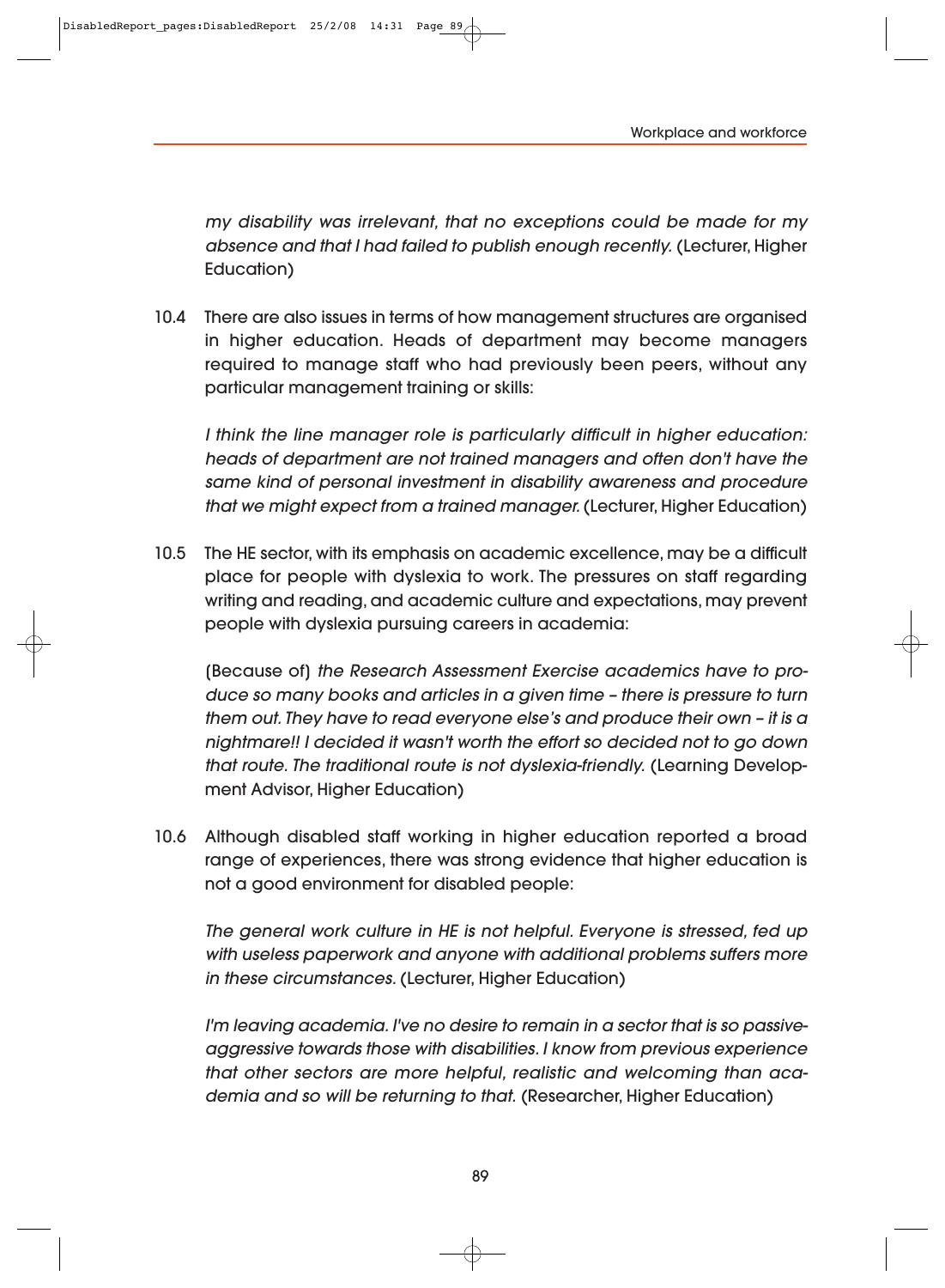Mental health and other non-visible disabilities are not discussed, let alone addressed. There are issues within HE in actually engaging in discussions around disability. This is because academic institutions find it difficult to change. I am not saying that FE has all the answers but I do think they appear to be more ready to enter into the debate. (Equality and Diversity Advisor, Lifelong Learning)

#### **The further education system**

- 10.7 The pressures in the further education (FE) system, and their effects on disabled staff, appear to differ from those in HE. Whereas in HE the emphasis on research and publishing may have detrimental effects on some disabled staff, the further education culture seems to be more characterised by an emphasis on targets and performance relating to learner achievement.
- 10.8 Some 36 per cent of disabled staff who responded to our call for evidence worked in the FE sector. Some described the increasing demands of the sector, and how they had an impact on the experiences of disabled staff. In particular, new requirements regarding teaching qualifications may have had particular detrimental impacts on disabled staff. One staff member who left her role describes her reason for leaving:

I couldn't cope physically and mentally with the increasing demands and new contract requirements… I would also have had to increase my qualifications in the teaching and the subject area which I could not do alongside work commitments… I don't think [returning to work is] an option – it looks like things are worse now regarding workloads…There is a big economic disadvantage to living with long-term illness. Placing additional workloads and qualification demands on such people can compound the disadvantage if the only way to stay in the profession and 'keep up' is to cut your hours to part time so you can jump through the [regulatory] hoops. (Ex-Lecturer, Further Education)

10.9 As with higher education, workloads can demand long hours from staff and evening and weekend work – which can be impossible for some disabled staff. These demands can create huge problems for some staff and can also affect progression to senior levels: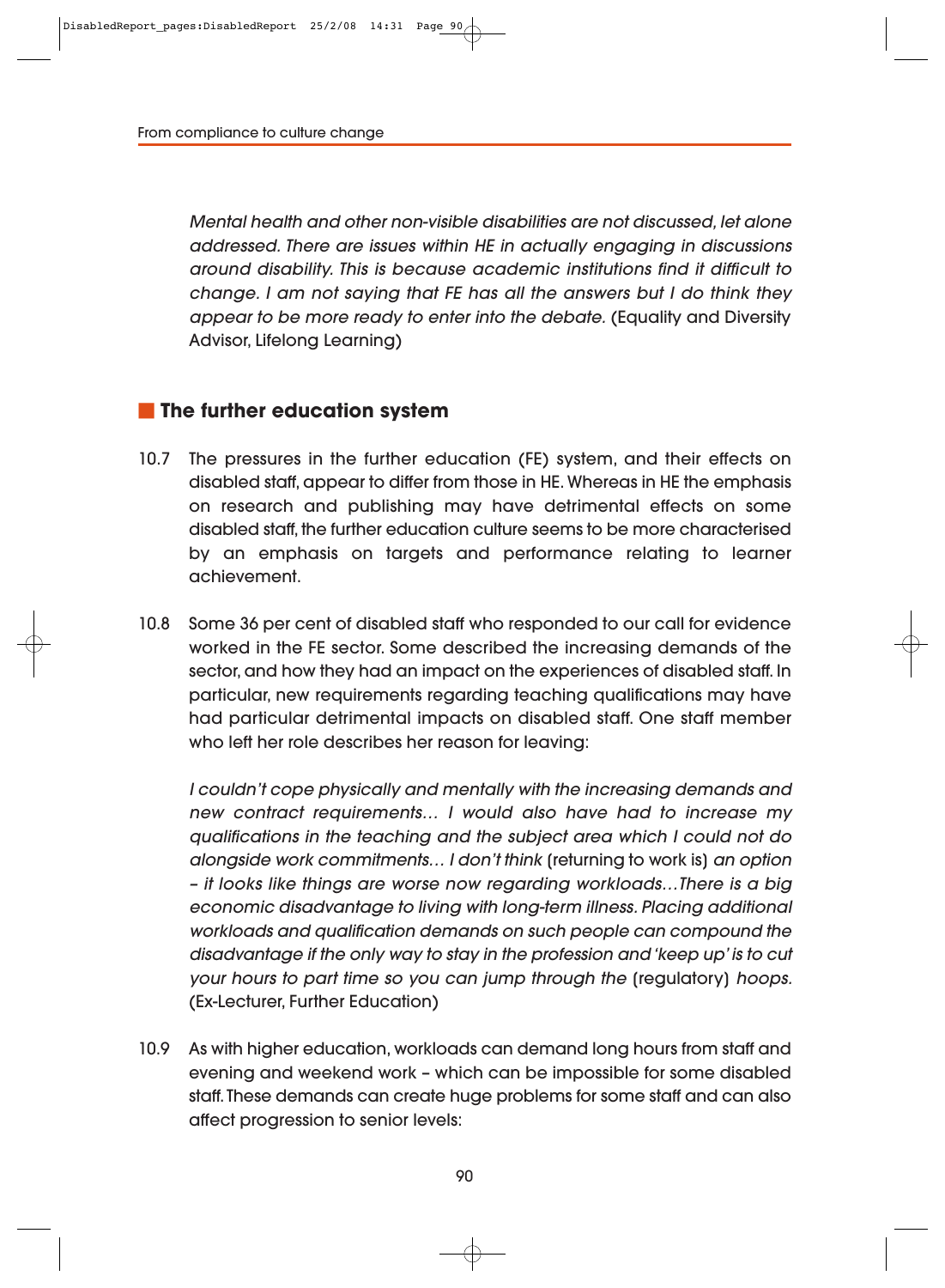DisabledReport\_pages:DisabledReport 25/2/08 14:31 Page 91

I don't think that, generally, senior management in FE allows for anything but robust health and the ability to work long hours. (Director, Further Education)

Hours of work can be the biggest problem. As part of the Adult Learning Directorate, this involves evening work - 12-hour days are often unavoidable – I am unable to change this without going onto a fractional contract – so I have to learn to deal with it as best I can! Not ideal. (Manager, Further Education)

I don't feel the sector has room currently for a disabled manager who isn't up to working a 50-hour week and that's a shame because it's a loss of talent and expertise. (Director, Further Education)

#### **Other sectors**

10.10 We did not receive significant evidence from staff working in other sectors to enable us to comment comprehensively on them. While 19 per cent of disabled staff who responded to our call for evidence worked in the adult and community learning sector, their responses did not, generally, refer to sector-specific issues. Responses from staff working in senior management and human resources roles suggest there are higher percentages of disabled staff who have disclosed in adult and community learning than in other sectors, suggesting greater visibility and awareness of disability. Our findings suggest that discrimination faced by staff working in adult and community learning may be on a micro level, and may relate more to discriminatory attitudes and practices of individual managers.

#### **Size of organisation**

10.11 We believe that, as well as type of organisation, the size of the workforce has an impact on the management of disabled staff. Smaller organisations benefit from a personal approach: individuals are known and issues dealt with on an 'as-needs-be' basis. Alternatively, larger organisations have the resources to be able to buy in support services and to absorb larger support costs within existing budgets. Similarly, there will be cultural, organisational and fiscal differences affecting voluntary sector, statutory and private training providers.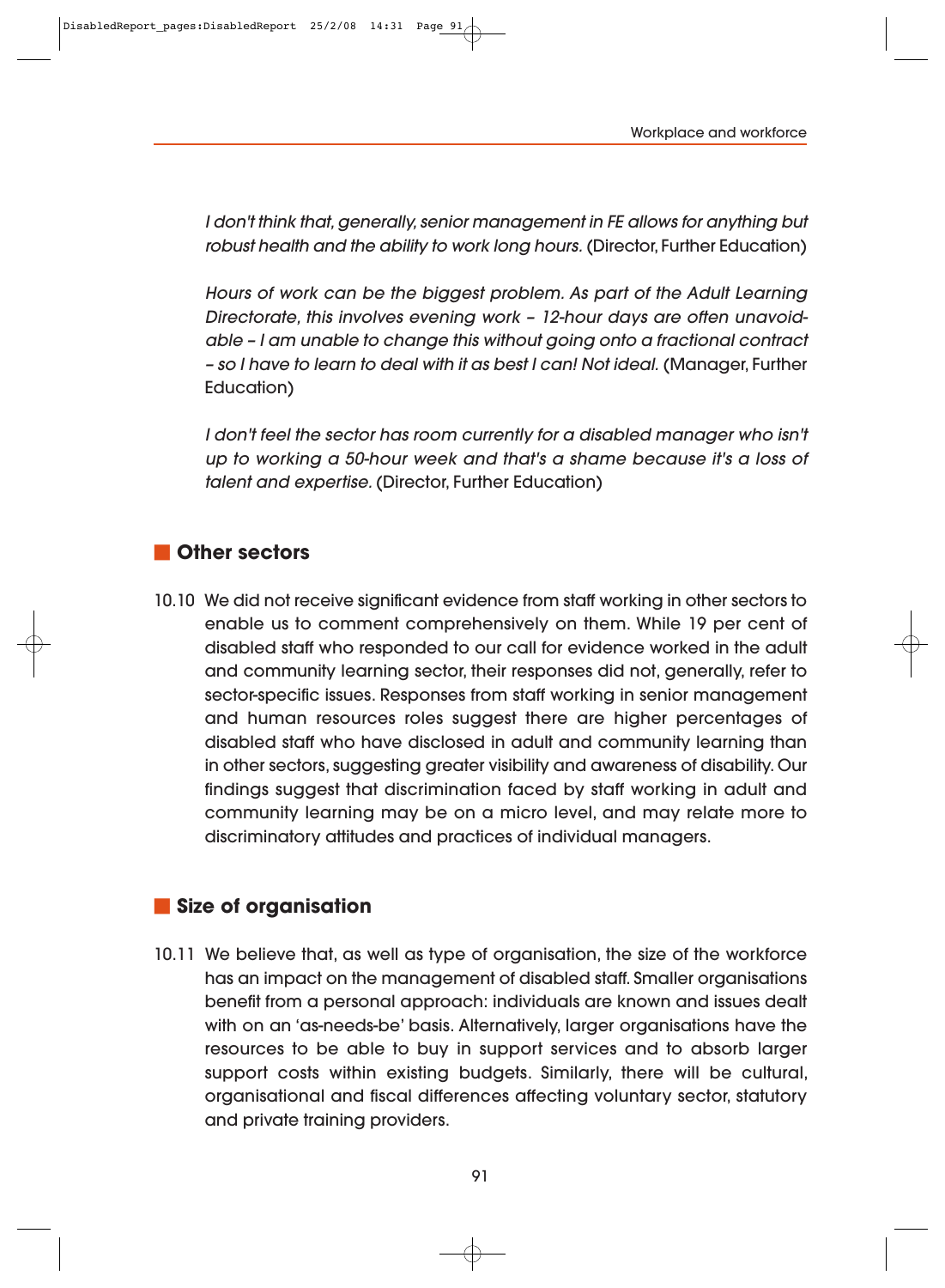#### **Part-time and hourly paid staff**

- 10.12 Some 68.5 per cent of disabled staff respondents worked full-time; 20 per cent worked part-time fractional and eight per cent worked part-time and were hourly paid. Many disabled staff respondents discussed the significance of hours of work. Some had impairments that meant they were only able to work part-time. Others worked full-time but were planning to reduce their hours as they felt unable to continue on full-time hours.
- 10.13 We received evidence that the 'long-hours culture' that exists in many lifelong learning organisations, and the predominance of full-time posts, as opposed to part-time posts, discriminates against disabled people:

For some disabled people – notably those with energy impairments or other conditions which make full-time work difficult or impossible – the use of the concept of 'indirect discrimination' to challenge issues relating to part-time work would be exceedingly valuable. The argument that this is covered by the concept of 'reasonable adjustment' is not commonly borne out in reality… Disabled people working in the museums, archives and libraries sector have been known to experience point blank refusals to even consider part-time working (or indeed an alteration to the working pattern of an already part-time position) as a reasonable adjustment to allow them to work in the sector for which they are qualified and experienced… Such failure to consider part time working as a 'reasonable adjustment' is only one of many reasons why disabled people are underrepresented in the workforce. (Archivist, Museums, Libraries and Archives)

It needs to be established, in law and in practice, that there is a presumption that full-time jobs can be applied for on the basis of part-time or job-share working. If the best candidate needs to work part-time then the job should be set up accordingly. Exceptions would have to be presented with a strong business case. (Equality and Diversity Manager, Museums, Libraries and Archives)

10.14 Finding part-time work may be disproportionately difficult for those who are impaired, whereas people who develop impairments within work may find adjustments to hours more readily accepted: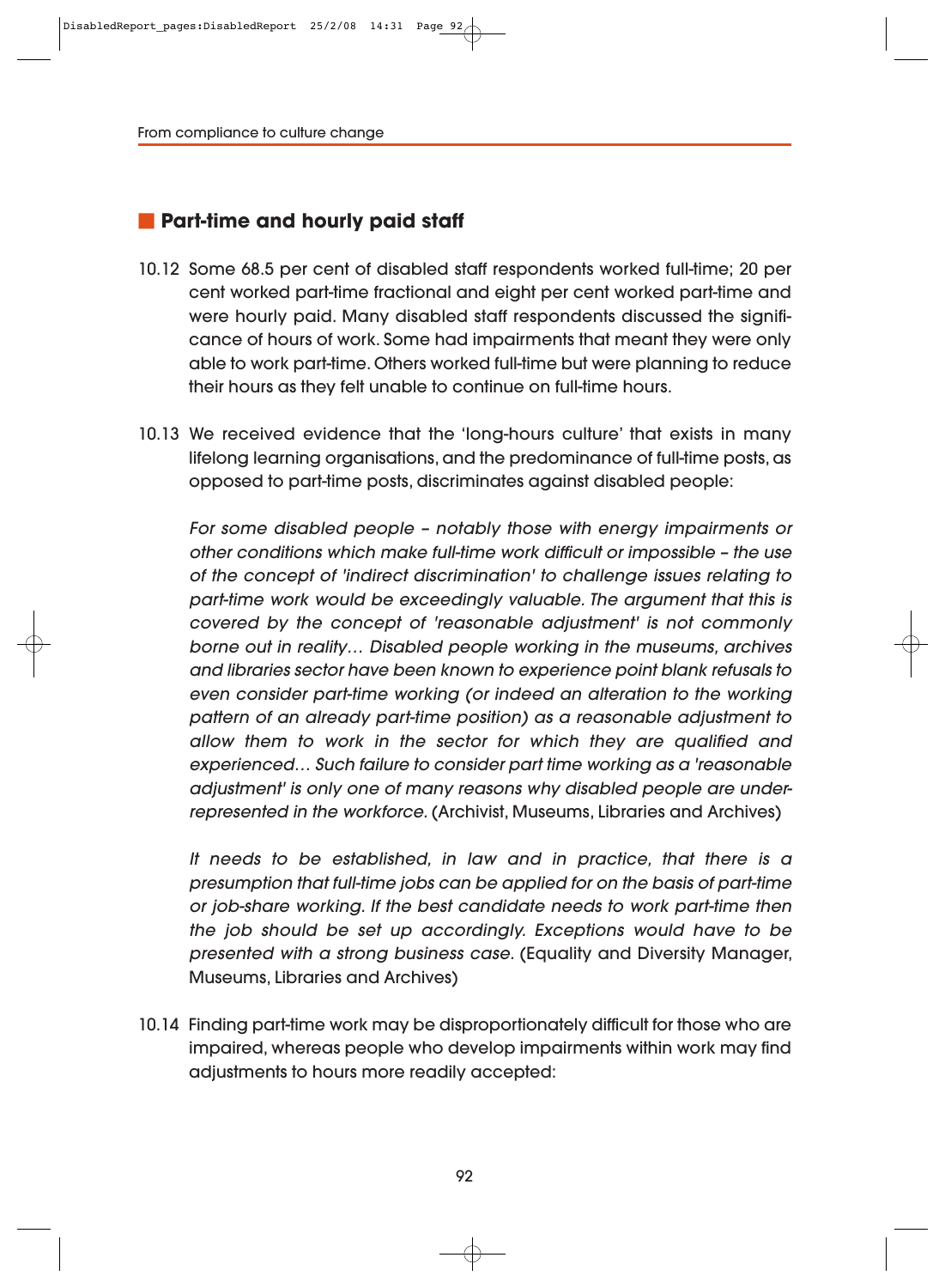DisabledReport\_pages:DisabledReport 25/2/08 14:31 Page 93

It is easier to persuade an organisation to let you become a part-time employee if you are already in a full-time post than if you are applying for a new post in a new organisation. This means that, for people who acquire an impairment whilst in post and need to reduce hours, support may be there, but for those who need to enter employment in the sector on a parttime basis the opportunities are very few and far between. (Archivist)

10.15 There were some examples of excellent responses to requests for part-time work – but these may be the exception rather than the rule:

I applied for my current post (which was advertised as full-time) but explained that I would need to work part-time at my interview. The head of the interview panel asked me how many hours I wanted to work and, when I was offered the job, it was set up on that basis. Since then I have been able to modify my hours… I think I would find it extraordinarily hard to find another employer who would take me on… Such part-time jobs that exist are set for fixed (and usually unsuitable) hours and the responses I have received, when enquiring about part-time work, in the context of a job advertised full-time, are best described as banging my head on a brick wall. (Archivist)

10.16 Similarly, staff working on temporary contacts or those who are paid on an hourly basis may not have the same pay and conditions as other staff. If they develop impairments, they may find they are not protected – contracts can be ended.

# **Agency staff**

10.17 We believe that for some disabled staff employment via an agency may be preferable as it allows for flexibility and may mean employees have more control over the hours they work. However, we are also concerned that disabled agency staff will face particular discrimination as they may not have the same access to promotion opportunities or entitlement to sick or holiday pay as staff directly employed, may have little access to training and may have little job security or protection. Some company policies within the lifelong learning sector may not apply to agency staff and they may not have the same access to human resources or occupational health support.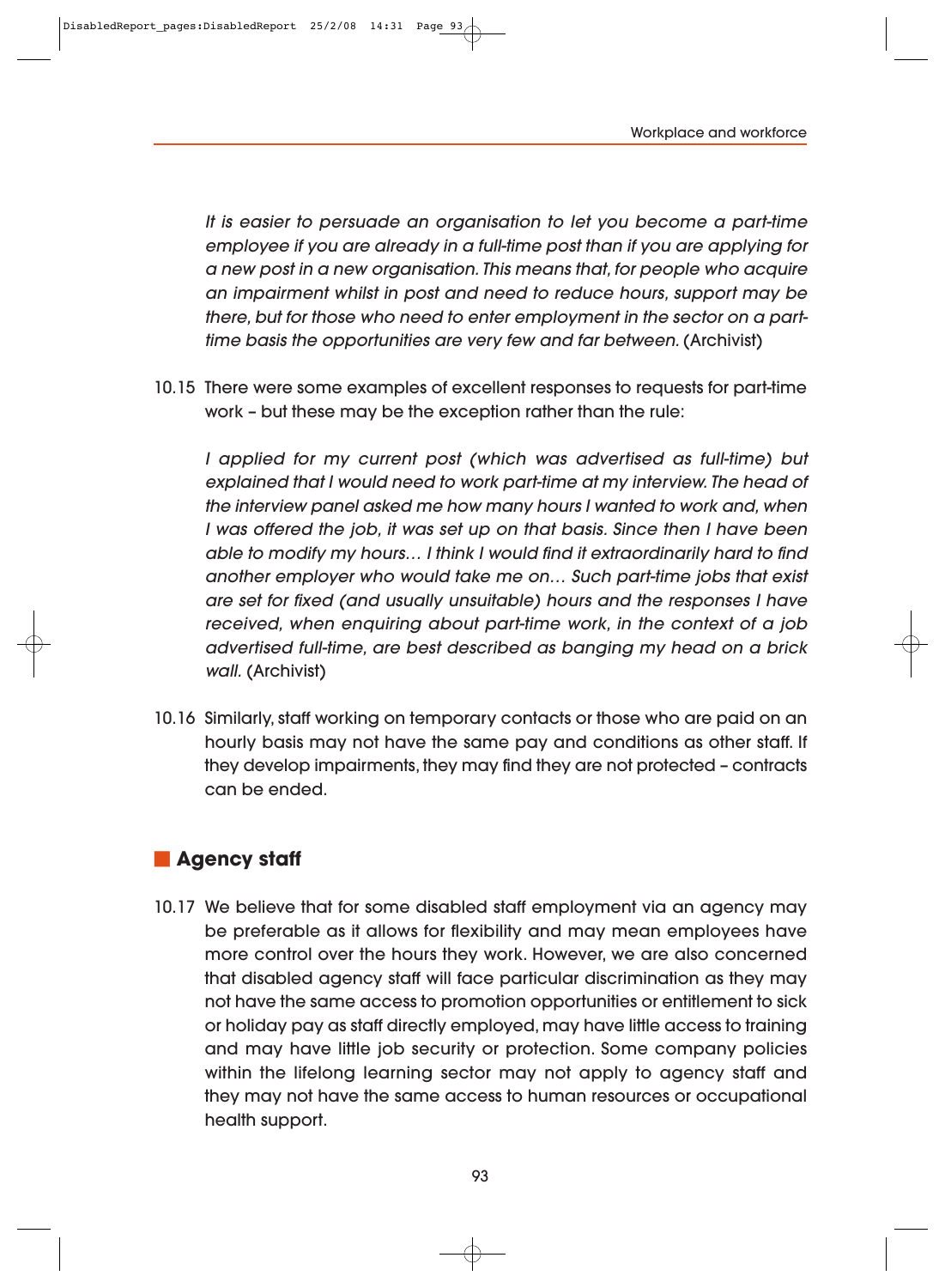Agency [workers] are outsiders and do not sit within the core staff – where does the responsibility lie – with the agency or with the host? Should organisations using agency staff be monitoring disability? (Human Resources Advisor, Further Education)

Agency staff may not feel like they are part of the workforce and it needs to be made clear by senior management that they are and that the same disability rights apply to them too. (Employer Liaison Officer, Lifelong Learning)

10.18 Only 0.7 per cent of disabled staff respondents worked for an agency, so we are not able to come to significant conclusions regarding this issue. Further research is needed into the area of disabled agency and part-time staff in the lifelong learning sector, and this is part of our recommendations to LLUK.

#### **Disabled people within the workforce**

10.19 Data from LLUK, set out in our interim report, suggest that between 1.1 and 3.1 per cent of disabled staff working in lifelong learning have declared an impairment in most regions. Our final data from human resource and senior managers show average disclosure rates are significantly higher at approximately 6 per cent (although this is based on responses from only 77 organisations). This may be because more organisations committed to disability equality responded to our call for evidence. Nonetheless, is it still significantly lower than 19 per cent, which is the percentage of adults of working age who are deemed to be disabled according to workforce survey figures:

There never seem to be enough disabled people – the same as with black people – coming into teaching (compared to the general population). Is there a barrier further down the line, such as in college/teacher training? We don't get a lot of disabled applicants. (College Administrator, Further Education)

10.20 This raises concerns that disabled people are not attracted to, or recruited to, the lifelong learning sector. Further research is needed into why disabled people are not attracted to the lifelong learning sector, and why disclosure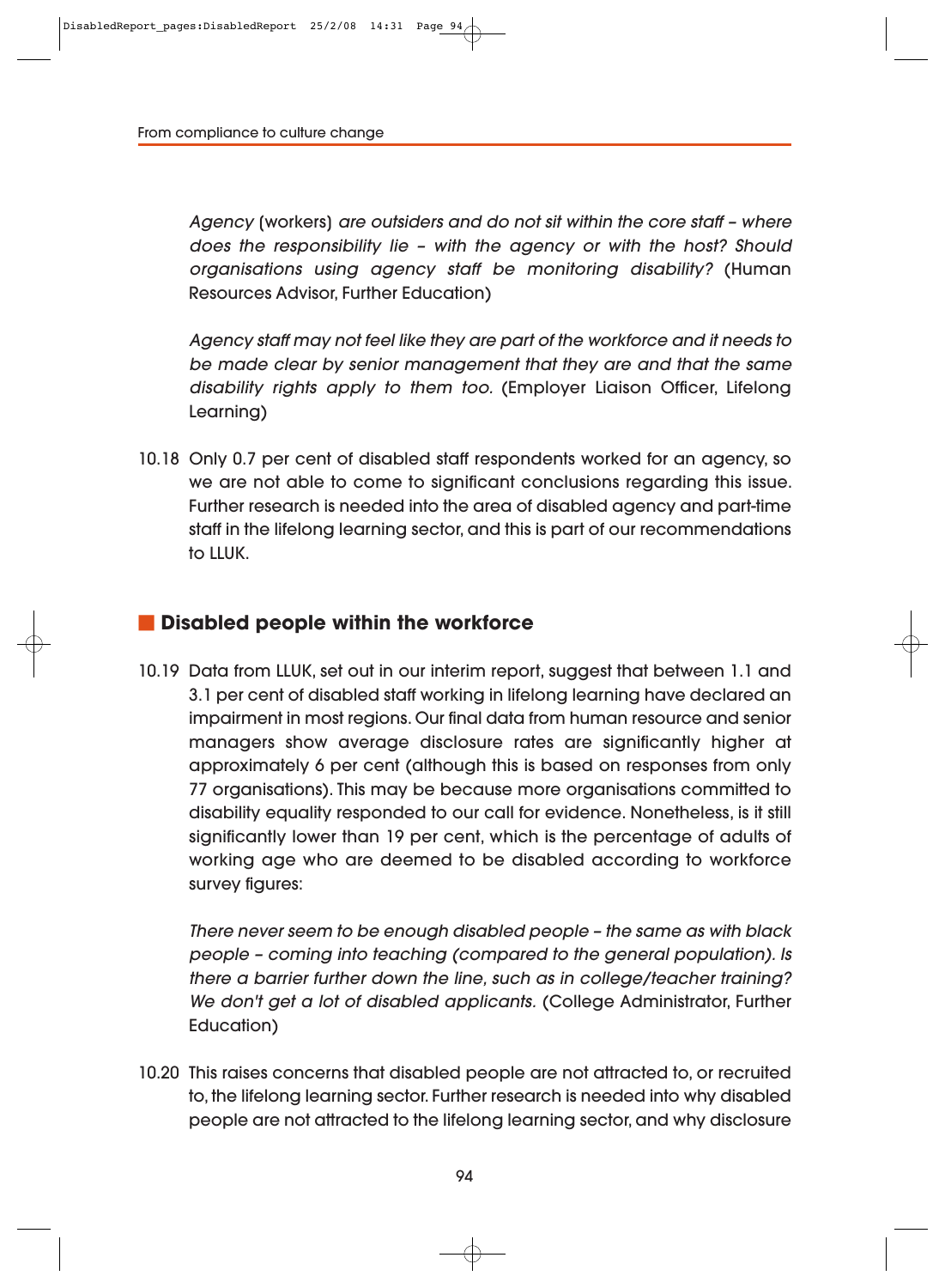in the sector is low, and our recommendations call on the appropriate infrastructure organisations to commission and fund this.

- 10.21 While we have included all staff working in the lifelong learning sector in the Commission's work, we are particularly concerned about some groups of disabled people and routes into teaching. We have received evidence that some Deaf tutors have difficulties being accepted on to Certificate of Education and professional development courses in colleges because of their low achievement in literacy and numeracy qualifications. If such tutors are unable to work in the lifelong learning sector because they cannot get the appropriate qualifications, BSL teaching and learning may suffer and shortages be exacerbated. There will be fewer positive role models. If standards require Levels 2 and 3, Deaf BSL users, it is argued, should be given the appropriate time and financial backing to achieve them, and an extension to the registration period. In our recommendations we ask LLUK to address this – for Deaf and other disabled staff.
- 10.22 Our findings in this section confirm our key message that there is widespread discrimination against disabled staff.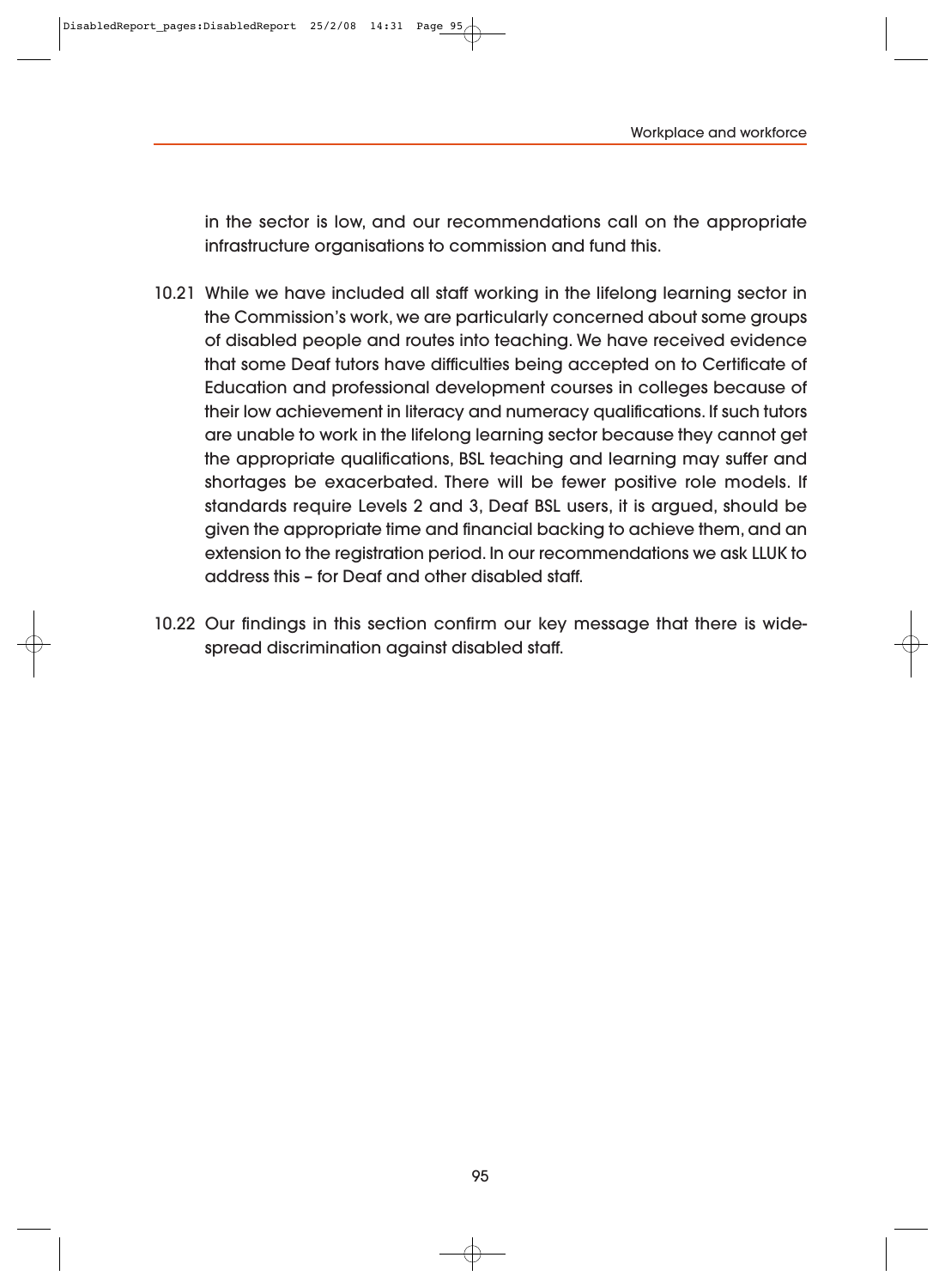

# **Attitudes and disabled staff**

11.1 Culture change is essential for disability equality in the lifelong learning sector. We must therefore recognise the importance of attitudes in shaping and achieving it. Positive attitudes towards impairment and disabled staff, examples of which we are able to present in this section, are essential. Negative attitudes, bullying and harassment perpetuate institutional discrimination. Fear of such attitudes and behaviours may prevent disabled staff from disclosing and getting the support they require. In this section we examine our findings on attitudes towards disabled staff and explore what can be done to move towards a standard culture of disability equality. Our key message – that there is widespread institutional discrimination – is demonstrated in the evidence we present below.

### **Positive attitudes**

- 11.2 Despite a generally gloomy picture on attitudes, we were encouraged that many disabled staff reported positive attitudes from senior managers and colleagues towards them. Words such as 'supportive', 'considerate' and 'respectful' were commonly used. In most cases, disabled staff members felt they were valued members of a team.
- 11.3 However, positive attitudes were not always backed up by helpful behaviours and actions, or with a good understanding of a person's impairment or requirements. This is particularly true if an impairment is non-apparent. A lack of awareness about the needs of disabled people is often the root cause of this:

[My colleagues are] generally polite and supportive on one level – but on another, they simply don't 'get it' and don't realise the change to their working practices that they should be making on a consistent basis. (Policy Officer, Lifelong Learning)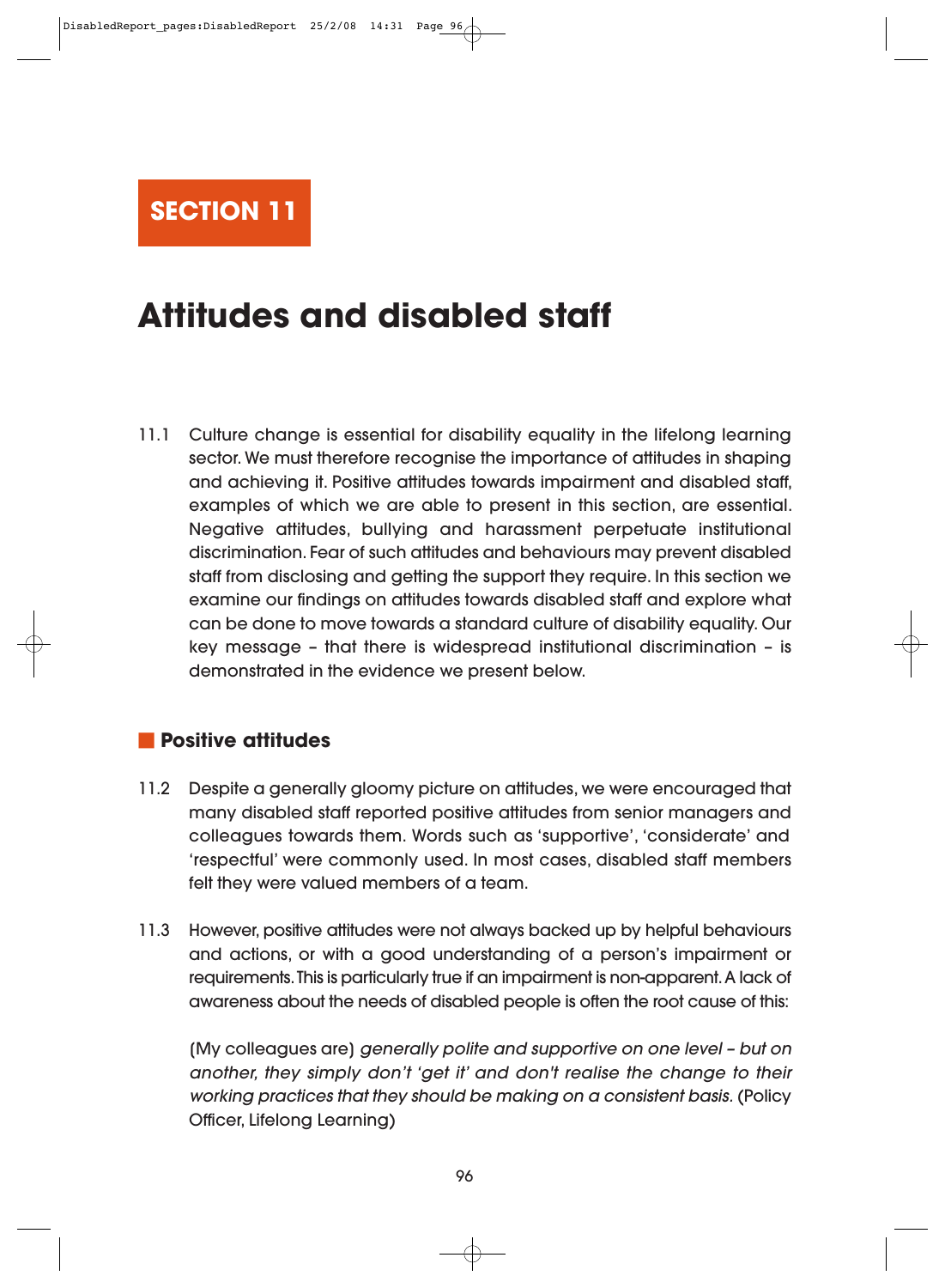#### **Negative attitudes**

11.4 Some disabled staff had worked with colleagues or managers whose attitudes were patronising and seemed to be based on the belief that impairments were 'put on' to achieve special treatment. Sometimes managers believed that disabled staff should 'put up with it' and were resentful of extra work to implement 'reasonable adjustments'. They believed that disabled staff would cost their organisations more or require more time off. They showed little understanding of their anticipatory duty:

My boss does not accept how serious my medical condition is; he uses a sarcastic tone of voice and rolls his eyes to the ceiling if I mention it. I no longer mention it. (Manager, Further Education)

[My employers] agree to implement 'reasonable adjustments' but treat every request as an attempt to 'get one over on them' and get out of my duties – 'if we allowed that everyone would want it too' etc. (Reader, Higher Education)

If senior managers also 'buy into' such negative attitudes and subsequent behaviours, they will be allowed to continue.

### **Lack of consistency**

11.5 The overwhelming finding relating to attitudes towards disabled staff was that they varied enormously from person to person and from situation to situation. There was no consistency – attitudes seemed to be based on individual personalities and moods, and positive attitudes were not always actively enforced by organisational structures. While attitudes varied from staff member to staff member, this might have been more significant when it came to managers. This is because, firstly, they model attitudes to other staff and to learners and, secondly, they have power in relation to employment practices. Different attitudes between managers can add extra tensions:

The Deputy Principal did not agree with my extended sickness absence last year and requested that my line manager visit me on a weekly basis to encourage me to return to work – I would have seen this as harassment.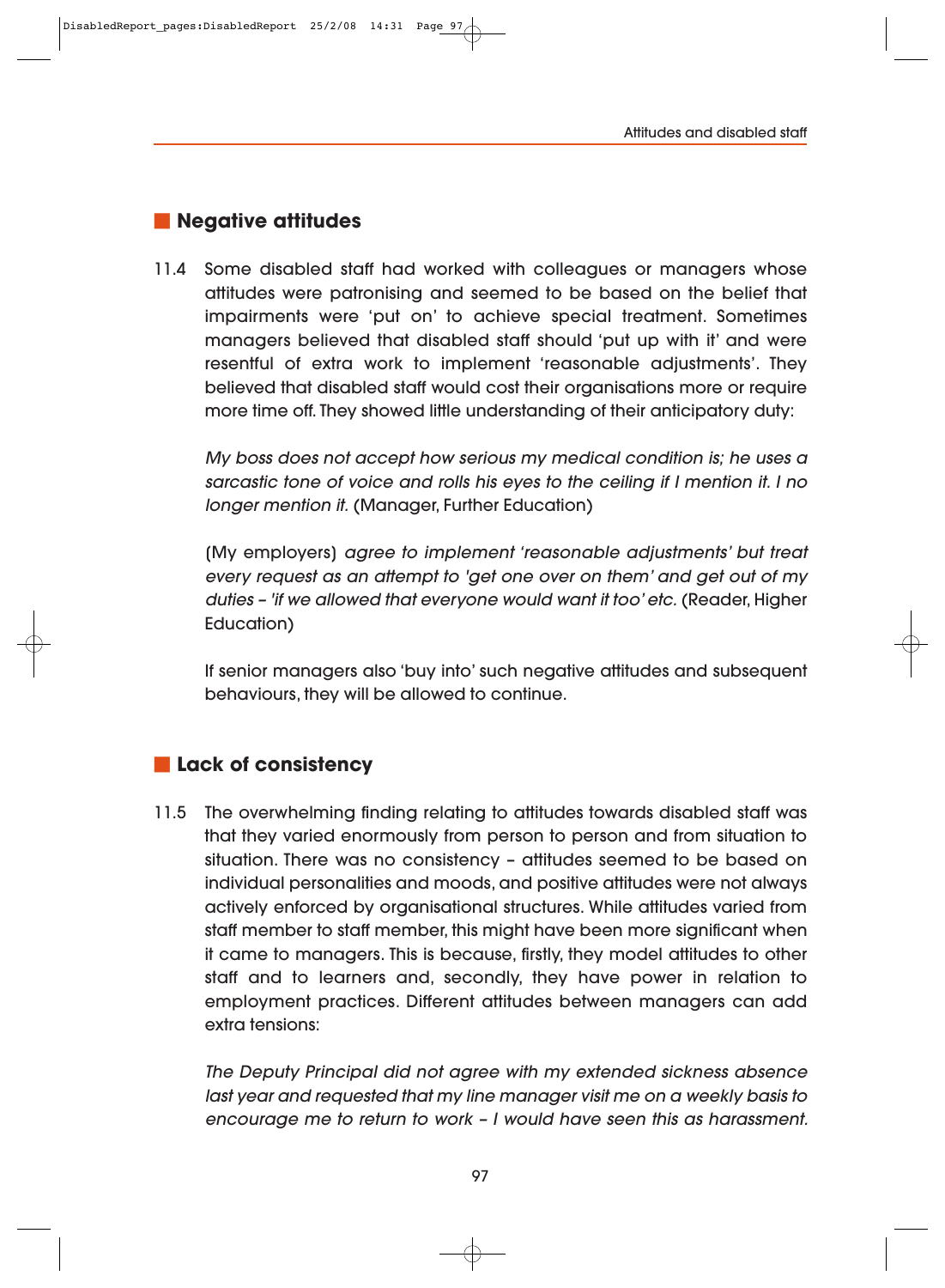My line manager refused which I very much appreciated but this put her in a difficult position with her own manager. (Manager, Adult and Community Learning)

## **Bullying and harassment**

11.6 The evidence we gathered contained relatively few cases of bullying and harassment of disabled staff. However, they did occur. Some disabled staff reported incidences of verbal bullying, being ignored, and harassment from management regarding employment issues.

The disabled are the focus for the non-disabled to shout at, make fun of, and provide an opportunity for the non-disabled to get rid of their frustration. (Instructor, Further Education)

I am the office joke! They think I do not notice that they call me 'granny' behind my back since I use a trolley bag/modern wheeled small suitcase to carry my marking and handouts to and from class. (Lecturer, Higher Education)

They all ignore me. I feel like a complete freak. I've tried smiling and speaking – doesn't work. I feel like saying, 'It's not bloody infectious you know!' (Teacher, Adult and Community Learning)

- 11.7 The Commission believes that lack of support from management can directly enable bullying to continue, either because managers contribute to the bullying and harassment themselves, because they fail to deal with it or because they do not model positive attitudes and zero tolerance towards bullying and harassment in either their policies or their own behaviours and attitudes.
- 11.8 The effects of bullying and harassment on staff members can be extensive and damaging. Some disabled staff reported that bullying and harassment had made them want to leave their jobs or actually leave previous jobs. However, conversely, some respondents reported that supportive attitudes of colleague encouraged them to stay – demonstrating the power of positive attitudes. Bullying and harassment can also bring about mental or physical ill-health or exacerbate existing conditions: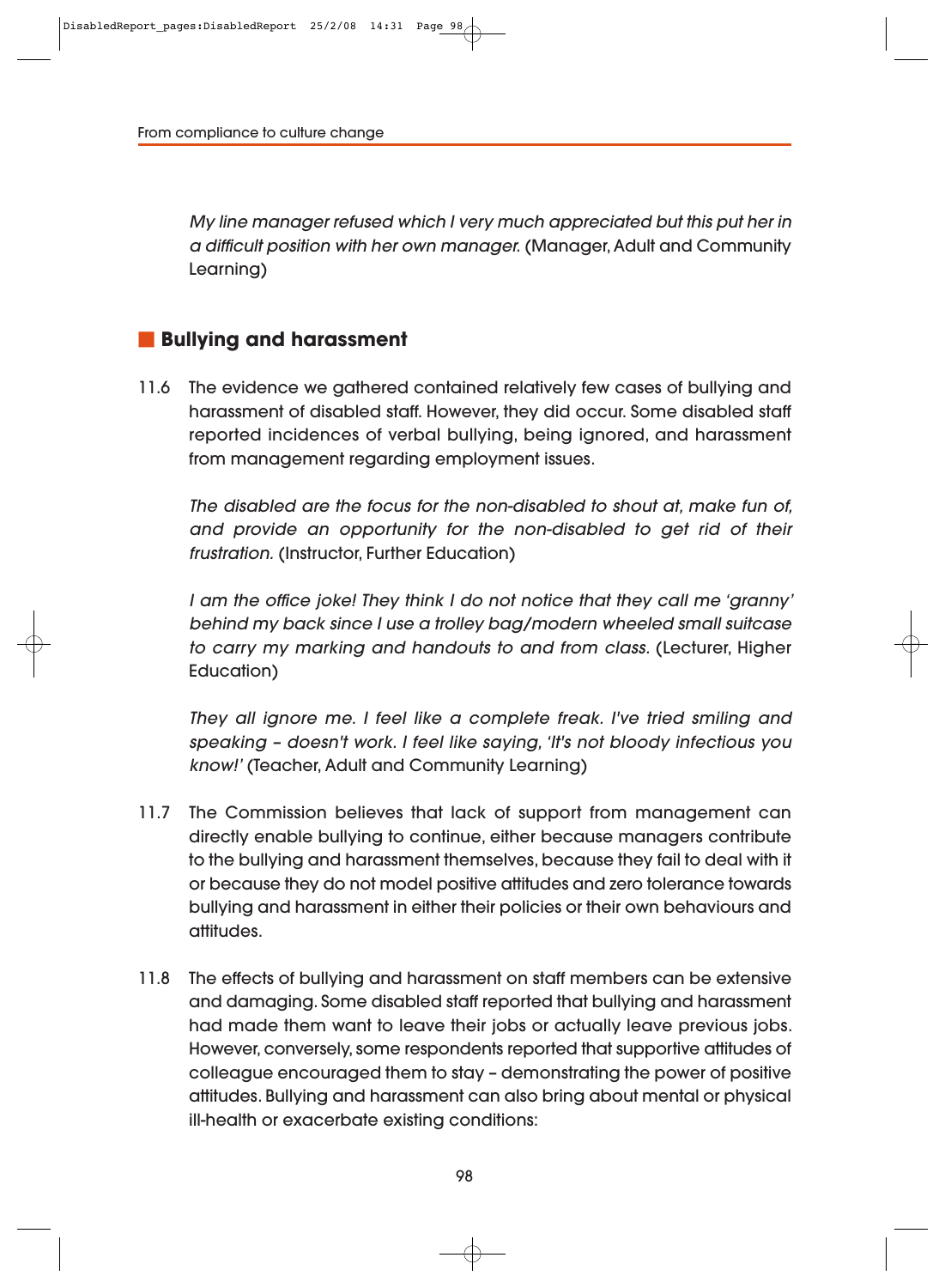I have severe panic attacks sometimes and have suffered work-placed bullying which has exacerbated the situation. General stress and workbased stress does trigger my anxiety & panic attacks. (Manager, Adult and Community Learning)

# **Assumptions about impairments**

- 11.9 Although many disabled staff reported positive, supportive attitudes of colleagues, these were at times coupled with a lack of awareness of different impairments, with ignorance and with assumptions about people based on their impairments. In particular, assumptions about people's intellectual ability appeared to be made, based on their impairment. This seemed particularly true for staff with dyslexia and mental health difficulties, and Deaf or hearing-impaired staff.
- 11.10 Dyslexia has traditionally, and incorrectly, been associated with lower intelligence or ability. Dyslexic staff may find they have to prove themselves, and this may be particularly true in higher education settings that are very academic:

I have been criticised and belittled by my peers over my handwriting. On occasions at staff meeting comments have been made that I have found offensive and when I pointed out to another member of staff that dyslexia did not mean you were dumb, and that Albert Einstein was dyslexic, he was incredulous. I find that I am chipping away the myths and prejudices but I have shot myself in the foot for promotion with this organisation by being open about being a dyslexic. I am currently looking for a new employer. (Lecturer, Further Education)

# **Attitudes of learners and students**

11.11 The vast majority of disabled staff reported that learners and students were either not aware of their impairment or expressed positive, supportive attitudes towards them. Some disabled staff reported that learners saw them as role models. They were a source of information and advice about certain impairments. Their impairments often affected their work with learners in a positive way: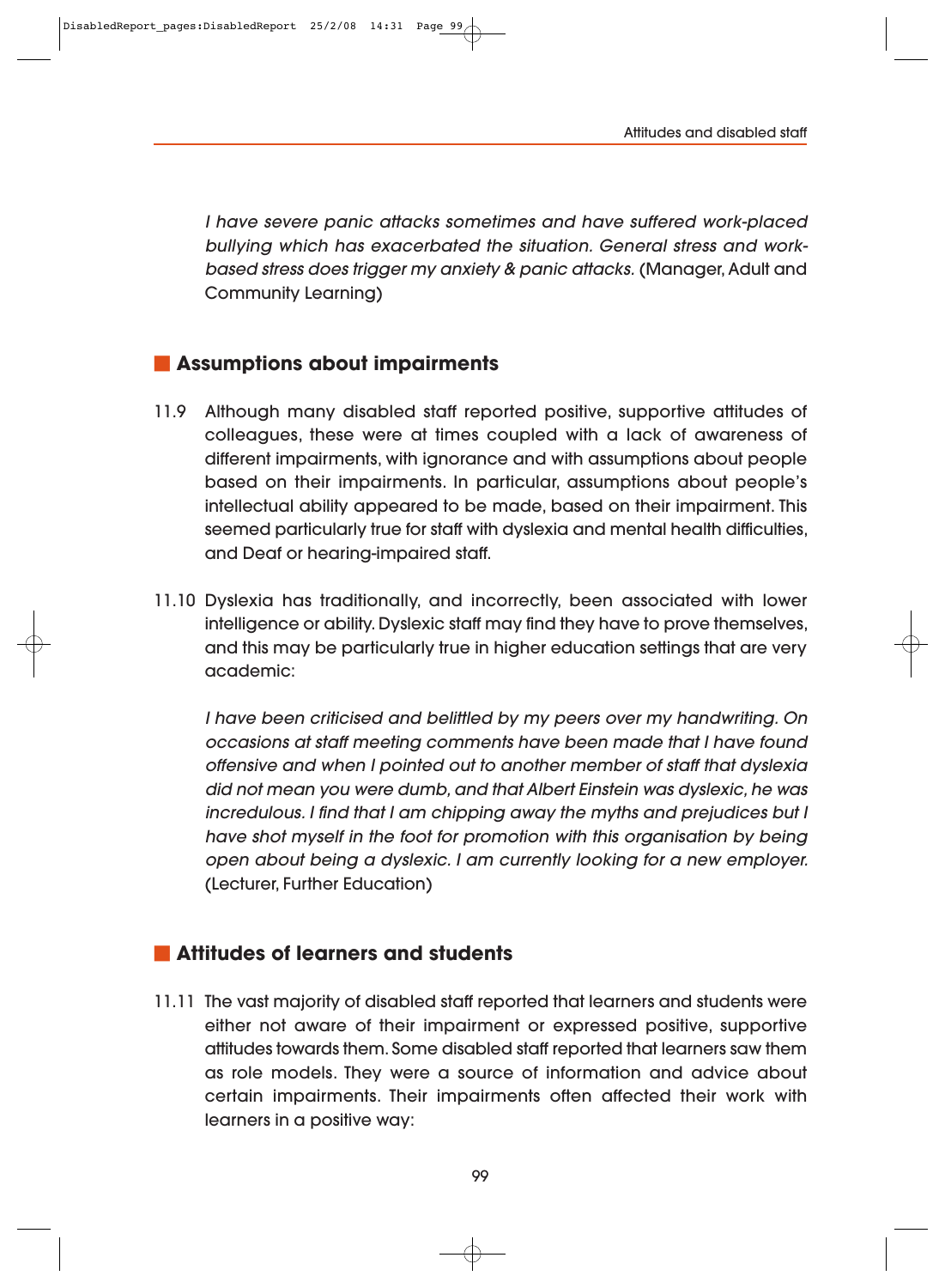Students with dyslexia will often ask me things related to dyslexia, or if they don't know about my dyslexia, will sometimes comment that my PowerPoint presentations are less awful than many others. (Lecturer, Higher Education)

I have a hidden disability, so most learners are not aware of it. In certain circumstances I might divulge, and students have always been entirely positive, a bit intrigued, and I think rather pleased that a teacher of disabled people is himself disabled. (Lecturer, Further Education)

[Students and learners are] sometimes a bit apprehensive but overall it is reassuring for a disabled student to be able to talk to a disabled member of staff when discussing disability-related matters. (Learning Support Advisor, Higher Education)

11.12 Disabled staff can have a positive impact on the attitudes of learners towards disability, and disabled staff themselves can be powerful agents of culture change. Another interpretation, however, may be that it is patronising or offensive. Why should disabled people have to be role models? Is it another instance where disabled people are seen as having to prove their worth? To a degree, the answer depends on individual wishes and perceptions, and the extent to which disabled staff accept or resist that part of their identities to do with disability.

#### **Policies and procedures**

- 11.13 We have already reported on policies and procedures in the context of employment. Responses from human resources or staff in senior manage ment positions suggest that most lifelong learning organisations have a range of policies and procedures relating to attitudes towards staff in general, and in some cases disabled staff in particular, including equality and diversity, bullying and harassment, dignity at work, equal opportunities policies and procedures and, of course, Disability Equality Schemes. However, the Commission is concerned that policies and procedures have little impact if they are not coupled with an ethos that embraces disability equality.
- 11.14 Some organisations appear to go beyond standard policies and proce-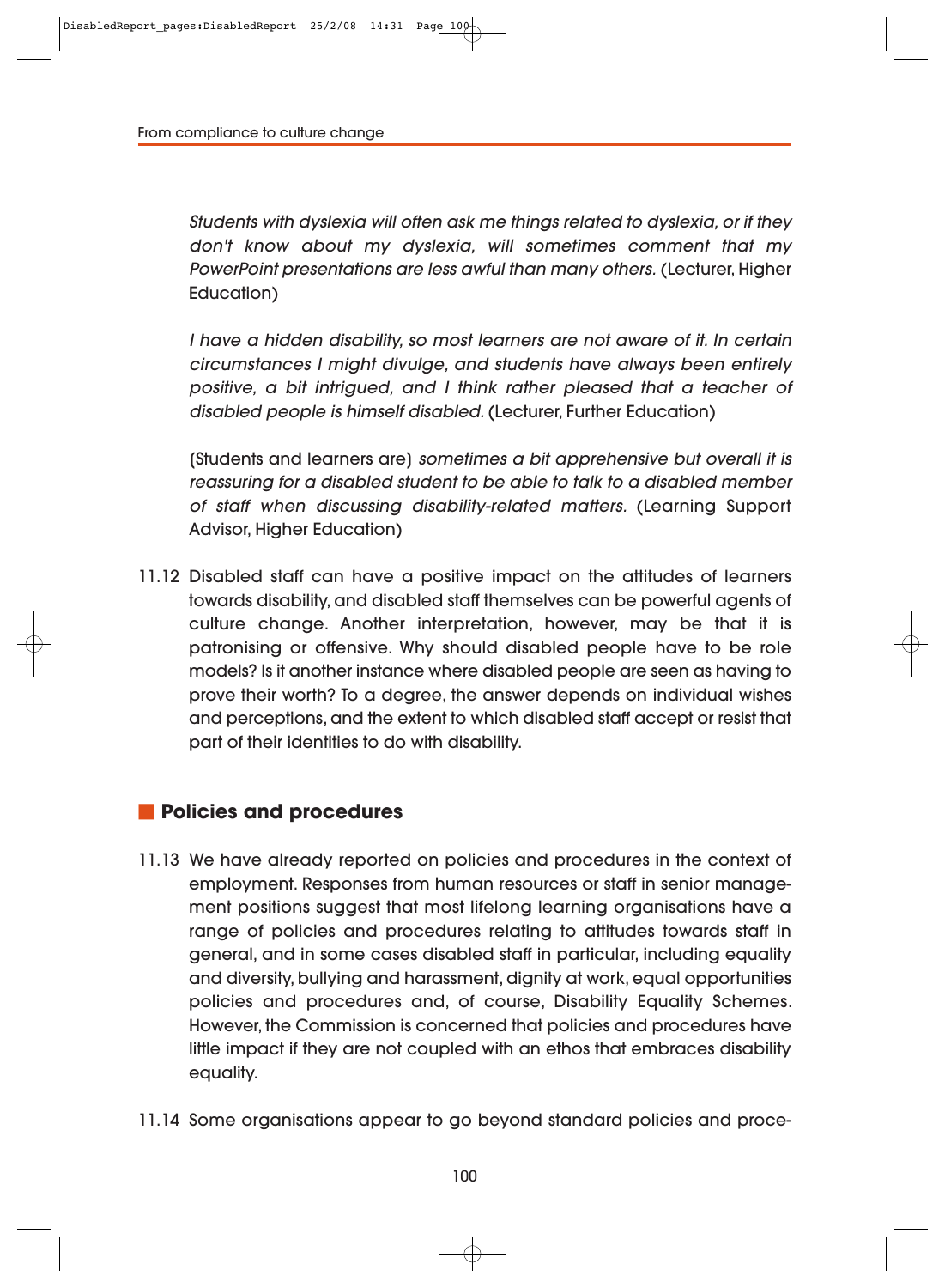dures and have developed creative and imaginative solutions promoting positive attitudes and raising awareness of disability. These include board games relating to disability for use in training events, panels of harassment advisors, and arts, dance and comedy events to promote disability equality.

11.15 These instances are reassuring. Some organisations are taking their responsibility regarding equality for disabled staff seriously. Disability Equality Schemes provide the opportunity for organisations to make clear their commitment to disability equality, to ensure measures are put in place to promote positive attitudes towards disability equality and to combat discriminatory behaviour and negative attitudes amongst staff and learners and students. These are an excellent basis from which to proceed towards disability equality.

## **Compliant attitudes**

11.16 Other organisations appear to be doing little more than complying with legislation and paying lip service to policies and procedures relating to attitudes towards disabled staff:

[We have] standard equal opportunities and bullying and harassment policies to comply with legislation but not beyond this. (Consultant, Lifelong Learning)

In theory, all policies are assessed and monitored for impact on disabled staff. (Manager, Adult and Community Learning)

11.17 Phrases such as 'not beyond this' and 'in theory' concern us. They suggest a lack of commitment to genuine disability equality and a lack of understanding of legal duties, especially to the promotion of disability equality. There are also some concerns that, as attitudes toward disabled staff vary, so do attitudes towards enforcement of policies:

The council has comprehensive equal opportunities policies and bullying and harassment policies. These generally are observed and enforced, although there are some instances of ignorance by managers, particularly towards people with mental health disabilities. From time to time managers simply do not want to know. (Coordinator, Work Based Learning)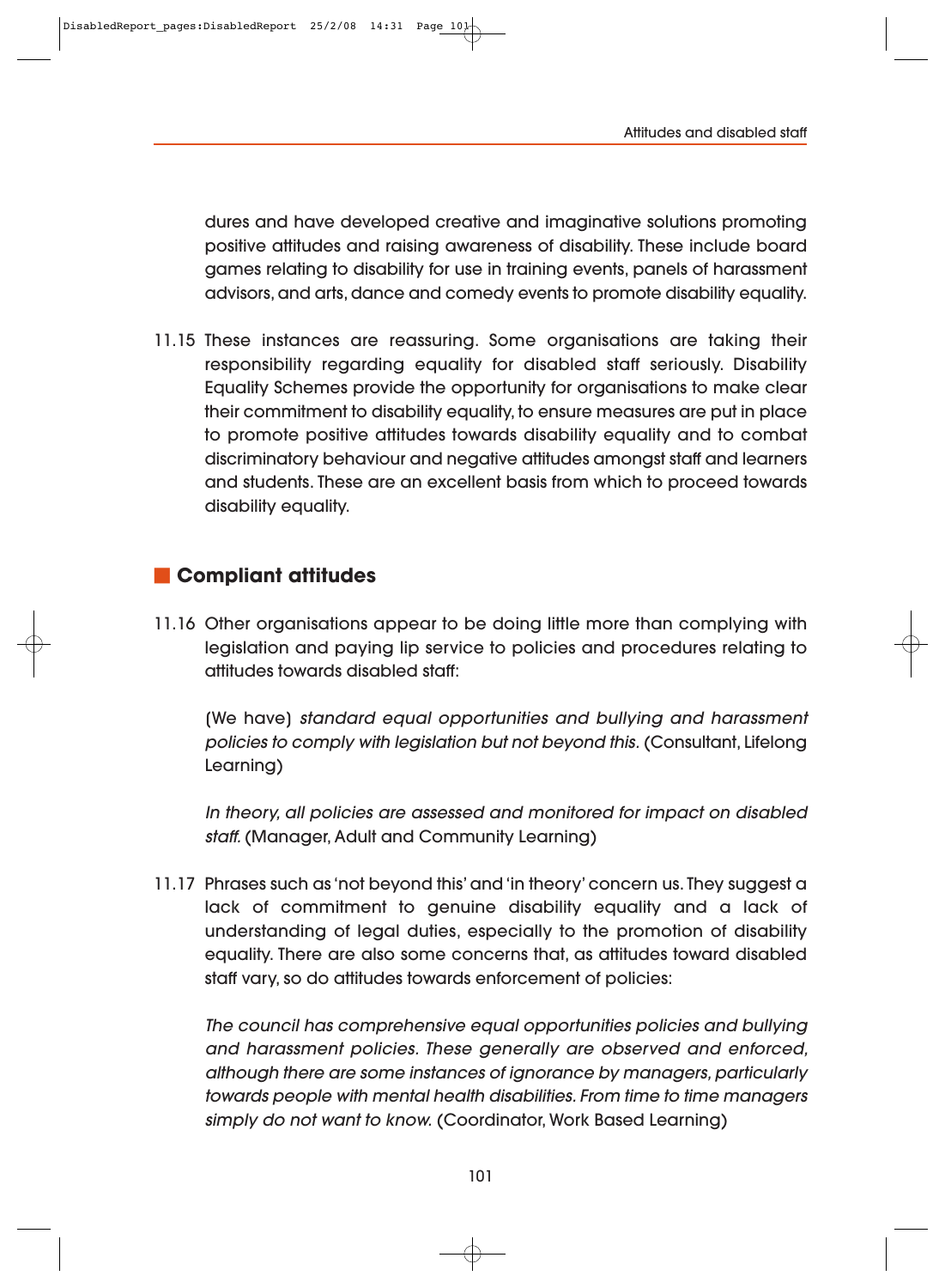# **Beyond compliance**

11.18 However, in some organisations, commitment from senior management ensures policies are taken seriously:

Senior management take an active role in this training to ensure we are not just paying it lip service, but are making sure it is seen as serious. (Personnel Manager, Further Education)

Policies are required documents, but what we aim for amongst staff here is that their actions are natural, not because of policies, and reflect a positive attitude towards their disabled colleagues. (Assistant Director, Further Education)

11.19 These responses are good examples of the sorts of attitudes the Commission believes organisations should have to move towards a positive culture of disability equality. They confirm one of our key messages – that compliance with legislative requirements is not the only or even the best motivation to achieve disability equality.

## **Fear of saying and doing the wrong thing**

11.20 There is widespread confusion in society about the appropriate language to use when referring to impairments. Some staff working in lifelong learning, including those in management roles, are afraid of saying or doing the wrong things when working with disabled people. Fear of offending disabled people by using offensive or politically incorrect language may prevent people from gaining a better understanding of what actions would positively support disabled people:

The main problem is that people get embarrassed and are not sure how to handle things. They are not used to being with disabled people – and say clumsy things or avoid them. (Vice Chancellor, Higher Education)

11.21 Of course, how disabled people prefer to be addressed and the sort of language they feel is appropriate will differ from person to person. While there is some language that is universally not accepted (such as 'the disabled', 'handicapped', 'wheelchair bound' or 'suffering from…'), much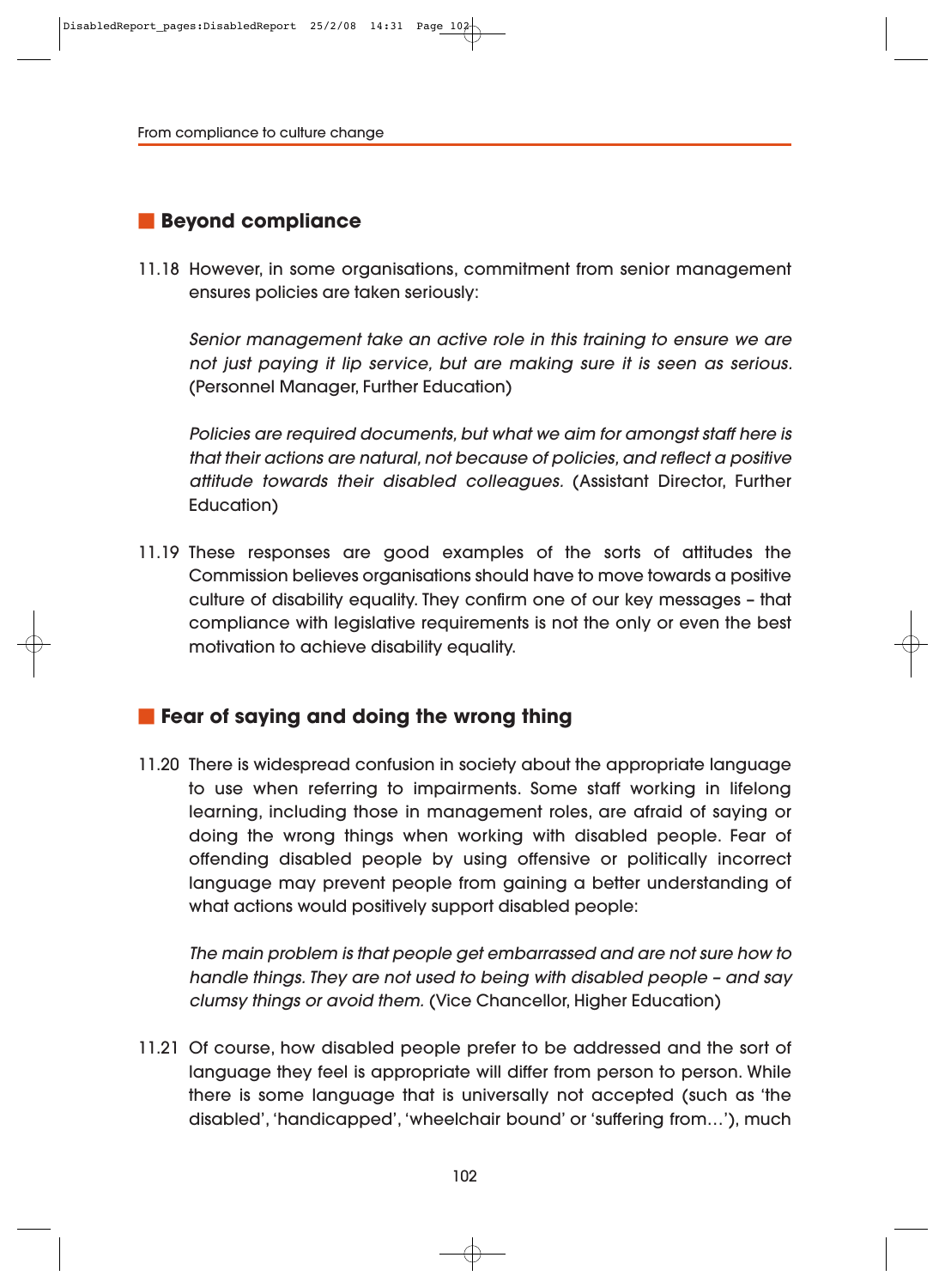comes down to personal preferences in a continuum. Like non-disabled people, many disabled people wish to be treated 'no differently' from anyone else. Others appreciate 'understanding', 'empathy' and 'respect'. Others still appreciate 'kindness', 'consideration' and 'support'. What some disabled people may interpret as an act of kindness, others may feel is patronising.

[My colleagues] are very supportive indeed. They are extremely caring. They help get my wheelchair out of and into my car. They make me hot drinks. They assist with anything I ask. (Learning Mentor, Further Education)

To what extent are these actions to do with disability or standard human cooperativeness?

- 11.22 Whilst some want their impairments to be 'celebrated' and not 'mainstreamed', others want to be unobtrusive.
- 11.23 Overall, 'language used should convey a respect for the rights of disabled people' (Unison et al., 2007). Organisations need to keep their staff up to date with what language is deemed appropriate when referring to equality and diversity issues. However, staff should also be aware that there are individual preferences and respect them.
- 11.24 The practical measures we present in the panel below disability equality training at all levels – could appear in any section in this section. They are replicated as recommendations and are one of the outcomes we require from our work. They address another of our key messages – the importance of exemplary, visible and proactive leadership and management for disability equality.
- 11.25 Lifelong learning organisations can promote disability equality through a sustained programme of disability equality training to cover:
	- Negative attitudes;
	- Lack of consistency;
	- Bullying and harassment of disabled staff;
	- Assumptions about impairments ;
	- Moving beyond compliance;
	- How to avoid saying and doing the wrong thing (saying and doing the right thing); and
	- Dignity at work.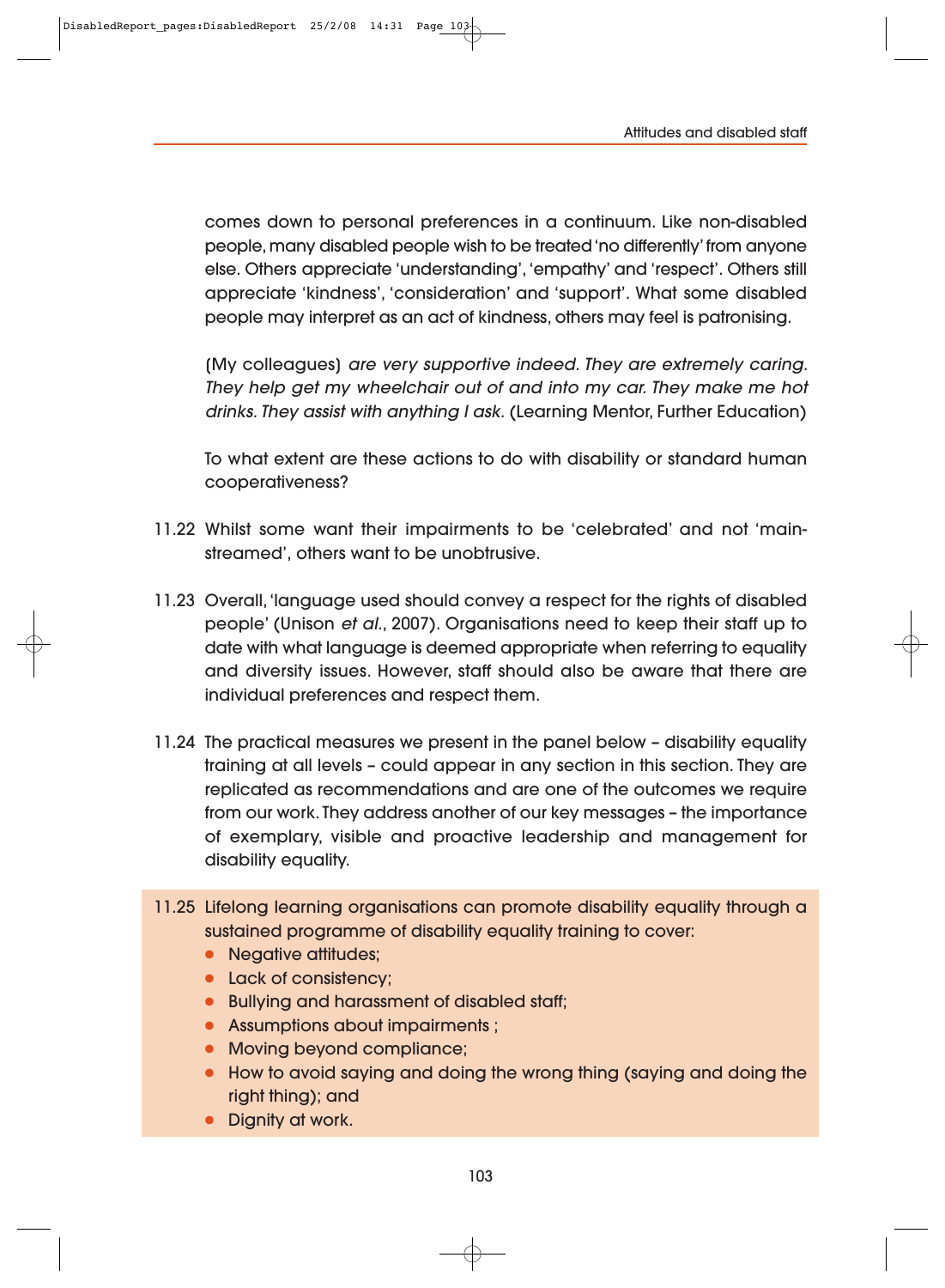- 11.26 Senior managers in the sector should be a priority group for disability equality updating, with additional input to:
	- 'Embed' and 'mainstream' disability equality strategically;
	- Change organisational culture;
	- Develop a 'disability equality infrastructure' to achieve the first and second bullet points; and
	- Ensure how appropriate resources can be allocated.
- 11.27 Supporting organisations, especially those responsible for leadership and management such as the Centre for Excellence in Leadership, can facilitate this development. We believe disability equality should be embedded in all leadership and management programmes.
- 11.28 We believe that leaders and managers who undertake this training will be proactive in pursuing disability equality, committed to the development needs of disabled colleagues, able to involve them and, above all, reflexive and principled.
- 11.29 Organisations that successfully promote disability equality, transform attitudes, remove barriers and achieve culture change win benefits far beyond those experienced by disabled staff.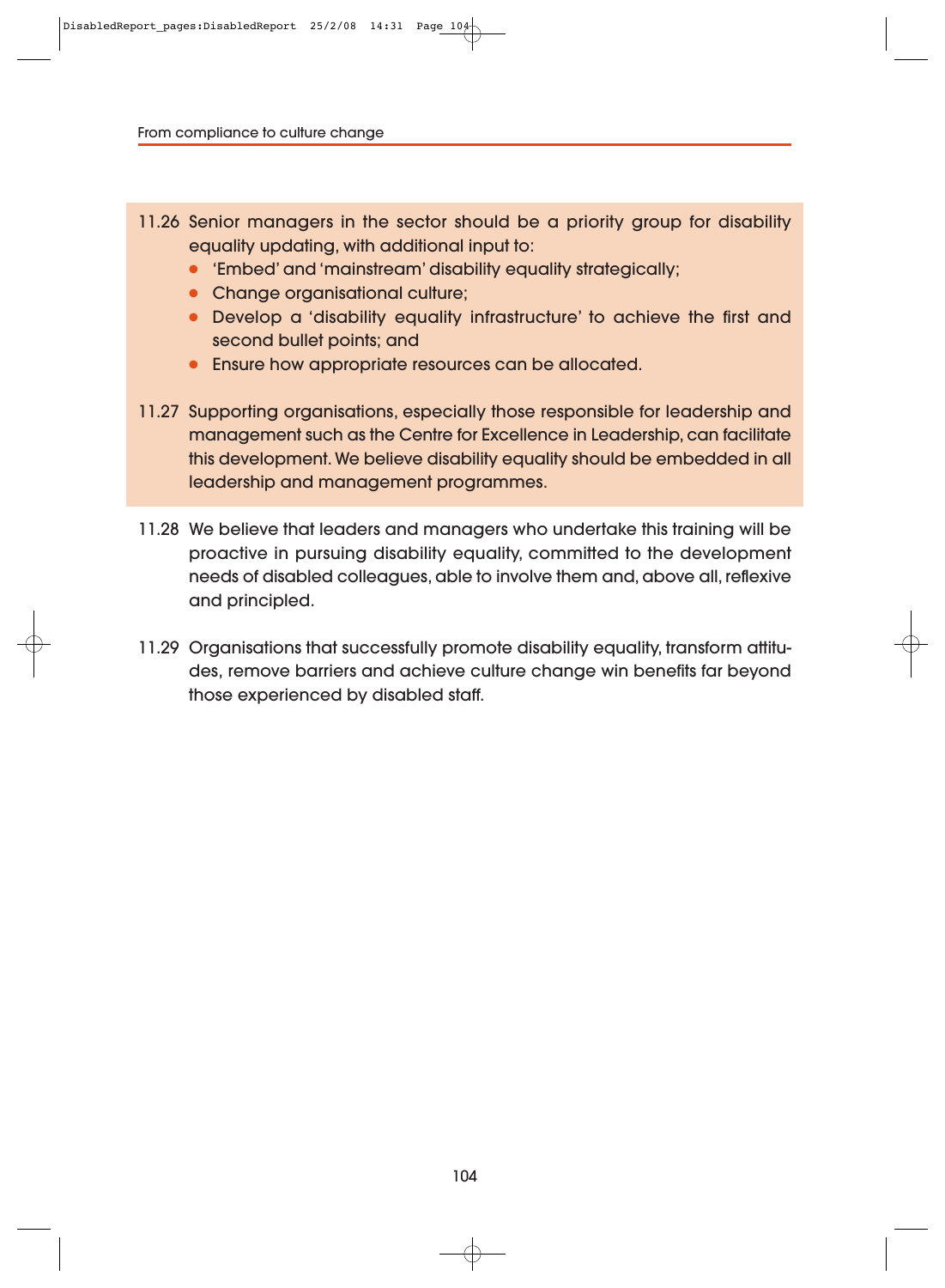**SECTION 12**

# **Employment equity and working practices**

12.1 Through the responses from questionnaires, focus groups and interviews, we became aware of the disadvantaging effects of working practices that subtly and indirectly discriminate against disabled staff. Disabled staff with non-apparent impairments, such as mental health difficulties, could be just as disadvantaged by networking as deaf or blind staff for example. One university HR director recognised this sort of disadvantage, instigating staff development about 'demystifying promotion' to counteract the 'club atmosphere' that had the effect of excluding minority groups, including disabled staff. More than any other social or environmental barrier for disabled staff, addressing this requires considerable change in the approaches and attitudes of non-disabled staff. Lack of employment equity was apparent in all the different sub-sectors of lifelong learning:

I find it very difficult to attend anything late in the day when all the staff socialising goes on. Some staff imply that I am just lazy and this has had an impact on me. (Lecturer, Higher Education)

For me, the key thing is not so much physical adjustments etc., but a complete reappraisal and review of working practices. Disabled people often can't network, socialise, work etc. in the same way as non-disabled people. If we mean business about inclusion, we need to find more allembracing ways to work with each other, and far more awareness of everyone's needs. (Policy Officer, Lifelong Learning)

If staff with impairments are to have equal access to the working environment, disability equality management is fundamental for all working practices within the sector. It is not just about providing support to individuals with impairments as and when they are appointed. The understanding and competences needed by managers include, to give just two examples: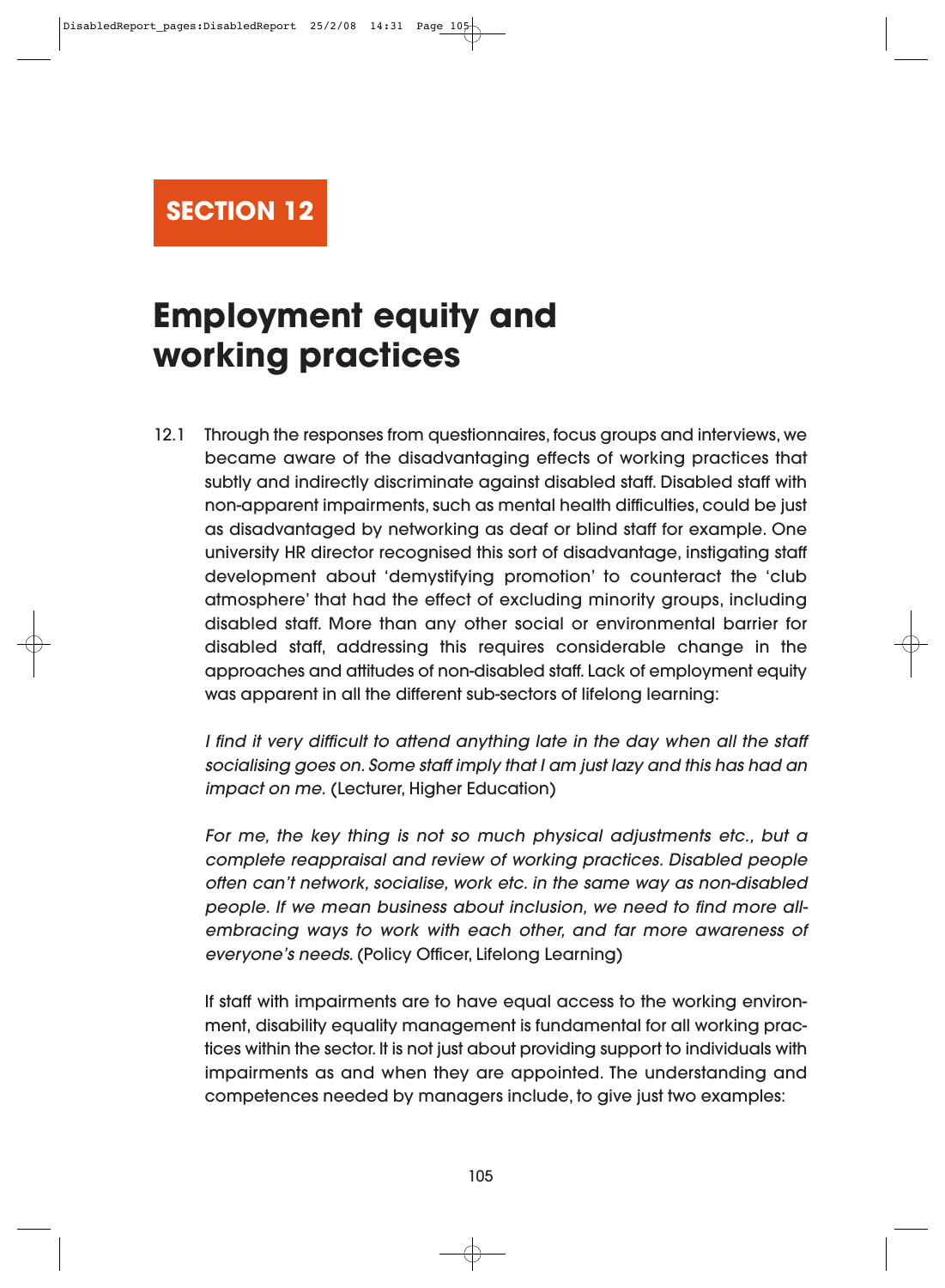- The accessible flow of information to colleagues with visual, hearing or other impairments affecting access to information; and
- The use of new technologies that assist access to information for people with various impairments rather than impeding it. (Archivist)

What about promotion opportunities for disabled people like myself who have a degree, but cannot drive? (Admin Assistant, Adult and Community Learning)

- 12.2 We have referred in our literature survey (www.niace.org.uk/commissionfor disabledstaff/literature-survey) to research in higher education about the micro-politics and power-relations of organisations that disadvantage minority groups such as disabled staff, who, for example, are often excluded from networking and other work practices. This is a relatively uncharted area that requires further exploration. More than any other, it requires positive, active behaviour change and proactive adaptations from non-disabled people, especially leaders and senior managers. Achieving equity for disabled staff will help to eliminate discrimination and benefit all staff, learners and students.
- 12.3 We believe further research is needed on working practices, building on previous work and covering the whole lifelong learning sector. We advocate particular concentration on the proactive adaptations and changes that non-disabled people might be required to make in their working practices. We make recommendations to this effect.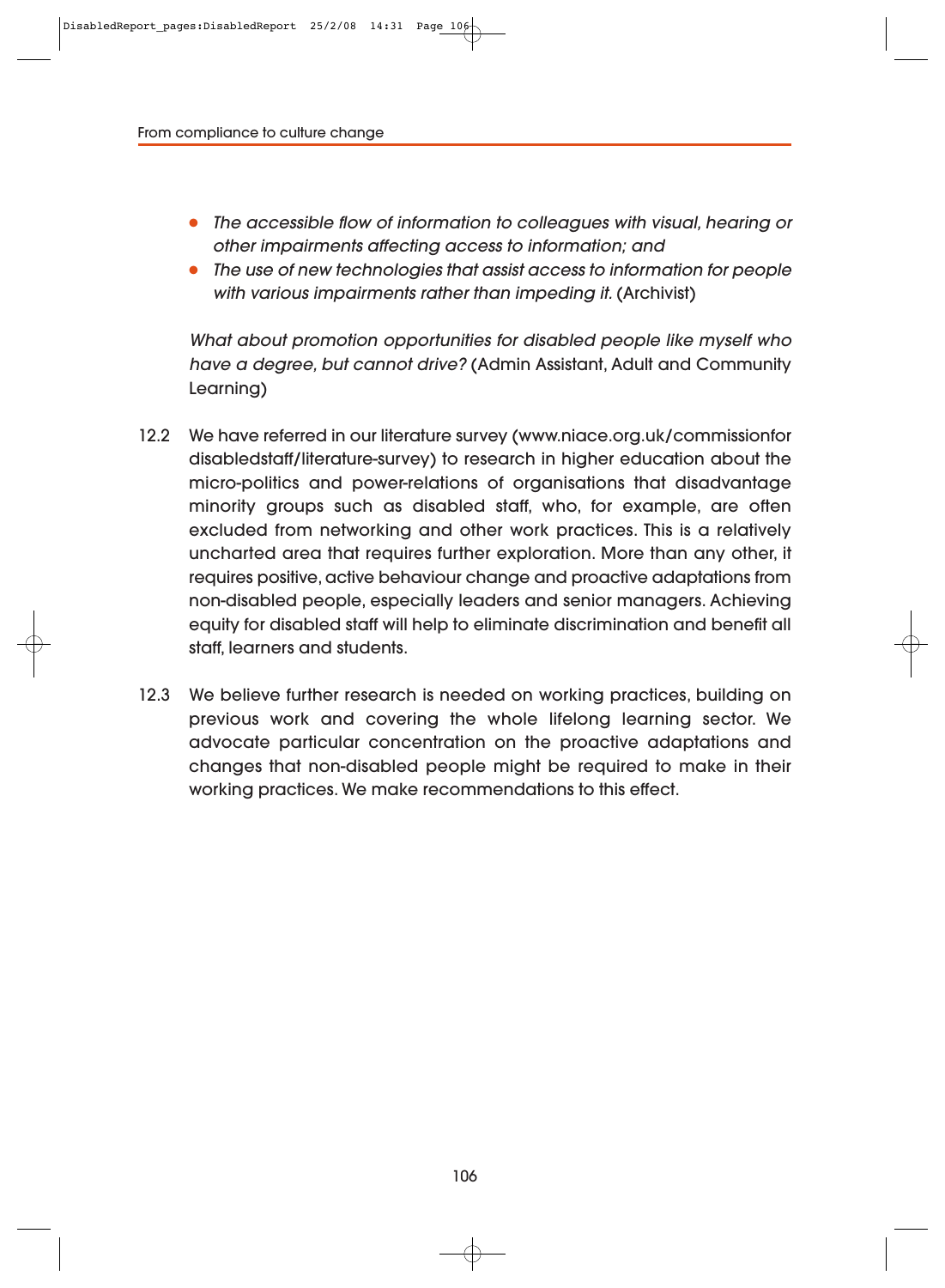**SECTION 13**

# **Disability leave and associated issues**

- 13.1 We believe that the ways in which sickness and disability leave are managed in the lifelong sector are of central importance. Good management of absence on the grounds of impairment rather than sickness assists disabled staff to work effectively, minimises adverse effects on team working and reduces possible stress levels – all of which help organisations to function well. Ways of managing sickness and disability leave can not only tell us about what experiences and arrangements disabled staff face when needing to take time off for reasons relating to their impairment, but also give insights about employers' attitudes towards working with disabled staff and the importance they place on disability equality.
- 13.2 Time off for some disabled staff may be because of medical appointments or impairment-related illness. We firmly believe that time off for impairmentrelated reasons should not be recorded as sick leave, and that sick leave procedures should not be employed. Disabled staff can be unfairly penalised for taking too much sick leave: pay can be reduced; future employers can fail to appoint due to excessive sick leave; excessive sick leave can be used in decisions on assessing performance and capability; and it can determine promotion or redundancy. To record disability leave as sick leave is to discriminate against disabled employees. It also reinforces the already dominant medical model of disability that automatically locates a deficit in disabled people and automatically and indiscriminately links impairment with illness.

#### **Current policies and arrangements**

13.3 Although some disabled staff who responded to our call for evidence stated that their workplaces did have a policy on disability leave, the majority said their workplaces did not, or that they did not know.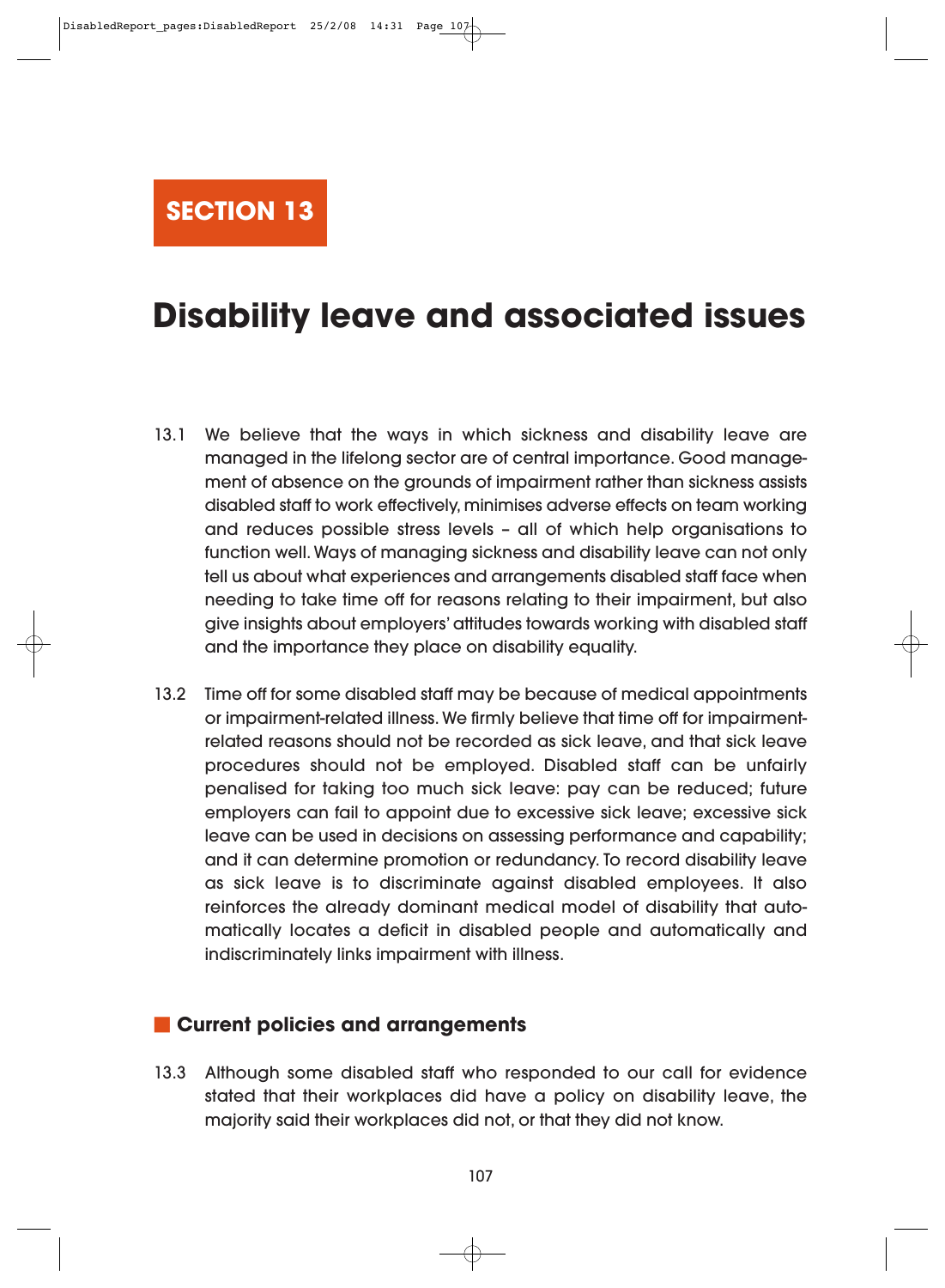- 13.4 Human resources staff and senior managers were also asked about their organisations' policies on disability leave. Our findings suggest that disability leave is generally recorded as sick leave. However, some did have policies or arrangements in place to record disability leave differently from sick leave, or to respond to it differently (although in some cases responses were unclear and differentiated between impairments).
- 13.5 The arrangements that are in place appear to be very different and few respondents reported having disability leave polices per se. It became apparent that there is no consistency across the sector about how to deal with leave for reasons relating to impairment. Many respondents noted that the issue of disability leave needs to be addressed or is in the process of being addressed.
- 13.6 Lifelong learning organisations should go beyond legal compliance and review their leave procedures and consider implementing policies and procedures regarding disability leave that protect disabled staff and that are both transparent and fair, as an anticipatory measure and a way of treating disabled staff 'more favourably' in this appropriate circumstance.
- 13.7 In further education colleges, there is a joint agreement between the colleges and the major unions representing the workforce which states that colleges 'will pay due regard to the reasonable adjustments set out in 6 (3) of the DDA by considering, for example, allowing time off for treatment'.
- 13.8 Organisations (other than colleges in the FE system that have already adopted the agreement) may find it useful to base such policies on this 'Joint Agreement on Guidance for Disability Equality' (between the Association of Colleges and the recognised college trade unions). Clause 7.2 states that:

Paid time off for medical appointments/treatment will be granted at all times. Employees who can control the timing of their appointments/ treatment should consider the needs of the college.

13.9 The Guidance also states that:

Absence due to disability should be recorded separately from sickness absence in order to avoid treating a disabled person less favourably than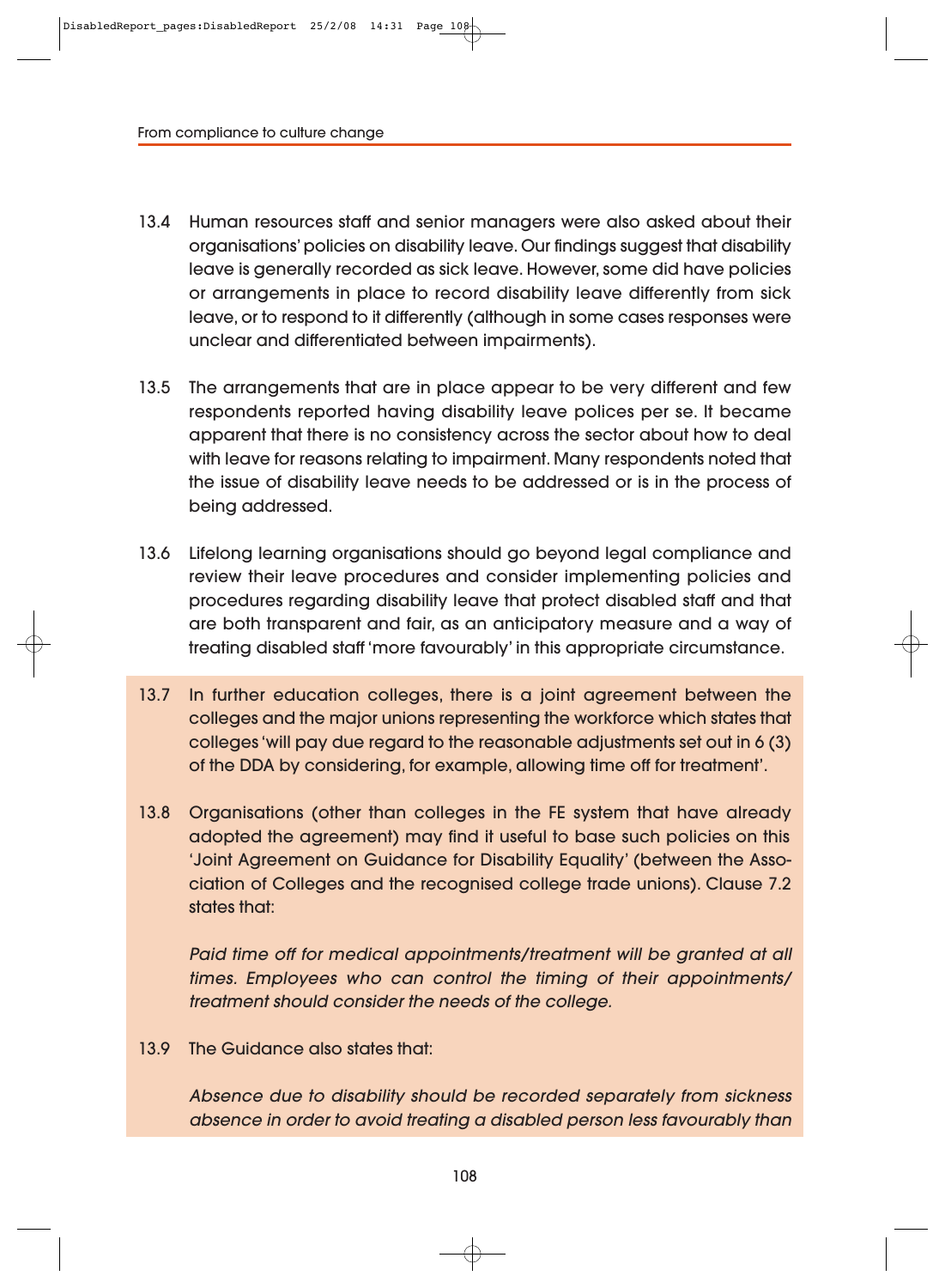Disability leave and associated issues

others would be treated, for a reason related to disability, for example if redundancy selection decisions were to take absence records into account.

## **Time off sick**

- 13.10 We believe there are concerns amongst employers that disabled staff will require more time off than other staff.
- 13.11 We asked disabled staff who responded to our call for evidence how much time they had taken off in the past 12 months for reasons relating to their impairment. Some 55 per cent of the respondents who answered had not taken any time off for reasons relating to their impairment. A further 18 per cent had taken off between one and five days. Considering the average number of days off sick per 12-month period is 8.4 per cent nationally, and 9.6 per cent in the education sector (Chartered Institute of Personnel and Development, 2007), we do not feel our findings raise concerns about the amount of time off required by most disabled staff for reasons relating to their impairments.
- 13.12 Where they were not able to record time off as disability leave, most disabled staff respondents recorded it as sick leave, and some as annual leave, time off in lieu, or unpaid leave. We believe it is unfair that many disabled staff feel required to record disability leave in these ways. Only about 4 per cent of respondents recorded time off as disability leave.
- 13.13 Of disabled staff members who responded to the questionnaire 13.3 per cent had taken a month or longer off work for reasons relating to their impairment. While this is a relatively small percentage, we recognise that a month or longer is a significant amount of time off and that it can be a financial burden to employers and a burden to colleagues. We also recognise that, in the case of teaching staff, finding teaching replacements can be especially problematic for employers and managers, especially at the last minute. However, a whole-organisation approach to budgeting for disabled leave and anticipatory measures for disabled staff, rather than expecting individual departments to bear these costs, would mitigate the effects. We recommend further comparative research on the absence from work of disabled and non-disabled staff in the lifelong learning sector.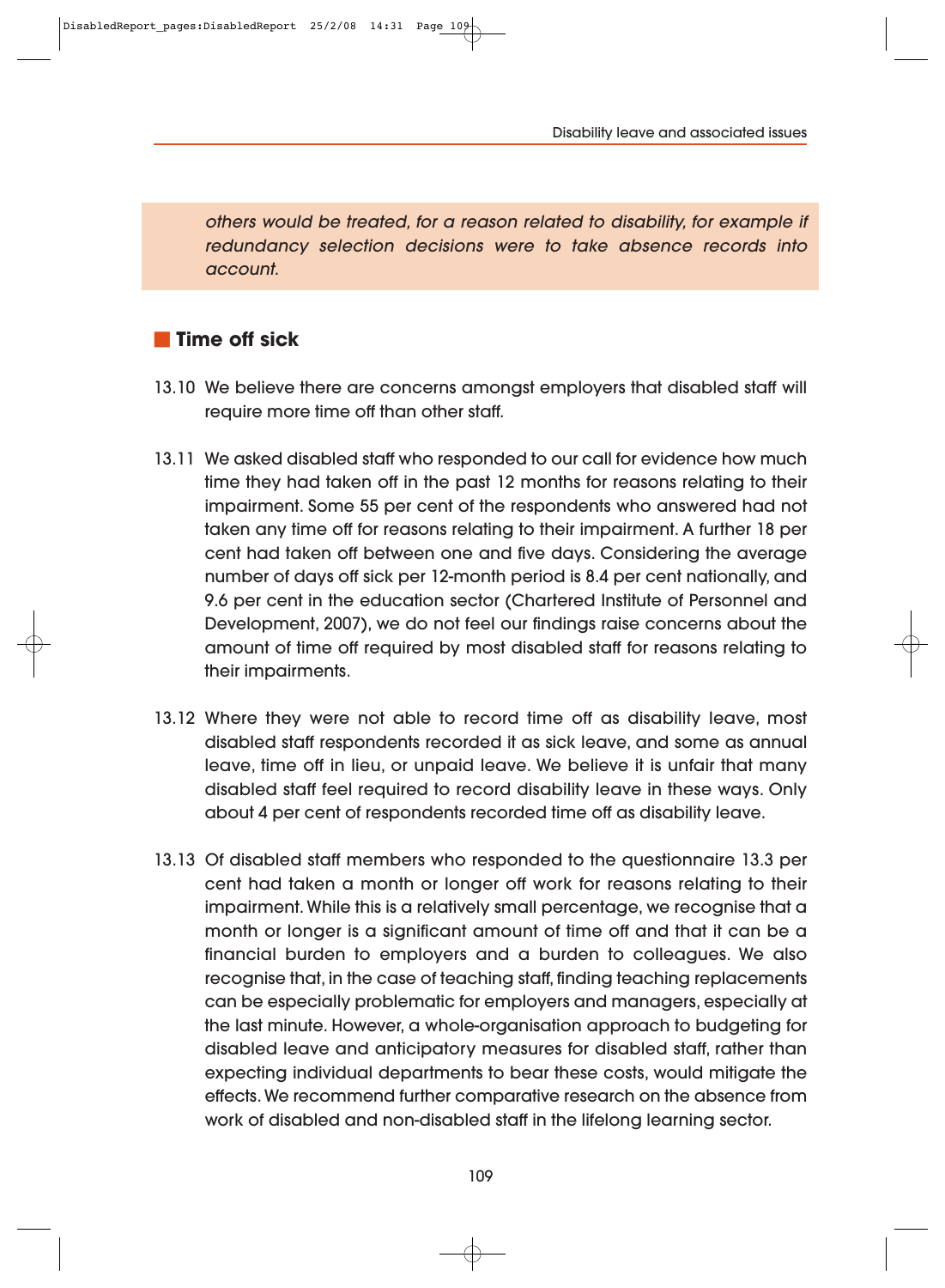# **Support in the workplace and the role of Occupational Health**

13.14 While many of the findings relating to disability leave appear to paint a picture of discriminatory practices, some respondents did report incidences where their employers had responded in a supportive and positive way to their absence:

[My employers] have supported me when I have been away on extended sick leave; I was kept on full pay for 11 months after a brain haemorrhage, and then given every possible assistance in returning to work, including retraining. The Occupational Health Department were also helpful in work and with communications with my GP, Social Services, etc. I wasn't pushed to return too soon or to increase my hours too quickly. (Team Leader, Higher Education)

13.15 Disability leave policies can be very beneficial to both the employer and the disabled employee. They can ensure staff are supported and treated in a fair way regardless of impairment. They can also ensure staff feel safe and able to take absence when required in an appropriate way, which may reduce stress and conflict between employer and employee, and build morale. This, in turn, may prevent further ill-health:

Disability leave is a sure way of supporting disabled staff and reducing stress levels whilst the process of developing such a practice ensures compliance with legislation by engaging in pro-active provision. (Equality Support Official, Union)

13.16 Many responses also highlighted the importance of flexible working arrangements. If staff are able to work flexibly they can work around their own personal needs. Evidence also suggests that this could reduce absence time:

[It would be helpful to have] more flexibility in allowing me to adjust my working pattern when I need to, without having to be off sick. (Curriculum Manager, Further Education)

13.17 Respondents reported mixed experiences of working with Occupational Health services. Some reported promising instances of excellent support they had received from Occupational Health, who were able to support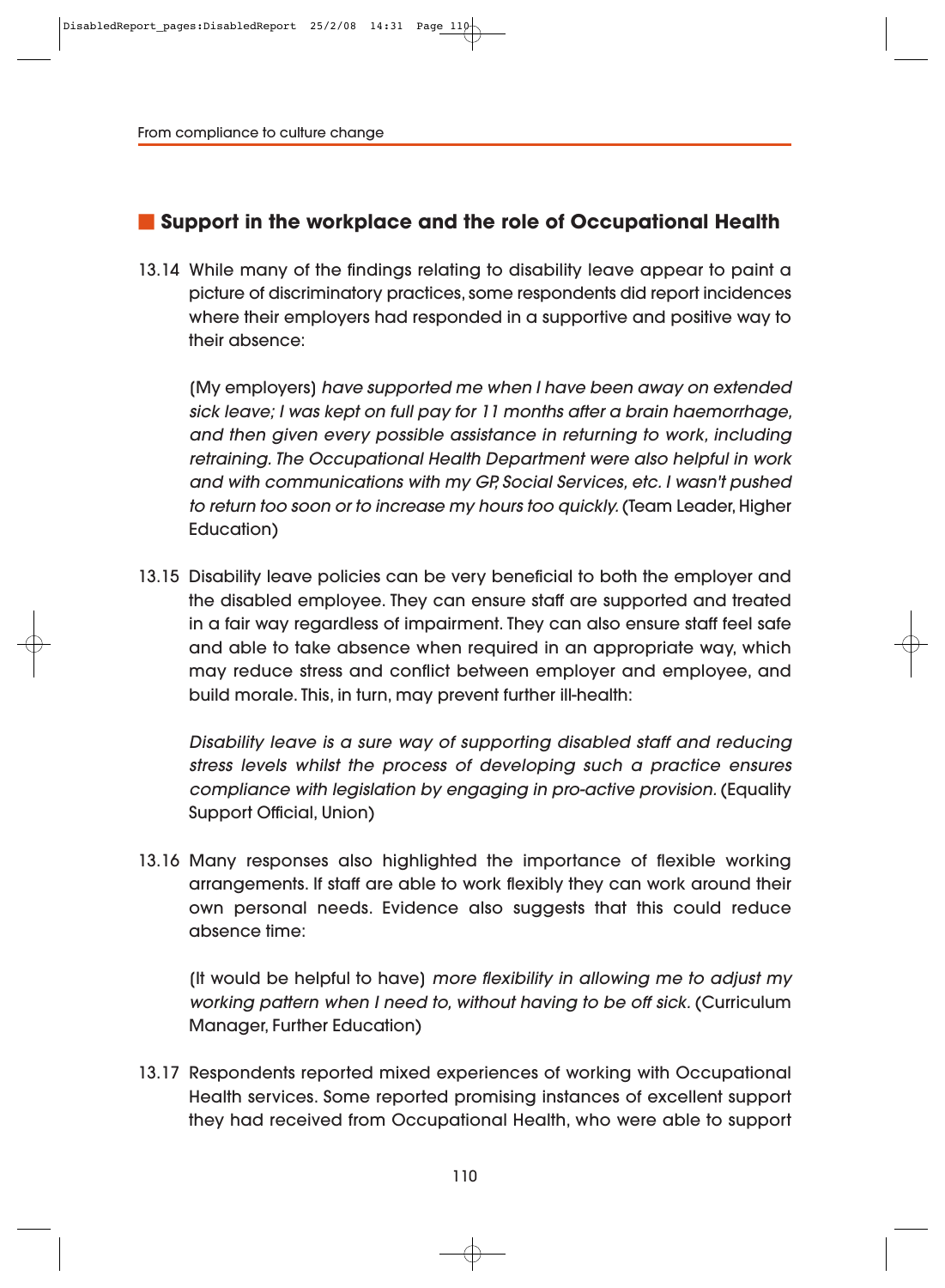them in returning to work and help them consider reasonable adjustments. Others reported bullying and harassment, and feeling that Occupational Health services had been used as disciplinary, management tools. Ideally, they should work to support employees, ensure workplaces are safe and assist with phased return-to-work strategies after long-term absence.

# **Impairment and capability**

- 13.18 We received some evidence of unsatisfactory links between impairment and capability. In one case, an employee had had a recent diagnosis of diabetes and was having problems adjusting to the correct level of medication, resulting in periods of absence and the need at work for sudden toilet visits. The employer wanted to put him through its capability procedure, but lost at Employment Tribunal. In another case, an employee with cancer who had had time off sick but was able to return to work was told by his employer that he should retire – whereas he and his representatives believed that adjustments to enable him to continue were far more appropriate.
- 13.19 There are contradictions in this area, and the legal position is still 'settling down'. It is unlawful to discriminate against people on the grounds of their impairment but employers can argue in unfair dismissal cases that it is legitimate to dismiss on grounds of 'capability'. Where staff have impairments, we believe that employers should automatically focus more on 'reasonable adjustments' and 'treating disabled people more favourably' than on capability.

#### **Stress and disability leave**

13.20 Stress-related absence is common in the lifelong learning sector. This poses particular difficulties in relation to disability leave. Under the updated DDA legislation, mental illness no longer has to be 'clinically well recognised' as an impairment. Organisations need disability and sickness leave policies and procedures sensitive enough to distinguish between temporary illhealth through stress and impairment, so that time off can be recorded appropriately, and, of course, the appropriate action taken to address the problem. Circumstances should dictate whether those requiring time off for stress have this recorded as sick or disability leave.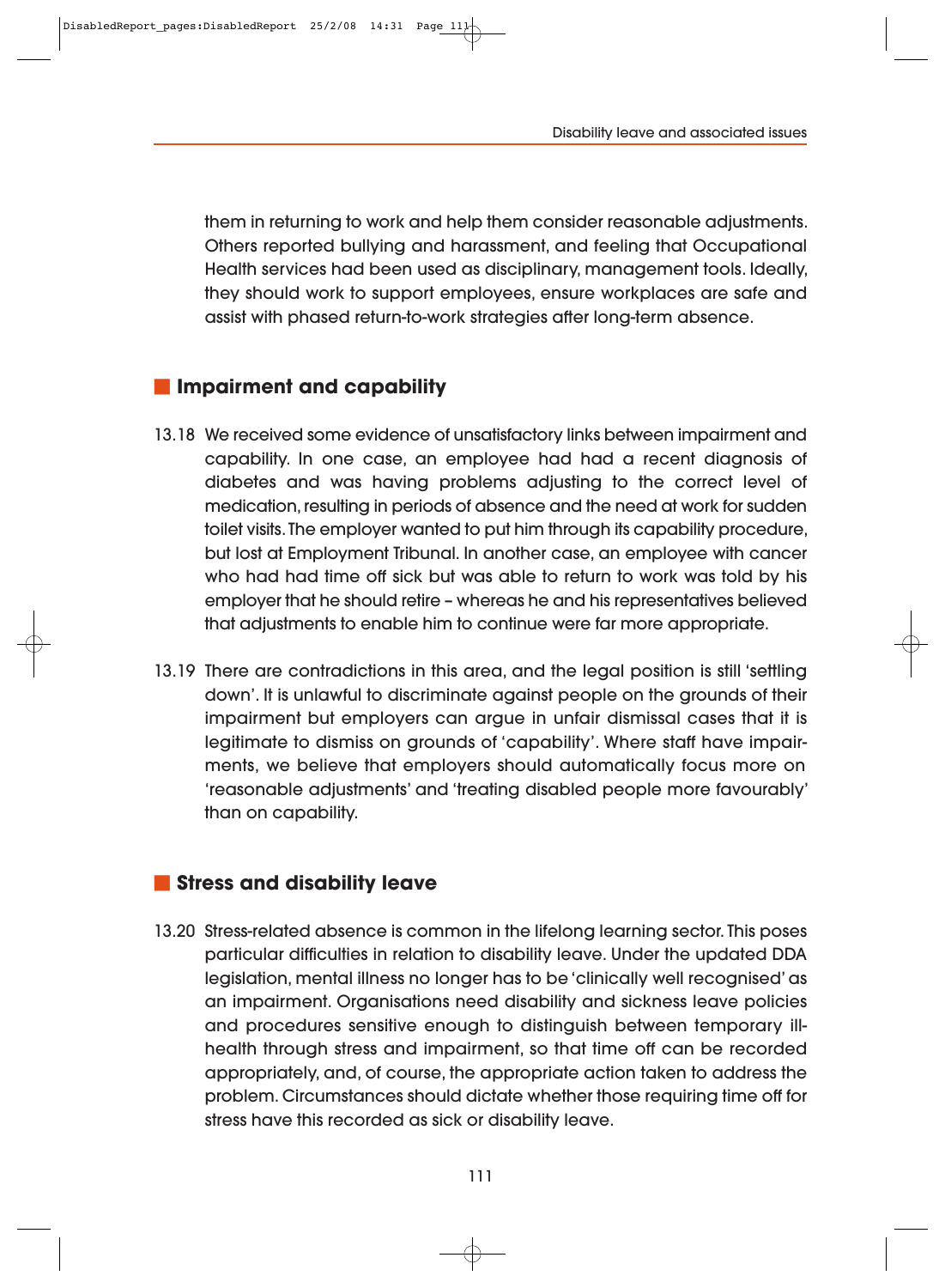13.21 Lifelong learning organisations are urged to: review the role of occupational health schemes in relation to disabled staff; separate impairment from capability; and draw agreed distinctions between stress recorded as sick leave or disability leave.

## **Promotion, finance, career development and discrimination**

13.22 Some disabled staff reflected on the impact – either real or perceived – of having taken considerable amounts of time off sick, for reasons relating to their impairment. Often these related to instances of seeking promotion or new employment:

When applying for a new role in the same organisation I was quizzed about my sickness absence record and my ability to hold down a job. All time off relating to my disability had been recorded as sickness. My disability was freely discussed amongst senior management and not kept confidential by those I had imparted information to. (Project Officer, Higher Education)

- 13.23 Having too much sick leave may prevent promotion. If disabled staff are required to take disability leave as sick leave, they may have higher levels of sickness absence, and thus be less likely to gain promotion. We believe this is unjust, and is likely to prevent disabled people reaching senior positions.
- 13.24 Too often, leave absence management appears to have been dealt with in a disciplinary rather than a supportive manner. It can also cause extra financial burdens for disabled staff, and can illustrate instances of bullying and harassment. On returning to work after long term absence, some staff face excessive workloads, discrimination and harassment:

I was threatened with redeployment last year if my sickness absence did not improve. This caused me more stress and financial difficulty as, after my full pay and part-time entitlement ran out, I was receiving only Statutory Sick Pay of £280 per month. I asked for an extension of my full-pay entitlement, arguing that the adjustments being put in place were not exhausted. However, I was refused. I have been to many case conferences with Occupational Health, my line manager, a union representative and human resources staff, which also added to my stress and anxiety. (Administrator, Higher Education)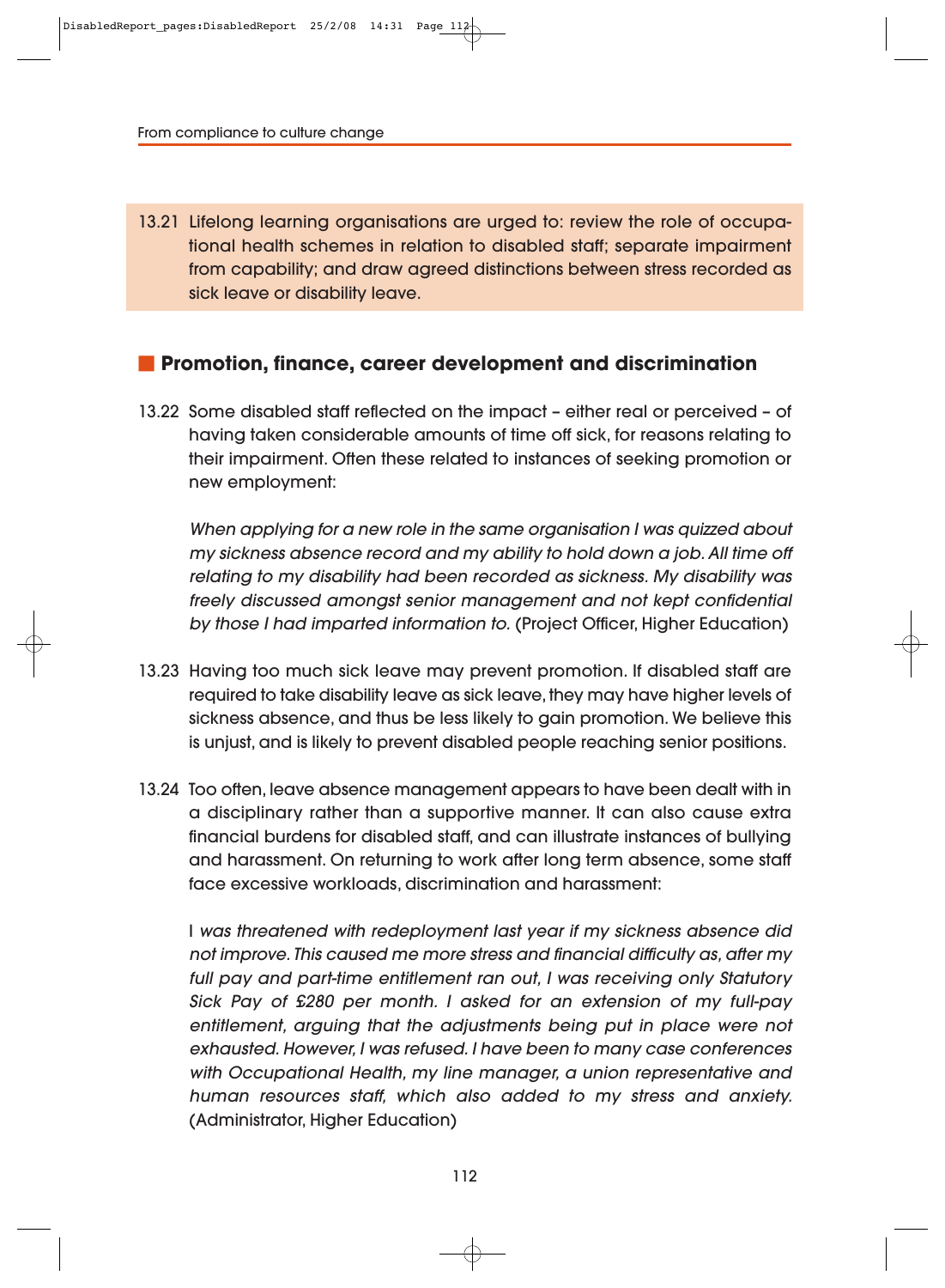13.25 We are concerned that the situation can be even worse for those not employed directly by the learning organisation, as they will not have the same levels of protection or entitlement to sick pay:

I am employed by the university as an associate tutor and I have no protection at all – if I am sick I don't get paid. (Tutor, Further Education)

#### **The role of the workplace in causing absence**

13.26 The role of the workplace in causing disability or sickness absence also needs to be addressed. At times, employment practices – including discriminatory practices and bullying and harassment – can directly cause disabled employees to require time off. This cannot be acceptable, and employers have a duty of care to protect their employees from ill-health. If work practices have been the cause of time off, these need to be addressed. To reiterate one of our key messages: good organisational practice relating to disability leave, stress and associated issues will have benefits far beyond those experienced by disabled staff.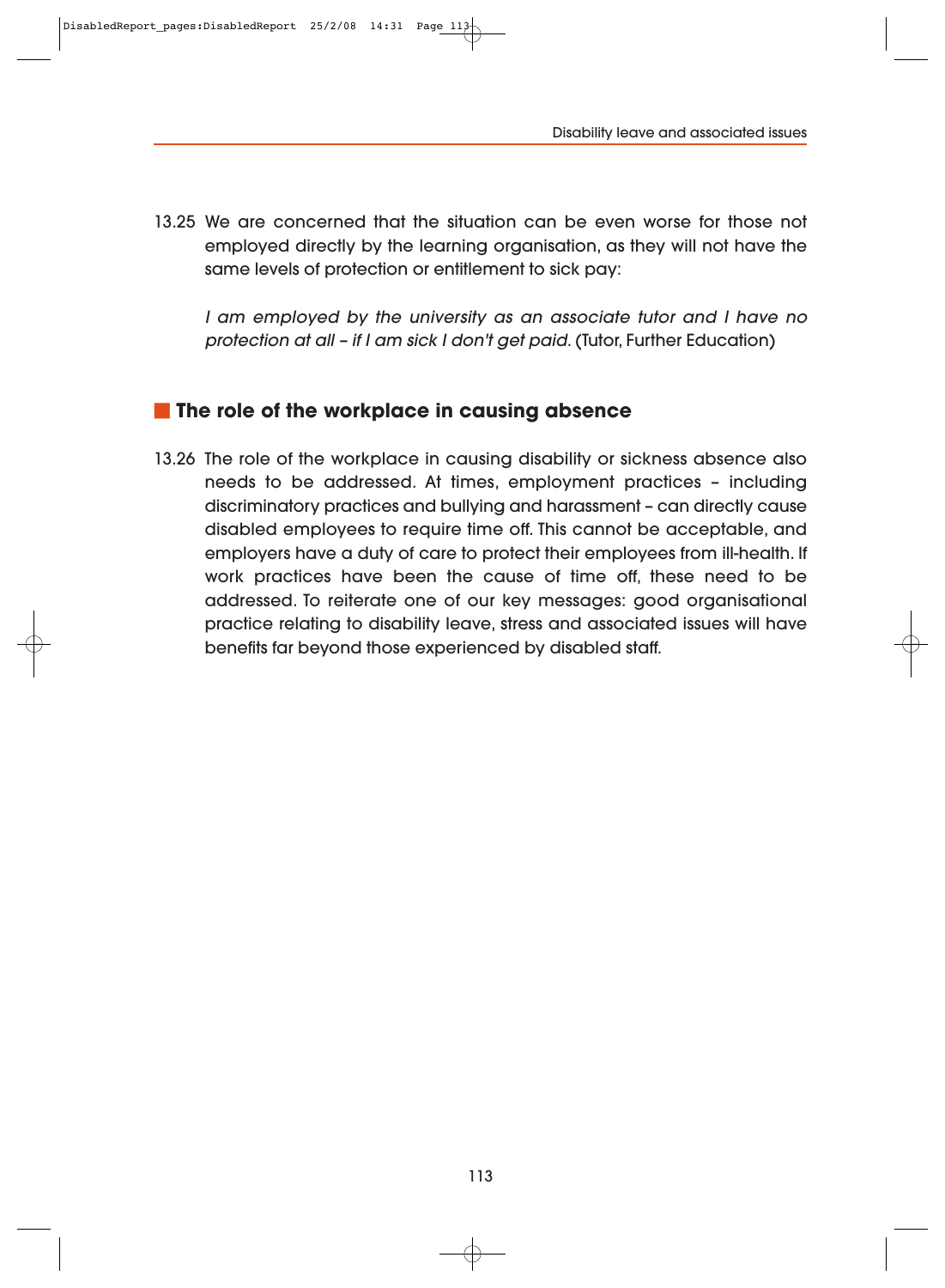**SECTION 14**

# **The 'agency' of disabled staff in promoting disability equality**

- 14.1 One aspect of the new Disability Discrimination Act is about involving disabled people in promoting disability equality. This means being active in developing Disability Equality Schemes; identifying barriers; setting priorities for action plans; undertaking impact assessments; monitoring progress; and reviewing and revising. The focus on involvement as opposed to consultation is pertinent as it highlights the need to not just ask disabled people their opinions, but to include them as key and active agents when making changes and moving towards disability equality. We received some evidence about the 'agency' of disabled staff in these processes, very often through trade union activity.
- 14.2 We heard of innovative work in a further education college in the North West in terms of consultation and involvement methods, the establishment of a positive action group for disabled staff, trade union representation and involvement in key disability and equality steering groups and a staff disability focus group. Disabled staff representatives co-authored a staff disability questionnaire. Staff made a full contribution to the Disability Equality Schemes. Review of the organisation's equality and other schemes are available on intranet and external website. We applaud this intention (which seems largely to have been achieved) to move from compliance to culture change.
- 14.3 In another college, also in the North West, a disability group including staff with physical impairments and mental health difficulties was very active:

[Its] key concern... has been to look at the very fabric of the College in respect of accessibility, being mindful of the Scope Survey findings that 86 per cent of disabled respondents said poor physical access in the workplace was a barrier to getting employment.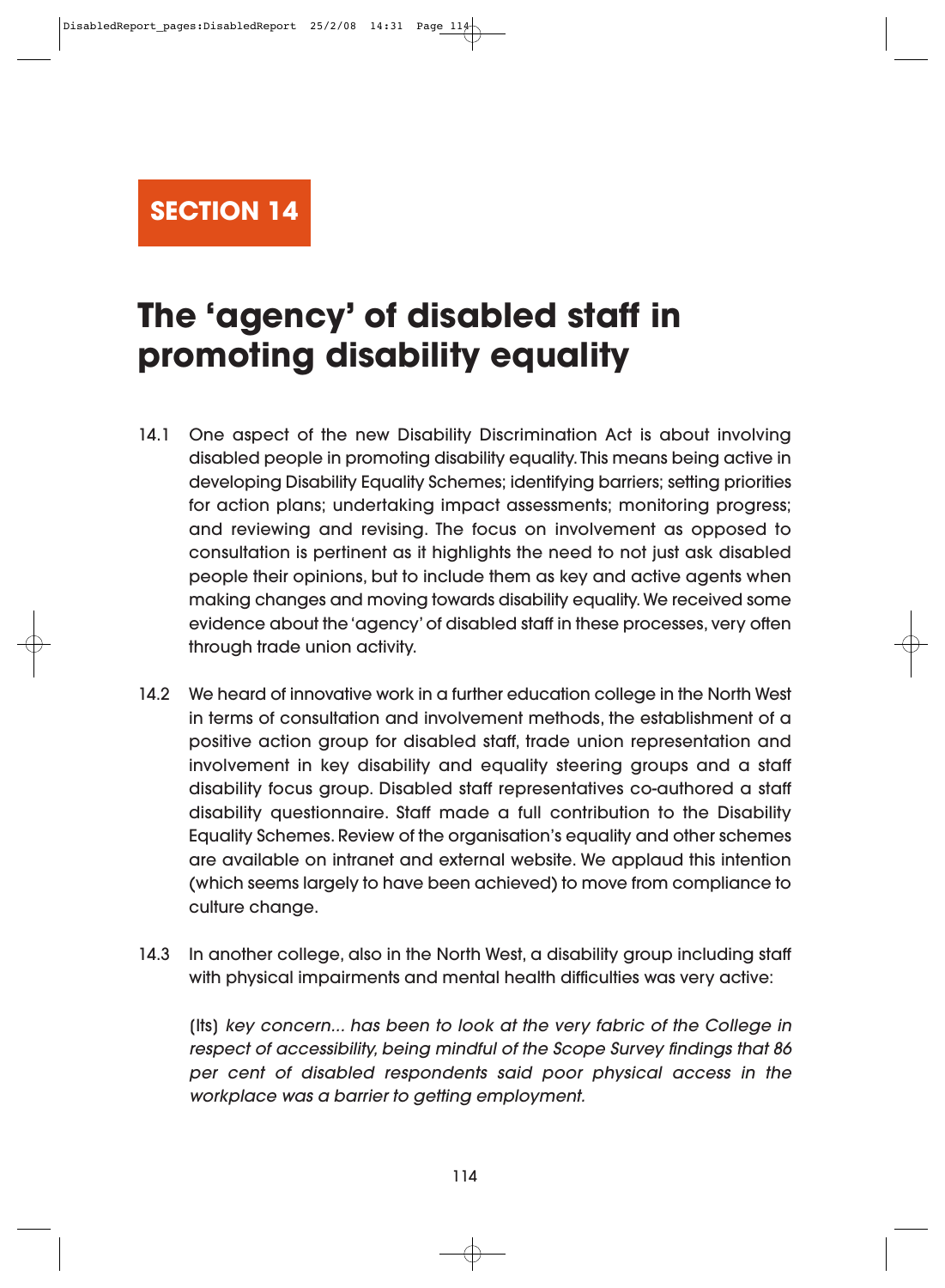The 'agency' of disabled staff in promoting disability equality

- 14.4 As a result, the college secured a large sum, over half from the Learning and Skills Council, to ensure physical adjustments across all its sites. The college has been similarly active in staff development on disability equality and related issues.
- 14.5 In a college in the South West, work on an employment charter for disabled people involved meeting as many people, in and outside the organisation, who 'have experiences and a story to tell and share'. It was anticipated that involving college managers in developing the charter would positively reinforce their thinking and understanding when recruiting and employing staff.
- 14.6 However, there was also evidence that not much progress had been achieved in implementing Disability Equality Schemes. In one college, the action group was reported to have made little progress and the scheme was 'in stasis'. One correspondent on behalf of an employee organisation reported that members felt that organisations take an essentially reactive approach and do not involve staff sufficiently.
- 14.7 On the Disability Equality Duty, one focus group reported:

Most participants agreed that there had been some consultation in their institutions regarding the DED but that this had not been widely publicised. It appeared that levels of engagement regarding the DED among disabled students and staff was low... .

14.8 Some respondents outlined their roles in promoting disability equality:

I have been very active in setting up a college Staff Disabled Group, and, as a union rep (UCU equality), was significantly involved in the authoring of the college's DES.

14.9 Other examples of 'agency' were more individual:

Most of my experiences are positive because I make them so, am assertive about my needs and make sure I get the adjustments required. I find that other people adapt very naturally to my needs.

14.10 One respondent, who had acquired an impairment and was preparing for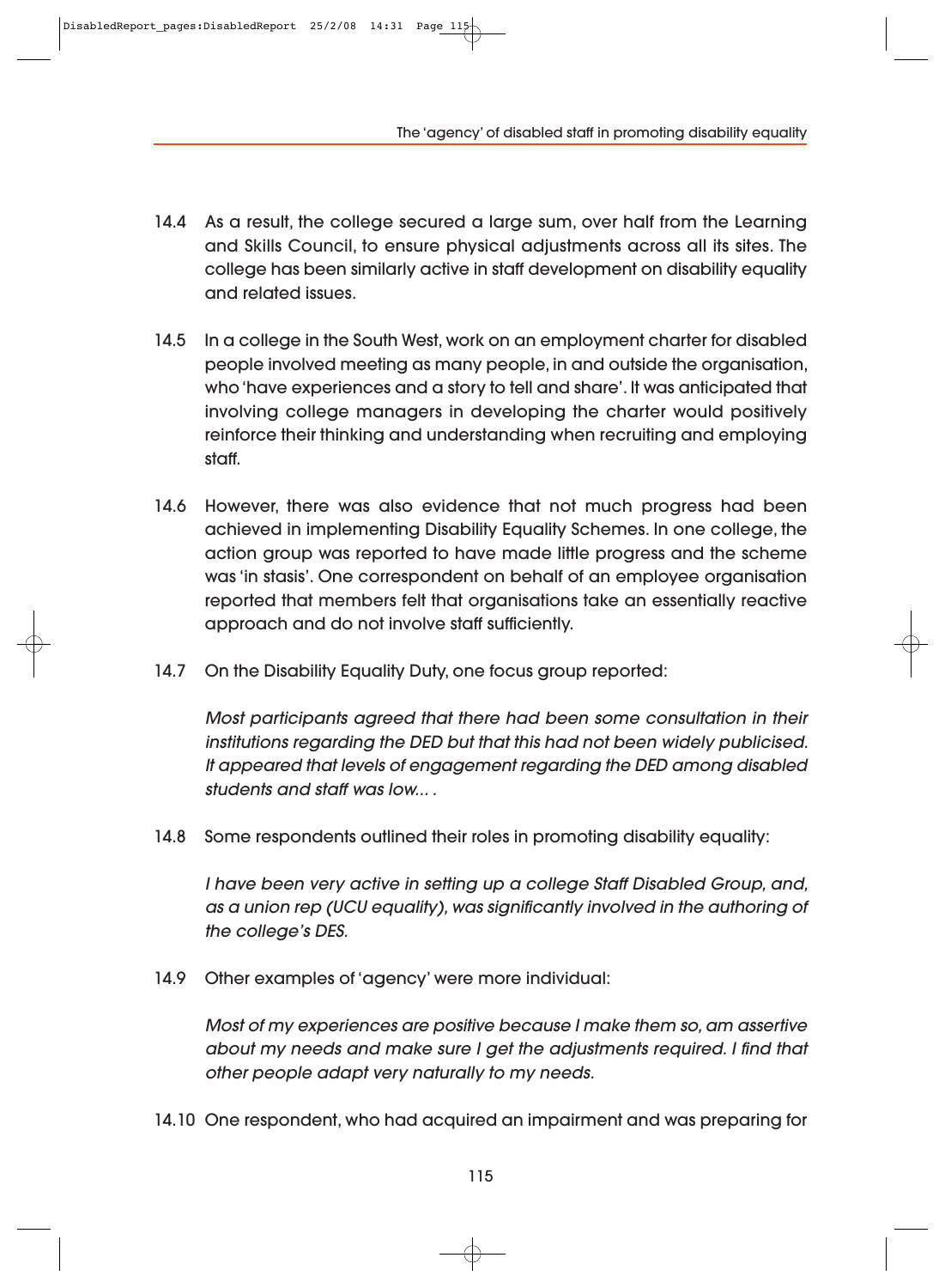a return to work, was extraordinarily active in addressing his needs, putting in hours of preparation for interviewing potential support workers – shortlisting, interviewing and preparing role plays etc.

14.11 As a separate issue (i.e. the problems facing disabled part-time staff), he raised many questions about two-tier workforces – a permanent core of fulltime workers and a 'casual periphery' of hourly paid temporary workers – and in this case the cultural assumption that he would not get paid for this ancillary activity (he was in fact paid on a 'one-off' basis). As he remarked:

This episode illustrates that a disabled hourly paid worker may experience twofold discrimination. (Lecturer, Higher Education)

- 14.12 In some less positive cases, clearly before organisations had 'got up to speed' with new legislative requirements, disabled staff members had offered their estates departments help with advice and information on accessibility, only to be rebuffed.
- 14.13 Lifelong learning organisations are urged to involve disabled staff in the full promotion of disability equality, both on an individual basis and through trade union representation. It is through this active involvement that most progress will be made.
- 14.14 Where disabled staff are, for whatever reason, reluctant to be involved, then their wishes should be completely respected.
- 14.15 The active involvement of disabled staff in implementing Disability Equality Schemes is emphatically one of our key messages. Exemplary organisations will want to do this not just to fulfil their legislative duties but out of a genuine wish to achieve inclusion.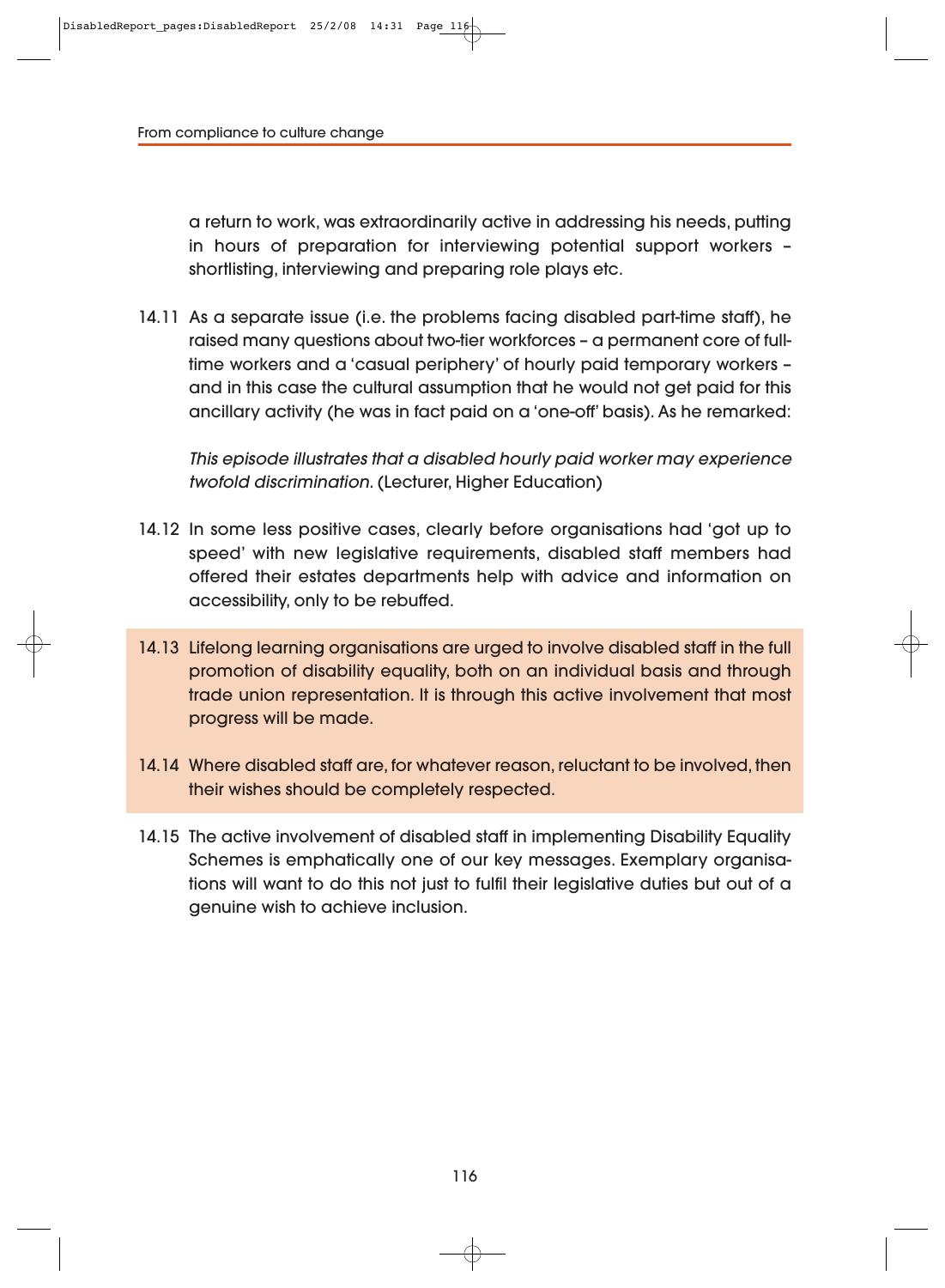

# **Disabled staff as role models**

- 15.1 We did not directly ask our respondents, focus groups and other contributors about whether and in what ways disabled staff act as role models. However, we have been able to outline instances throughout this report where disabled staff with apparent and non-apparent impairments have been positive and witting role models to learners, students and colleagues. It may be that they have also been positive role models by default.
- 15.2 Many disabled staff resist being labelled as 'inspirational', and the term is considered patronising. We do not believe that disabled staff need to act as role models in order to 'prove their worth'. They should not be expected to act as disabled role models per se. Indeed, many disabled people just want to be enabled to participate and contribute rather than be thought of as having impairments.
- 15.3 However, we have been able to identify instances where disabled staff have increased people's awareness of the need for disability equality and have made real differences to the views and the learning experiences of learners, students and colleagues. For example, a university lecturer who suddenly acquired an impairment told us of the positive feedback he had received from learners and students regarding his teaching and his impairment. In addition, his university will have learned a great deal both about his painstaking journey back to work, with all the adjustments required, and how an impairment need not undermine effective classroom and associated professional practice.
- 15.4 A national organisation responded in some detail about role models for learners and students:

Disabled staff can help to breakdown misconceptions about disabled people and provide positive role models for students. They may also inspire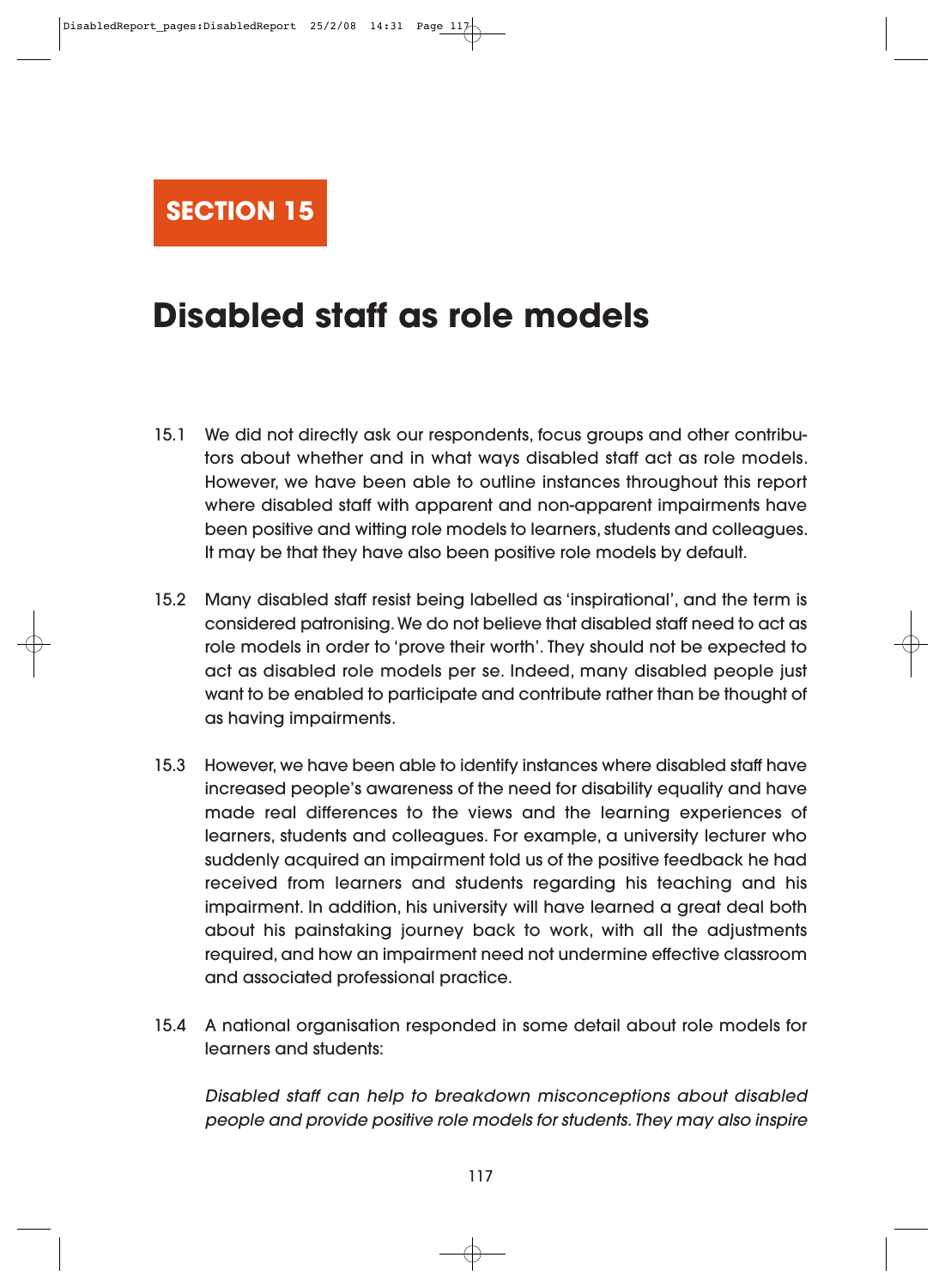disabled students to become staff… Disabled staff can contribute to institutions' business development, bringing insight that will enable institutions to better meet the needs of their existing students and attract a more diverse range of prospective students.

- 15.5 However, we have received only a little evidence from senior and strategic disabled staff, and where we have, the idea that they are role models has not been directly commented on. In one college focus group, it was felt that there was a 'glass ceiling' over disabled staff wanting opportunities for promotion. Low percentage levels of disclosure also meant that in that organisation there was no evidence of disabled people getting into management posts.
- 15.6 It is encouraging that there are positive disabled staff role models for colleagues, learners and students, but we need more senior disabled staff role models and this is emphatically one of the outcomes we require. The practical measures presented in the box below also appear as recommendations.
- 15.7 Lifelong learning organisations should review their staff profile and take steps to increase the number of disabled staff in all parts of their structures. This will inevitably increase numbers of disabled role models for all-round organisational benefit – and is one of the outcomes the Commission requires.
- 15.8 Infrastructure organisations should review what can be done to increase opportunities for disabled staff in the sector, especially at senior levels, including through access to leadership and management training. They are urged to fund and implement development programmes to increase participation of disabled people at every level.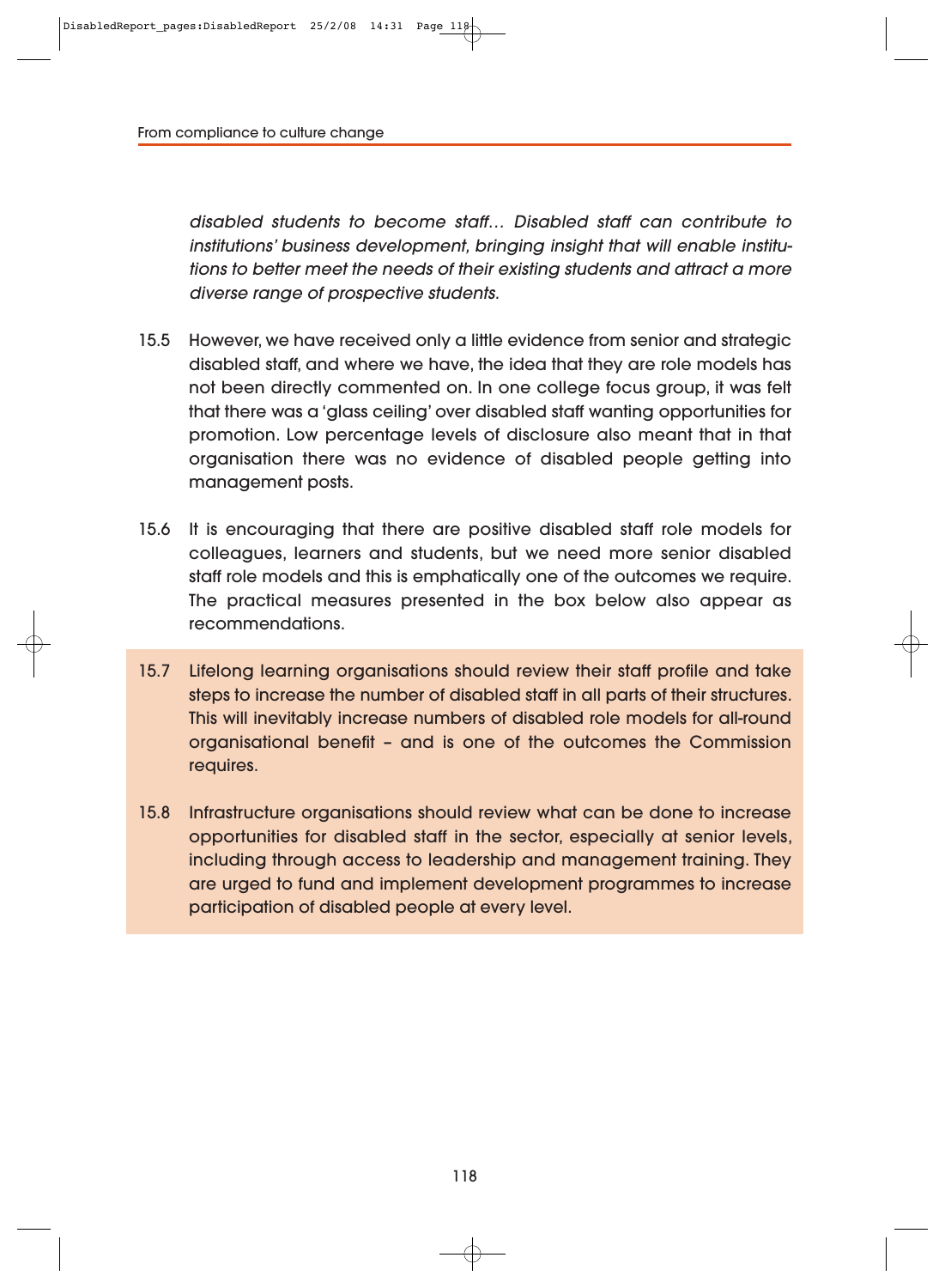

# **Conclusions, outcomes and recommendations**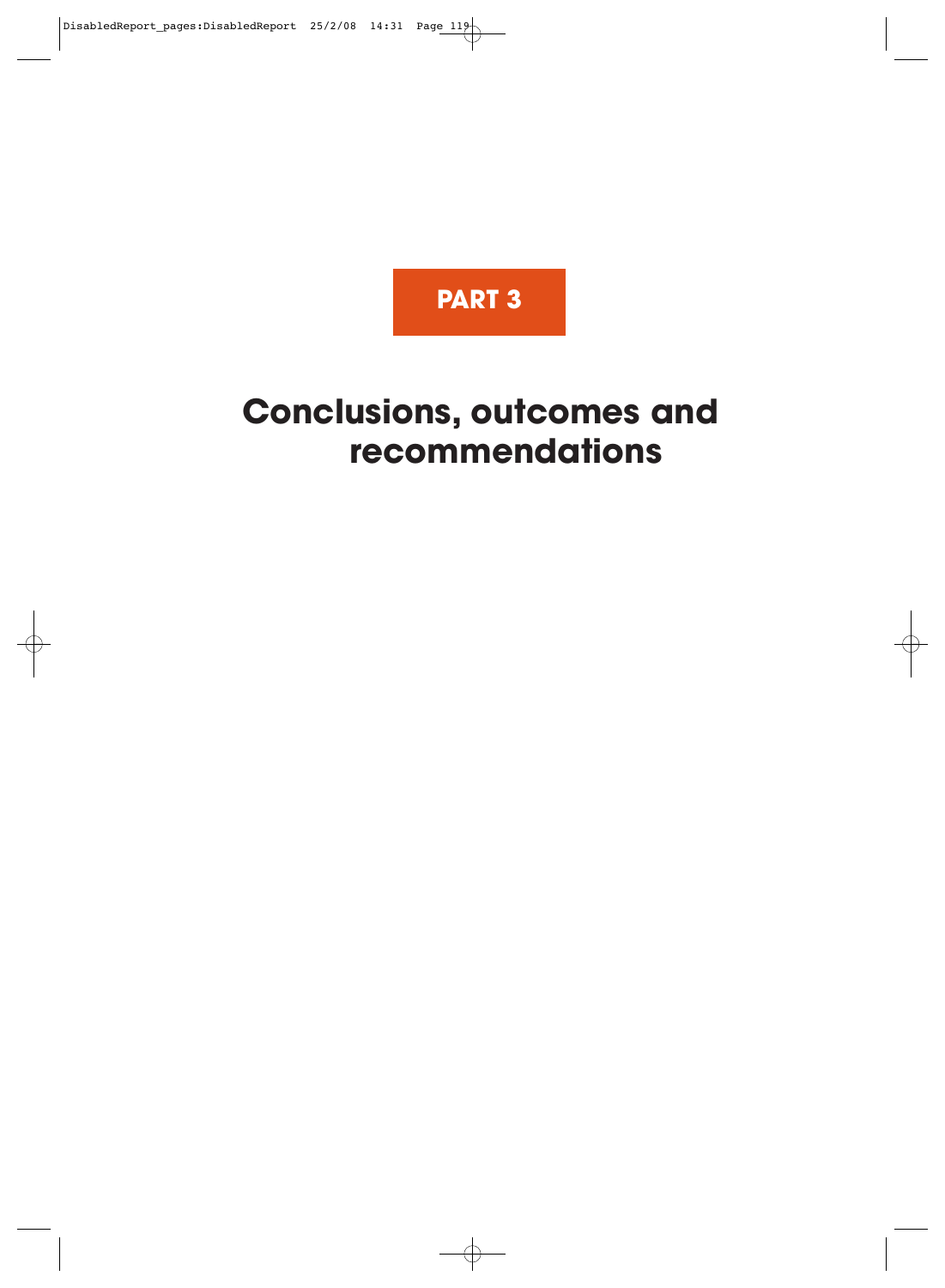

# **Conclusions**

# **General**

- 16.1 We received a considerable volume of evidence from disabled staff, managers and other contributors in the lifelong learning sector. Our challenge now is do justice in our conclusions to all the different perspectives and information we have summarised and shaped in our findings.
- 16.2 One way to do this is to develop a framework for describing the lifelong learning sector in terms of disability discrimination and inclusion, and apply it at the level of individual organisations and to the sector in general.
- 16.3 An institutionally inclusive organisation will be inclusive at organisational, departmental, team and individual levels. Its culture, ethos, policies and procedures will be 'lived out' by everyone within the organisation. There will be positive promotion of disability equality. The duty of providing 'reasonable adjustments' for disabled people on an individual basis will be well established. The organisation will be willing to meet its obligation to 'take steps to take account of disabled persons' disabilities, even where that involves treating disabled persons more favourably than other persons'. In addition, it will be proactive and anticipatory in its disability equality duty. These elements will all be embedded and made real by the implementation of a sound Disability Equality Scheme. The required behaviours stemming from them will be observable throughout the organisation and benefit everyone in it, not just disabled staff, students and learners. It will have made the journey from compliance to culture change in terms of disability equality.
- 16.4 An institutionally discriminatory organisation could be at one of these levels and contain elements of each: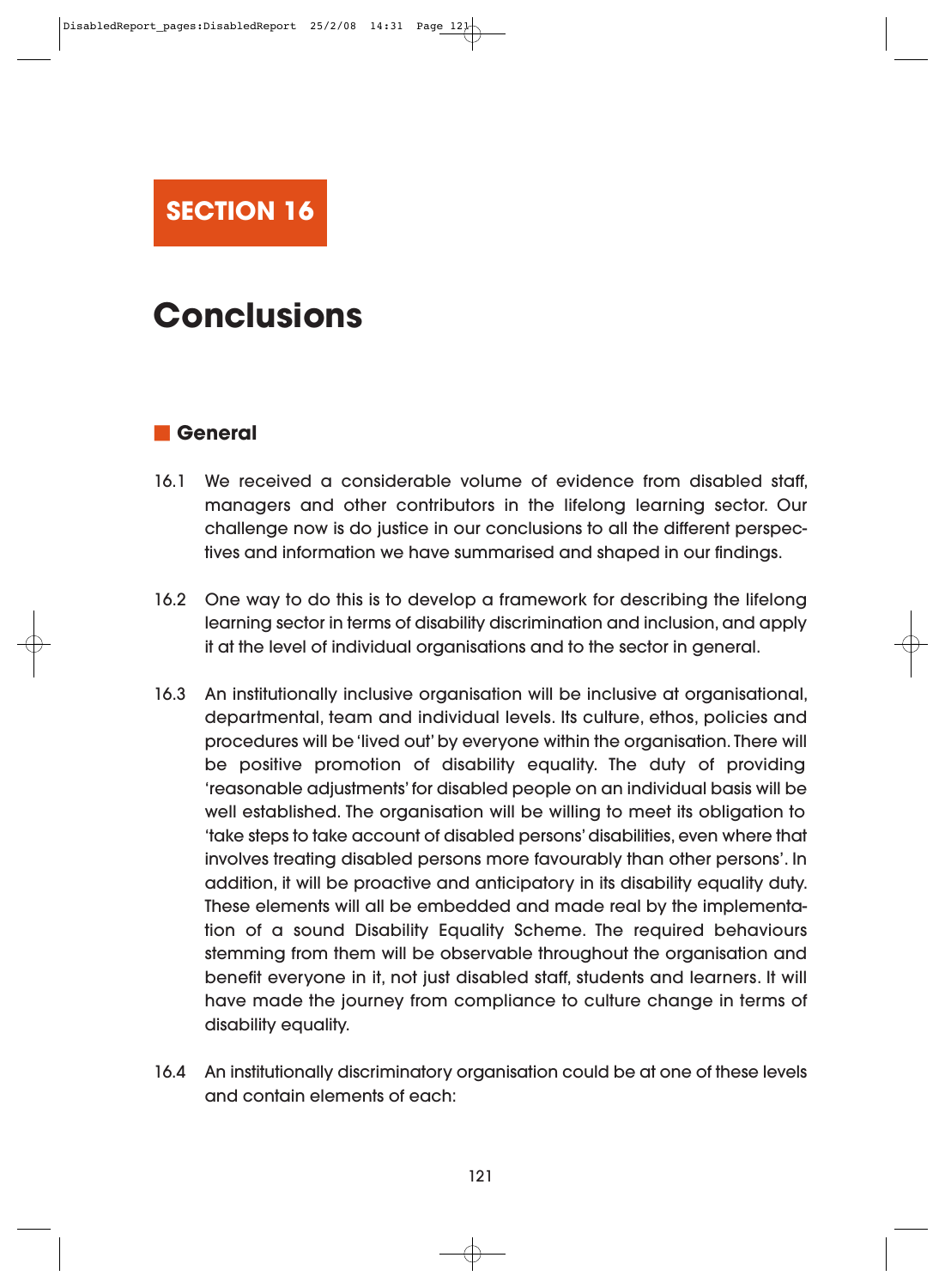- It has many of the characteristics of an institutionally inclusive organisation. It is inclusive in terms of its culture, ethos, policies and procedures, with positive promotion of disability equality and high disability awareness, but at departmental, team or individual level there is some discrimination and exclusion. Such an organisation might be described as well advanced on the journey from compliance to culture change.
- It has few of the characteristics of an institutionally inclusive organisation. It is discriminatory (perhaps it has the policies and schemes in place but there is a gap between rhetoric and reality and little promotion of disability equality and little disability awareness at strategic level). At departmental, team or individual level there is good, quite widespread evidence of inclusive practice.
- It is institutionally discriminatory and there is widespread discrimination and exclusion at departmental, local and individual levels. There is little effort to promote disability equality and little disability awareness. Such an organisation may not even have achieved legal compliance in terms of disability equality.
- 16.5 The following comment might apply to organisations fitting particularly the last bullet point:

... Concern has been expressed that some colleges are not meeting their legal duty to draw up a Disability Equality Scheme. At least one college has been issued with a compliance notice from the Disability Rights Commission (now the Equality and Human Rights Commission) for such a failure.

16.6 A Scottish focus group had a very relevant contribution:

The group agreed that actual good practice seemed to depend more on the individual people involved, rather than on corporate policies. One participant had suffered very bad treatment at a college with excellent policies (including having her job downgraded) but had received excellent support from line management at another college whose official policies were very weak.

Neither of the colleges in this example could be described as inclusive.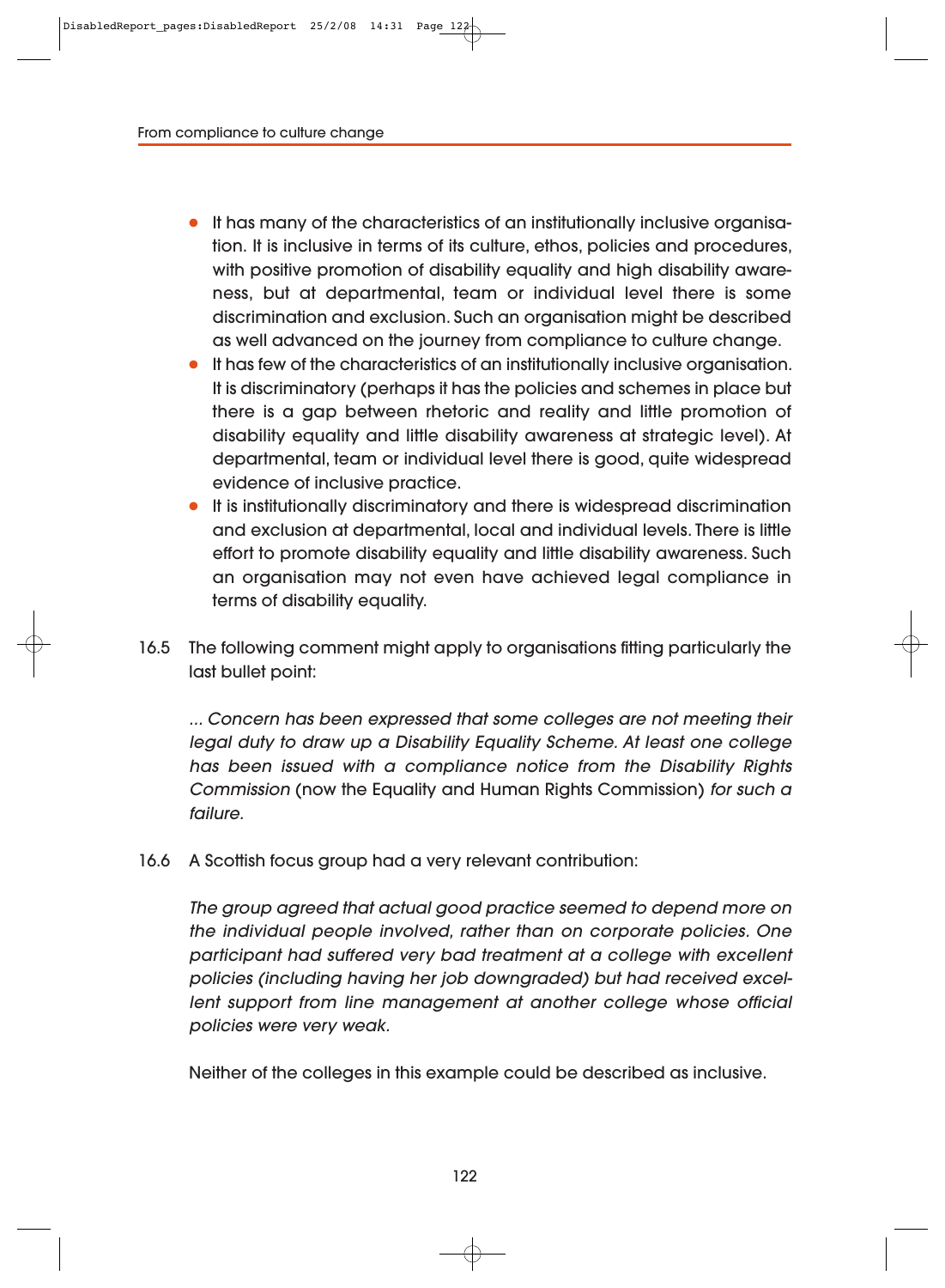16.7 Applying the framework to the lifelong learning sector as a whole, most organisations are not institutionally inclusive.

# **Key messages**

- 16.8 The key messages that emerged from our findings and other evidence are that:
	- 1. There has been a systematic failure in public policy to address the needs and requirements of disabled staff in the lifelong learning sector, to the extent that there is widespread institutional discrimination, despite beacons of good practice. Many organisations and individuals are culpable in this, but there is nothing inevitable about it. If our recommendations are adopted there will be immense gains for disabled staff.
	- 2. Exemplary, visible and proactive leadership and management are vital in the process towards disability equality. This is not a matter for leaders to delegate to others. They should take direct responsibility. For managers, it is not a 'bolt-on' activity. 'Disability awareness' is not enough. They must understand the issues and the drive towards disability equality and play their full part. For everyone in the sector, confidence about 'saying and doing the right thing' is crucial in making progress to disability equality.
	- 3. The concept of providing 'reasonable adjustments' to meet the diverse needs of individual members of disabled staff remains very important; however, lifelong learning organisations now need to take the next transformational step towards meeting their 'anticipatory duty' to ensure that inclusion is automatic for disabled (and indeed all) staff, learners and students.
	- 4. The Disability Equality Duty and the Disability Equality Schemes are an excellent basis on which to make the journey from legislative compliance to genuine culture change. Successful and genuinely committed implementation of such schemes, which include full involvement of disabled staff and impact assessments, will hasten such cultural trans formation. However, effective organisations will not be motivated solely by legislative requirements but by a genuine desire for inclusion.
	- 5. The principal beneficiaries of our work will be disabled staff and potential disabled staff in the sector. But our report will benefit everyone in the lifelong learning sector, whether or not they are disabled, and goes beyond disability to the heart of ethical and effective organisational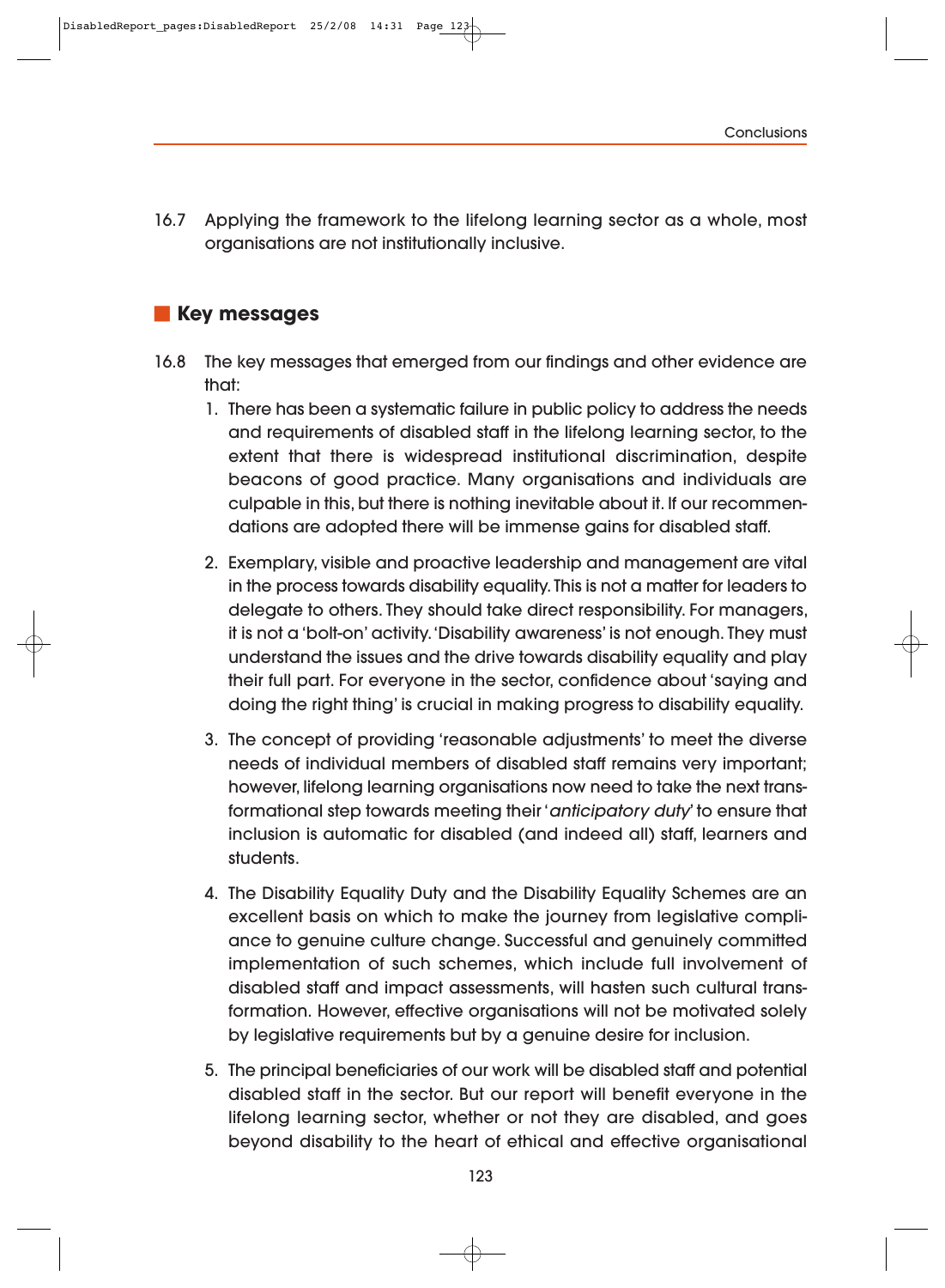functioning. A culture that promotes disability equality will inevitably bring improvements and dignity at work for all.

16.9 Related to point 3, a number of our respondents suggested developing guidance on reasonable adjustments and directories of support services. We endorse these suggestions, but also favour development work to help organisations in the lifelong learning sector further in the proactive and anticipatory process and practice of achieving disability equality.

## **Beacons of inclusion and disability equality**

16.10 We have no doubt that there are beacons of inclusion and disability equality, and that some organisations will have achieved the transition, perhaps transformation, from compliance to culture change. We can remind ourselves again of the affirming comment of one of our respondents who recognised in her own organisation a view of difference as positive and a willingness to encourage staff to disclose support needs for the purpose of implementing the required adjustments: in short, 'a safe culture to be in'.

# **Organisations, groups and individuals 'falling short'**

- 16.11 There were other positive comments like that above, but generally we found considerable evidence of organisations and groups and individuals 'falling short', in terms of:
	- Gaps between the rhetoric of inclusion and reality;
	- Low priority to disability equality in many organisations or parts of organisations, including fear and misunderstanding about disabling conditions;
	- Little attention being paid to the disability equality duty of 'taking into account a disabled person's disabilities even when that involves treating disabled persons more favourably than others';
	- Senior managers not automatically 'buying in' to disability equality (stated to be essential by leaders of disability equality projects);
	- Negative attitudes in the teams of disabled staff members causing difficulties;
	- The preponderance of medical-model approaches and language, rather than those based on the social model of disability.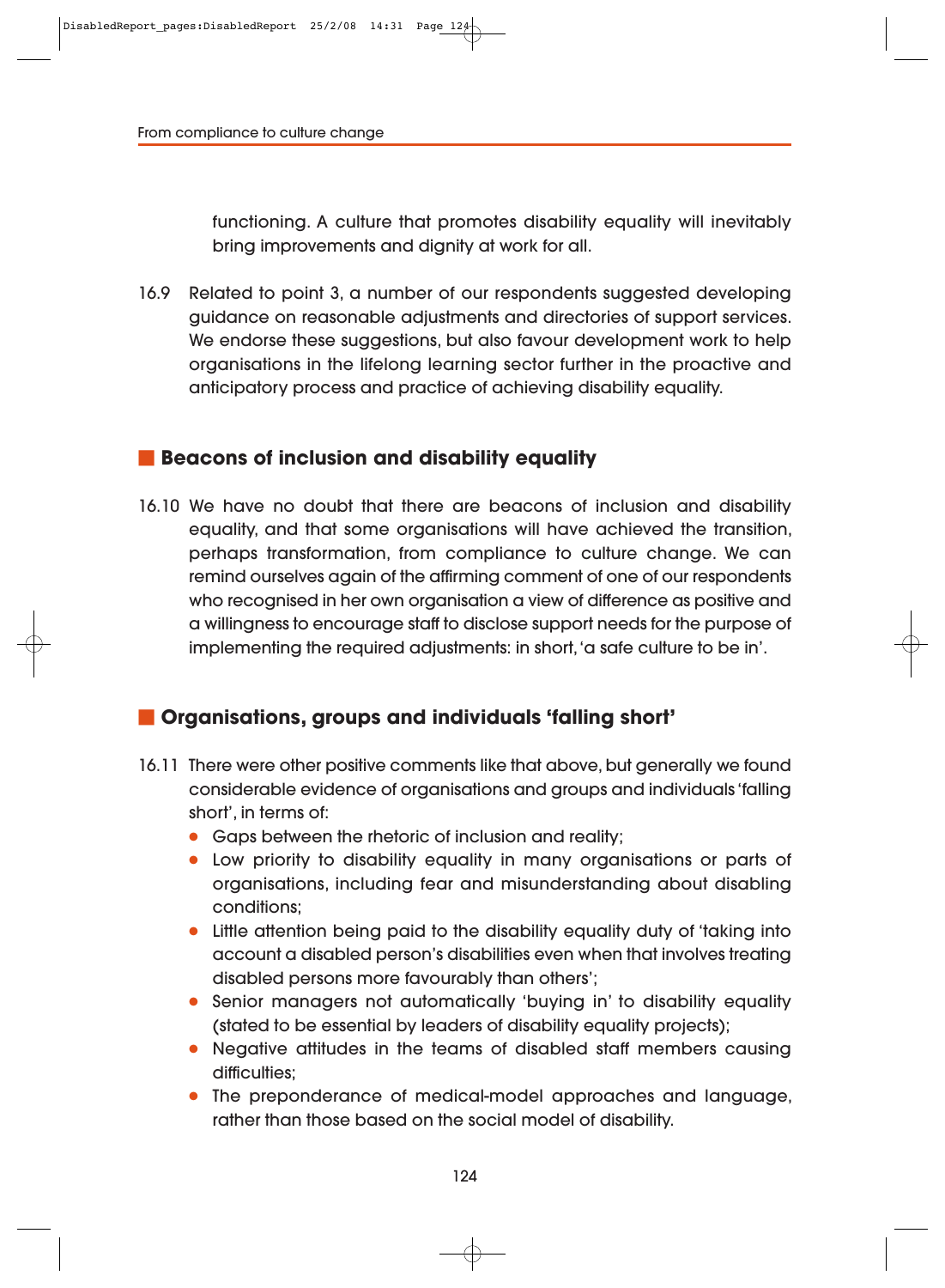16.12 Because our findings have shown such a systematic failure in public policy and widespread institutional discrimination across the lifelong learning sector, overall there has been little advance in the transformational journey from compliance to culture change. In some cases, organisations are not even compliant with the legislation.

# **Specific conclusions**

## **16.13 Tensions**

1. The disparity in funding to support learners and students and funding to support disabled staff is fundamentally unfair and should be addressed by lifelong learning and infrastructure organisations.

#### **16.14 Disclosure and data**

- 2. There are still considerable challenges to organisations in getting policy and practice right on disclosure. It is still not clear if disabled people are under-represented in the sector or if disclosure is excessively low.
- 3. Linked to this, the lifelong learning sector needs accurate, uniform and consistent data in order to be more effective in making progress on disability equality.
- 4. Addressing both these issues will help the sector provide opportunities for disabled people and ensure that the proportion of disabled people working in the sector at least matches the proportion in the adult working population.
- 5. Attention to the language and vocabulary of disclosure (including the word itself) may help towards success.
- 6. In terms of practical measures, lifelong learning organisations should review the language they use for disclosure, their disclosure policies, processes and procedures - and then take the appropriate follow up action. Infrastructure organisations can support them with development programmes and funding.

#### **16.15 Mental health**

7. There is still a very high degree of stigma and prejudice associated with mental health difficulties.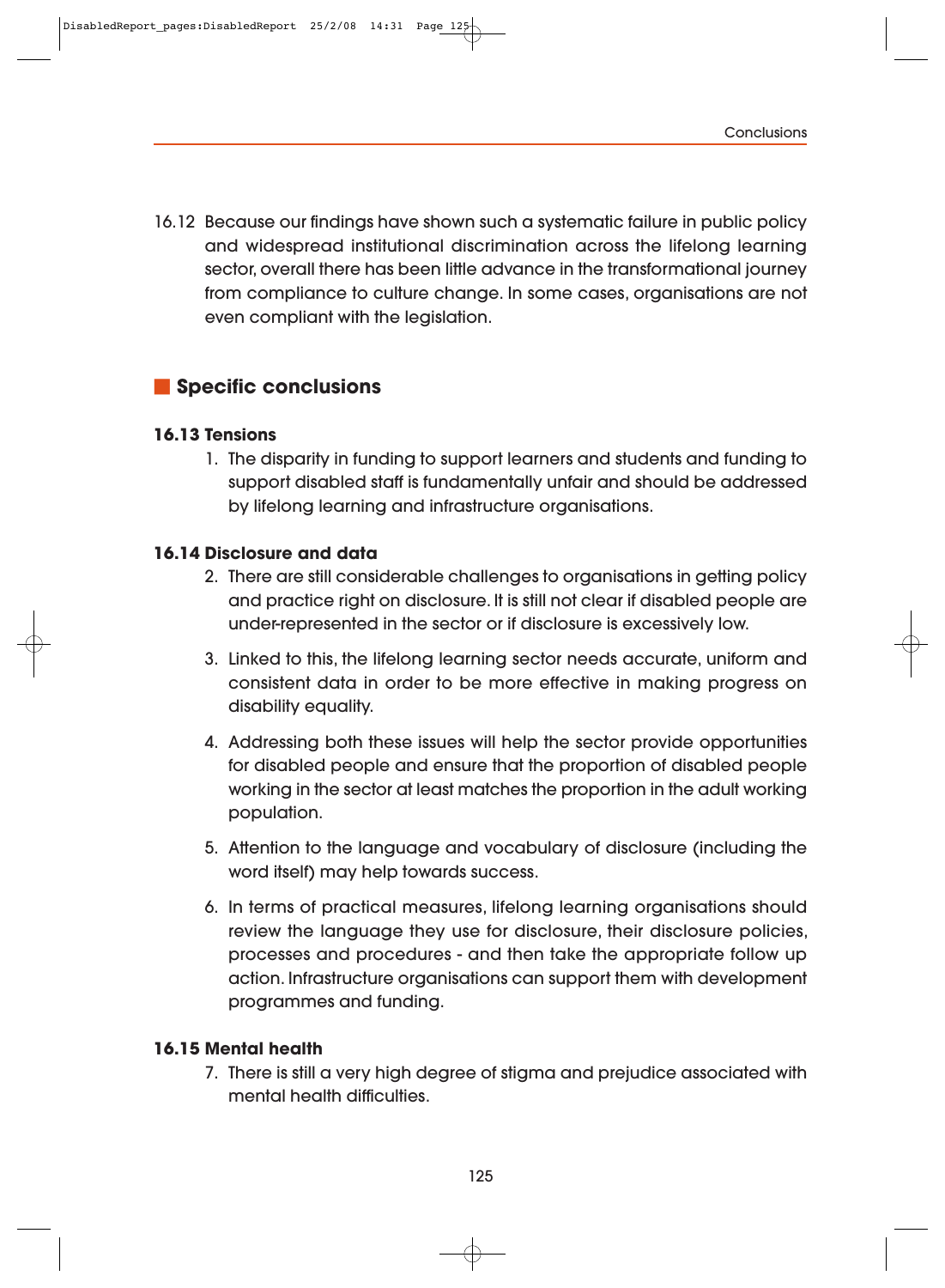- 8. Mental health difficulties are often associated with stress and the 'longhours culture' of the lifelong learning sector.
- 9. Flexible work practices help to ease mental health difficulties and the challenges of other impairments.
- 10. Understanding of mental health continues to be essential in assisting those with mental health difficulties to disclose, to receive proper support and to reduce insensitive or insulting behaviours from others.
- 11. In practical terms, organisations could include understanding mental health difficulties within disability equality training to help create a culture in which it is safe and positive for staff with mental health difficulties to disclose.
- 12. They will find it useful to:
	- apply the advice of the Health and Safety Executive on stress (www.hse.gov.uk/stress/);
	- undertake mental health risk assessments in consultation with staff with mental health difficulties;
	- take practical steps to address the debilitating effects of the 'longhours culture' of the lifelong learning sector and the stress it can generate; and
	- promote mental well-being through all their policies, practices and procedures.
- 13. Infrastructure organisations are urged to back these actions with funding and development work.

#### **16.16 Employment and support at work (including Access to Work)**

- 14. We received evidence of good practice at every stage of the recruitment and employment practice, but it was patchy and inconsistent throughout the sector.
- 15. Particular promotion practices often disadvantage disabled staff in higher education.
- 16. 'Reasonable adjustments' for disabled staff sometimes put pressure on departmental and faculty budgets, or were not provided because there was no funding at this level. It is clearly unfair and unacceptable that this should be the case, and we make the appropriate recommendations to address this.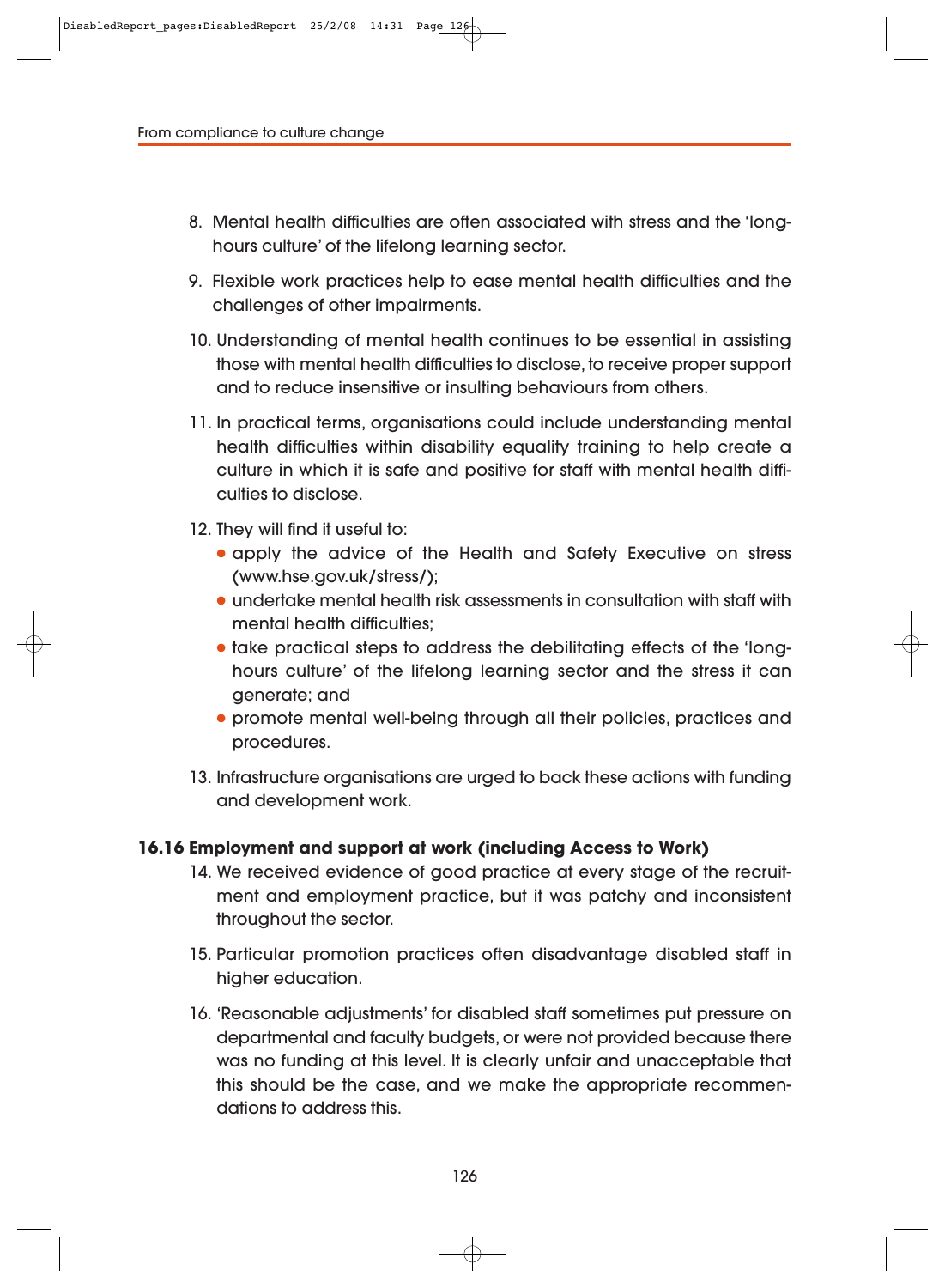- 17. Lifelong learning organisations will find it beneficial to conduct a full review of their employment procedures and practices from recruitment to promotion by starting with an analysis of the percentage of disabled middle and senior managers in their organisations compared with disabled people in the adult working population. Action plans should follow.
- 18. To aid this process, supporting organisations should consider commissioning or conducting (as appropriate) research into employment practice that includes disabled staff.
- 19. There was inconsistency in support for disabled staff in the workplace and in learning and training.
- 20. Some respondents were aware of the social model of disability in making their responses about support. Such awareness more generally is a good 'driver' to achieve individual and general improvements in the sector.
- 21. The Access to Work scheme has been of great benefit to many disabled staff in the lifelong learning sector. Its bureaucratic elements need addressing (and we understand are being addressed) and more people could usefully access it.
- 22. Working patterns and hours in the lifelong learning sector disadvantage disabled staff.

#### **16.17 Minority groups and professional qualifications**

23. Some minority groups such as Deaf tutors are being disadvantaged by new teacher training requirements, to the possible detriment of quality BSL teaching. This problem needs to be addressed and resolved.

#### **16.18 Attitudes towards disabled staff**

- 24. There was considerable inconsistency in attitudes towards disabled staff.
- 25. Lifelong learning organisations can address this inconsistency and promote disability equality through a sustained programme of disability equality training.
- 26. Infrastructure organisations can facilitate this development, especially those responsible for leadership and management such as the Centre for Excellence in Leadership.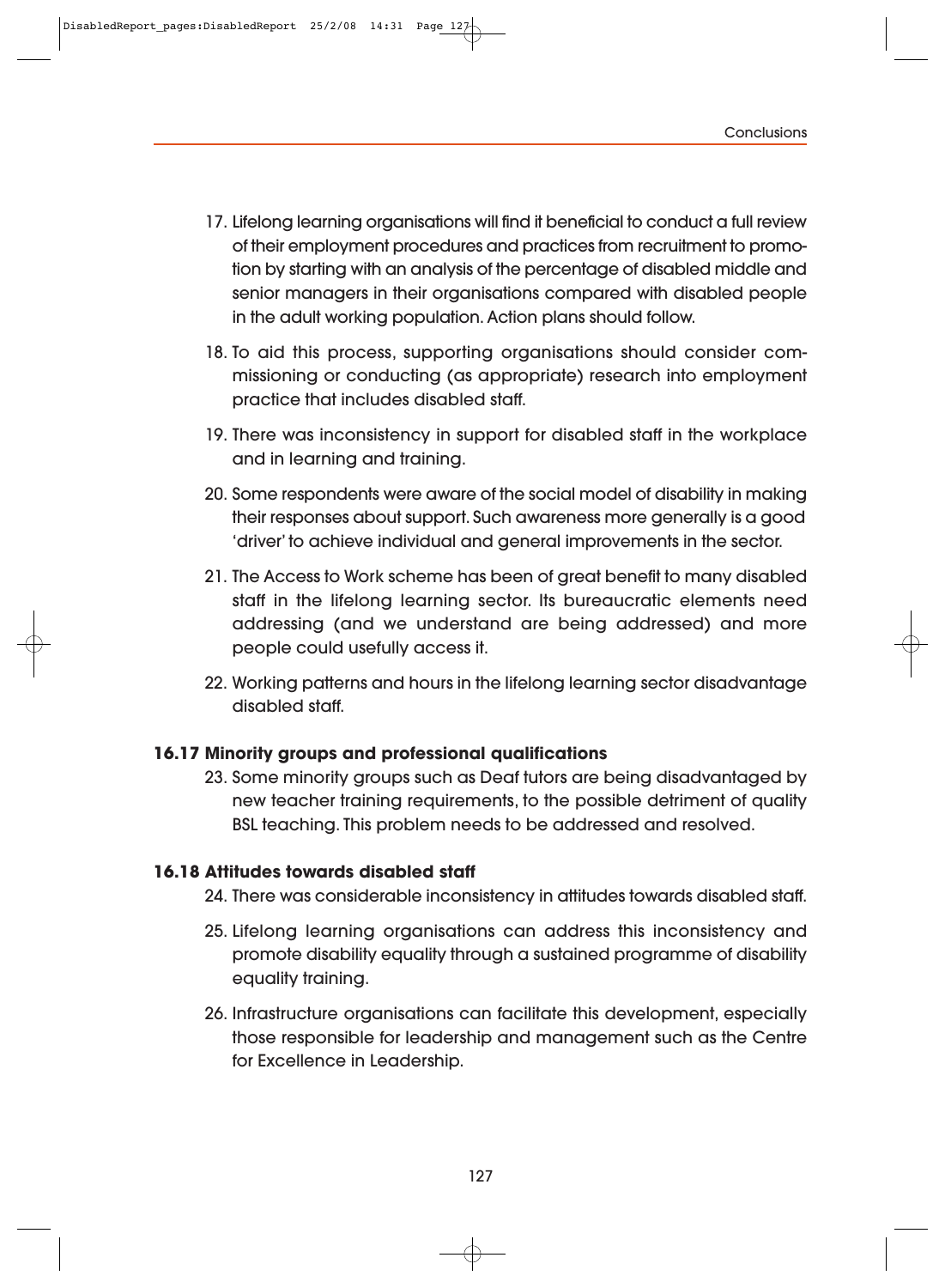#### **16.19 Working practices**

27. Working practices that disadvantage disabled people are widespread and deep-seated, and their effects can be extremely discriminatory. This area is not well understood and requires more exploration.

#### **16.20 Disability leave and associated issues**

- 28. We need ways of distinguishing between leave because of sickness and leave for impairment-related reasons, and to develop separate disability leave policies.
- 29. On our evidence, the majority of disabled staff do not take more time off for reasons relating to their impairments than the national average time off sick, but further research and data on this are required.
- 30. Organisations need to explore and address their role in causing workplace absence.

#### **16.21 The 'agency' of disabled staff**

- 31. There has been innovative work in involving disabled staff (and not just consulting them) in promoting disability equality through Disability Equality Schemes, which could be spread further through the sector.
- 32. We received evidence of the twofold discrimination of disability and being part-time and hourly paid – another theme meriting further exploration.
- 33. There is good evidence of positive disabled staff role models in the lifelong learning sector except that we found little evidence of senior disabled staff role models. This would be a good area for further development work.
- 34. Lifelong learning organisations should consider reviewing their staff profile and taking steps to increase the number of disabled staff role models in all parts of their structures.
- 35. Infrastructure organisations should review what can be done to increase opportunities for disabled staff in the sector, especially at senior levels, including through access to leadership and management training. They are urged to fund and implement development programmes to increase participation of disabled people at every level.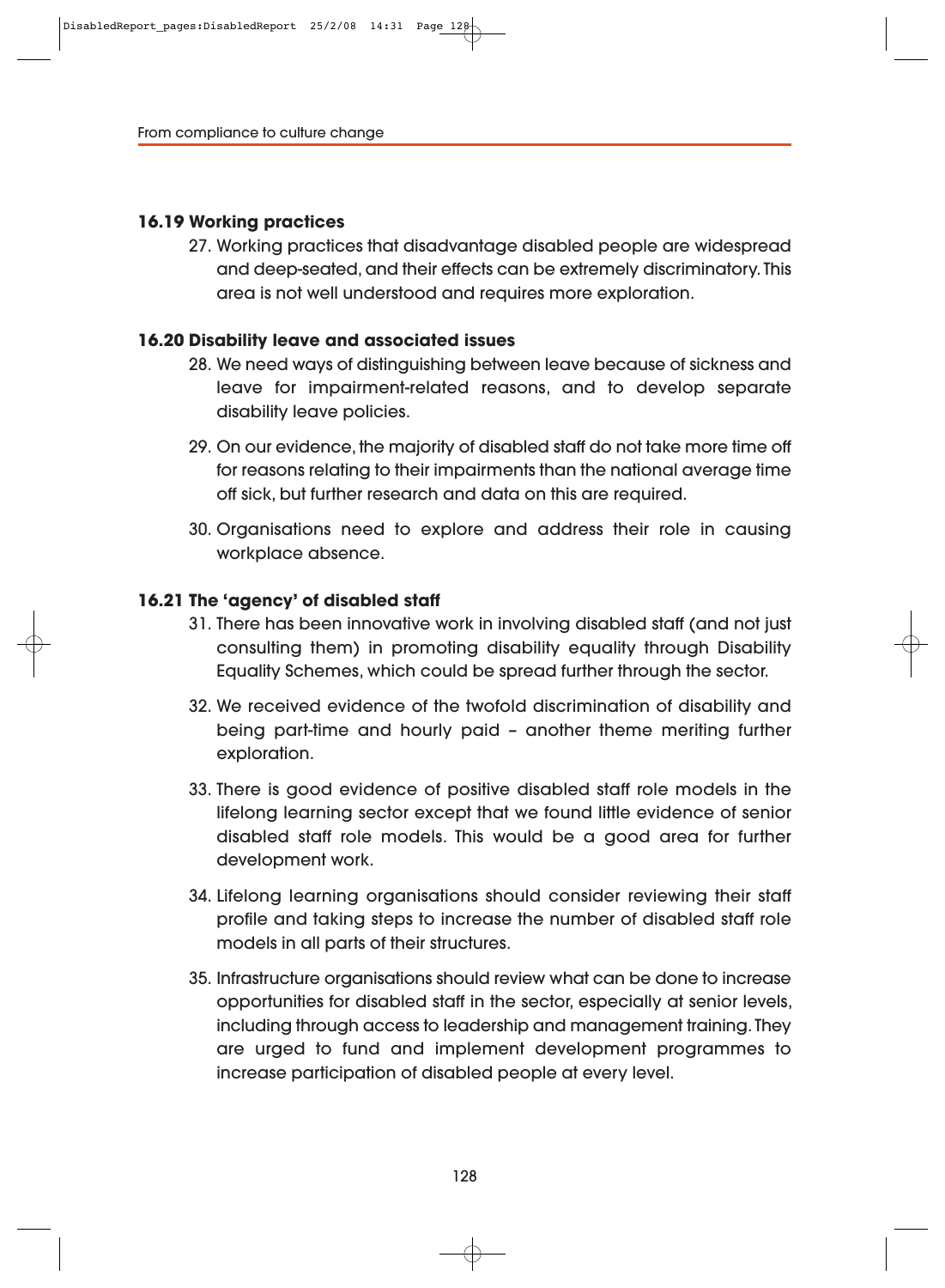**SECTION 17**

# **Outcomes and recommendations**

#### **What outcomes do we require?**

- **17.1 On the basis of our work, the Commission believes that there must be these specific outcomes:**
	- 1. A formal disability equality implementation group to be convened and serviced by Lifelong Learning UK (LLUK);
	- 2. A formal and sustained commitment by lifelong learning organisations and infrastructure organisations (including regulatory bodies such as Ofsted) to disability equality with accompanying Disability Equality Schemes, 'road maps' or action plans as appropriate;
	- 3. More disabled staff recruited to and working in the lifelong learning sector, and more successful disclosure procedures so that the data are more accurate (targets to be decided by the Department for Innovation, Universities and Skills (DIUS) in consultation with the lifelong learning sector and infrastructure organisations but with a timeline to achieve a proportion of disabled staff in the sector equal to the proportion of disabled people in the adult working population);
	- 4. Targets to secure substantially more disabled staff in senior and strategic positions;
	- 5. Funds to support disabled staff proportionately equal to those supporting disabled learners and students, addressing the obvious injustice that two groups supported by the same organisation are treated so differently;
	- 6. Identification and encouragement of disabled staff to attend and complete leadership and management programmes;
	- 7. Formal events and other means of celebrating disability equality achievement in the sector; and
	- 8. A full disability equality training programme for staff at every level throughout the sector, and in particular for senior managers.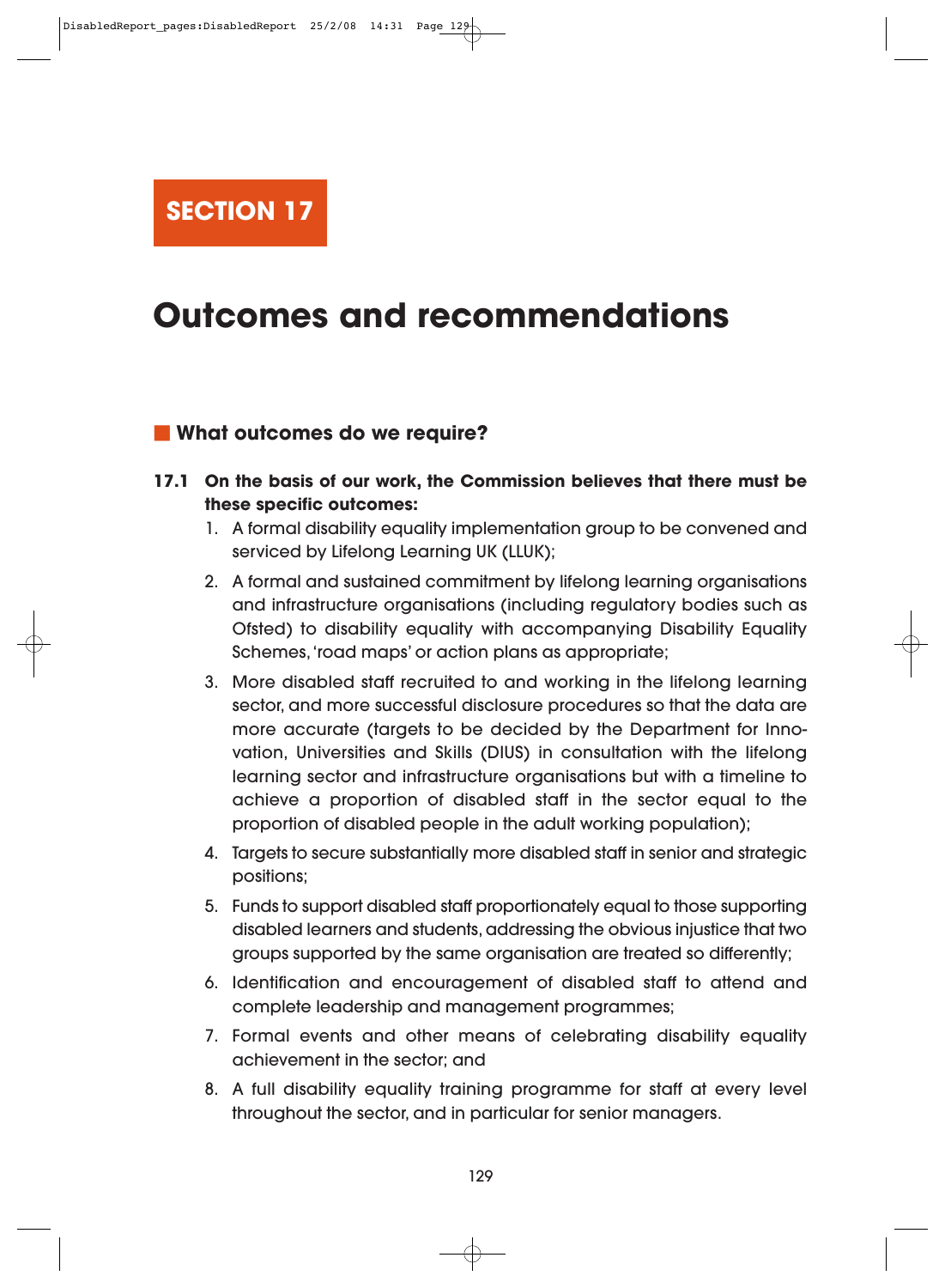# **Recommendations**

- 17.2 We have identified a series of recommendations based directly and indirectly on our findings, key messages and conclusions, but pitched at a national and strategic level. They are addressed to all parts of the lifelong learning sector including infrastructure organisations. We believe they will be of interest to external agencies such as the Equality and Human Rights Commission. We acknowledge that some of them may already be being addressed and some already covered by the DDA legislation and codes of practice – though there is in many cases a gap between duty and practice. Some may need further refinement in consultation with the appropriate organisations. All will require conversion into energetic, committed action.
- 17.3 We ask lifelong learning and infrastructure organisations formally to accept and carry through these recommendations, including the 'practical measures' outlined in Part 2. If they do, we believe that they will eliminate institutional discrimination against disabled staff, achieve disability equality and therefore deliver the outcomes the Commission believes there must be. Even those organisations that have achieved a change of culture can use them as a guide for gauging and maintaining progress.
- 17.4 In these recommendations we speak first to lifelong learning organisations themselves, then to those institutions and agencies which provide most of the support and frameworks within which they operate, and conclude with recommendations for government, which has an overarching policy role. Lastly, there are recommendations on research and development for national development bodies.
- 17.5 We urge immediate steps for implementation (whether as a 'stand-alone' or part of a 'single equality' approach), going beyond legal compliance and beyond merely providing a bare minimum level of 'reasonable adjustments'. The sector has made great and praiseworthy strides forward to include learners and students. Now the neglect of disabled staff must end.

#### **17.6 We recommend that lifelong learning organisations:**

embrace fully the Disability Equality duty, 'even where that involves treating disabled persons more favourably than other persons' in order to transform the organisation for staff as well as learners, by

1. Clearly designating a senior member of staff with responsibility for disability equality and ensuring that all senior managers and every line manager are aware of their responsibilities with disability equality policies;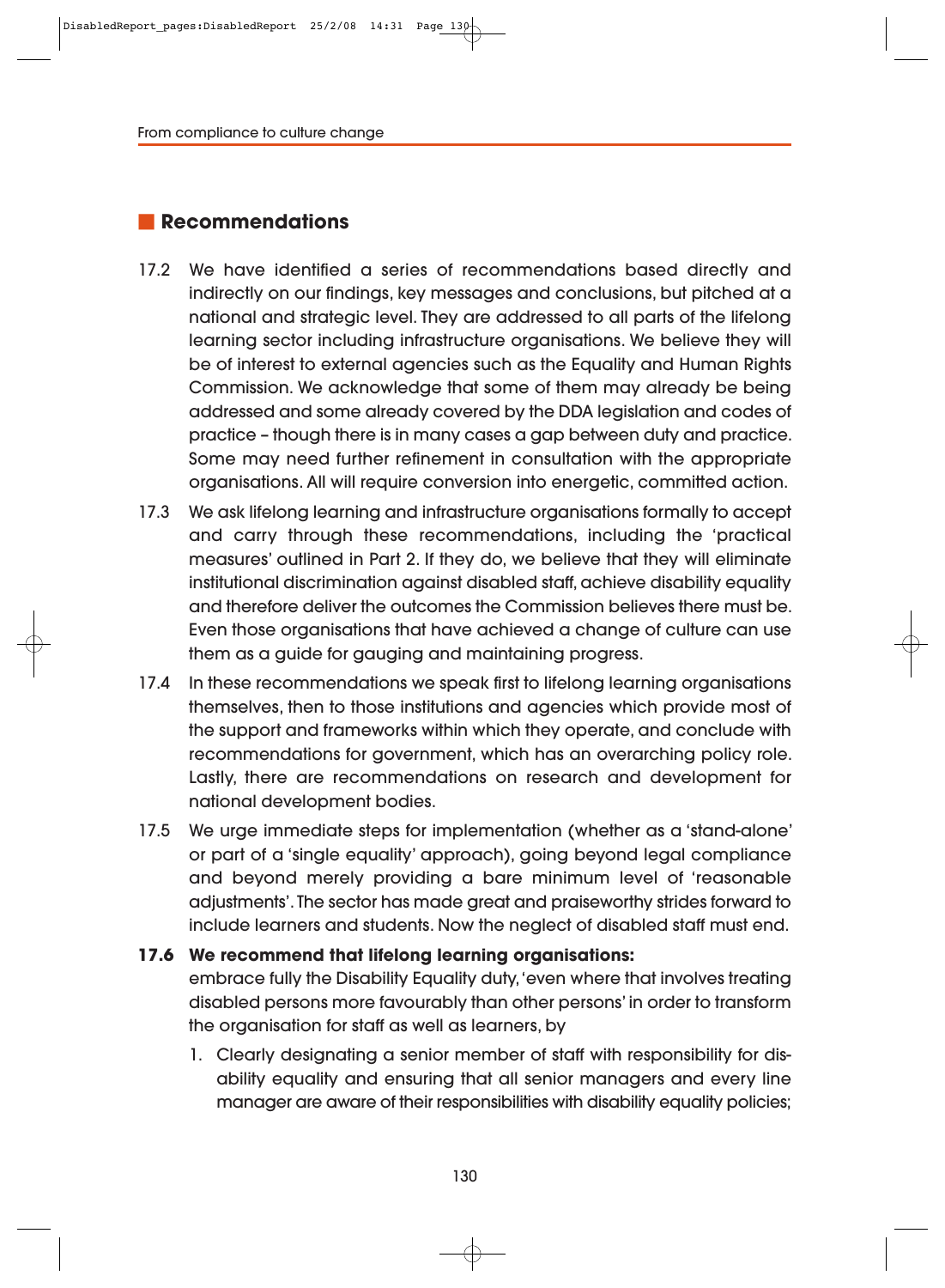- 2. Ensuring that disabled people are encouraged to be trustees and governors and that bodies responsible for governance include disabled people;
- 3. Developing appropriate mechanisms to ensure that the voices of disabled staff are involved, heard and supported, such as through disabled staff groups, equality committees, liaison/focus groups and/or affiliation to national networks;
- 4. Reviewing and revising policies, processes and procedures for disclosure, and removing barriers to disclosure, to create a positive and secure culture for disclosure;
- 5. Ensuring that disability equality policies and schemes, staff appraisal schemes and impact assessments involve disabled staff and trade union officials, reporting to governing bodies/trustees annually, as the Disability Equality Duty requires;
- 6. Signing up to schemes such as the 'Mindful Employers' Charter', and the requirements of the 'Two Ticks' scheme;
- 7. Reviewing recruitment procedures in order to encourage applications from disabled people; guaranteeing interviews to disabled applicants meeting the job requirements; and adopting open and inclusive recruitment processes, especially for part-time and/or temporary staff;
- 8. Ensuring that each lifelong learning organisation sets out to achieve: a. staffing which reflects the disability profile of the adult working population;
	- b.well-informed management and governance through training and appraisal programmes;
	- c. sound policies and practices on disability absence and on disclosure;
	- d.sharing good practice in supporting both disabled learners and disabled staff;
	- e. better promotion of disability equality in staff training for part-time and full-time staff;
	- f. full recognition of the need for individual responses to staff disclosure, with individual follow-up and support arrangements.
- 9. Financing reasonable adjustments centrally so that no section, department or faculty is disadvantaged, financially or otherwise, in meeting disability equality responsibilities;
- 10. Developing support for disabled staff, such as mentoring and workshadowing, and a disability equality component in appraisal schemes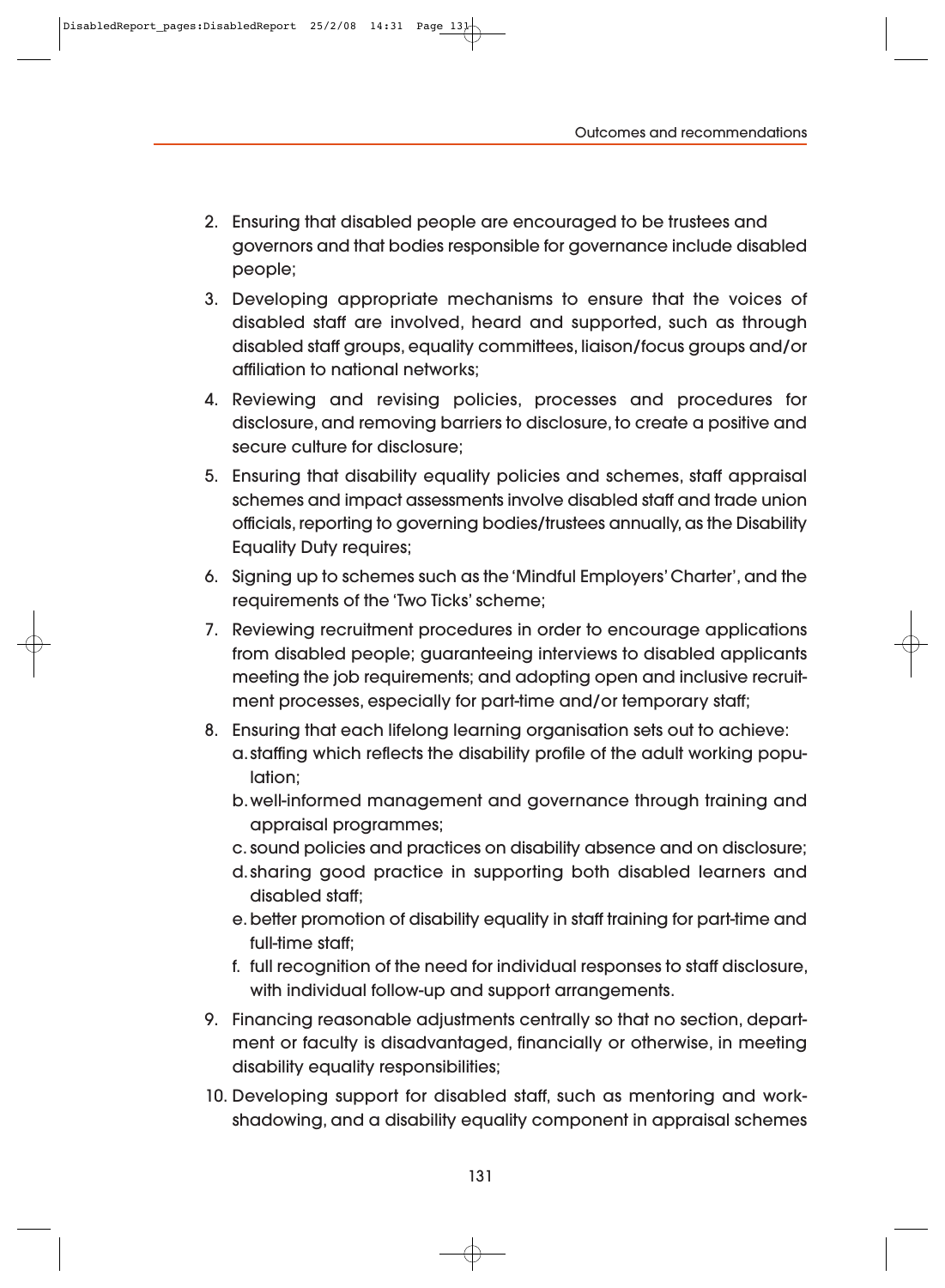– to contribute to raising the achievement of disabled staff;

11. Ensuring that disability equality good practice is shared between organisations, between staff and learners, and including where possible contractors and agencies delivering goods and services.

#### **17.7 We recommend that trade unions and employer organisations:**

- 12. At every level ensure their publicly stated commitment to disability equality is fully reflected in the actions of paid officials and lay officers, and ensure that there is facility for the involvement of disabled staff in their structures;
- 13. Although not legally required to produce a Disability Equality Scheme, comply with good practice by producing and implementing either a stand-alone Disability Equality Scheme or a single equality scheme with specific sections on disability;
- 14. Incorporate disability equality into the formal negotiating and consultation arrangements nationally (for recommendation at local level where appropriate) and locally (where negotiations take place at that level);
- 15. Encourage implementation in further education colleges of the national joint agreement on guidance for disability equality between the Association of Colleges (AoC) and recognised trade unions, and consider its adaptation to other parts of the lifelong learning sector;
- 16. Ensure that paid officials and lay officers receive disability equality training, recognising the needs of disabled staff; and recognise the role of equality (or disability) representatives, recommending that appropriate facility time be provided;
- 17. Acknowledge the responsibility of human resource managers as equality and diversity professionals, and provide positive support for members challenging institutional and individual disability discrimination;
- 18. Disseminate good disability equality practice nationally, locally and through their networks, and examine jointly how lifelong learning organisations meet their duty of care in relation to stress prevention and the generation of ill-health – looking in particular at a preventative role for occupational health services.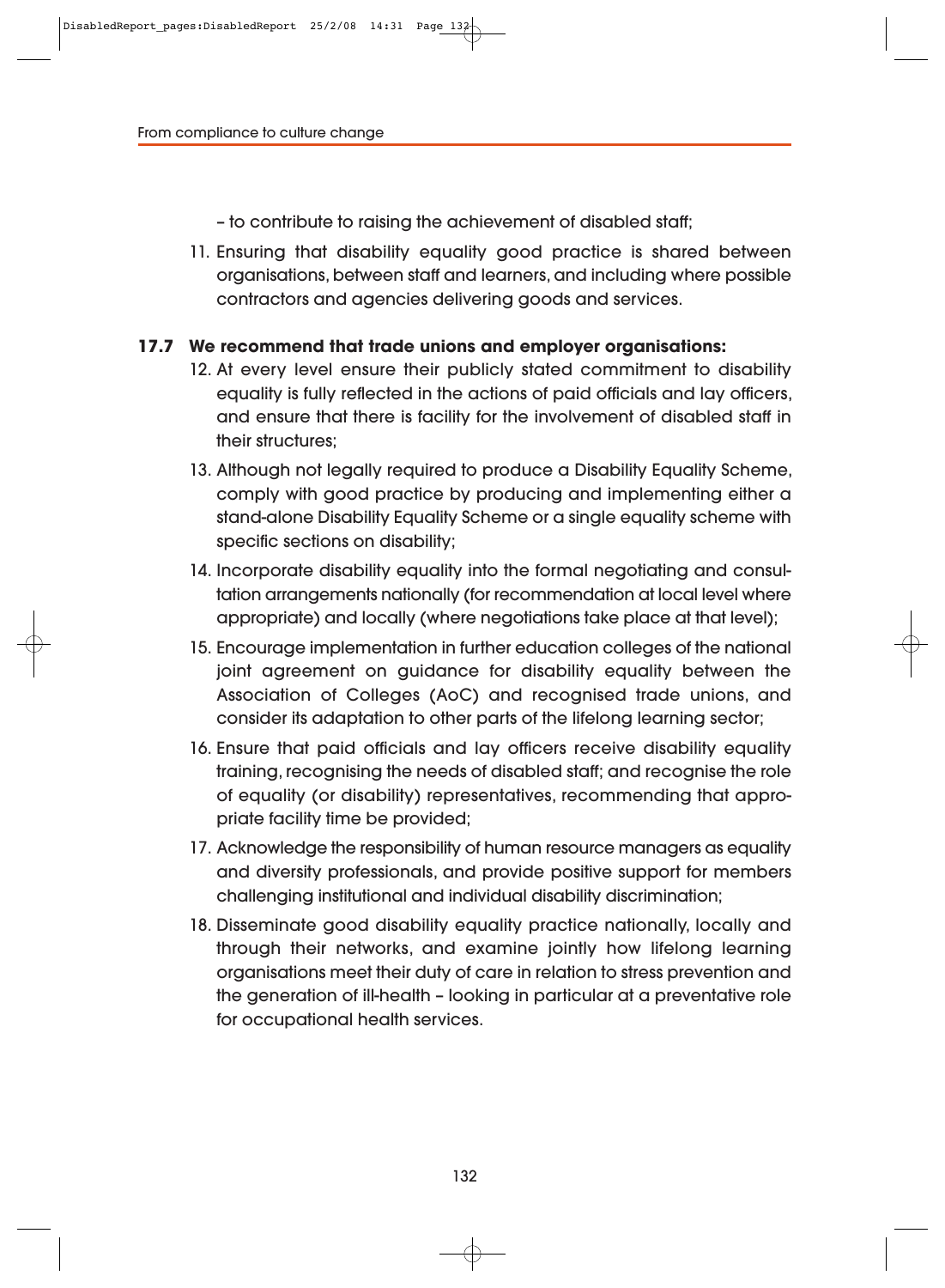- **17.8 We recommend that Lifelong Learning UK, with its key role as Sector Skills Council for the sector:**
	- 19. Uses Priority 4 of the Workforce Strategy and its implementation plan to embed the ambitions and expectations of this Commission, and to provide strategic leadership across the whole lifelong learning sector, through the Sector Skills Agreement process, to support disability equality;
	- 20. Supports the establishment of a sector-wide advisory group on disability equality, either through enhancing an existing group or by creating a new one, which will oversee implementation of the Commission's recommendations;
	- 21. Gathers, interprets and publishes comprehensive and standardised data on disabled staff in lifelong learning, and similarly robust data on those who take and apply to undertake initial teacher training in the lifelong learning sector;
	- 22. Identifies and addresses the needs of disabled staff in relation to entry routes, professional development opportunities and requirements to enable such individuals to access and progress careers in the sector;
	- 23. Works with government and others to facilitate the development of recruitment strategies and careers guidance strategies to encourage disabled young people into careers in the lifelong learning sector;
	- 24. Commissions research on career progression and access to training/ development opportunities of disabled staff who have disclosed their disability.

#### **17.9 We recommend that lifelong learning infrastructure organisations:**

('infrastructure organisations' include funding bodies, the Quality Improve ment Agency, Centre for Excellence in Leadership, Higher Education Statistics Agency, Higher Education Academy, the Higher Education Funding Council for England, the Institute for Learning, the Learning and Skills Council, Lifelong Learning UK (as appropriate to their remit) and the Welsh Assembly Government)

- 25. Produce a Disability Equality Scheme, either as part of a single equality scheme or separately; carry out Equality Impact Assessments and develop action plans; and expect funded learning providers to do the same;
- 26. Ensure that their national and local councils, chief executives, national directors, local executive directors and other senior staff receive high quality disability equality training;

.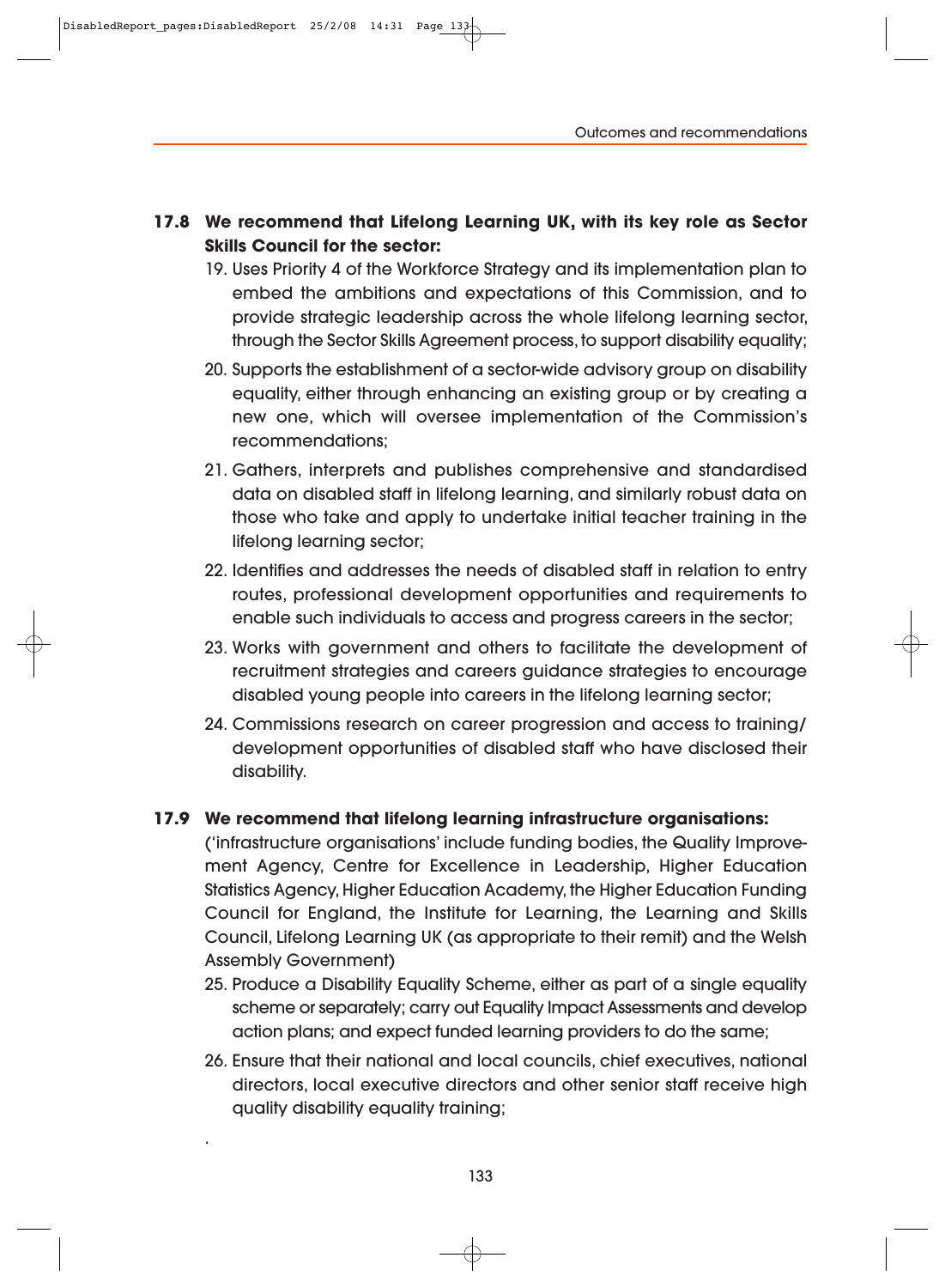- 27. Design good disability equality training and encourage existing governors, council members and trustees in the lifelong learning sector to attend, and include the sharing of good practice;
- 28. Support action for targeted recruitment and training of disabled people in governance roles, and ensure representation from disabled people on advisory groups;
- 29. Recognise and promote best disability equality practice through existing award schemes and by other means;
- 30. Ensure that staff data collection includes all grades and pay levels, including hourly paid staff, so that the position, including subject specialism, and progress of disabled staff can be accurately measured – and where the data already exist, ensure that they are used as a basis for disability equality action;
- 31. Market careers in lifelong learning as desirable career options for disabled people; and ensure that the work of the Commission is embodied in the actions arising from the workforce strategy published by Lifelong Learning UK, including the monitoring of that Strategy through a named advisory group;
- 32. Work in partnership with the Equality and Human Rights Commission, Equalities Challenge Unit, Equality Forward and other appropriate bodies to issue definitive guidance to lifelong learning sector organisations on how to translate the requirements of the disability equality legislation into meaningful learner and staff recruitment targets.

#### **17.10 We recommend that inspection and regulatory bodies:**

- 33. Include disability equality questions in inspection and regulatory frameworks (internal and external), report on this aspect and ensure that no lifelong learning organisation can be deemed excellent unless they have fully met their disability equality obligations;
- 34. Address the under-representation of disabled people in their workforce at all levels so that they are able to provide inspection and regulatory teams reflective of the national population and of the local communities of the learning providers they inspect;
- 35. Ensure that inspection, inspection frameworks, inspection notes and regulatory reports (internal and external) comment on the implementation of equality policies and schemes for staff as well as learners, including those for disability equality, and highlight good practice where possible;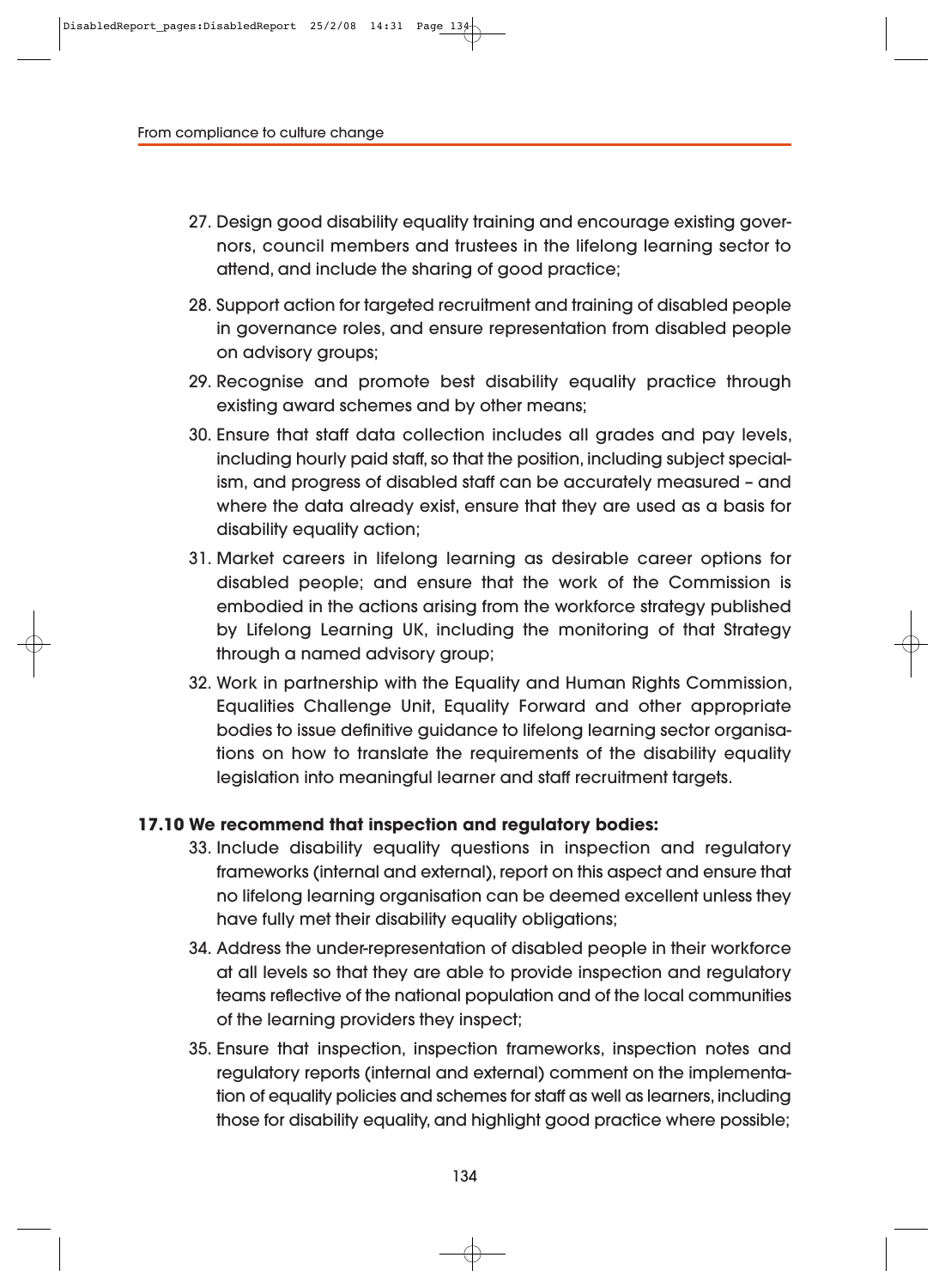- 36. Ensure that inspectors and regulators understand their critical leadership role in promoting disability equality, and ensure that board members and trustees, as well as the executive and senior staff, receive disability equality training;
- 37. Offer mandatory annual disability equality training for inspectors and regulators so that they are fully equipped to identify and report on progress towards disability equality, for example within the revised Common Inspection Framework.

### **17.11 We recommend that the English education ministries and the Welsh Assembly Government:**

(The English education ministries are the Department for Innovation, Univer sities and Skills and the Department for Children, Schools and Families)

- 38. Encourage and support the commitments recommended to lifelong learning organisations listed above;
- 39. Impact assess and monitor remit letters from the Secretary of State to ensure their disability equality objectives are translated into ambitious and realistic targets, and implemented by publicly funded agencies and providers;
- 40. Hold publicly funded quality improvement, inspection, qualifications, workforce development and leadership and management agencies accountable for complying with statutory disability duties. This would help embed best disability equality practice in all their activities, ensure that their programmes equip participants to manage equality and diversity in the lifelong learning sector, and mainstream equality in all their advice, guidance, programmes, learning materials and actions;
- 41. Work with funding bodies to enable all lifelong learning organisations to set disability equality employment targets measured against appropriate benchmarks by July 2009, for incremental implementation by 2011;
- 42. Ensure that funding already available is used to support the Commission's agenda by enabling providers to 'take steps to remove barriers and to support disabled people, even where that involves treating disabled persons more favourably than other persons', and by bringing support for disabled staff to a proportionately equivalent level to support offered to learners and students;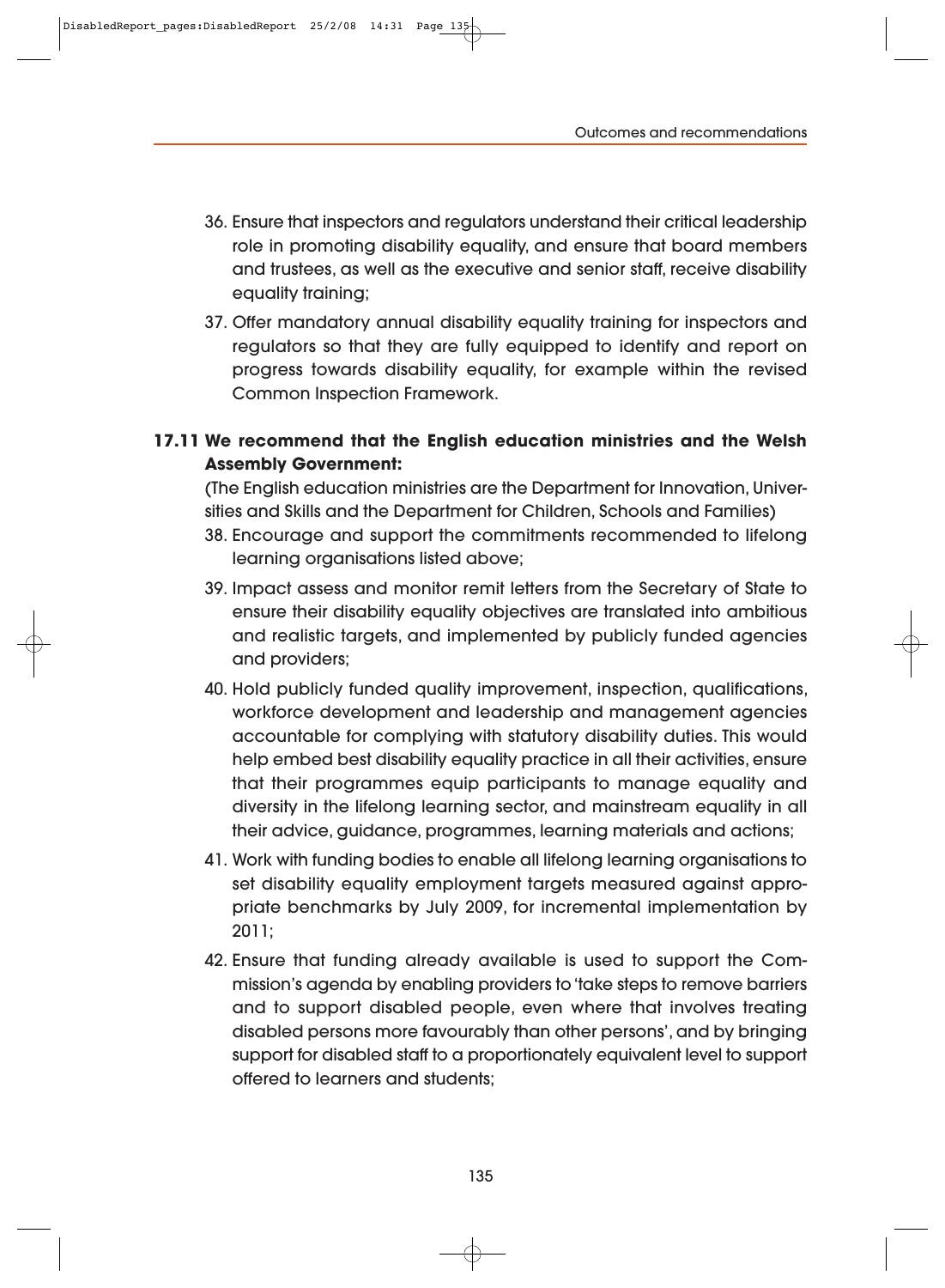- 43. Ensure that funding bodies review whether additional funding be made available to those providers who, in meeting their obligations to make reasonable adjustments, incur exceptional financial costs;
- 44.Take up with the Department of Work and Pensions issues arising from the implementation of job support programmes in the lifelong learning sector such as Access to Work and WORKSTEP. This would include extension of support to volunteers in certain parts of the sector; reducing bureaucracy in Access to Work; and more flexibility towards staff with changing (deteriorating) needs;
- 45. Encourage and develop initiatives such as mentoring and workshadowing which may contribute to the raising of achievement of disabled staff;
- 46. Provide good management and progression training for disabled staff in government departments and provide leadership through secondments of disabled staff from the sector.

### **17.12 We recommend that development organisations, including NIACE, responsible for research, development and dissemination:**

- 47. Develop research and development programmes, building where necessary on previous work, in identified areas such as:
	- identifying effective strategies to recruit disabled staff onto leadership and management programmes, developing opportunities for disabled staff in senior management, and developing good role model practice and proactive/anticipatory practices;
	- researching good approaches to disclosure, including what makes disclosure effective, the extent of disclosure, appropriateness of language, and the accuracy of disclosure data;
	- exploring benchmarking and the development of proactive and anticipatory approaches to disability equality to identify what a truly inclusive organisation would look like;
	- writing exemplar disability leave policies and developing strategies to implement them (with the input of employer organisations and trade unions);
	- researching comparative data on disabled staff absence against non-disabled staff absence; on relating health and safety to stress management and disability; and on investigating and disseminating good practice on workplace equity and working practices.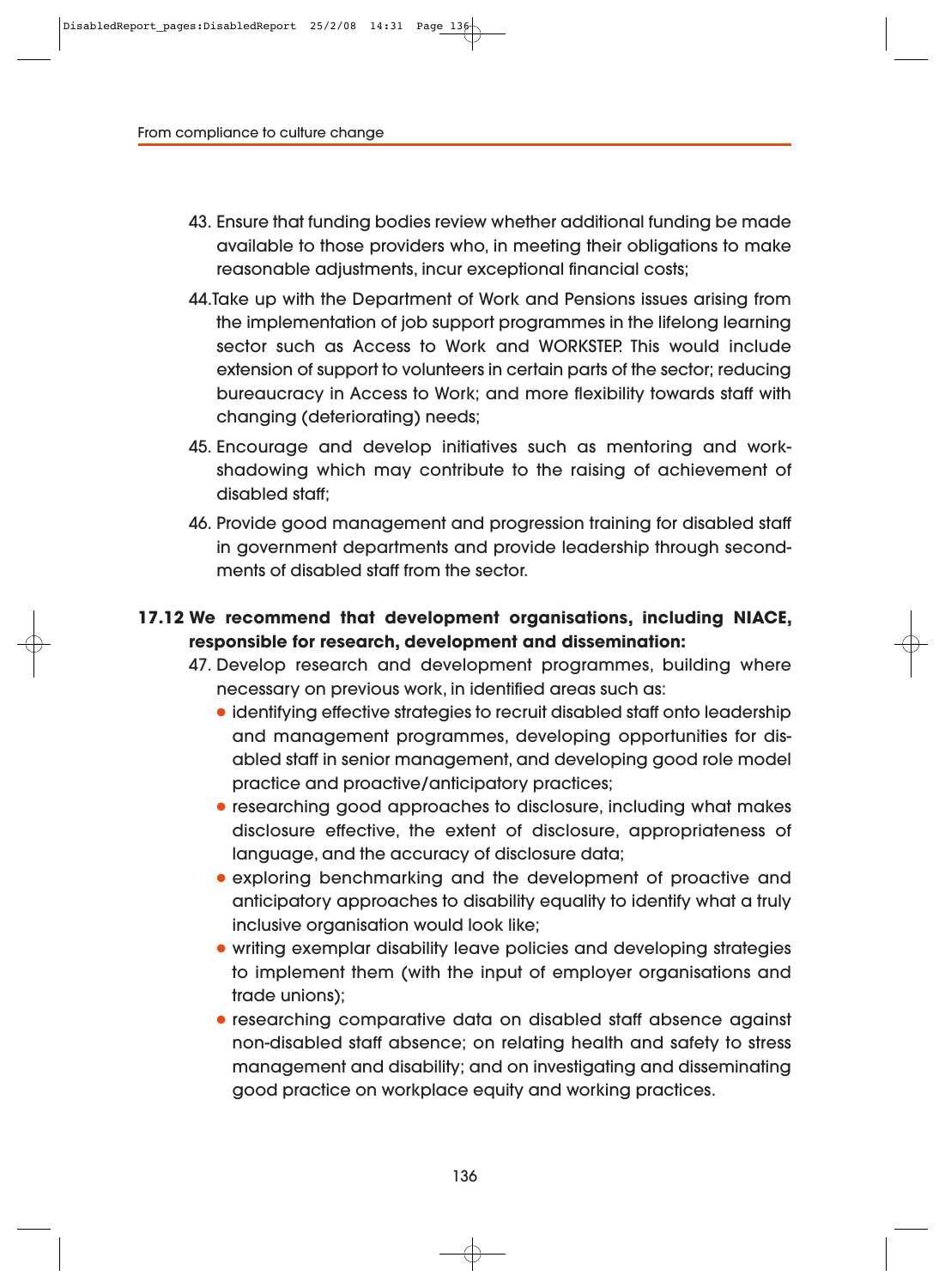

## **References and bibliography**

Bambra, C. (2007) 'The cycle of deprivation', Guardian Society, 10 December 2007, available at:

www.guardian.co.uk/society/2007/dec/10/disability.equality (accessed 4 February 2008).

Barnes, C. and Mercer, G. (2003) Disability, Cambridge: Polity Press.

Chartered Institute of Personnel and Development, (2007) Annual Survey Report 2007: Absence management www.cipd.co.uk/NR/rdonlyres/6D10534D-A175-4376-88A6-52153CDFB84C/ 0/4122AbMansurveyPROOF.pdf (accessed 18 December 2007).

- Commission for Disabled Staff in Lifelong Learning (2007) From compliance to culture change: disabled people working in lifelong learning – Interim Report, Leicester: NIACE, available at www.niace.org.uk/projects/commissionfordisabledstaff/Default.htm (accessed 7 February 2008).
- Cummins, J., McNicholl, A., Love, D. and King, E.(2006) Improving the diversity profile of the learning and skills sector workforce: report for the DfES, London: OPM.

Deem, R., Morley, L. and Tlili, A. (2005) Negotiating equity in higher education institutions (Equal opportunities and diversity Project 3), Bristol: HEFCE.

- Equal Opportunities Commission (undated) Vision for equality. 83.137.212.42/sitearchive/eoc/PDF/visionofequality.pdf?page=16945 (accessed 4 January 2008).
- Equality Forward (2007) Exploring disability: disclosure amongst college and university staff in Scotland, Stirling: Equality Forward.
- Powney, P., Wilson, V., Hall, S., Davidson, J., Kirk, S., Edward, S. and Mirza, H. (2003) Teachers' careers: the impact of age, ethnicity, disability, gender and sexual orientation, Research Report, 488, Sheffield: DfES.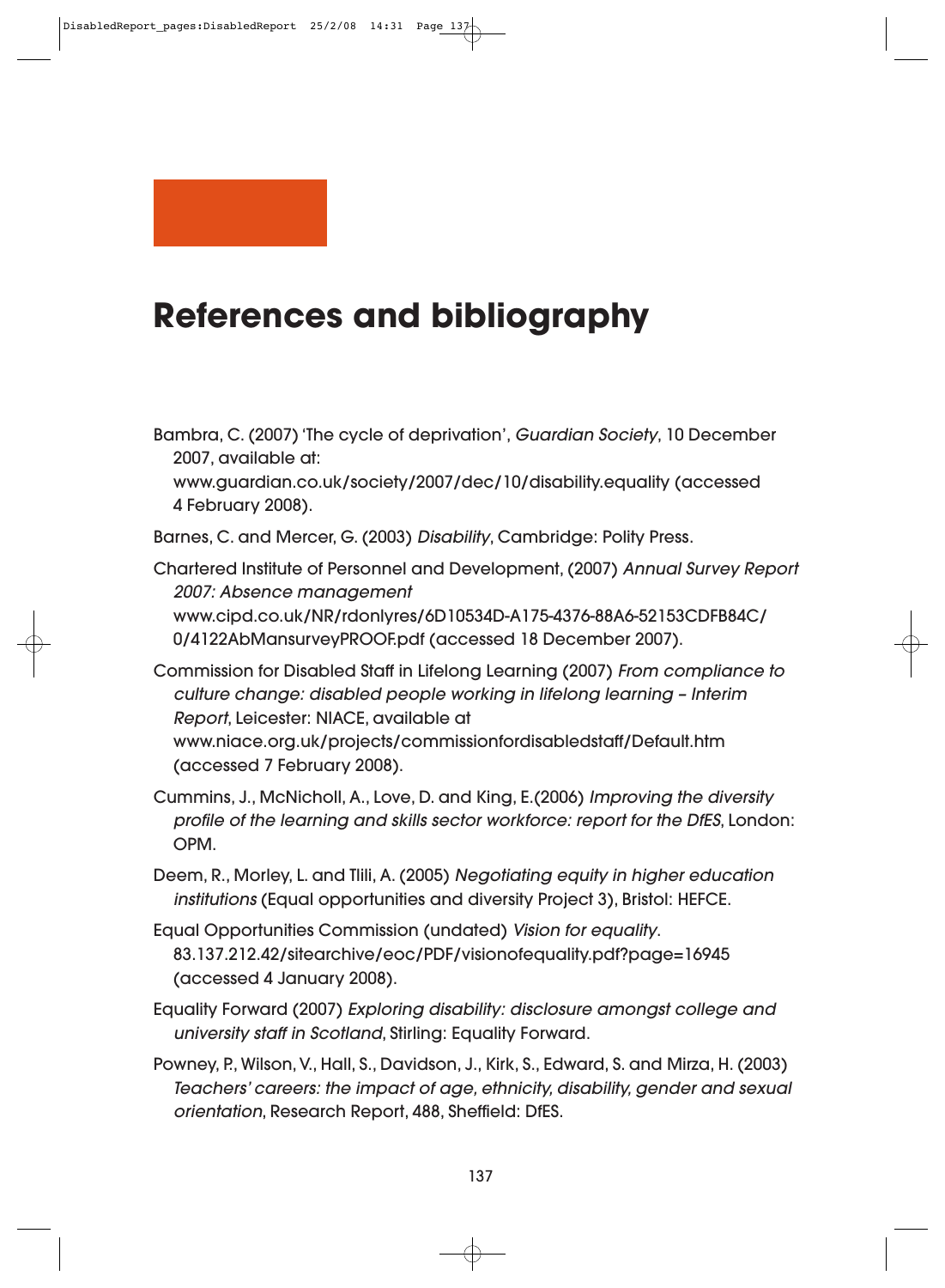- Rose, C. (2006) Do you have a disability yes or no? Or is there a better way of asking?, London: LSDA.
- Sainsbury Centre for Mental Health (2007) Mental health at work: Developing the business case, available at www.scmh.org.uk/80256FBD004F3555/vWeb/flKHAL79TMEC/\$file/mental\_ health\_at\_work.pdf (accessed 1 January 2008).
- Swain, J., French, S. and Cameron, C. (2003) Controversial issues in a disabling society, Maidenhead: Open University Press.

Tomlinson, J. (1996) Inclusive learning, Coventry: FEFC.

UCU (2007): Implementing the Equality Duties, a toolkit for UCU branch and LA officers, available at www.ucu.org.uk/media/pdf/r/7/eqduties\_tool.pdf (accessed 15 January 2007).

Unison et al. (2007) The Disability Equality Duty, London: Unison

#### **Websites consulted**

www.inclusion.me.uk/

www.niace.org.uk/research/HDE/default.htm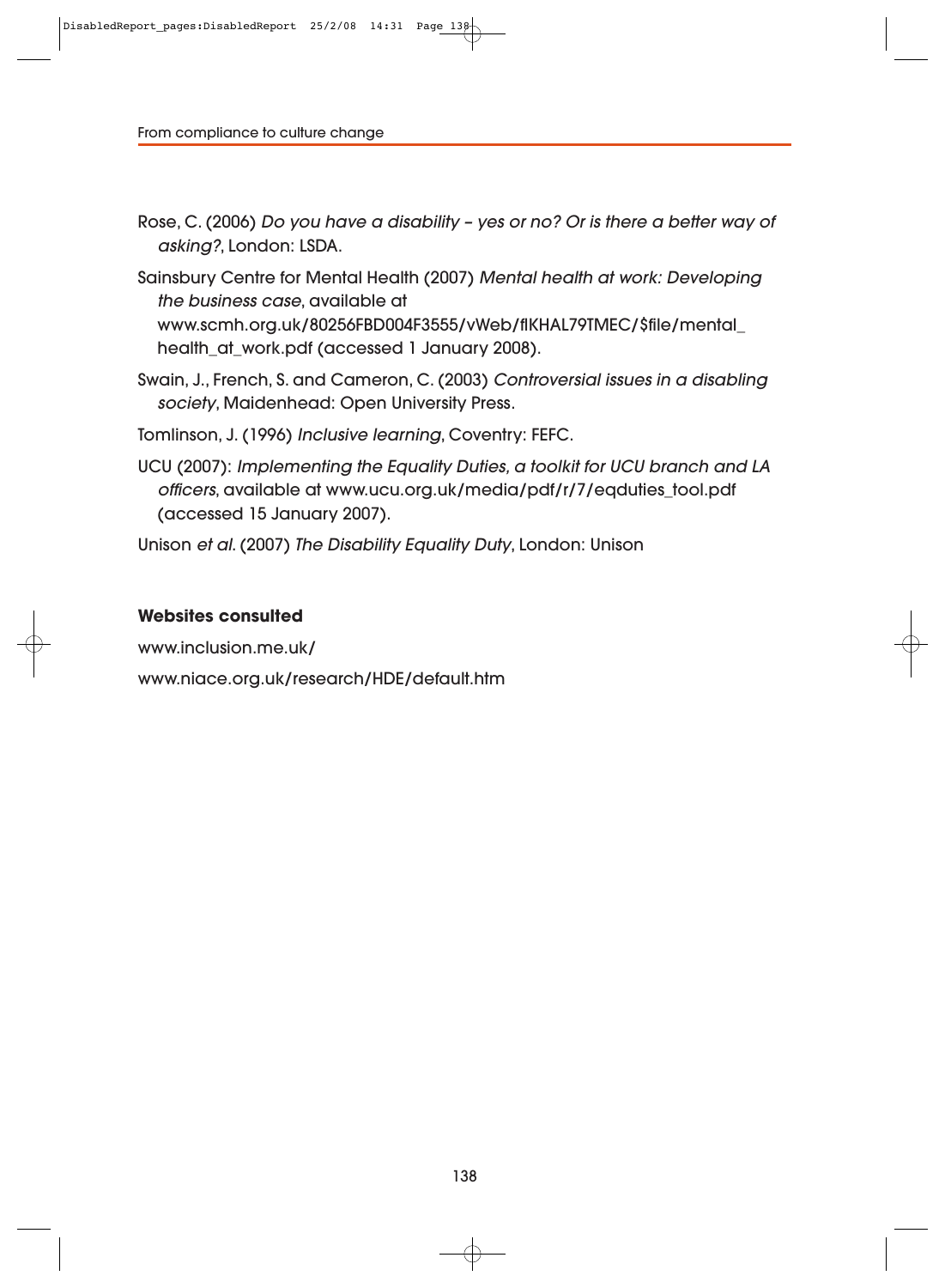

## **Remit of the Commission**

The remit for the Commission is as follows:

- To raise the profile of disability and of disabled staff in the lifelong learning sector.
- To review and analyse existing evidence on the training, recruitment, retention, deployment and career progression of disabled staff, in the post-compulsory education sector in England and Wales.
- To collect and review evidence on the experiences of disabled staff, and what might be done to improve this experience.
- To identify what could be done to improve the career management of disabled staff.
- To seek to identify and celebrate disability diversity in the lifelong learning sector.
- To seek to identify the impact of disabled staff in lifelong learning.
- To examine the position of disabled staff in the lifelong learning sector in the wider policy context.
- To make recommendations arising from data collection and evidence produced by the Commission to policy makers, funders, employers and training providers.
- To provide expert support to the lifelong learning sector.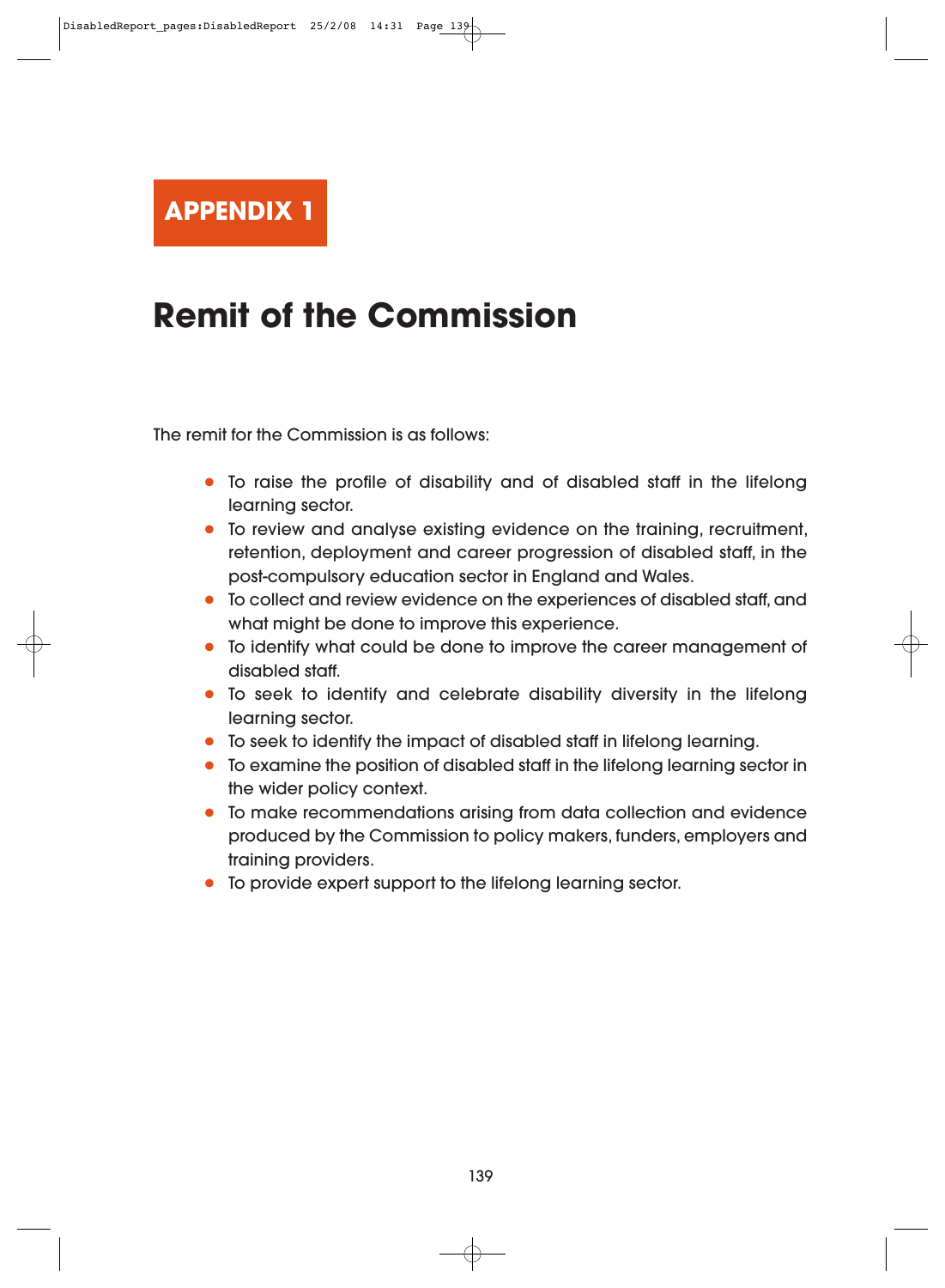**APPENDIX 2**

## **Gathering the evidence – methodology**

A2.1 Every effort was made to get as many people as possible to respond to the Commission's call for evidence. This involved enabling responses to be submitted in a range of ways and ensuring as many people as possible were aware of our work.

### **Initial call for evidence**

- A2.2 We devised and circulated three questionnaires specifically aimed at:
	- disabled staff working in the lifelong learning sector;
	- human resources and senior managers working within the lifelong learning sector;
	- disabled people who had left jobs in the lifelong learning sector for reasons relating to their impairments.
- A2.3 All the questionnaires were extensively piloted and approved by the Commission. Respondents were able to complete online questionnaires, email responses, post responses, take part in telephone interviews or provide voice files.
- A2.4 We also devised six key questions based around the Commission's main aims and were keen to hear from:
	- everyone with an interest in disability issues in the lifelong learning sector who wanted to make a contribution;
	- disabled people who had been unable to gain employment in lifelong learning work because of health or disability issues;
	- advocacy organisations for disabled people;
	- professional bodies for staff working in the lifelong learning sector;
	- providers of training for teachers, learning support staff and other lifelong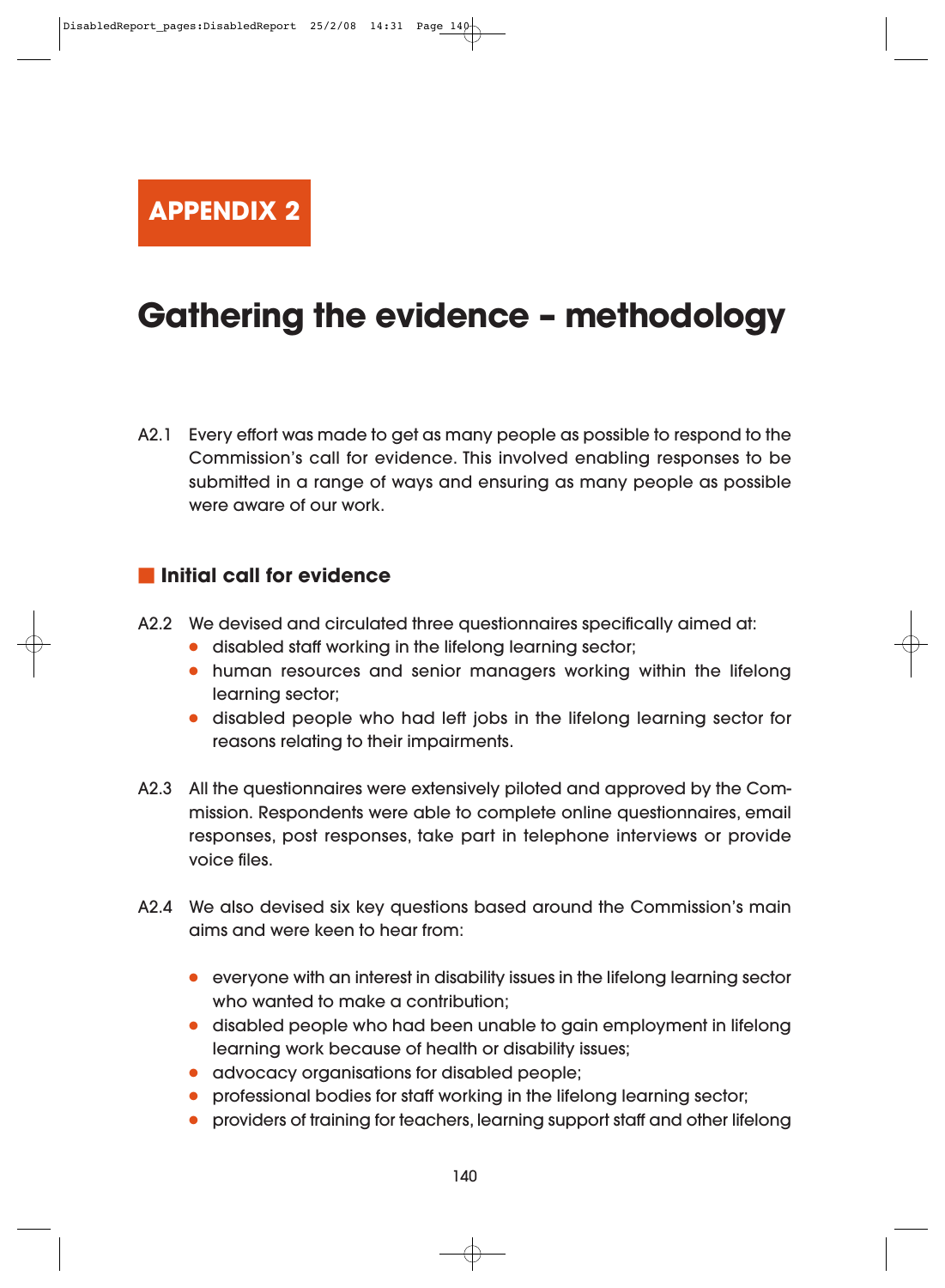learning professional development, such as Continuing Professional Development providers.

- A2.5 Respondents were encouraged to provide as much information as they wished, and it was stressed that they did not have to complete all of a questionnaire or questions they were answering if they were not relevant to them.
- A2.6 We held three seminar events during June 2007 for disabled staff and human resources or senior managers working in the lifelong learning sector, where attendees were able to provide evidence to the Commission.
- A2.7 In addition to these different approaches respondents could submit infor mation in other ways if they wanted to, such as directly to the Commissioners themselves at the meetings or by providing formal written papers to the Commission. We were keen to accept information in whatever format was most suitable for the respondent.
- A2.8 To reach as many different people and organisations as possible the call for evidence was publicised through national learning events, the media and NIACE and Commission members' contacts. For example, email broadcasts about the Commission's work and the call for evidence was sent to all NIACE networks and databases, which cover the lifelong learning sector, including HE, FE, adult and community learning, work-based learning, sixth form colleges, museums, libraries and archives.
- A2.9 Evidence from the broad six questions and three separate questionnaires was accepted from 2 May 2007 until 16 November 2007.
- A2.10 We received:
	- written evidence in the form of responses to the six key questions and other formal, written evidence from many individuals, focus groups and organisations (because of the variety of evidence and formats of evidence we are unable to provide accurate numbers);
	- 362 responses to the questionnaire for disabled staff working in the lifelong learning sector;
	- 102 responses to the questionnaire for human resources and senior managers working in the lifelong learning sector;
	- 9 responses to the questionnaire for disabled people who had left jobs in the lifelong learning sector for reasons relating to their impairments.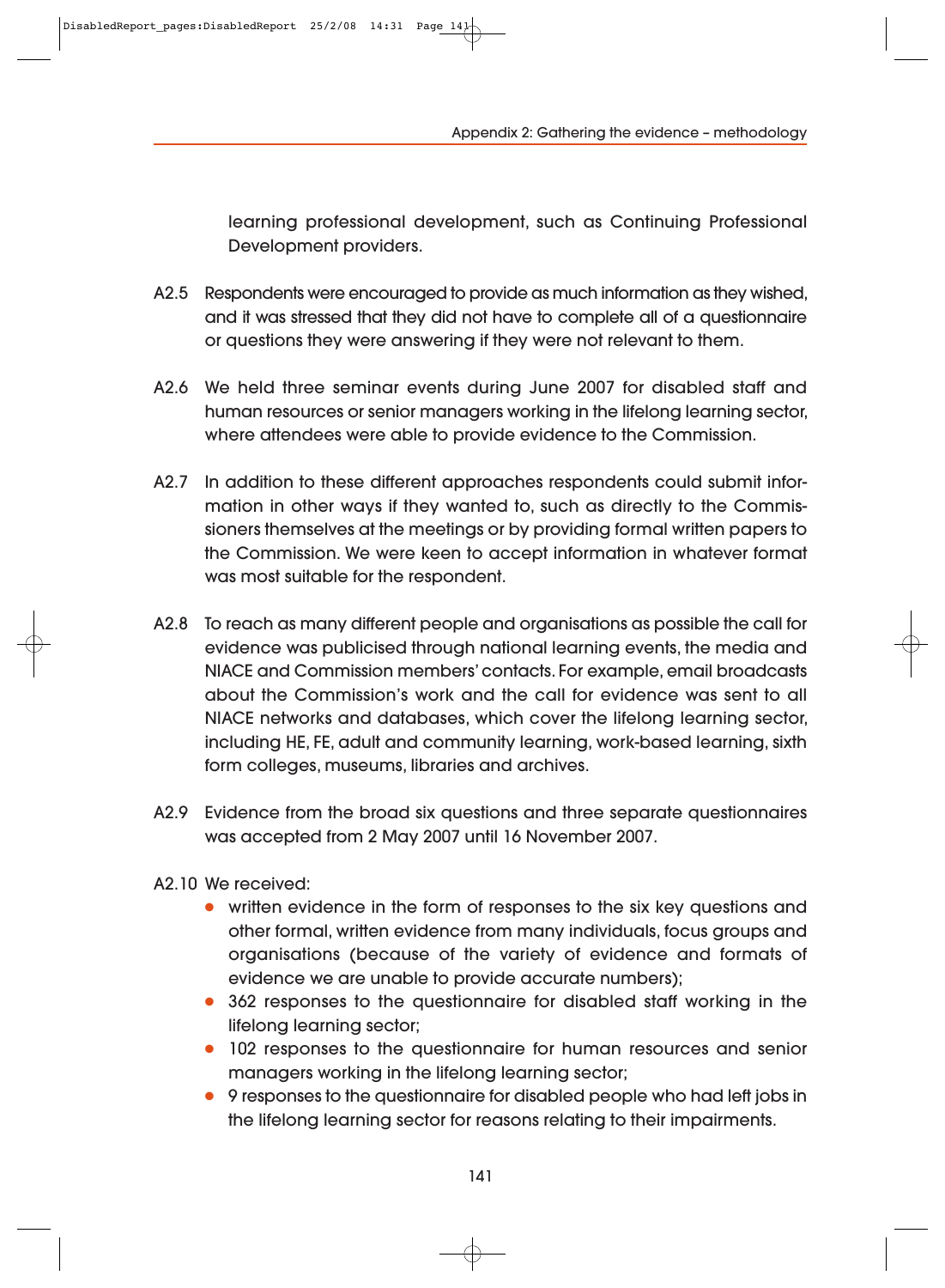### **Interim report: consultation**

- A2.11 We launched our interim report at an event in London on 18 September 2007. At the event we gathered feedback from attendees on the interim report. We also devised a consultation questionnaire to gather feedback. The aim of this questionnaire was to determine whether the interim report identified the right themes, what the report was missing and whether people and organisations had any more evidence to provide, particularly in areas identified as lacking in-depth information. Again, we accepted responses in a number of formats including written responses and telephone interviews.
- A2.12 We collected evidence from this from 18 September 2007 until 7 December 2007. A total of 111 respondents responded to this questionnaire.

#### **Website**

- A2.13 The Commission had a dedicated website. This provided information about the work of the Commission and the ways of providing evidence. The interim report was also available on the website. From May 2007 until December 2007:
	- There were 10,868 visits to the website;
	- There were 39,614 individual page views;
	- The interim report was downloaded 1,374 times.

#### **Analysis**

- A2.14 All the evidence to the three questionnaires and the interim report consultation questionnaire was collated to provide quantitative and qualitative data. The data were inputted onto on-line survey software. The software provided a summary of the quantitative data, which could then be analysed. The software also allowed filtering of responses to allow indepth analysis of responses from certain groups or organisations, such as people who worked in a certain sector or had a particular type of impairment.
- A2.15 The responses to qualitative questions, and other qualitative evidence gathered from written submissions, seminars, focus groups, events and meetings, were analysed through arranging responses into themes on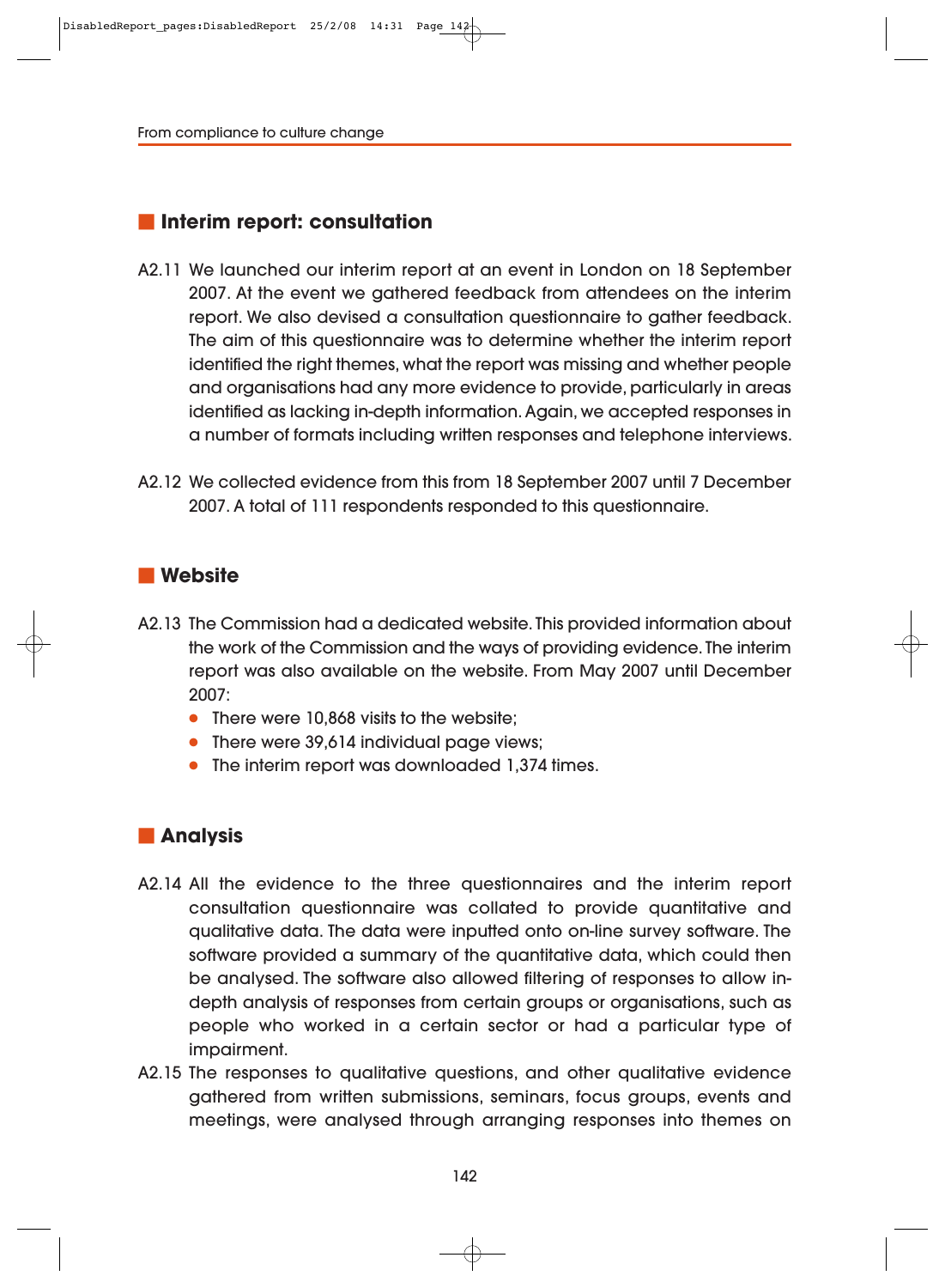Appendix 2: Gathering the evidence – methodology

mindmaps. This allowed us to identify easily the range of issues that were emerging, and to indicate how frequently they were mentioned and by whom. It also allowed us to see which themes linked together and in what ways. From these mindmaps the evidence was drawn together initially to help inform the interim report and then the final report.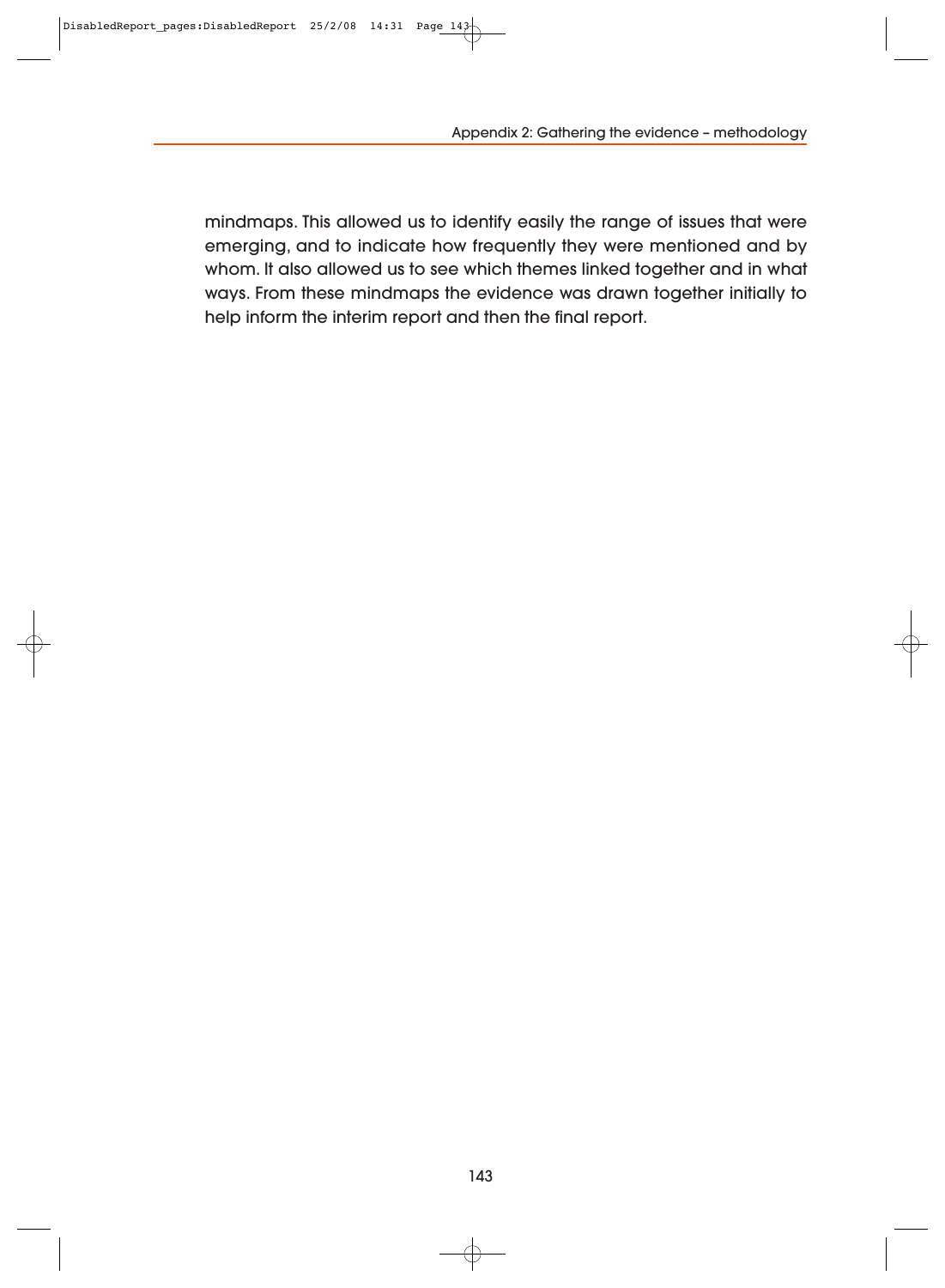**APPENDIX 3**

# **Members of the Commission for Disabled Staff in Lifelong Learning**

| <b>Name</b>            | <b>Organisation</b>                                                                                                                                                                                 | <b>Role</b>                             |
|------------------------|-----------------------------------------------------------------------------------------------------------------------------------------------------------------------------------------------------|-----------------------------------------|
| <b>Leisha Fullick</b>  | Pro-Director (London), Institute of<br>Education                                                                                                                                                    | Chair                                   |
| <b>Martin Tolhurst</b> | Principal, Newham College of<br><b>Further Education</b>                                                                                                                                            | <b>Vice Chair</b>                       |
| <b>Yvette Adams</b>    | <b>Executive Director Diversity, Culture</b><br>and Communications, Centre for<br><b>Excellence in Leadership</b>                                                                                   | Commissioner                            |
| Sasha Callaghan        | <b>Member of the TUC Disability</b><br><b>Committee and the Disability Rights</b><br><b>Commission Post-16 Education</b><br>Reference Group. President-Elect<br>of the University and College Union | Commissioner                            |
| <b>Deborah Cooper</b>  | Learning and Skills Manager,<br><b>Milton Keynes Council</b>                                                                                                                                        | Commissioner                            |
| <b>Sian Davies</b>     | <b>Assistant National Officer, Education</b><br><b>Workforce Unit, Unison</b>                                                                                                                       | Commissioner                            |
| Pat Dyson              | <b>National Post-Compulsory Education</b><br>and Training (PCET) Manager, Royal<br>National Institute of the Blind (RNIB)                                                                           | Commissioner                            |
| <b>Katie Germer</b>    | Policy Officer, Widening Participation, Commissioner<br><b>Higher Education Funding Council for</b><br><b>England (HEFCE)</b>                                                                       |                                         |
| <b>Kate Heasman</b>    | <b>Equality Official, Equality Unit,</b><br>University and College Union (UCU)                                                                                                                      | Commissioner<br>(from November<br>2007) |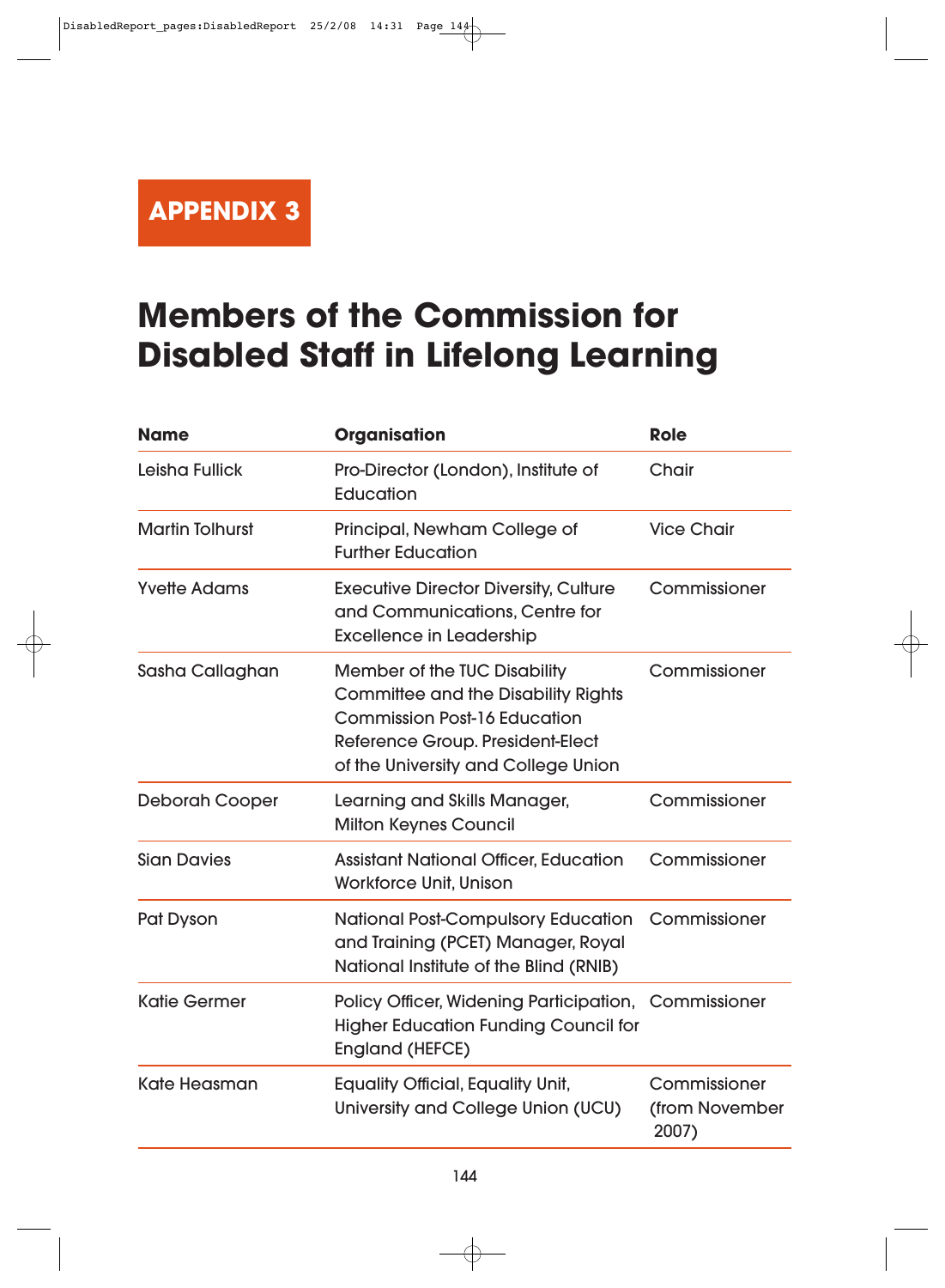Members of the Commission for Disabled Staff in Lifelong Learning

| Stephen Jackson            | Deputy Director, Department for<br>Innovation, Universities and Skills<br>(DIUS)                                                                           | Commissioner                                       |
|----------------------------|------------------------------------------------------------------------------------------------------------------------------------------------------------|----------------------------------------------------|
| <b>Mark Kaczmarek</b>      | <b>Deputy Divisional Manager for</b><br>FE Workforce Development and<br>Leadership, Department for<br><b>Innovation, Universities and Skills</b><br>(DIUS) | Commissioner                                       |
| <b>Monica Kreel</b>        | <b>Investigations Officer, Disability Rights</b><br><b>Commission (DRC)</b>                                                                                | Commissioner<br>(until November<br>2007)           |
| <b>Richard Linley</b>      | <b>National Post-Compulsory Education</b><br>and Training (PCET) Senior<br>Development Officer, Royal<br>National Institute of Blind People<br>(RNIB)      | Acting<br>Commissioner<br>(from September<br>2007) |
| <b>Nathan Lucas</b>        | Senior Employment Adviser,<br>Association of Colleges (AoC)                                                                                                | Commissioner                                       |
| <b>Aisling Lyon</b>        | Policy Advisor on Equality and<br>Diversity, Lifelong Learning UK (LLUK)                                                                                   | Commissioner                                       |
| <b>Stephanie MacDivitt</b> | <b>Skills for Life Learning Support</b><br>Workforce Manager, Lifelong<br>Learning UK (LLUK)                                                               | Acting<br>Commissioner<br>(November 2007)          |
| <b>Paul Mackney</b>        | <b>Joint General Secretary, Universities</b><br>and Colleges Union (UCU)                                                                                   | Commissioner<br>(until November<br>2007)           |
| <b>David McKenlay</b>      | <b>Office for Disability Issues</b><br>Department for Work and Pensions<br>(DWP)                                                                           | Commissioner                                       |
| <b>John Penton</b>         | Member of the Council of City<br>and Guilds, RIBA Client Design<br><b>Adviser and Registered Access</b><br>Consultant                                      | Commissioner                                       |

 $\ominus$